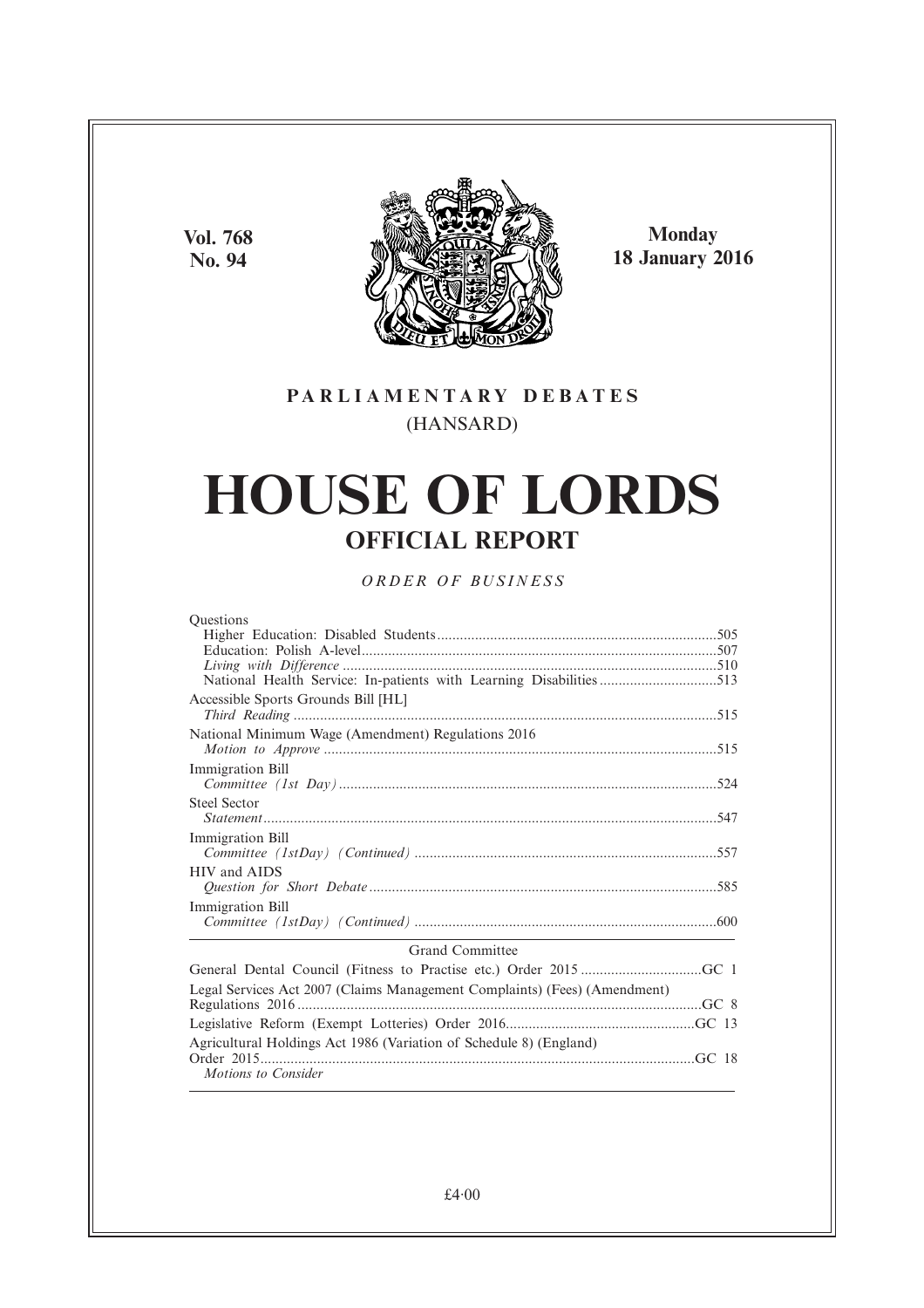Lords wishing to be supplied with these Daily Reports should give notice to this effect to the Printed Paper Office.

No proofs of Daily Reports are provided. Corrections for the bound volume which Lords wish to suggest to the report of their speeches should be clearly indicated in a copy of the Daily Report, which, with the column numbers concerned shown on the front cover, should be sent to the Editor of Debates, House of Lords, within 14 days of the date of the Daily Report.

> *This issue of the Official Report is also available on the Internet at* www.publications.parliament.uk/pa/ld201516/ldhansrd/index/160118.html

| PRICES AND SUBSCRIPTION RATES                                                                                                         |
|---------------------------------------------------------------------------------------------------------------------------------------|
| DAILY PARTS                                                                                                                           |
| Single copies:<br>Commons, £5; Lords £4                                                                                               |
| Annual subscriptions:<br>Commons, £865; Lords £600                                                                                    |
| LORDS VOLUME INDEX obtainable on standing order only.<br>Details available on request.                                                |
| BOUND VOLUMES OF DEBATES are issued periodically during the<br>session.                                                               |
| Single copies:<br>Commons, £65 (£105 for a two-volume edition); Lords, £60 (£100 for a<br>two-volume edition).                        |
| Standing orders will be accepted.                                                                                                     |
| THE INDEX to each Bound Volume of House of Commons Debates is published<br>separately at £9.00 and can be supplied to standing order. |
| All prices are inclusive of postage.                                                                                                  |

The first time a Member speaks to a new piece of parliamentary business, the following abbreviations are used to show their party affiliation:

| <b>Abbreviation</b> | <b>Party/Group</b>                  |
|---------------------|-------------------------------------|
| <b>CB</b>           | Cross Bench                         |
| Con                 | Conservative                        |
| <b>DUP</b>          | Democratic Unionist Party           |
| GP                  | Green Party                         |
| Ind Lab             | <b>Independent Labour</b>           |
| Ind LD              | <b>Independent Liberal Democrat</b> |
| Ind SD              | <b>Independent Social Democrat</b>  |
| Ind UU              | Independent Ulster Unionist         |
| Lab                 | Labour                              |
| LD                  | Liberal Democrat                    |
| LD Ind              | Liberal Democrat Independent        |
| Non-afl             | Non-affiliated                      |
| PC.                 | Plaid Cymru                         |
| <b>UKIP</b>         | UK Independence Party               |
| UUP                 | <b>Ulster Unionist Party</b>        |

No party affiliation is given for Members serving the House in a formal capacity, the Lords spiritual, Members on leave of absence or Members who are otherwise disqualified from sitting in the House.

© Parliamentary Copyright House of Lords 2016,

*this publication may be reproduced under the terms of the Open Parliament licence, which is published at www.parliament.uk/site-information/copyright/.*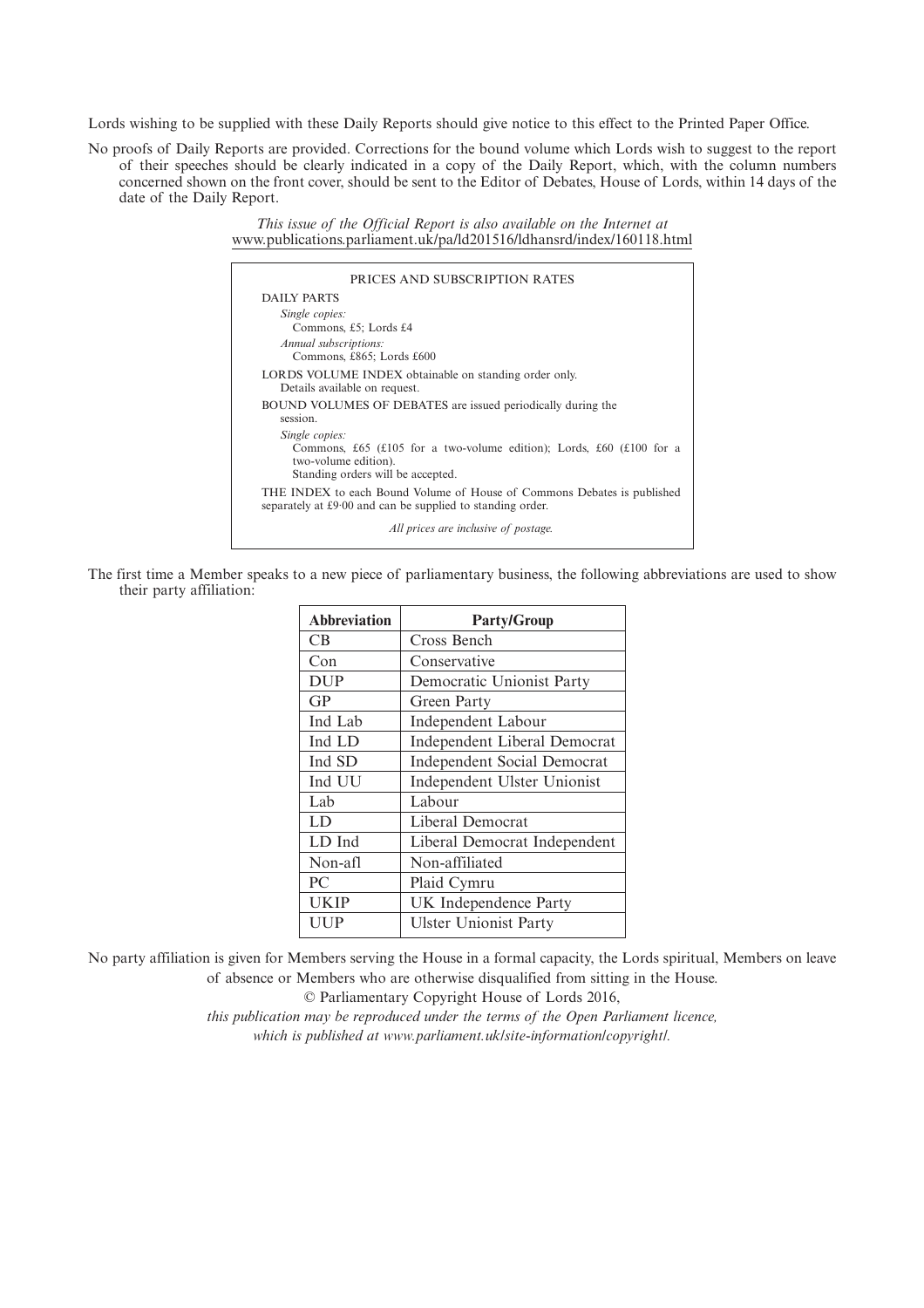# House of Lords

*Monday, 18 January 2016.*

### *2.30 pm*

*Prayers—read by the Lord Bishop of Derby.*

# **Higher Education: Disabled Students** *Question*

*2.36 pm*

### *Asked by Lord Addington*

To ask Her Majesty's Government what steps will be taken to ensure that from the start of the 2016–17 academic year all providers of higher education have fulfilled their obligation to provide non-medical provision for disabled students which was previously covered by the Disabled Students' Allowance.

**Lord Addington (LD):**My Lords, I beg leave to ask the Question standing in my name on the Order Paper. In doing so, I draw attention to my declared interests.

**Baroness Evans of Bowes Park (Con):** My Lords, it is not the Government's intention that institutions are to be responsible for all non-medical provision, and the disabled students' allowance will continue to supplement institutional provision where students require a more specialist type of support. Officials are meeting with sector partners including the Higher Education Funding Council for England, the Quality Assurance Agency for Higher Education, the Office for Fair Access and the Equality Challenge Unit to discuss how best to monitor equality and inclusivity. This will include considering the provision of reasonable adjustments by HE providers.

**Lord Addington:** I thank the Minister for that reply. However, is it not clear that HE providers are taking on a new responsibility which they have not had hitherto? Also, is it not true that BIS in its own equality analysis has pointed out that there is no structure to make sure that the duties which are to be imposed will be carried out? As these are new duties which, if HE providers get it wrong will mean that students fail, why have not the Government got something ready in time?

**Baroness Evans of Bowes Park:** The noble Lord will be aware that higher education institutions already have a duty to make reasonable adjustments for disabled students under the Equality Act 2010. We are working hard with organisations to make sure that not only do they share best practice but also, importantly, to enable us to identify a baseline which disabled students can expect as a minimum level of provision in the duties that will be moved over to higher education institutions from this September.

**Lord Low of Dalston (CB):** My Lords, a *Which?* report produced last October found that higher education institutions are falling short in providing information on course design, choice and assessment, as required by law. This suggests that the expectations of BIS about its ability to transfer its responsibilities for disabled students to higher education institutions are not realistic, and that students will be severely disadvantaged and left to implement the Equality Act provisions on an individual basis. In order to hold higher education institutions effectively to account for their performance, would it not make sense for them to be required to report annually on their support for disabled students, and for those reports to be monitored and in turn reported on by the Office for Fair Access in its annual report?

**Baroness Evans of Bowes Park:** I thank the noble Lord for his question. As I have said, BIS officials are working hard with universities and organisations to make sure that disabled students receive the level of support they need. We are certainly going to be encouraging providers to publish data on their provision for disabled students. We have seen an increase in the number of disabled students accessing higher education, a trend that we are very proud of and want to see continue. We are determined to work with higher education institutions to make sure that disabled students continue to get the level of support they need.

**Baroness Hayter of Kentish Town (Lab):** I do not know what the Government have got against students. They take away their maintenance grant and now they are going to cut some £65 million which has been providing non-medical help for disabled students. What assurances can the Minister give that the smaller institutions, or indeed those like the Open University which have done the most to attract and service disabled students, will be able to continue providing help without that funding? Further, what assurances can she give that students of whichever organisation they go to will get the help they need at a consistent level?

**Baroness Evans of Bowes Park:** As I have already mentioned, our higher education institutions have a responsibility under the Equality Act 2010, and we are working closely with them to ensure that disabled students continue to get the high-quality support they need.We have seen the institutional income of universities go up from £23 billion to nearly £24.5 billion, and it is forecast to go to £31 billion by 2017-18. We believe that it is right that the responsibility for supporting disabled students, whom both we and universities want to encourage to attend, is spread between universities and the Government.

**Baroness Garden of Frognal (LD):** Following on from the question of the noble Baroness, can I press the Minister on support for disabled part-time students? There are real concerns that these cuts will have a disproportionate effect on them. What safeguards are the Government putting in place to ensure that these students are not disadvantaged from going on to further study?

**Baroness Evans of Bowes Park:** Disabled students' allowances are not disappearing; they are simply being refocused on more specialist help, with universities taking on some of the responsibility for some help. For the first time, we are instituting an exceptional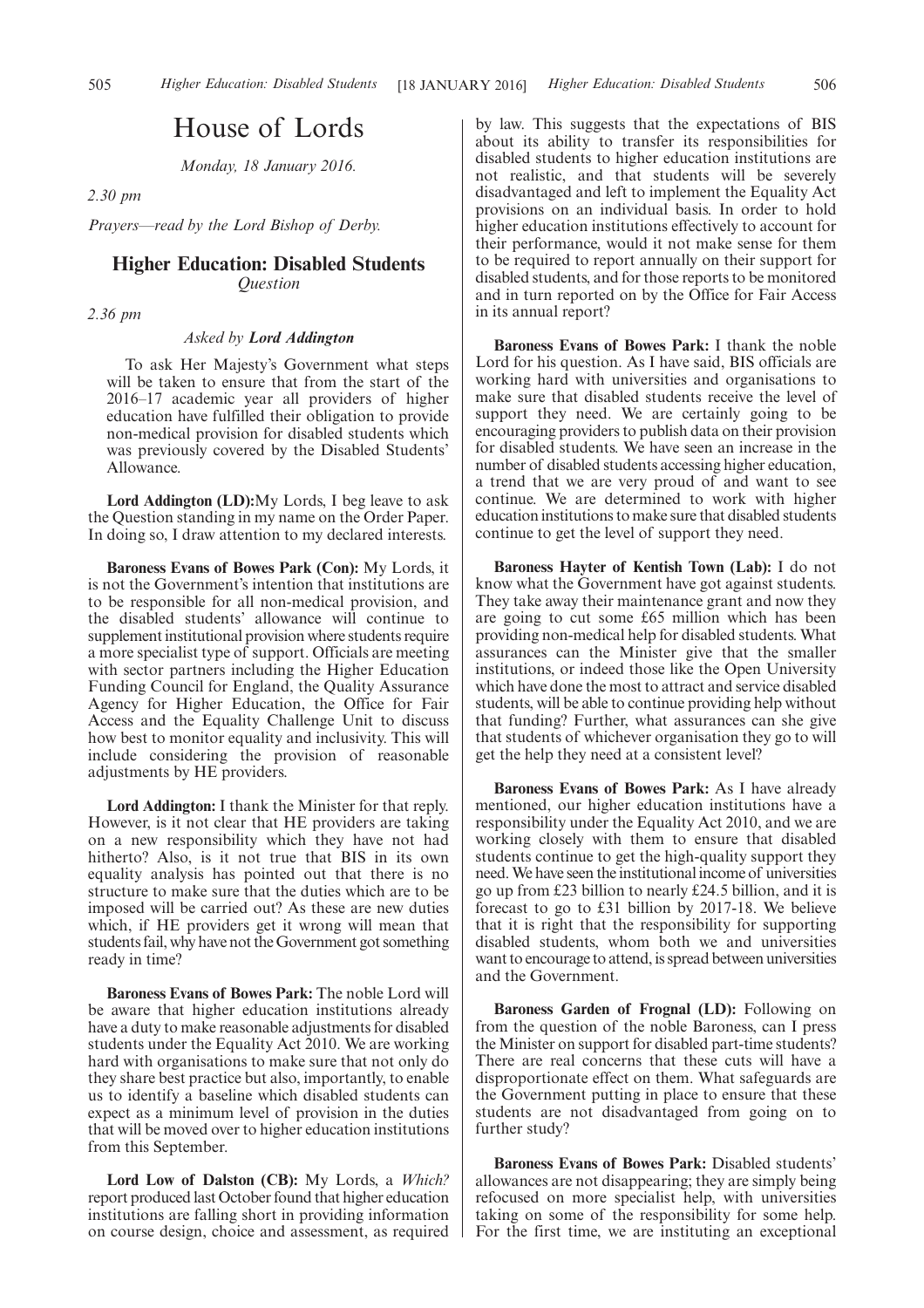[BARONESS EVANS OF BOWES PARK]

cases process so that if a student is in dispute with the university about the reasonable adjustments they believe should be implemented, they are not disadvantaged. That is a new process to make sure that no student suffers.

**Baroness Thomas of Winchester (LD):** My Lords, has the Minister's department been in touch with the Department for Work and Pensions and talked to her honourable friend Justin Tomlinson, the Minister responsible for disabled people about this matter? It seems to me that government is not always joined up when talking about disabled people. As the noble Baroness will know, the Minister is in charge of the Disability Confident campaign to get more disabled people into work. This is a very important part of making sure that disabled students are not disadvantaged.

**Baroness Evans of Bowes Park:** We are doing a lot of across-government work in this area. In response to the consultation, we received a number of extremely useful suggestions on how our education providers might be able to ensure that they make reasonable adjustments and implement this well. Again, we are talking to university and sector partners to make sure that all these good ideas and best practice are spread.

**Lord Addington:** With the leave of the House, can the Minister give me a better idea of what exactly the universities will have to do in a formulated way to fill the gap to cover the individual funding package for students? That is the transition we are talking about.

**Baroness Evans of Bowes Park:** As I have said, students will continue to have their needs assessed. The disabled students'allowances will remain. Universities will be responsible for delivering some of that support. We are working with university partners to ensure that they are ready to deliver this and can do so to a high quality. We are looking to them to identify and baseline what disabled students can expect as a minimum level of provision and we are introducing a new exceptional cases process to ensure that where there is a dispute, students are not left without the support they need.

# **Education: Polish A-level**

*Question*

*2.43 pm*

#### *Asked by Lord Lexden*

To ask Her Majesty's Government whether they plan to preserve the A-level examination in Polish.

**TheParliamentaryUnder-Secretaryof State,Department for Education (Lord Nash) (Con):** My Lords—or Moi szlachetni Panowie—we remain committed to securing the future of the existing range of language qualifications, including the Polish A-level.We are therefore continuing to work closely with relevant organisations and others to explore how best to enable these qualifications to be offered in future years.

**Lord Lexden (Con):** Polish is the second most spoken language in our country. Deep historic ties exist between Great Britain and Poland. Is not the number of candidates sitting A-level Polish increasing, not falling, as is sometimes alleged? Does my noble friend agree that the Conservative Party has given an unambiguous commitment to preserve the Polish A-level exam? Does he also agree that the highly respected Polish Educational Society has put forward effective solutions to the small number of practical difficulties—such as the need to recruit more senior examiners—that have been raised by the AQA and Ofqual?

**Lord Nash:** Not only are A-levels increasing, but the number of entrants over the last five years for GCSE Polish has gone up by 50%. I agree entirely with my noble friend's sentiments. We have given a clear commitment. We are determined to ensure that these courses continue. They are very important to us as a trading nation and an outward-facing country, but as my noble friend says they are also particularly important for communities to enable their children to engage with their rich cultural history.

**Baroness Ludford (LD):** My Lords, of course it is important for immigrants, not just Muslim ones, to learn English, but is it not also important for this linguistically challenged nation to maximise its language resources? Do the Government have a strategy to support the retention and flourishing of what one might call family heritage languages as a source of strength for the economy and trade—indeed, the Minister just referenced that—as well as social, cultural and intellectual enrichment?

**Lord Nash:** We agree entirely that all pupils should have a rich cultural education. We have made it quite clear that it is particularly important for languages to expose them to a different culture.

**Baroness Coussins (CB):**My Lords, the Government's commitment to the continuation of Polish is welcome, but will the Minister also assure the House that the Government's injection of £10 million into teaching Mandarin in schools will not be at the expense of other languages identified by the British Council as the 10 most vital to the UK for economic, cultural and diplomatic reasons, including French, German and Spanish, as well as lesser-taught languages such as Arabic and Turkish?

**Lord Nash:** I am happy to give the noble Baroness that assurance. China is obviously a country of huge strategic importance to this country and education is very important in that. A great deal of activity is going on. In addition to the £10 million that we have given to boost Mandarin teaching in schools, excellent work is being done at the IOE Confucius Institute, supported ably by organisations such as HSBC and Swire.

**Lord Sherbourne of Didsbury (Con):** My Lords, will my noble friend the Minister tell us what progress has been made on teaching foreign languages overall at A-level? In particular, to what extent are we reversing the trend in the teaching of German, which has shown the sharpest decline in recent years?

**Lord Nash:** My noble friend makes a very good point about the decline in German, but as I said, we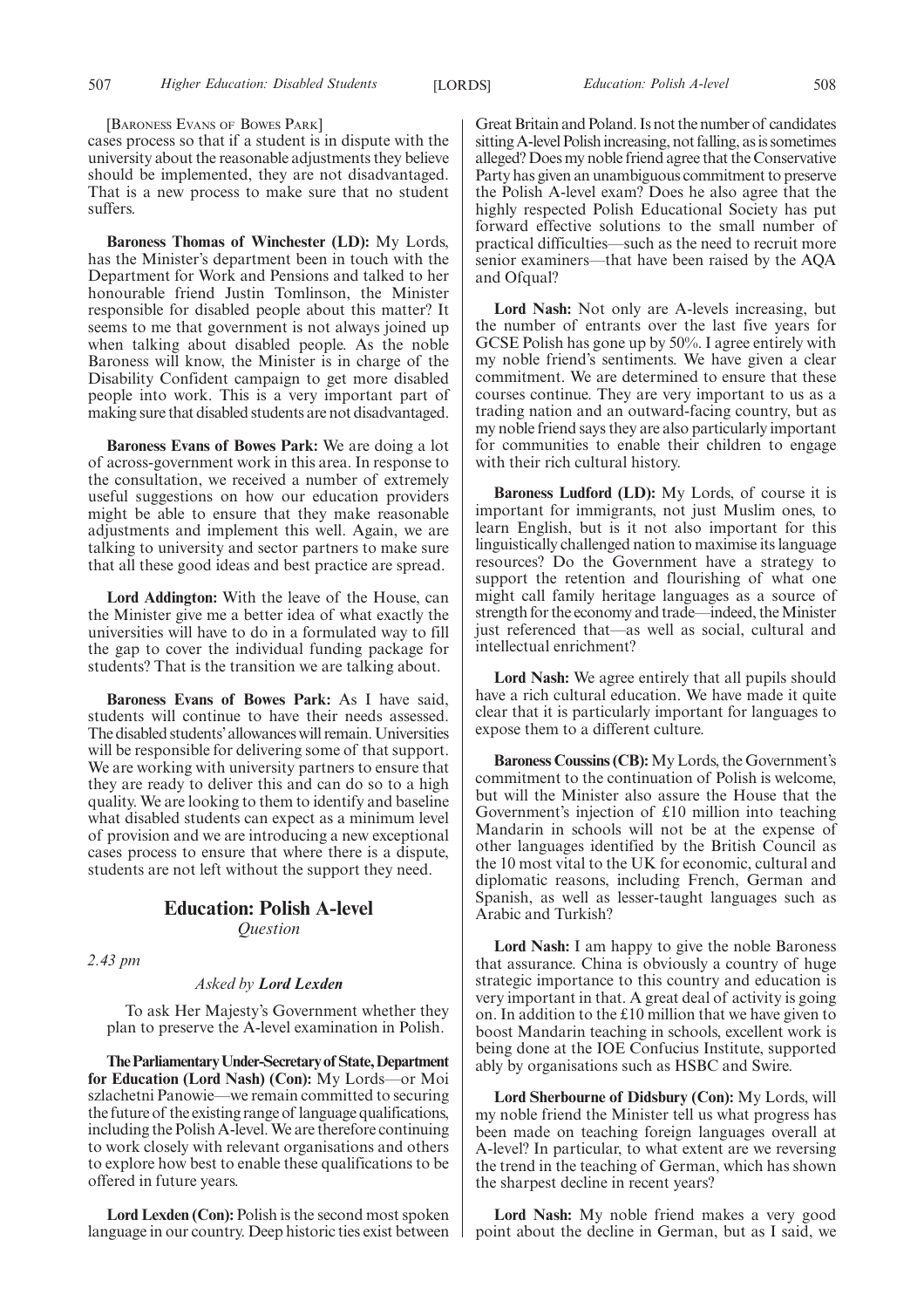believe that, with our expectation that 90% of pupils will take the EBacc, this will further increase the number of pupils taking GCSEs in modern languages. Certainly, the number of pupils taking languages in the EBacc has gone up by  $25\%$  over the last five years. We hope that this will have a compounding effect on A-levels.

**Lord Taverne (LD):** My Lords, do the Government not agree that, while traditionally our relations with Poland have been extremely close, one or two statements recently made by the Prime Minister have not improved them? Would not the encouragement of the learning of Polish by British, as well as other, students be of considerable importance at a time when our relations with Poland are so important?

**Lord Nash:** I agree entirely with the noble Lord that our relations with Poland are extremely important. We are determined to ensure that a wide suite of languages is available for students so that they have the freedom to choose whichever language they wish to study.

**Lord Wallace of Saltaire (LD):** My Lords, the noble Lord, Lord Lexden, spoke of the deep historic ties between Britain and Poland. I recall that the Poles produced the largest non-British contingent of pilots in the Battle of Britain, and several squadrons in the RAF and at least two armoured divisions in the Second World War. Britain seems almost entirely to have forgotten about that. I understand that the Prime Minister was unaware of it when he visited Warsaw last time. Could we not do something to symbolise the contribution that Poland made to the British victory in the Second World War, for example by encouraging a visible Polish presence at the next Remembrance Sunday commemorations?

**Lord Nash:** The noble Lord makes a very good point about the deep debt we owe all the pilots in the Second World War, particularly the Polish pilots who fought so ably, especially in the Battle of Britain. I will take back the point that he makes.

**Lord Davies of Oldham (Lab):** My Lords, most British citizens are likely to respect the Poles who live and work in this country not for having obtained A-levels in English, although that is greatly to be encouraged, but for providing the skill levels in crucial trades—plumbing is an obvious example, but there are many other such trades—which we are clearly not matching. Are the cuts in further education defensible, given that we clearly have low skill levels in this country in crucial areas?

**Lord Nash:** The noble Lord makes an extremely good point. Of course, we have a lot of Polish labour here, particularly in certain skills where there are shortages—partly as a result of the booming economy such as construction. However, our apprenticeships programme is very much focused on rectifying this.

**Lord Howell of Guildford (Con):** My Lords, I do not think our war-time connections with Poland have been forgotten in any way, and they never will be. On the contrary, I think we are constantly reminded of them. However, in considering the teaching of the Polish language, does he agree that Poland recognises the need for the major reform that Europe is now undergoing, and that, despite some differences over the handling of migrant benefits, our relations with Poland are very close indeed and will form a major force in the reform of the European Union which we are now seeking?

**Lord Nash:** I entirely agree with the noble Lord, and may I congratulate him on his birthday?

# *Living with Difference Question*

*2.51 pm*

#### *Tabled by Lord Harries of Pentregarth*

To ask Her Majesty's Government what is their response to the report of the Commission on Religion and Belief in British Public Life Living with Difference published on 7 December.

**Baroness Butler-Sloss (CB):** My Lords, on behalf of the noble and right reverend Lord, Lord Harries of Pentregarth, I beg leave to ask the Question standing in his name on the Order Paper.

**TheParliamentaryUnder-Secretaryof State,Department forCommunities andLocalGovernment (BaronessWilliams of Trafford) (Con):** My Lords, the Government note this report and its contribution to the debate on faith in Britain today. We continue to celebrate the role of faith in society, with a particular emphasis on co-operation between different faiths as a way of breaking down barriers and strengthening communities. The report raises a number of questions for a range of organisations. I will ensure that all government departments consider the recommendations relevant to their individual policies.

**Baroness Butler-Sloss:** I thank the noble Baroness. I declare an interest as chairman of the commission. Will the Government consider organising, or allowing to be organised, a meeting of senior civil servants from the relevant departments to discuss some of the implications of our report?

**Baroness Williams of Trafford:** I am certainly happy to volunteer my services, together with officials from different departments, and meet with the noble and learned Baroness.

**Baroness Afshar (CB):** My Lords, is it acceptable to talk of celebrating differences while, at the same time, Muslims in particular are being demonised at every turn? Is it not a question of celebrating differences but of recognising what all religions have in common and not choosing some as terrorists and others as friendly people?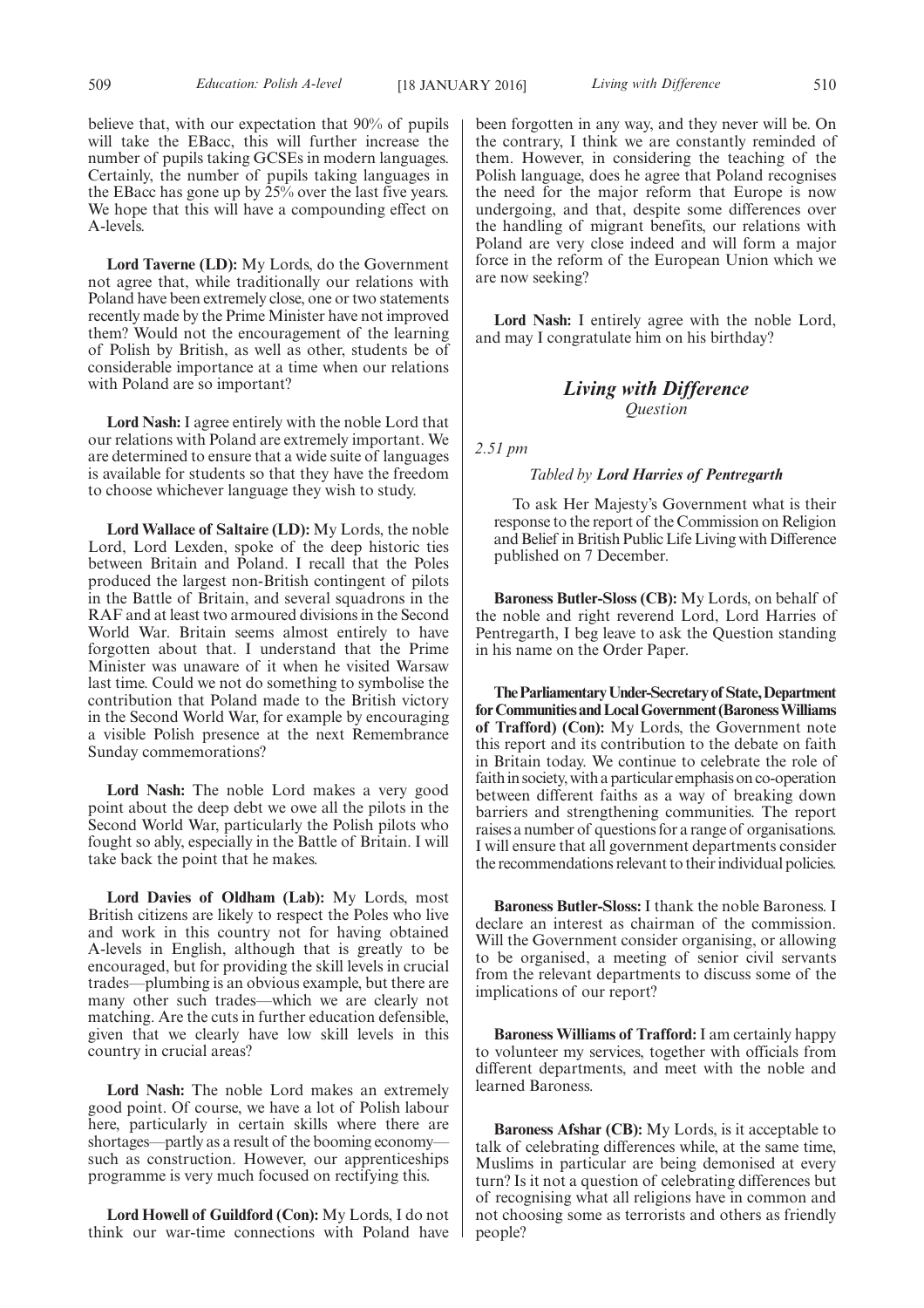**Baroness Whitaker (Lab):** Can the Minister say how the Government will respond to the point made by the report that, UK wide, there has been a lack of movement in education policy to implement the Equality Act's requirement for all schools to foster good relations between people of different backgrounds? The noble Baroness's fine words do not talk about implementation.

**Baroness Williams of Trafford:** My Lords, while this is not an official report, I can certainly say that from my own department's point of view, and certainly from my personal point of view, there are very good examples of schools—particularly faith schools—that do much to foster understanding and relationships between other faiths. I am sure there may also be examples where schools could do that better.

**Lord Cormack (Con):** My Lords, I thank my noble friend for her comments about faith schools and for reinforcing the point that this report, welcome as it is as a contribution to debate, is not an official report. The Government have no obligation to respond to it, and many people feel that it does not have the balance entirely right.

**Baroness Williams of Trafford:** I thank my noble friend for that comment. He is right; it is not an official report but I have undertaken to meet the noble and learned Baroness, Lady Butler-Sloss, and officials to discuss it. However, the noble Lord is absolutely right that it is not an official report.

**The Lord Bishop of Durham:** My Lords, does the Minister agree that the recommendation around religious literacy is of particular note? Does she recognise that, at local and national government levels, there is a serious problem with religious literacy that the Government may seek to help address?

**Baroness Williams of Trafford:** The right reverend Prelate makes a very valid point, which was one of the recommendations of the report. I am very happy to work with him and other organisations and faiths to see whether we can make progress in this area.

**Baroness Brinton (LD):** My Lords, the focus of the questions so far has been very much around faith, but the title of the report is about religion and belief. What are the Government doing to ensure that all schools teach a wide-ranging RE and belief curriculum, including academies and free schools?

**Baroness Williams of Trafford:** My Lords, it is an expectation that at all key stages schools should have a curriculum around religion and belief. I can get back to the noble Baroness in due course on some of the details of that, if she wishes.

511 *Living with Difference Living with Difference* [LORDS] 512

**Baroness Sherlock (Lab):** My Lords, while we are on that subject, when the Minister writes to the noble Baroness, Lady Brinton, will she also comment on the fact that it will be quite difficult for schools to tackle the important issue of religious literacy and literacy with regard to belief raised by the right reverend Prelate if we cannot improve access to a significant number of well-trained teachers in this area? What will the Government do to make that issue more of a priority?

**Baroness Williams of Trafford:** My Lords, I totally agree with the noble Baroness that, unless we have decent teachers, we cannot have high-quality education. I cannot disagree with that point.

**Lord Popat (Con):** Does my noble friend the Minister agree that the Prayers we have here before our business begins are not just energising but a stark reminder that we are here to represent something bigger than ourselves and our respective political parties? Therefore, the Prayers are not just complementary to other faiths but very much inclusive of them?

**Baroness Williams of Trafford:** My noble friend makes a very good point. When I stand at Prayers, my noble friend is often there, as are members of other religions and myself as a Catholic. I commend the fact that the Bishops conduct the Prayers in such an inclusive way. That is why I think so many Members of your Lordships' House attend Prayers, as it is a lovely time of reflection.

**Lord Woolf (CB):** My Lords, I declare my interest as patron of the Woolf Institute, which promoted the inquiry chaired by the noble and learned Baroness, Lady Butler-Sloss. Does the Minister agree that the inquiry is an excellent example of people of different faiths coming together to discuss critical problems which face this country, as differences between faiths are very complex? The inquiry drew representatives with different views from all sections of the community, who produced an excellent report.

**Baroness Williams of Trafford:** The credits at the back of the report—if you can call them credits—certainly indicate an incredible number of contributions of people, from across society, of all faiths and none.

**Baroness Farrington of Ribbleton (Lab):** My Lords, would the Minister please care to reply to the question about what the Government are doing to increase the supply of suitably qualified teachers? Among the considerations they ought to take into account is that no member of the Government should run down the many thousands of excellent teachers in all schools, not just free schools and academies.

**Baroness Williams of Trafford:** My Lords, I hope I have not run down any teachers, or given any notion of doing so. The schools in this country are very well served by teachers. I will certainly be replying to the noble Baroness.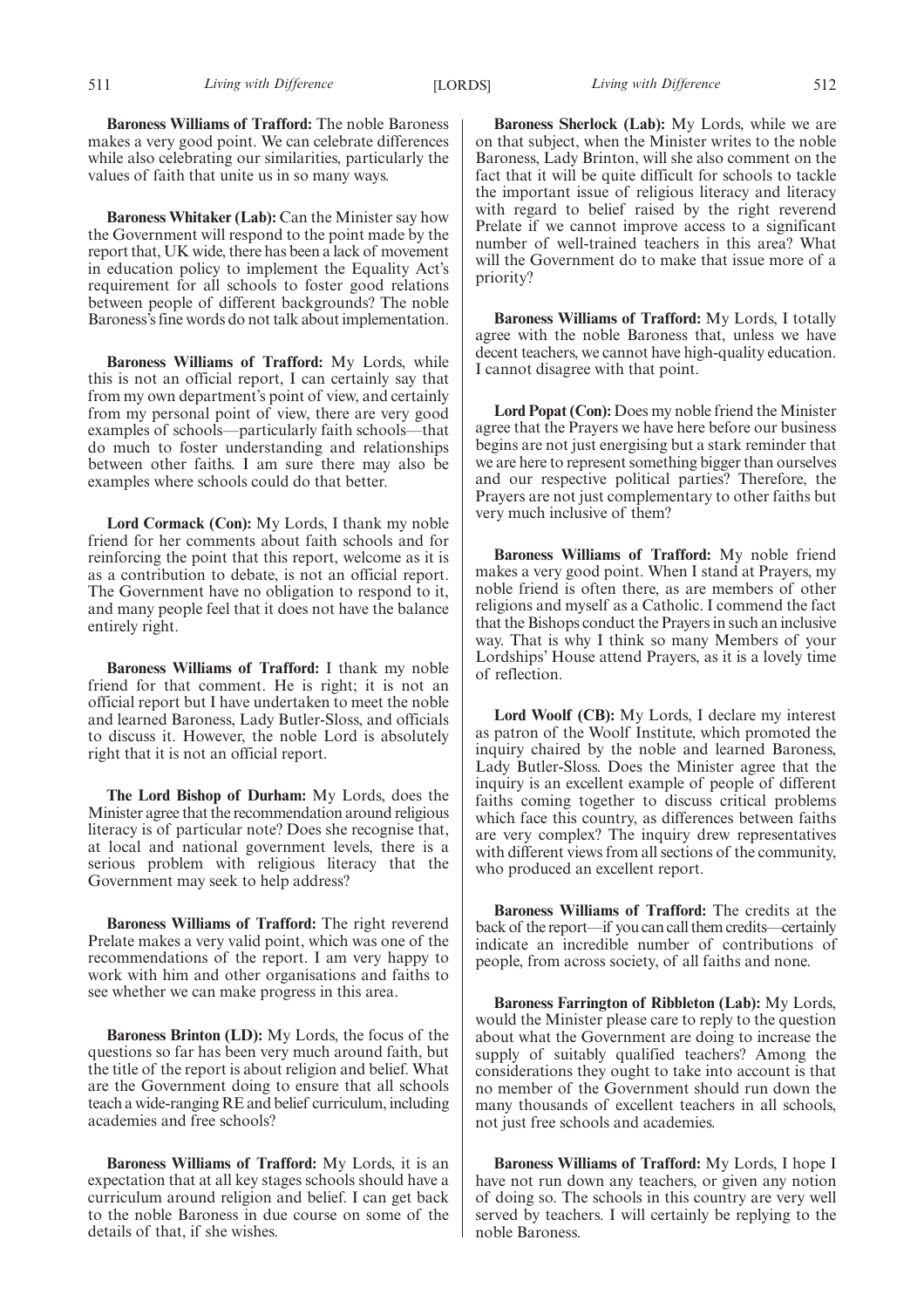# **National Health Service: In-Patients with Learning Disabilities**

*Question*

*3 pm*

### *Asked by Lord Hunt of Kings Heath*

To ask Her Majesty's Government what is their estimate of the number of avoidable deaths of National Health Service inpatients with learning disabilities since 2011.

**TheParliamentaryUnder-Secretaryof State,Department of Health (Lord Prior of Brampton) (Con):** My Lords, this Government are committed to reducing the level of avoidable deaths. The learning disabilities mortality review, commencing this year, is piloting local reviews of premature deaths of people with learning disabilities. The Care Quality Commission will also be undertaking a wider review into the investigation of deaths in a sample of acute, mental health and community trusts.

**Lord Hunt of Kings Heath (Lab):** My Lords, I am grateful to the Minister for his Answer. He is clearly aware of the recent reports which have shown that there have been many avoidable deaths of people with learning disabilities within the care of the National Health Service. Indeed, some estimates have put it at more than 1,000 deaths per year. He is aware that Sir Bruce Keogh, medical director of NHS England, has very recently written to NHS and foundation trusts asking them to carry out a self-assessment of avoidable deaths. Given that the NHS seems to have a real problem with providing decent care generally to people with learning disabilities, how confident can we be that this self-assessment will actually identify people with learning disabilities who have suffered avoidable deaths within its care?

**Lord Prior of Brampton:** My Lords, this is a very important question. The fact that so many people with learning difficulties die much younger than people without them is of concern to everybody in this House. The review being conducted by Sir Bruce Keogh, to which the noble Lord referred, is a self-assessment tool. It is due to report quickly—by April—so is a short-term attempt to get the bottom of this. It is not a long-term effort, which would be much more comprehensive. We have two forms of looking at avoidable or excess deaths. One is the standardised system, which is a statistical basis for looking at the number of excess deaths. The other looks at avoidable deaths and is done by looking comprehensively at a wide sample of case reviews to give us a much more accurate picture of what is really happening.

**Baroness Hollins (CB):** My Lords, as the noble Lord says, we know a great deal about why people with learning disabilities die sooner than they should. What has been missing so far is a mechanism for taking that learning forward into practice. Such feedback mechanisms, and the fact that their reviews are mandatory, are the strengths of the other confidential enquiries. Will the Minister explain why the new national learning disability mortality review has not been established on the same footing as, for example, the national child death review?

**Lord Prior of Brampton:**My Lords, the noble Baroness is right. The national learning disability mortality review programme, which is being hosted by Bristol University, does not have the mandatory basis that other reviews have had. I am not sure why it was not set up on the same basis. It is being funded by NHS England, although it has the support of a wide range of different organisations. I will look into that aspect of the review and write to the noble Baroness.

**Baroness Browning (Con):** Does my noble friend agree that the failure in hospitals to assess the capacity of people with learning disabilities and those on the autistic spectrum is one of the great weaknesses in providing accurate and timely intervention for people who are in hospital and who have a learning disability? Will he make a particular case for assessing the ability of staff to accurately define capacity? Will he also take another look to see that hospital passports for people with learning disabilities and autism are a mandatory requirement, not just an option, for all inpatients?

**Lord Prior of Brampton:** My noble friend makes a number of very good points. I will draw them to the attention of Mike Richards, the chief inspector for acute care in England, who is about to embark on a thematic review of avoidable deaths. He will look in particular at those with learning difficulties and I am sure that he will take into account the words of my noble friend.

**Lord Rennard (LD):** My Lords, does the Minister accept that something is seriously wrong when two-thirds of the unexplained deaths of these highly vulnerable people with learning difficulties who die in NHS hospitals in England are not properly investigated? Does he accept that this is a much more serious scandal than that based upon some highly dubious statistics used by the Secretary of State for Health to talk about unexplained deaths in hospitals at weekends?

**Lord Prior of Brampton:** I tried to explain the difference between avoidable deaths and excess deaths earlier in my answers, without trying to make any political point about it. There is an important distinction to be made, and I hope that I made it. I agree with the noble Lord that this is a very serious issue, and the Government are approaching it in a very serious way.

**Lord McColl of Dulwich (Con):** My Lords, is the Minister aware that clinicians meet regularly to discuss all their complications, and that these meetings are extremely valuable and relevant? Have politicians considered the possibility that they might meet every week to discuss their mistakes?

**Lord Prior of Brampton:** My Lords, I am sure that it would be a very long meeting. My noble friend is right that mortality and morbidity meetings are extremely important in hospitals. It would seem that practice is very variable across hospital trusts and I know that part of what Sir Bruce Keogh, the medical director of the NHS, is doing is trying to develop, along with Monitor and the CQC, a governance structure around mortality that all hospitals can learn from.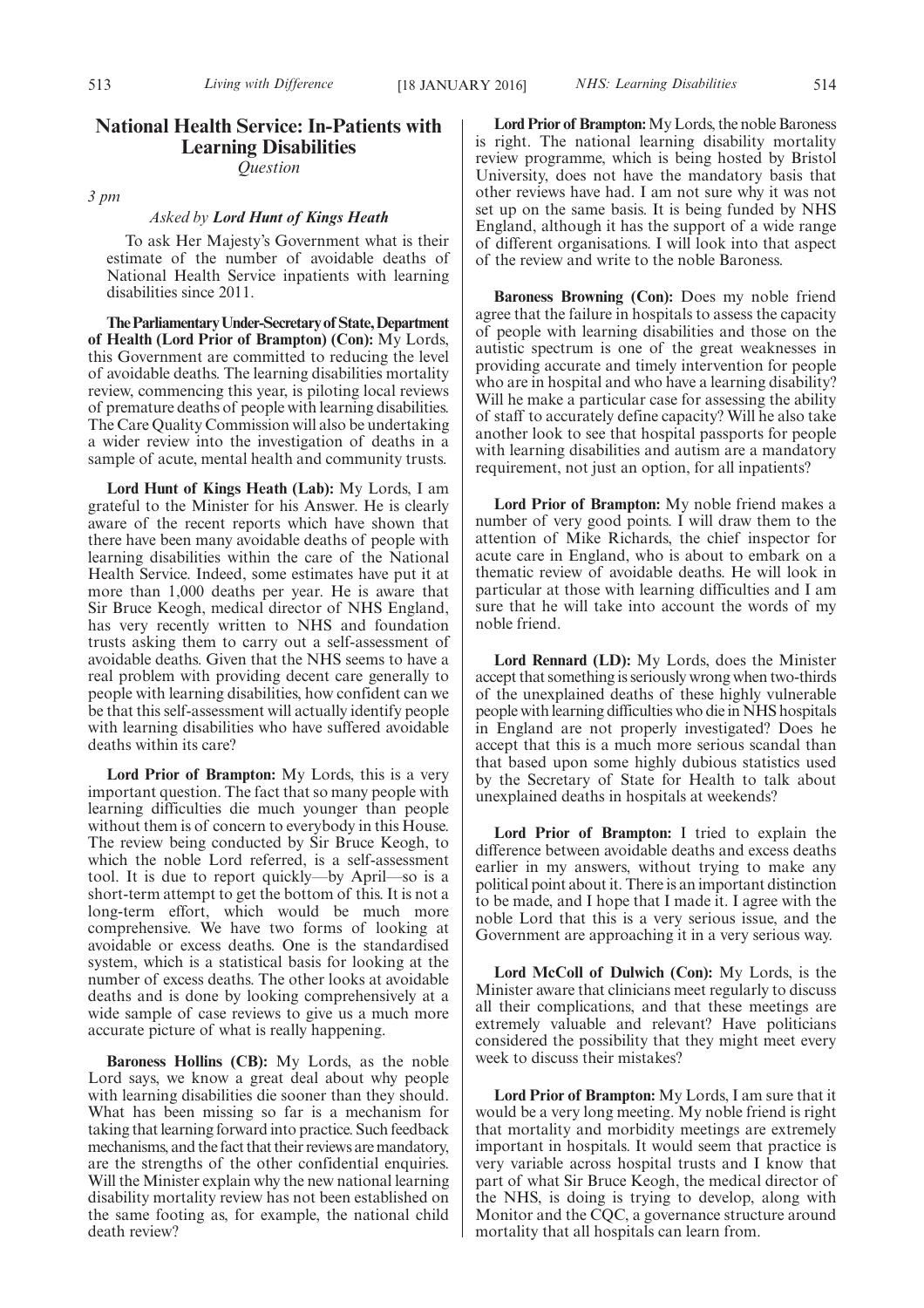**Lord Crisp (CB):**My Lords, the new learning disability strategy, *Building the Right Support*, proposes that people with learning disabilities should get their mental health treatment from mainstream mental health services—which as noble Lords will know are already under considerable strain. Can the Minister let us know what assessment the Government have made of the likely impact that this will have on mental health services and how they envisage that the financial and other implications will be managed?

**Lord Prior of Brampton:** The noble Lord refers to the paper *Building the Right Support*, which I think he will be very supportive of. It is designed to treat and look after many more people with learning difficulties outside institutional settings—in their own homes or in special purpose, much smaller homes.Where necessary, they will of course need to receive mental health services. I am not aware that we have done a particular impact study on that, but I will investigate it and write to the noble Lord.

# **Accessible Sports Grounds Bill [HL]** *Third Reading*

*3.07 pm*

*Bill passed and sent to the Commons.*

# **National Minimum Wage (Amendment) Regulations 2016** *Motion to Approve*

*3.08 pm*

#### *Moved by Baroness Neville-Rolfe*

That the draft regulations laid before the House on 7 December 2015 be approved.

*Relevant documents: 13th Report from the Joint Committee on Statutory Instruments, 19th Report from the Secondary Legislation Scrutiny Committee*

**TheParliamentaryUnder-Secretaryof State,Department for Business, Innovation and Skills and Department for Culture,Media and Sport (Baroness Neville-Rolfe) (Con):** My Lords, I am rarely surprised by events in your Lordships' House but I must admit that I was taken aback to be confronted by a regret Motion on the statutory instrument before us, laid by the main opposition party. The policy thinking behind the regulations is to move to a higher-wage, lower-tax and lower-welfare society, one aspect of which requires building on the present national minimum wage. This thinking has been widely explained and debated here and in the other place.

As to the detail, the essence of the regulations before us is to introduce the new national living wage on 1 April this year, initially at a rate of £7.20 an hour for all those aged 25 and over. As has been well publicised, the objective is to reach a rate equivalent to 60% of median earnings by 2020, which is expected to be over £9 per hour. Further steps towards the 60% objective between now and 2020 will benefit from the advice of the Low Pay Commission. Its role going forward will be even more important: consulting and recommending increases to the national living wage as well as recommending national minimum wage rates for under-25s.

Of course increasing minimum wages makes possible non-compliance a more serious issue. Therefore the regulations also include measures to deal with this aspect, notably by significantly increasing the penalties, which I will come back to. We will also be launching a publicity campaign to run until 24 April to ensure that everyone, employer and employee alike, is aware of their rights and their responsibilities. We estimate that this will cost up to £4.8 million.

These changes require a certain amount of administrative tidying-up. In particular, the Government are undertaking a review to assess the case for aligning the national minimum wage cycle with that for the national living wage and with the tax year. As part of this review we are consulting key employer and worker representatives as well as working closely with the Low Pay Commission, whose good work I remember so well from my time as a private employer. For completeness I should add that a number of measures have been adopted to help employers to adapt to the changed situation, notably via cuts in national insurance contributions and in corporation tax, and by increasing small business rate relief for a further year. That is the background and the contents of the regulations in a nutshell.

I now turn to possible problems which may be of concern to the Benches opposite. Their Motion refers to the 19th report of the Secondary Legislation Scrutiny Committee. That report drew attention to risk of non-compliance to which the Government themselves had drawn attention in our impact assessment. The committee stressed that the Government should continue to acquire and publish information on non-compliance. The Government accept this principle, and the information will continue to be provided through the Low Pay Commission, which publishes a hefty report alongside its annual recommendations to government.

The wider background is that companies might react to the increase in minimum wages in a number of ways, including by a reduction in profits, by a reduction in the number of hours worked, by a restructuring of their workforce, by an increase in prices or by increasing the productivity of their workers. Of course, theoretically, non-compliance would be another response, but we are taking steps to deal with that. We calculate that by 2020, if the policies I have outlined are followed, then the number of workers on the national minimum wage and living wage will almost double from 1.5 million now to around 3 million. So of course effective enforcement is key.

Here we have done much and propose to do more. Since March 2014, both the penalty calculation and the cap have been increased. The rules on naming and shaming have been relaxed, so more employers are named publicly.We have significantly increased HMRC's enforcement budget—from £8.3 million in 2009-10 to £13.2 million this year—with commitments from the Prime Minister in September to further increases. All this has resulted in greater enforcement activity and tougher sanctions for those who break the law. Already this year, HMRC has recovered over £8 million in arrears for 46,000 workers—this compares to £3.3 million in arrears and 26,000 workers in the previous year.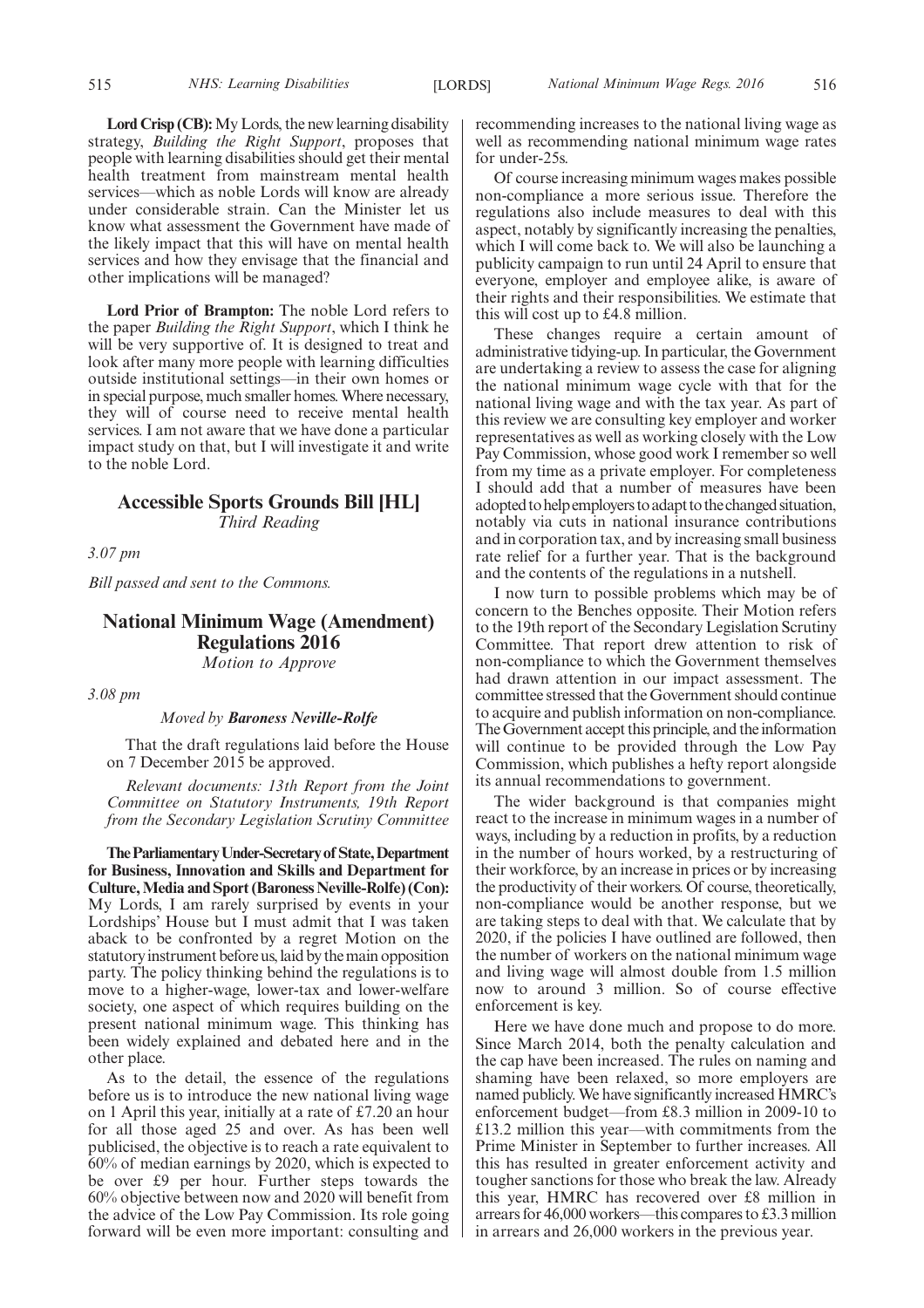Your Lordships will recall that this Government have recently increased the maximum penalty an employer can face when they break the law. We quadrupled the £5,000 cap to £20,000 in March 2014—the noble Lord, Lord Stevenson, will remember some of the discussion and applied the cap on a per worker basis rather than per employer in May 2015. We are starting to see those larger penalties come through. In the next month, we will name a single employer who faced a penalty in excess of £500,000. Under the old regime, that penalty would have been capped at £5,000. As a result of these regulations, a penalty for any similar underpayments in the future would be greater still.

Increasing the calculation of the penalty from 100% of the arrears owed by an employer to 200%, as proposed in these regulations, will further deter employers who would otherwise be tempted to underpay their workers. We are using the power of advertising to ram this home. The Government want everyone to benefit from the economic recovery. That is why we believe that the national living wage is the appropriate step up for hard-working people right across the United Kingdom. I commend these regulations to the House.

*3.15 pm*

# *Amendment to the Motion Moved by Lord Stevenson of Balmacara*

At the end insert "but that this House regrets that the draft regulations may not deliver the expected benefits to employees, in the light of the 19th Report of the Secondary Legislation Scrutiny Committee, which pointed out that the Government accept that business reactions to the resulting increased labour costs are uncertain, and in the light of the continuing need for greater information on actions being taken to reduce non-compliance with the National Minimum Wage so that Parliament can judge the success of new measures".

**Lord Stevenson of Balmacara (Lab):** My Lords, I thank the Minister for introducing this statutory instrument. I also congratulate her on her brilliant sense of timing. She has clearly been having acting lessons—to be able to pause so gracefully to allow those who do not want to hear her to leave is a masterpiece in timing from which we could all learn.

In its 19th report of the current Session, the Secondary Legislation Scrutiny Committee chaired by the noble Lord, Lord Trefgarne, drew these draft regulations to the special attention of the House on the grounds that they give rise to issues of public policy likely to be of interest to the House. We owe a considerable debt to this hard-working committee, which has once again done your Lordships' House a great favour in helping us hold the Government to account by drawing this SI to our attention. Therefore, the Minister should not be surprised at the Motion. She should look to the wider context within which this is placed because we are not against the principle, but we think the committee has made some important points.

Statutory instruments have a major impact on people's lives so it is right that they are given proper scrutiny in Parliament. As a responsible and loyal Opposition, we take pride in doing this and intend to continue to do so. However, as was made clear by my noble friend Lady Smith in the debate in your Lordships' House last week, it is important that the Government also act responsibly and do not abuse the trust we should place in this process by trying to slip through substantial and far-reaching changes. Just because the power exists in primary legislation is a necessary but not always sufficient reason.When she responds to this amendment, will the noble Baroness share with us whether the question of using primary legislation for this important measure was considered?

The SLSC's report says:

"It will fall to employers to meet the cost of the increases in employees' pay. BIS puts the estimated total cost of the NLW's introduction at £1,138.7 million in 2016–17".

### The report goes on:

"BIS says that business reactions to increased labour costs can include reducing profits, reducing the number of hours worked, restructuring their workforce, increasing prices, increasing the productivity of their workers, or substituting younger workers aged less than 25".

As the report highlights, this response raises a number of questions about what work has been done by BIS on whether the benefits of the national living wage to low-paid workers could be offset by any or all of these business reactions. The department's response—I think this was the reason that the committee picked up this point—was that there were too many uncertainties for a reliable estimate of the cost to be given. The SLSC is surely right to highlight this as a major deficiency in a policy. When she responds, will the Minister give us a bit more detail about what modelling has been done on likely business responses?

I accept, as has the Regulatory Policy Committee, that it is difficult to monetise these options but even so it surely would not be difficult to give a broad-brush assessment of what the department thinks is likely to happen on the ground. A significant trend towards any or all of these options will materially affect the benefits anticipated and if we accept the ripple effect described in the impact assessment it will flow to some 6 million hard-working but low-paid people.

Secondly, the SLSC report points out, as the Minister said, that BIS accepts that non-compliance with the national minimum wage may increase. In the excellent impact assessment—I pay tribute to officials for the work they have done on this—the detail included spells out the measures that are going to be taken by BIS, some of which the Minister mentioned. There are what we might call carrots covering various allowances and tax reductions although it is fair to point out that these will not compensate either in total or in timing for the increased costs being transferred to millions of businesses, particularly those which are small or mediumsized. A very good example of this is the reference on page 29 of the impact assessment which says that, "Funding from the apprentice levy will be put in the hands of employers to support training. This will improve worker productivity". I invite the Minister to set out for me in writing how the additional cost of the apprenticeship levy, which is intended to be borne by larger employers, translates into a compensating financial benefit for the higher labour costs being transferred to the SME sector.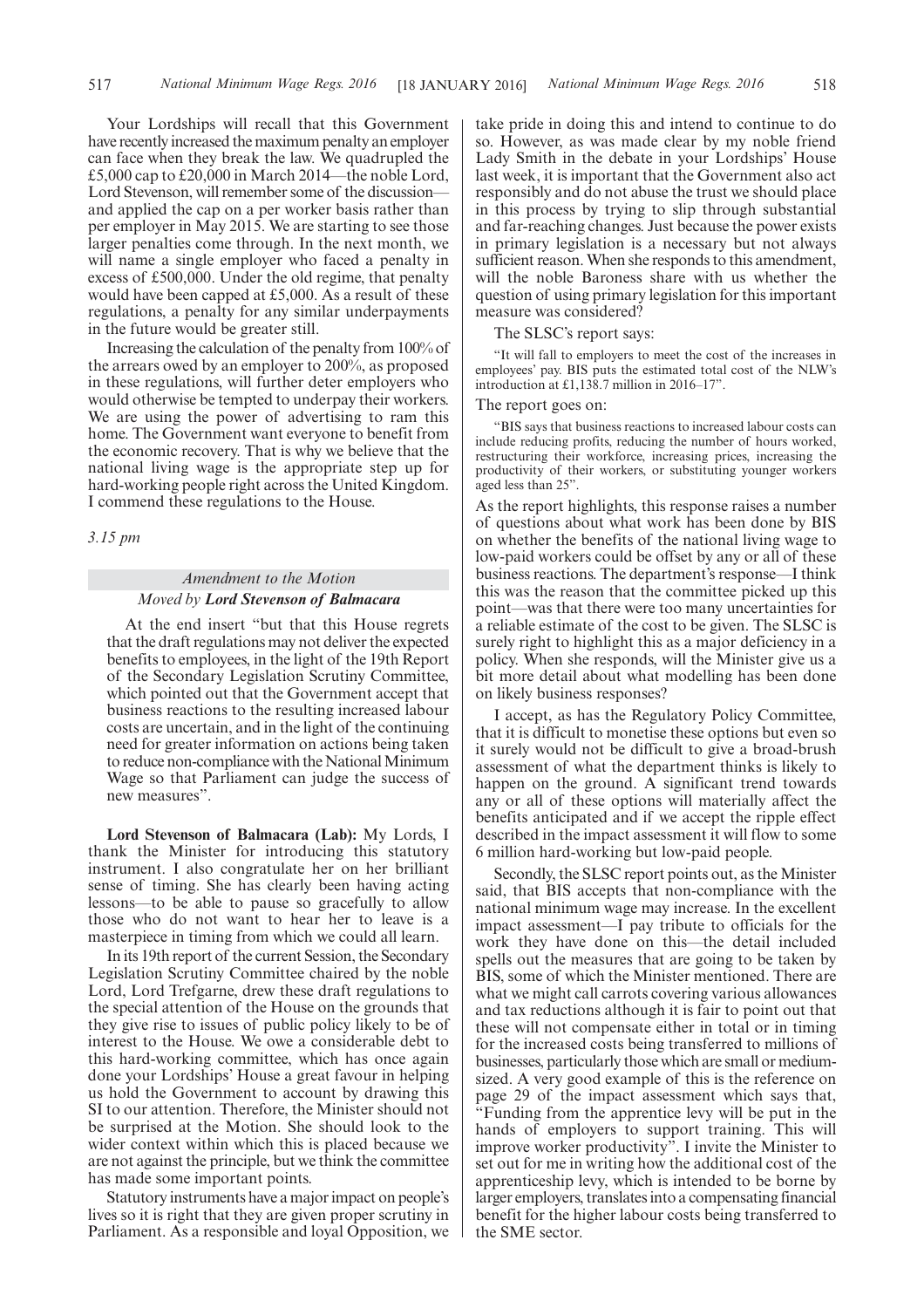[LORD STEVENSON OF BALMACARA]

In truth, the stick, as described by the Minister, is the proposal to double the financial penalties for companies which do not pay the new national minimum wage. BIS has confirmed that extending the coverage of the statutory wage floor and adding complexity may increase non-compliance. Will the Minister set out, in more detail than she has already, how she will comply with the SLSC's request for the Government to publish more information in future and thus satisfy the wish expressed by the committee that Parliament can properly judge the extent to which compliance with the new rate delivers the expected benefits to employees?

There is a good section in the Explanatory Memorandum on the equalities impact of the new proposals and the duties of the department in this regard. It is demonstrated within the Explanatory Memorandum that low-paid work is most prevalent in some sectors, such as retail, social care, hospitality and cleaning. It also appears to be more prevalent in part-time work, shift work, and among younger and older workers. It affects women more than men, and the largest numbers of people affected live in the north-west, the Midlands and Scotland. Clearly, if the policy works as intended, things should improve in these sectors, areas and groups. It may help to reduce the gender imbalance in pay, and we can hope that a more equal society will gradually emerge.

However, as the SLSC points out, there are real risks that non-compliance will rise and that changes in employment practice will vitiate the policy objectives. The national living wage will have national universal coverage for workers aged 25 and above, and the forthcoming publicity and other measures contained in the SI will help. Does the Minister agree that it may be necessary, and would certainly be desirable, to design additional measures to root out poor practice and illegality in the low-paying sectors listed in Table A3 of Annexe 2, the worst regions identified in Table A4 of Annexe 2 and among the groups identified in Chart A1 of Annexe 1 of the Explanatory Memorandum?

I do not want to suggest or imply that there is not a majority of responsible employers who are always going to abide by minimum wage legislation, but the figures presented in the report which accompanies the regulations are cause for concern and, as I am sure the Minister will agree, more can always be done.

Finally, I challenge the use of the term "national living wage". As I understand it, the reason for the change from the NMW to the NLW is that:

"The Government believes that the economy needs rebalancing from a low wage, high tax, high welfare society to a higher wage, lower tax, lower welfare society".

The impact assessment goes on to say:

"The UK can also do more to raise the wages of the low-paid compared to other countries—22% of UK workers are low-paid, compared to the OECD average of 16%".

It explains that the OECD defines low pay as less than two-thirds of median earnings, but the initial introduction of the NLW will put those who receive it at 55% of the current UK median wage. Even if the aspirations for a £9 per hour living wage are achieved by 2020, it is estimated that that will get to only 60% of the UK

median wage. In other words, this is more about raising the level of the existing national minimum wage than it is about introducing a genuine living wage. According to the Living Wage Foundation, the current UK living wage is £8.25 an hour and the current London living wage is £9.40 an hour. Will the Minister explain this anomaly? In particular, will she explain why the target for 2020 is only 60% of the median wage and why the Government are not trying to reach the OECD target of 66.7%? I beg to move.

**Lord Stoneham of Droxford (LD):** My Lords, the Minister should not be surprised that we are having a debate of this nature. On this side, we fully understand the reasons why the noble Lord, Lord Stevenson, has moved his amendment. There is concern that the Government entered into this policy on the hoof. They did very little consultation or preparation for it. There are also signs that there were was not much crossdepartmental consultation within government. The measure is designed, we think, to deflect attention from what was at that time the reduction of the tax credit policy. Like the noble Lord, Lord Stevenson, we are very concerned about the looseness of words to describe something that it is not. We have had in the housing area the concept of affordable rents, and indeed affordable housing, when they clearly are not affordable. Now we have the national minimum wage perverted into the national living wage. We welcome the increase but it is a deception to think that we will necessarily be able to reach what is a genuine living wage, as the noble Lord, Lord Stevenson, pointed out.

However, if this is the first step—and I accept that it is—to do more for low-paid employees and reduce subsidies to employers, then of course we welcome it. That initial step is acceptable, but there are a number of conditions. Clearly there was a lack of involvement of the Low Pay Commission in drawing up these original proposals. We accept what the Government have said—in future they will use the Low Pay Commission for advice on further increases, and in bringing together the national minimum wage with the so-called national living wage. But as the Secondary Legislation Scrutiny Committee pointed out, this is a big change: it involves £1.2 billion of costs in the labour market, and 6 million employees are affected. I must declare an interest here as chair of Housing & Care 21, which employs people who will be affected by these changes, although we largely pay well above the national minimum rate. The whole area of social care is particularly vulnerable. I know that the Government have made a number of initiatives on this, but obviously we will want reassurances that public sector contracts are seeking to push pay levels up, rather than contain them. Also, young people are excluded from these changes and no recognition is given to the extra costs of actually living in London. Therefore, the higher living wage should apply there.

We have a number of questions for the Government, some of which the noble Lord, Lord Stevenson, has already put. In what form will the Low Pay Commission's advice be sought when it comes ahead of the Budget next year in setting the rates for 2017? What encouragement will be given by the Government to raise productivity, particularly in low-paid sectors?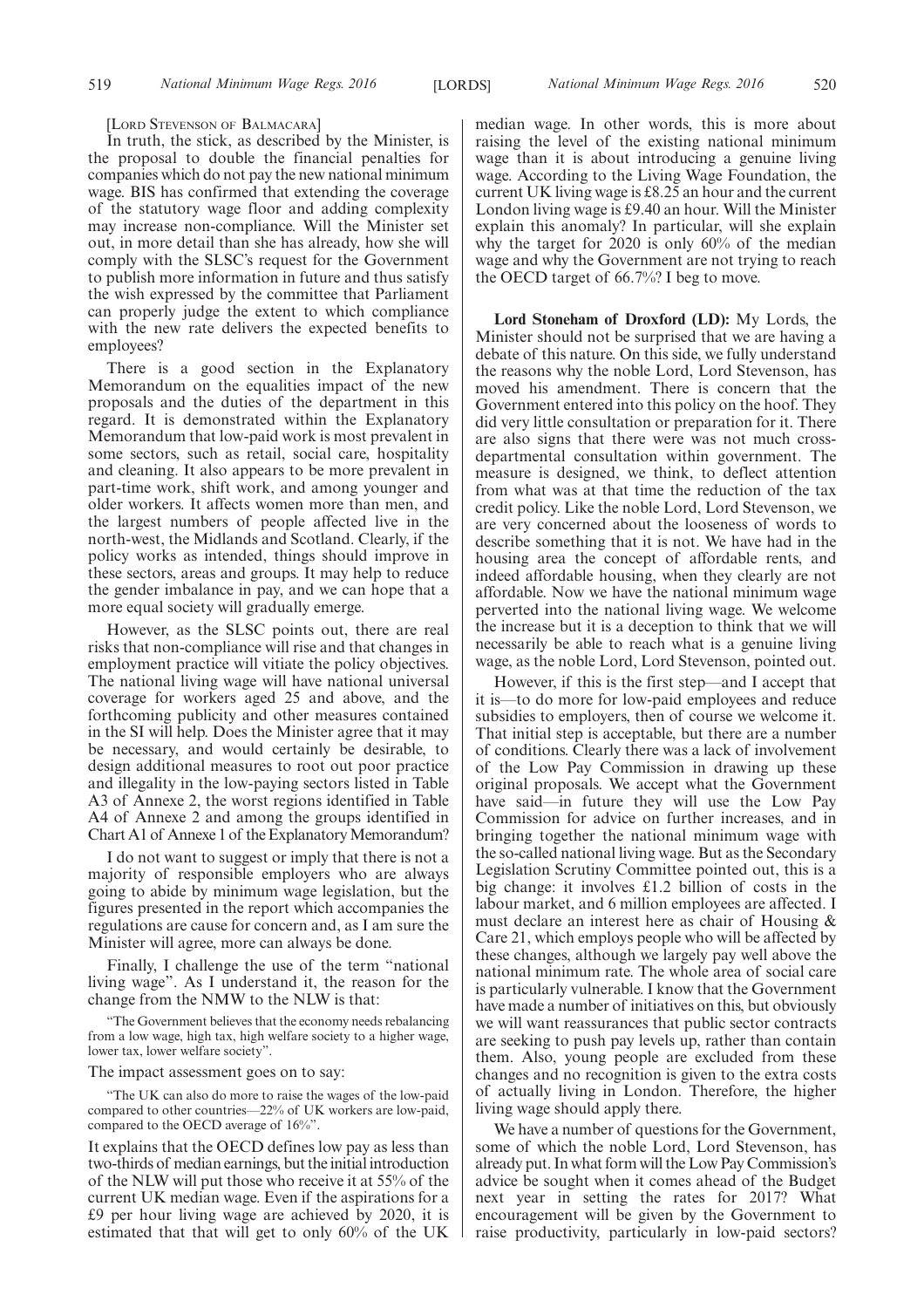At the end of the day, if we wish to avoid inflation and unemployment, we have to raise productivity in these areas. What extra resources are going to be put into HM Revenue to deal with the extra policing of a much wider group of employees to ensure compliance? As the care cost cap implementation was delayed for five years at the start of this Government, what reassurance can the Government give that they will not delay that further, given the costs that will obviously be implied by these changes in the cost of social care? Finally, do the Government have any ambition to extend to those under 25 years of age the whole concept of the national living wage?

We cannot vote for this amendment to the Motion, because we set the direction of policy, but we do expect assurances from the Government for the ongoing investigation, particularly regarding the work of the Low Pay Commission. This measure generally supports our own policy of raising tax allowances and making sure that those at the low end of the pay market are paid a living wage.

**The Earl of Listowel (CB):** My Lords, I am grateful for this opportunity to debate this very important area of government policy, and I would like to ask the Minister about the impact on early years provision. As we all know, high-quality early years provision is vital to improve social mobility and to help many more families into employment. In principle, this policy should increase the pay to those working in early years settings, which are, notoriously, very poorly paid, so in principle this is very welcome. The Government have recently doubled the amount of free hours for families using childcare for two and three year-olds, so that puts a big burden on providers, and the new national living wage will exacerbate that. If the Minister could provide some reassurance about the impact of the national living wage on early years providers, I would be grateful.

#### *3.30 pm*

**Baroness Neville-Rolfe:** My Lords, I thank the noble Lord, Lord Stevenson, for his comments. I endorse his comments about the great work done by the Secondary Legislation Scrutiny Committee; year in, year out, it does us a great service. I thank him for his kind words about the impact assessment and I shall pass them on.

I sympathise with noble Lords opposite, who were clearly wrong-footed by the most recent Budget, especially the living wage aspect, but then disappointment is part of political life. The strength of the economy means that we can afford to take this important step towards a higher-wage, lower-tax and lower-welfare society. The measures support the Government's commitment to deliver fairness on pay for working people while being sensitive to the needs of business. By 2020, the national living wage will benefit 2.75 million low-wage workers directly, with up to 6 million in total expected to see their wages rise as a result of the ripple effects further up the distribution chain. I think that this is good news, and the House seems to recognise that.

The noble Lord, Lord Stevenson, asked whether we had considered the use of primary legislation. Of course we considered all legislative options, but the powers are available to do this through secondary legislation and it will ensure that workers get their pay rise much more quickly. That is the reason why we have adopted this approach. I also took note of some of his questions on apprenticeships. I will need to have a look at *Hansard*, and perhaps he and I can have a word at one of our many meetings on other matters.

The rationale for 60% is that the 2014 Resolution Foundation review of the national minimum wage, *MoreThan aMinimum*—chaired by the excellent Professor Sir George Bain, who, as some will remember, was the founding chair of the LPC—recommended a national minimum wage at 60% of median earnings as "a reasonable lodestar"—a great word. The report's expert panel also included Professor Alan Manning, Professor Paul Gregg and Professor Karen Mumford.

I accept that there was no consultation on setting the original rate at £7.20. The background work existed, and of course this was a Budget measure and its announcement was treated as such. I am afraid that that is the nature of Budget measures, but I hope that I have already given some reassurance in my opening remarks on the processin futurein relation to consultation. Future national living wage rates will be recommended by the independent Low Pay Commission, which will continue to provide the invaluable advice that it has been giving for many years, firmly grounded in evidence and with public consultation. It seems right that it should have a pivotal role in this.

The noble Lord asked about the double impact of the national living wage and the apprenticeship levy. This will of course mean extra costs for some businesses, but it is right that workers are fairly rewarded for the work that they do. The economy is growing and profits and wages are rising, and we have given businesses some help, as I said in my opening remarks. The apprenticeship levy is equally necessary. It will support the development of a higher-skilled, more productive workforce, supporting greater economic growth in future and the creation of new jobs right across the UK. Employers will of course be able to get back the levy for the training that they are doing.

The noble Lord, Lord Stoneham, asked about how the LPC will seek advice when it is uprating the national minimum wage. It will continue to adopt the sort of process that we have seen operating successfully under the coalition: it will make recommendations to the Government by the end of October 2016, setting out its ideas for rates for the new national minimum wage from April 2017 and looking at indicative rates from April 2018.

Productivity growth is one of the key economic challenges for this Parliament and a route to raising living standards for everyone in the UK in a long-term, sustainable way. Our ambitious plan for this is set out in *Fixing the Foundations* and includes the introduction of the national living wage. There is a fair amount of research that shows that increasing wages to the national living wage should result in an increase in productivity in many areas, as people use labour more carefully and capital more efficiently.

As the noble Lords, Lord Stoneham and Lord Stevenson, mentioned, some parts of the economy—for example, the social care sector and retail—will be impacted more than others when the living wage is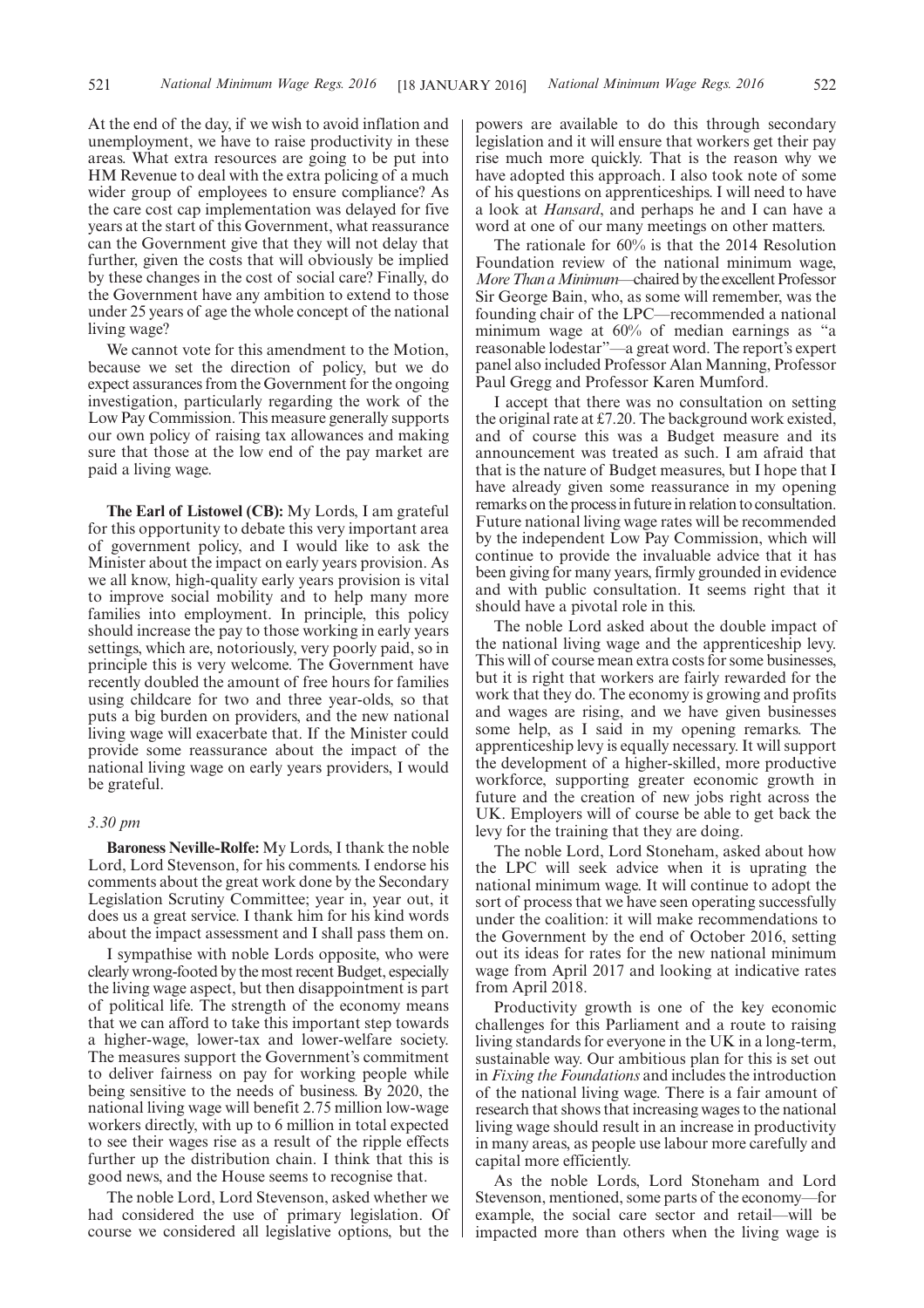#### [BARONESS NEVILLE-ROLFE]

introduced. I reassure noble Lords that this Government recognise the particular position of these sectors. In response we are, for example, giving local authorities access to up to £3.5 billion in new support for social care by 2019-20. Equally important will be enforcement in these sectors. I have already outlined some of the changes that we are making, such as the extra funding and work on bringing the new rights to the attention of workers, and HMRC is taking action against those employers who break the law and underpay their staff. It currently has 155 investigations open with social care employers. These include acting on complaints and extensive targeted enforcement. I know from having worked in business that HMRC is also very keen to make sure that the national minimum wage—and in future the national living wage—is paid in low-paid service sectors.

The noble Lord, Lord Stoneham, and the noble Earl, Lord Listowel, asked about early years provision and employing under-25s. It is for the Low Pay Commission to use its consultations and expert judgment to advise on appropriate rates for under 25 year-olds and those aged 25 and over. As with all of its recommendations, should it recommend a change to the differential in the national minimum wage or living wage rates, the Government will want to understand why it thought this was appropriate to ensure that the minimum rates of pay continue to support low-paid working people as well as the economy. The substitution effect will depend on future LPC recommendations. Of course, the underlying reason for the difference between the national living wage and that for under 25 year-olds is that we are extremely keen to ensure that early years provision is employed provision—we really want to make sure that we do not hit employers and that we encourage people to give jobs to the youngsters.

I hope that the comments I made in my introduction and the points that I have been able to make in summing up will go some way to reassuring noble Lords who have put down this regret Motion both in respect of our plans and in respect of stronger enforcement. In the light of that, I recommend these regulations to the House.

**Lord Stevenson of Balmacara:** My Lords, I am very grateful to the noble Lord, Lord Stoneham, and the noble Earl, Lord Listowel, for contributing to this debate. They raised additional questions that were helpful and useful. I hope that further information will be forthcoming from the department into some of the details the Minister was not able to get to in her response.

The Minister ended by saying that she hoped that noble Lords—there is only one—who put down this regret Motion could see their way to providing some measure of agreement that this regulation is a good thing. Of course, we cannot be against additional pay for the lowest paid and we support the Minister on that. However, I sense a slight poverty of ambition behind the regulations and that is why I wanted to put forward a regret Motion for those of us who feel that this is a step in the right direction but only a very small step. It would have been good if we could have got

from the Government more of a sense of an understanding of the need for pay to go up, for sticky areas in the economy to be addressed very vigorously and for the regulations to deal with those who wish to severely underpay—I think that some do go down that route—as well as, to pick up a point that the Minister made in her opening and closing remarks, an understanding that this is not just a right/left issue.

Many commentators—of which the Resolution Foundation, a non-partisan group, is a very good example—absolutely believe that the basis on which we will see recovery in this country is a real commitment to a proper high-wage and well-rewarded economy, in which people are paid for the work they do in growing the economy and making exports and everything else return to a level that we have seen in the past. I do not think that the regulations, as described, get us all the way there. They are a step in the right direction, but I think that this is something that we may wish to return to.

The reason for putting down the amendment although not the timing, which was in the hands of the Government and not in our hands—was to get these debates up and running, and we have achieved that. With that, I beg leave to withdraw the amendment.

*Amendment to the Motion withdrawn.*

*Motion agreed.*

# **Immigration Bill**

*Committee (1st Day)*

*3.40 pm*

*Relevant documents: 7th Report from the Constitution Committee, 17th and 18th Reports from the Delegated Powers Committee*

*Clause 1: Director of Labour Market Enforcement*

#### *Amendment 1*

*Moved by Baroness Hamwee*

**1:** Clause 1, page 1, line 5, after "State" insert "for the Home Department"

**Baroness Hamwee (LD):** My Lords, I also have Amendments 2, 3, 6 and 13 in this group. My noble friend Lord Greaves commented the other day that it has become something of a custom—not as much as a convention—for the early speeches on amendments in Committee to turn into something like Second Reading speeches. I do not intend to make a Second Reading speech, and the comments with which I shall preface my remarks on Amendment 1 could not have been made at Second Reading.

I do not suppose that having to deal with 112 amendments at such a late stage was easy for the Minister or for officials. Indeed, I suspect that the officials who have had to deal in very short order with what is in effect a new Bill as regards the provisions for labour market enforcement have had a particularly difficult time, so I am sympathetic to all of them. However, others of us who have been involved in the Bill have not found it easy and, in particular, those outside this House who are involved in the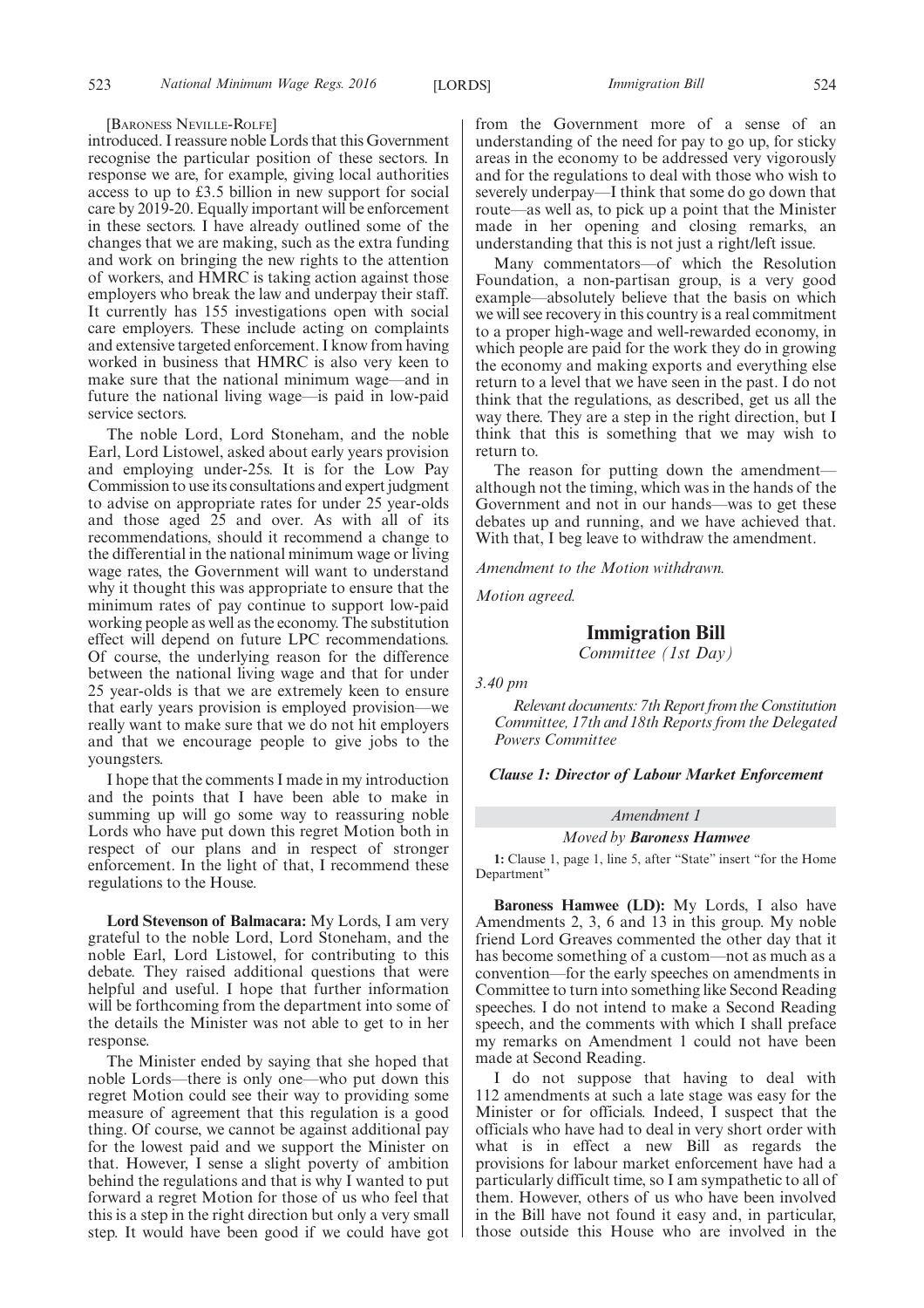sector and whose comments are always so valuable to us have had a really hard time. Frankly, this is no way to legislate.

A member of the Public Bill Committee in the Commons commented on how good the process had been, although he did say, "Pity about the content of the Bill". The Minister has also commented on the evidence sessions in the Commons, saying that more detailed scrutiny was undertaken than is often the case. However, these new clauses dealing with the role and remit of the GLA affect the structural arrangements and the relationships of actors in the sector. They also introduce new measures and more, and I cannot see that anyone could describe this as best practice.

I apologise to the Committee for the late tabling of amendments to the government amendments—I tabled a number on Friday—but I wanted to look at them, with my own responses to them, at this stage rather than repeat the process on Report, as might have happened had I left it until then. As I said, how can the NGOs and others respond, presented with amendments in effect less than a week ago? It is not just their problem; it is ours as well, because we cannot do our job well if we are in a vacuum. I am sure the Minister will say that the consultation on the labour market sector, which closed in December, trailed the proposals, but it did not; not in the way in which we now see them. We are making law and therefore we have got to make it right, not just have a general narrative discourse on the arrangements.

#### *3.45 pm*

Part 1 of the Bill, on the labour market, has no place in immigration legislation. The issues do not apply universally to immigrants and, conversely, are very relevant to many people who are not immigrants. Even without the new version, as I will call it, the Bill would be difficult enough. The Constitution Committee of your Lordships' House has commented scathingly that immigration law stands out as a particularly byzantine field, saying that the Bill's complexity is exacerbated by much of it amending existing, already highly complex pieces of immigration legislation which are subject to frequent changes. It comes in the wake although the wake has not subsided, of course, but we will come to that later—of the 2014 Bill, which itself is substantial and complicated. The Constitution Committee expresses its,

"real concern from a rule of law perspective",

describing immigration law as inaccessible and not fit for purpose—whinge over.

Amendments 1 and 2 seek an understanding of how the new regime will sit within government. I appreciate that it is quite usual to refer to a Secretary of State without designating a department, for obvious reasons. However, this situation is unusual, which is why I have referred to the Secretary of State "for the Home Department". That is the sponsoring department for the Gangmasters Licensing Authority, but the consultation to which I have referred was a joint consultation involving the Home Office, which focuses on protection and enforcement, and BIS, which focuses, among other things, on deregulation. Of course, the Treasury is also involved, and the debate in the Commons suggested that the director will report to the Home Office.

I had better pre-empt any teasing about my criticising joined-up government. I am not doing so. I have argued often enough for that myself, so I do not want to complain about cross-departmental working. However, if the powers are to be exercised jointly, it is important to have an on-the-record explanation of how that is going to operate.

Amendments 3, 6 and 13 would put the involvement of the devolved Administrations on the face of the Bill. I had a look back at the Modern Slavery Bill, which seems to deal with this issue in the way that I have dealt with it in these amendments. I have picked up that progress has been made on this, and I hope it has. It hit my consciousness only last week during a visit to the Scottish Parliament. Although the Governments continue, the Scottish Parliament, the National Assembly for Wales and the Northern Ireland Assembly will go into purdah in about nine weeks' time because of their elections. This adds another dimension to our consideration of the Bill, because clearly these things need to be sorted out quickly, and not just in respect of this clause. I beg to move.

**Lord Alton of Liverpool (CB):** My Lords, I support the amendments that the noble Baroness, Lady Hamwee, has laid before the Committee of your Lordships' House this afternoon. In particular, I support her remarks about Scotland and the need for proper and adequate consultation. She is right to say all those things.

The noble Baroness referred to the Gangmasters Licensing Authority, an issue to which we will return in thelater group of amendments dealing with government amendment 39 and those connected to it. However, it is linked in some ways with these amendments. I will not pre-empt remarks on the amendment by addressing it in detail, other than to note that, as the noble Baroness said, 112 government amendments have been tabled. There has been no pre-scrutiny of this legislation by both Houses, and these amendments have been introduced for the first time here in Committee, which is asking an awful lot in terms of producing good quality legislation. I know that this is not the Minister's fault, but I raised that issue with him in the excellent meeting that he organised for all Peers. To make legislation on the hoof is always a mistake.

I am not alone in thinking that. The Immigration Law Practitioners' Association has written to us to say:

"The volume of these amendments, the late stage of their introduction and the time available means that both ourselves and the House will be limited in our ability to provide the scrutiny that this detailed legislation requires".

That was a point made by the noble Baroness, Lady Hamwee, a few moments ago. We simply cannot do our job properly when we are stampeded into having to make decisions on major questions of this kind with so many amendments being placed before us at once. The ILPA also says:

"We note that new clauses introduced by the Government contain a range of new delegated legislation which will not have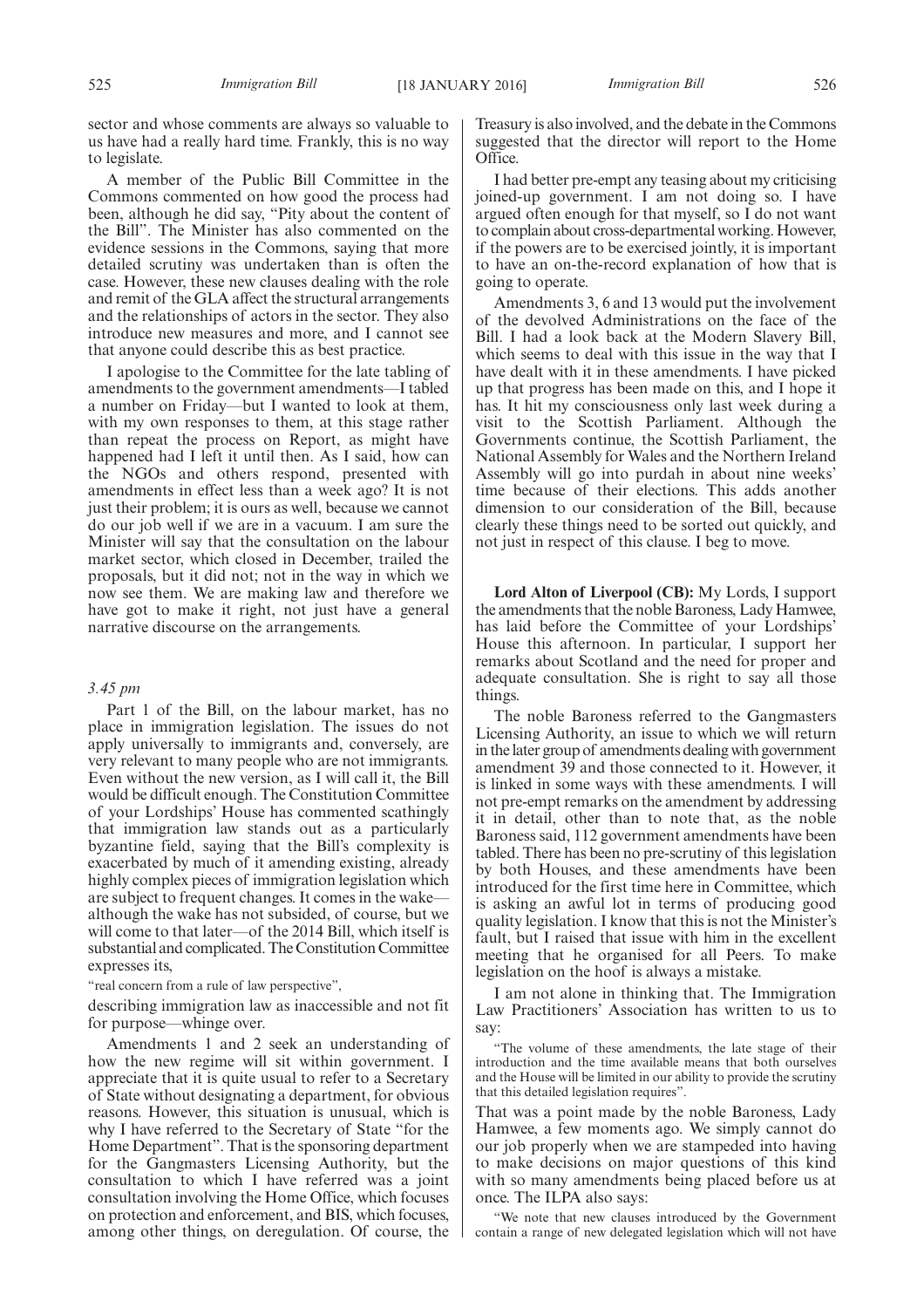[LORD ALTON OF LIVERPOOL]

been subject to scrutiny by the Delegated Powers and Regulatory Reform Committee which reported earlier on the Immigration Bill".

That issue will surface again when we come to the question of the Gangmasters Licensing Authority.

I do not want to be churlish, either, because the legislation that we considered last year—also introduced by the noble Lord, Lord Bates—was classic and admirable of its kind, and benefited from having been scrutinised by both Houses. It was showpiece, showcase legislation and the Government should be justifiably proud of having introduced it—as should Parliament for having enacted it. The danger in some of these amendments, and we will come to this in due course, is that they may undermine some of the excellent legislation that we enacted last year. I hope that when theMinister replies, he will therefore address the concerns raised by the noble Baroness and the Immigration Law Practitioners' Association. The noble Baroness did not describe this as hybridity, but effectively inserting an entirely new Bill inside an existing Bill at this late stage in parliamentary proceedings amounts to that. I hope her amendment will be taken in the spirit in which it has been offered, and that the Minister will address all those points.

**Lord Ramsbotham (CB):** My Lords, I endorse what the noble Lord, Lord Alton, has just said. This is not the first time during the passage of this Bill that a vast number of government amendments have been inserted. The same thing happened in the other place immediately before Report, and the same complaints were made that none of the amendments had been scrutinised properly. Indeed, there was no time to do so before the other place had to vote on amendments in Committee that they had not had time to scrutinise. Remembering my own time in the Ministry of Defence, if I were faced as a civil servant with such a huge and complex piece of legislation, with additional complexities, I would have complained to the Secretary of State and to the Permanent Under-Secretary that legislation was being made so complex that it was simply undeliverable.

We have to realise that the immigration system in this country is currently under stress. There are said to be some 600,000 unrecorded migrants in the country now and we will face not just a flood of people coming here from the Middle East but an additional flood of people from places such as Africa thanks to climate change. Therefore, we should be simplifying our legislation so that it can cope with pressure rather than complicating it in this way.

**Baroness Afshar (CB):** My Lords, I speak in support of the views expressed. If eminent Members of the House who are familiar with these matters are finding this legislation difficult, what can immigrants do with it? They are not British and many of them are possibly already here. These changing laws will be whirling around their heads just as they arrive. It makes it impossible for them to abide by the law when even this House cannot understand what the law is. Is it not possible to have something simple and clear that immigrants can abide by?

**Lord Kennedy of Southwark (Lab):** My Lords, I shall start my remarks by associating myself with the introductory remarks of the noble Baroness, Lady Hamwee, who talked about the unsatisfactory way the Government have handled the Bill so far. I also agree that the first part of the Bill, which concerns the Director of Labour Market Enforcement, has no place in this legislation and is a separate matter. The lack of pre-legislative scrutiny was referred to by the noble Lord, Lord Alton—whose remarks, again, I very much agreed with. This is no way to legislate. It reflects poorly on the process and risks undermining other legislation such as the Modern Slavery Act 2015.

When the noble Lord, Lord Bates, responds to the debate, I think that he owes it to the Committee to give a proper explanation of why we are in this situation. Let us be clear. The Government are in charge of the Bill and of the timetable, and their legislation should be dealt with much better than this. As I say, I hope that he will give a full explanation to the Committee when he responds.

This first group of amendments seeks in the main to improve what is presented here by putting into the Bill clarifications and duties to consult. The noble Lord, Lord Bates, may be suggesting something similar shortly, but that has not necessarily been implied. I am generally supportive of what is being proposed in the amendments tabled by the noble Baroness, Lady Hamwee, and the noble Lord, Lord Paddick, while Amendment 11 has been proposed by myself and my noble friend Lord Rosser. I will deal with Amendment 11 first. We are seeking to put a clear duty on the Director of Labour Market Enforcement to consult with civil society and voluntary organisations in the preparation of the annual report that he will have a duty to present to the Secretary of State each year. If a proper report is to be prepared for the Secretary of State, information will need to be gathered and assessed, and it is often voluntary organisations and civil society that will acquire the information that will be vital to the production of a report of substance to ensure that the duties of the director remain relevant and can identify the modifications which are necessary to achieve that.

As has been said, the amendments in the names of the noble Baroness, Lady Hamwee, and the noble Lord, Lord Paddick, clarify that it must be the Home Secretary who appoints the Director of Labour Market Enforcement, and that the Business Secretary and relevant Scottish and other departmental Ministers must also be consulted. They also place a duty on the Director of Labour Market Enforcement to consult with Ministers in the devolved institutions and various officials exercising powers under labour market legislation on the preparation of a labour market enforcement strategy that will be submitted to the Home Secretary. Again, if in his response the noble Lord, Lord Bates, is going to suggest that this is not necessary, can he please tell the Committee how the Secretary of State will ensure that the report they receive is both timely and relevant to the matters in hand, and give us some direction as to how they should be consulted?

**The Earl of Sandwich (CB):** My Lords, I was waiting for the noble Lord to mention his Amendment 11 before saying that I am delighted to see it here.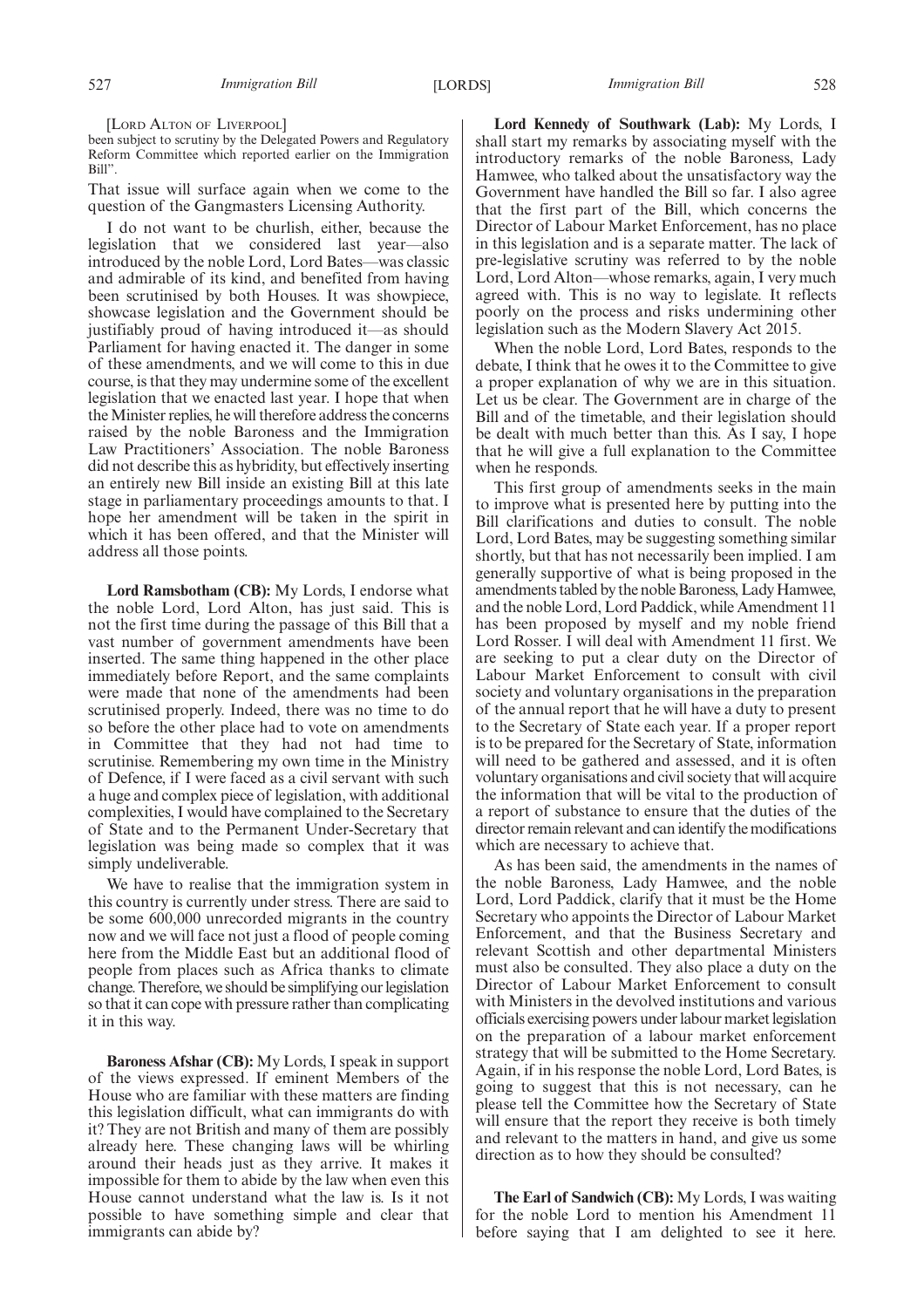The Government will recognise the role in the Modern Slavery Act of the coalition of NGOs which really helped to put the Bill together. It should be emphasised that we want to see the same thing again with the director in this case. I hope that that will borne in mind throughout the consideration of these amendments.

**Lord Harries of Pentregarth (CB):** I also rise very briefly to support Amendment 11 in the names of the noble Lords, Lord Rosser and Lord Kennedy of Southwark, for the simple and obvious reason that voluntary organisations are the key players in this. They are the eyes and ears of what is going on, and if they are not consulted, the Government are simply not going to be in a position to understand the realities of the situation.

#### *4 pm*

**The Minister of State, Home Office (Lord Bates) (Con):** I begin, as I have been invited to, by apologising to the Committee for the late tabling of these amendments, but let me try to explain that a little further. We were faced with a particular challenge. Noble Lords will recall that we had the Second Reading on 22 December, and one issue raised at that point was that the scheduled date for the first day in Committee was 13 January. In the light of the likely publication of our response to the consultation, we agreed to see whether the start date could be put back—which it was until today, 18 January.

We were then faced with a challenge regarding the publication of the report, referred to by the noble Baroness, Lady Hamwee, in response to the consultation document on tackling exploitation in the labour market. We said that we would have a period of consultation, which ran from September through to December, and that we would legislate on the back of that consultation, which seems to me to be general good practice. The question was then: at what stage should the amendments be introduced? There was a little debate—I am looking at the Box, but it is probably best that I do not—as to whether they should be introduced on Report, or in Committee. My noble friends Lord Ashton, Lord Keen and I took the view that if they were introduced for the Committee stage, at least they could receive a thorough airing, which could be reflected on before Report.

There is a large number of amendments. We had a meeting with all interested Peers and again, we tried to listen carefully to the points that were being raised. One was that because the amendments were tabled, it was not easy for an opposition spokesman or any Member of the House, let alone the Minister responding, immediately to correlate the amendment to the specific recommendation. A suggestion was made that we should produce a schedule, which was done within 24 hours of that meeting. That then went out to noble Lords who had attended the meeting, through the usual channels to the official party groupings and to Cross-Benchers, of course.

I am trying to explain some of the thought process. It was not intended to be discourteous to your Lordships' House but sought to be helpful. The other point is on the nature of these amendments. I think that 59 relate to the consultation document. There is also a vast swathe—I did not manage to calculate the number—linked to the licensing of private hire taxi companies. We shall be coming to that issue in later groups. I did not realise that it seems as if every locality in the entire country has its own regulation for private hire taxi companies, so one amendment cannot apply across the entire country but needs to amend legislation pertaining to a particular area. That deals with the large tranche of the amendments.

I add to the previous debate on the minimum wage regulations my appreciation and that of the whole House to the Delegated Powers and Regulatory Reform Committee for its incredibly speedy work, even if it did introduce a bit of a riposte by stating that,

"the Government tabled a substantial number of amendments— 54 pages' worth!".

I think that is the first time I have seen an exclamation mark in one of its reports. The point was made eloquently by symbol on the committee's feelings on that. I offer my apologies, and hope that this is by some way of explanation. I also express our appreciation to the Select Committee on the Constitution for its very helpful report, which I know we will be coming to in later stages.

With that attempt at setting out the position, which I know is not ideal, I now turn to the amendments before us. The noble Baroness has rightly noted that the Director of Labour Market Enforcement's remit covers the work of enforcement bodies that sit under two departments: the Gangmasters Licensing Authority reports to the Home Secretary while the Secretary of State for Business, Innovation and Skills is responsible for the work of the Employment Agency Standards Inspectorate and the HMRC's national minimum wage team.

The Government have been clear in the consultation that we published and our response to it, as well as in assurances made by my right honourable friend James Brokenshire in Committee in another place, that the director will be a joint appointment by the Home Secretary and the Secretary of State for Business, Innovation and Skills. They will jointly appoint the director and receive the strategy. The noble Baroness may have concerns about how the two Secretaries of State will reach agreement, but I reassure her that preventing abuse of labour market laws is a priority for both departments. Subject to parliamentary approval of the role, they will both be looking to appoint a director with the necessary skills and experience to make a difference.

The requirement to consult Scottish and Northern Irish Ministers in Amendment 3 brings me to the territorial extent of this role. Employment law is broadly reserved as the UK operating as a single labour market brings great benefits to workers and employers. Therefore, the director's remit will be UK-wide. However, there are parts of the remit where the policy is not reserved. To deal with this, we are legislating to ensure that the director can set the strategy to enforce labour market legislation only to the extent that it already applies and is reserved. That is: the whole of the UK in respect of the national minimum wage; Great Britain for the Employment Agencies Act 1973 and the Gangmasters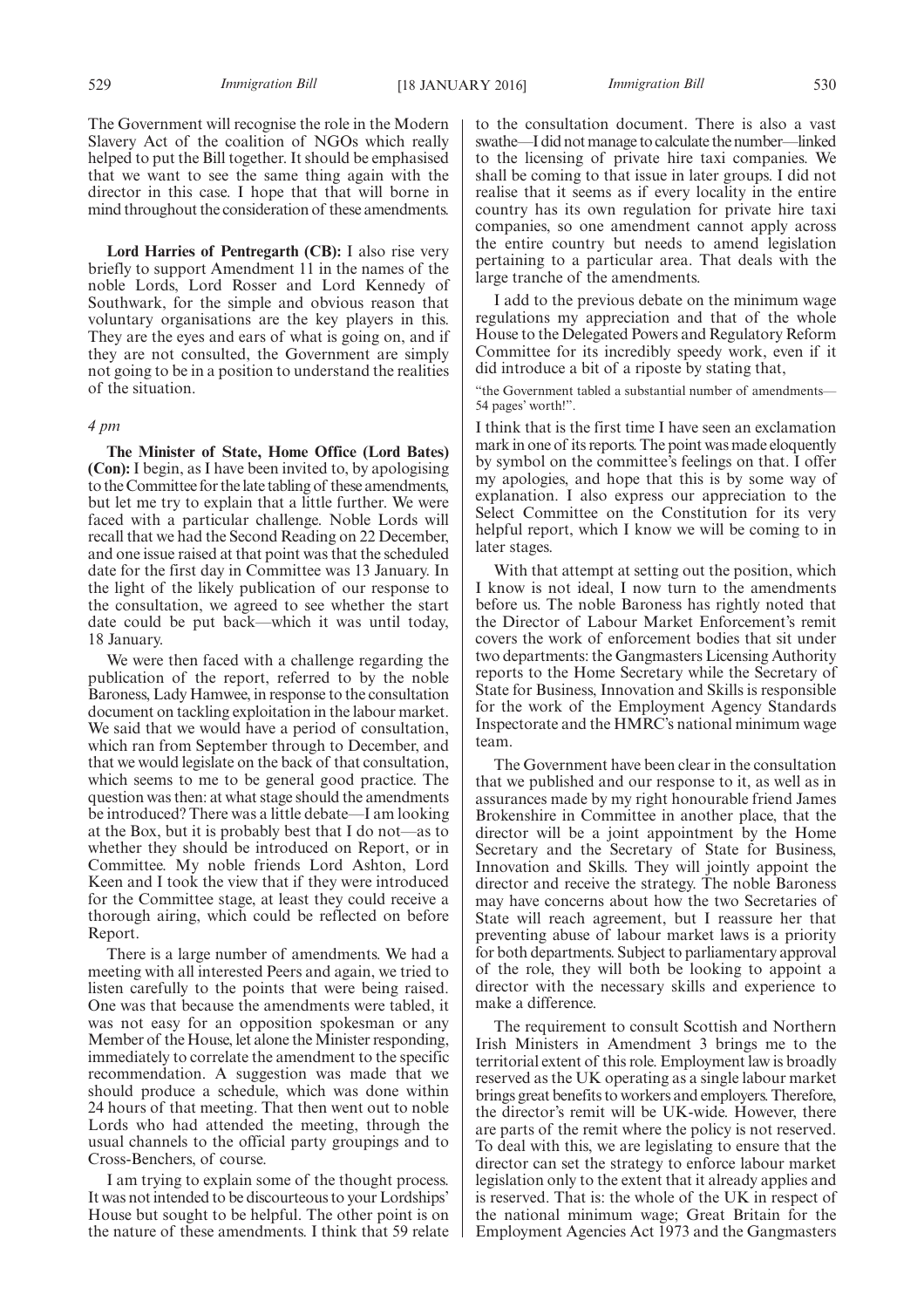(Licensing) Act 2004; and England and Wales in respect of the Modern Slavery Act 2015. Therefore, there will be no need for Ministers formally to consult Scottish Ministers or the Department of Justice in Northern Ireland.

However, to allow the strategy to be successful, the legislation requires it to be evidence-based and include the director's assessment of the scale and nature of non-compliance in the labour market. To do this, the director will draw on the widest possible range of sources. This will include the intelligence hub provided for in Clause 6, but will inevitably include engaging non-governmental organisations, as the noble Lord, Lord Kennedy, requested, bodies representing employers, bodies representing workers and other organisations to develop the fullest possible picture. These will include charities, the enforcement bodies themselves, and other organisations such as the police.

Amendments 6 and 13 would require the Director of Labour Market Enforcement to engage certain people in the development of the labour market enforcement strategy, while Amendment 11 would require the Director of Labour Market Enforcement to engage with civil society and voluntary organisations in the development of the labour market enforcement strategy. It is not yet clear how the director would be able to discharge the legal requirement to,

"engage with civil society and voluntary organisations",

which is not defined. I fear that putting this duty on the director would be unhelpful as it does not specify the full range of organisations that the Government expect would need to be consulted as part of that provision. These include non-governmental organisations, bodies representing employers, bodies representing workers and other organisations not specified in the amendment. Therefore, my opposition to it rests on it being unnecessary, while risking unhelpfully to narrow the director's focus.

Amendments 12 and 14 appear to limit the director's proposed role by not permitting his strategy to alter the strategies set out by any of the other enforcement bodies, or binding the enforcement bodies to delivering the director's strategy. The director's strategy is not intended to undermine the strategies of the enforcement bodies, or to take precedence. Rather, we expect those strategies to be informed by the director's strategy as they deliver their contribution to tackling labour market exploitation.

On the GLA, the GLA board will continue to be responsible for the delivery of the GLA's functions. What will change is that the delivery of those functions will sit within a wider vision of tackling labour market exploitation. While I will address this in due course, the Government's amendments will add the functions of theGLA board to the list of labourmarket enforcement functions as specified. Furthermore, the GLA board will have a duty to exercise its functions in accordance with the director's strategy. We believe that this will ensure that the enforcement bodies and the director work together more effectively.

The final amendment in this group, Amendment 38, brings me to the intelligence hub. Clause 6 as drafted gives the new director the duty to lead an intelligence hub that forms a coherent view of the nature and extent of exploitation and non-compliance in the labour market.

**Baroness Hamwee:** I think the Minister may have turned over two pages and gone on to the next group.

**Lord Bates:** Well, I have to say in that respect, I have not turned over two pages, but I may well be on to the next group. If so, and with that helpful prompt from the ever-helpful Baroness, I give way.

**Lord Kennedy of Southwark:** I thank the Minister for his helpful explanations of his remarks. Will he confirm that, because of the situation we find ourselves in with these amendments coming at such a late stage civil society will want to look at them again—there will be plenty of time outside the Chamber for noble Lords and campaigners to meet the Minister to discuss these things in more detail?

**Lord Bates:** I can certainly say that. That is a very helpful intervention on a number of levels. I know that officials found our meetings last week and before Christmas very helpful. I think that that will continue to strengthen the work of the Committee. With that, I will pause my remarks and hope that the noble Baroness will feel able to withdraw her amendment at this stage.

**Baroness Hamwee:** My Lords, I certainly will. It would not be profitable to continue the discussion now about the tabling of these quite considerable changes. I. too, am grateful to the officials who have been very helpful in the most difficult circumstances.

It is extraordinary to me how many people outside this House read the report of our proceedings in very considerable detail, particularly those who have an interest in the subject matter. For them, I will say that I checked with the Public Bill Office this morning and it was confirmed to me that, provided we do not divide but merely agree the government amendments, there are no bars to our tabling amendments to what will then be part of the Bill on Report. I apologise to the Minister and officials if that prompts a flood of further amendments—but so be it.

My only other point, with regard to the Minister's remarks on taxis, is to offer him a piece of advice. He should never tell a taxi driver that he is a Minister in the Government—or indeed a Member of this House because he will not get out of the taxi without a most difficult conversation.

On Amendment 11, I understand the technical points that the Minister makes, but the third sector is hugely important. As has been said, it is the linchpin of the way in which our immigration service—if that is the right word—deals with asylum seekers and some other immigrants. It is absolutely central. It should not need saying that there will be the contact with the voluntary sector and other organisations that has been spelled out. I think that it says a lot that it was felt necessary to put that down.

With regard to my amendments and which departments do what and how they work together, we are told that the legislation is a priority for both departments, but I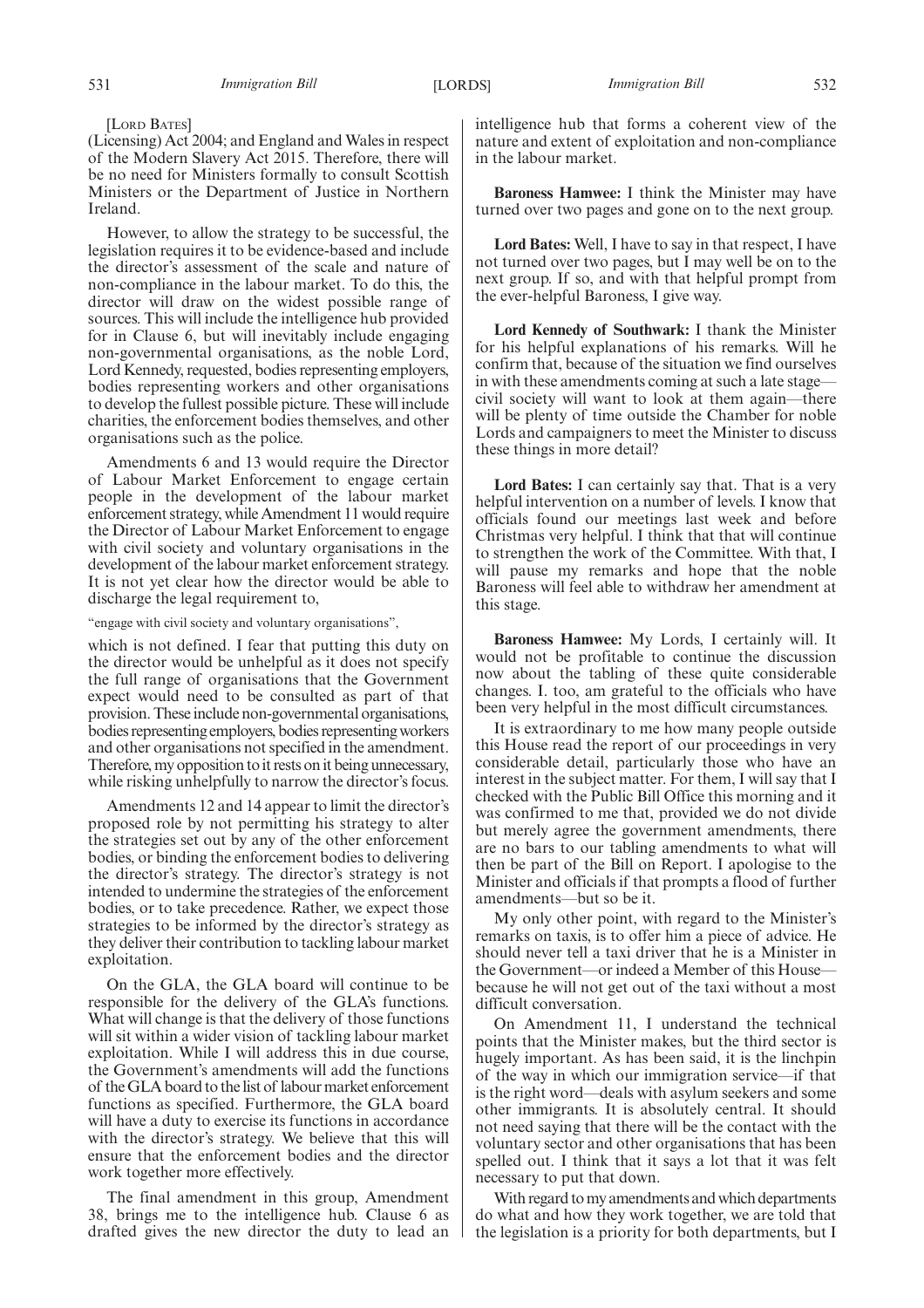would say that each department has its own distinctive and different priorities. That is where I see problems, perhaps, coming. I beg leave to withdraw Amendment 1.

*Amendment 1 withdrawn.*

*Amendments 2 and 3 not moved.*

#### *Amendment 4*

#### *Moved by Lord Rosser*

**4:** Clause 1, page 1, line 8, at end insert—

"( ) The primary purpose of the Director is to secure the enforcement of labour market legislation, as defined in section 3(3) of this Act."

**Lord Rosser (Lab):** Before I start, may I say that I certainly do not wish to comment adversely if the Minister got a little confused as to where he was in his notes, if only because I am pretty confident that that is going to happen to me on probably more than one occasion through the passage of the Bill. It is nice to know that I am already in good company.

As we pointed out at Second Reading, the Explanatory Notes to the Bill say:

"The purpose of the Bill is to tackle illegal immigration by making it harder to live and work illegally in the UK … The intention behind the Bill is that without access to work, illegal migrants will depart voluntarily, but where they do not, the Bill contains other measures to support enforced removals".

Those two sentences are not tucked away at the back of the Explanatory Notes, almost as an afterthought, but are in the second of two short paragraphs at the very beginning of the Notes that constitute the first section, "Overview of the Bill".

#### *4.15 pm*

Since the clauses dealing with the new post of Director of Labour Market Enforcement, which we are discussing, are the first seven clauses of the Bill, it is not unreasonable to ask the Government what the role of the Director of Labour Market Enforcement will be in delivering the purpose of the Bill in making it harder to live and work illegally in the UK, in increasing the number of migrants who will depart voluntarily and, if they do not, in supporting enforced removals.

In his welcome and helpful letter of 8 January 2016, responding to points raised at Second Reading, the Minister said, on behalf of the Government, that the new director's role did not cover immigration control, that nowhere in the Bill was he or she given the purpose or power to do that, and that, if they did, they would be acting outside their statutory powers. That clarifies the issue in relation to immigration control, although it begs the question of what activities or roles the Government do or do not regard as being covered by the words "immigration control"and therefore outside the statutory powers of the Director of Labour Market Enforcement.

I appreciate that the Director of Labour Market Enforcement will not have staff at points of entry to the UK making decisions on who can and cannot be allowed to enter, and will not determine asylum claims or applications for extended leave. But that does not mean that the director and his organisation can play

no part in what many might regard as part of the immigration control process. As has already been said, the new post is, after all, being introduced in an Immigration Bill and a Home Office Bill. The director must surely have some part to play in the immigration enforcement system because, if he or she does not, how will they contribute to the declared purpose of the Bill as set out in the Explanatory Notes, to which I have already referred?

The purpose of our Amendment 4 is to seek to ensure that the functions of the Director of Labour Market Enforcement are exercised primarily for the purpose of protecting those vulnerable to labour market exploitation, and to make that clear on the face of the Bill. The Government's argument against doing this appears to be that Clause 3 defines the director's role by reference to the legislation and enforcement functions that will be within the remit of the post, including the three enforcement bodies for which the director will set the strategy: namely, the Employment Agency Standards Inspectorate, HMRC's national minimum wage team and the Gangmasters Licensing Authority.

That, of course, is correct but it is also a problem since the Bill, in particular Clause 3, sets out a range of functions but does not set out what the primary function should be, which, for a Director of Labour Market Enforcement, one would have thought would be the protection of those vulnerable to labour market exploitation through the enforcement of labour market legislation, with the primary role of this post being a protective one.

In the other place, the Minister said that the purpose of the Director of Labour Market Enforcement was to tackle labour market exploitation across the field. But he was not prepared, for reasons that are not clear, to say that that was the primary purpose of the director, and to put that in the Bill, in line with our amendment. The need to make it clear in the Bill that the primary purpose of the director is to secure the enforcement of labour market legislation and tackle labour market exploitation was further highlighted by the observation of the Minister in the other place that while the role of the new director,

"was not intended to stray into the separate issues of immigration enforcement",

if he or she came across people who were here illegally,

"the director would be duty-bound to report that and to pass on intelligence".—[*Official Report*, Commons, Immigration Bill Committee, 27/10/15; col. 166.]

It is quite likely, one would have thought, that the director could on this basis prove to be a not insignificant player in finding people who are here illegally. It is precisely because of this, and the fact that the post is being established on a statutory footing in an Immigration Bill whose declared purpose is to tackle illegal immigration by making it harder to live and work illegally in the UK, that it is so necessary to spell out in the Bill what the primary role of the director is if we are to avoid any misunderstandings or wrong assumptions from those who might come into contact with the director's organisation that the post is also about immigration checks rather than just about labour market enforcement.

There is clear evidence from the Netherlands and the USA of the dangers if there is any confusion over,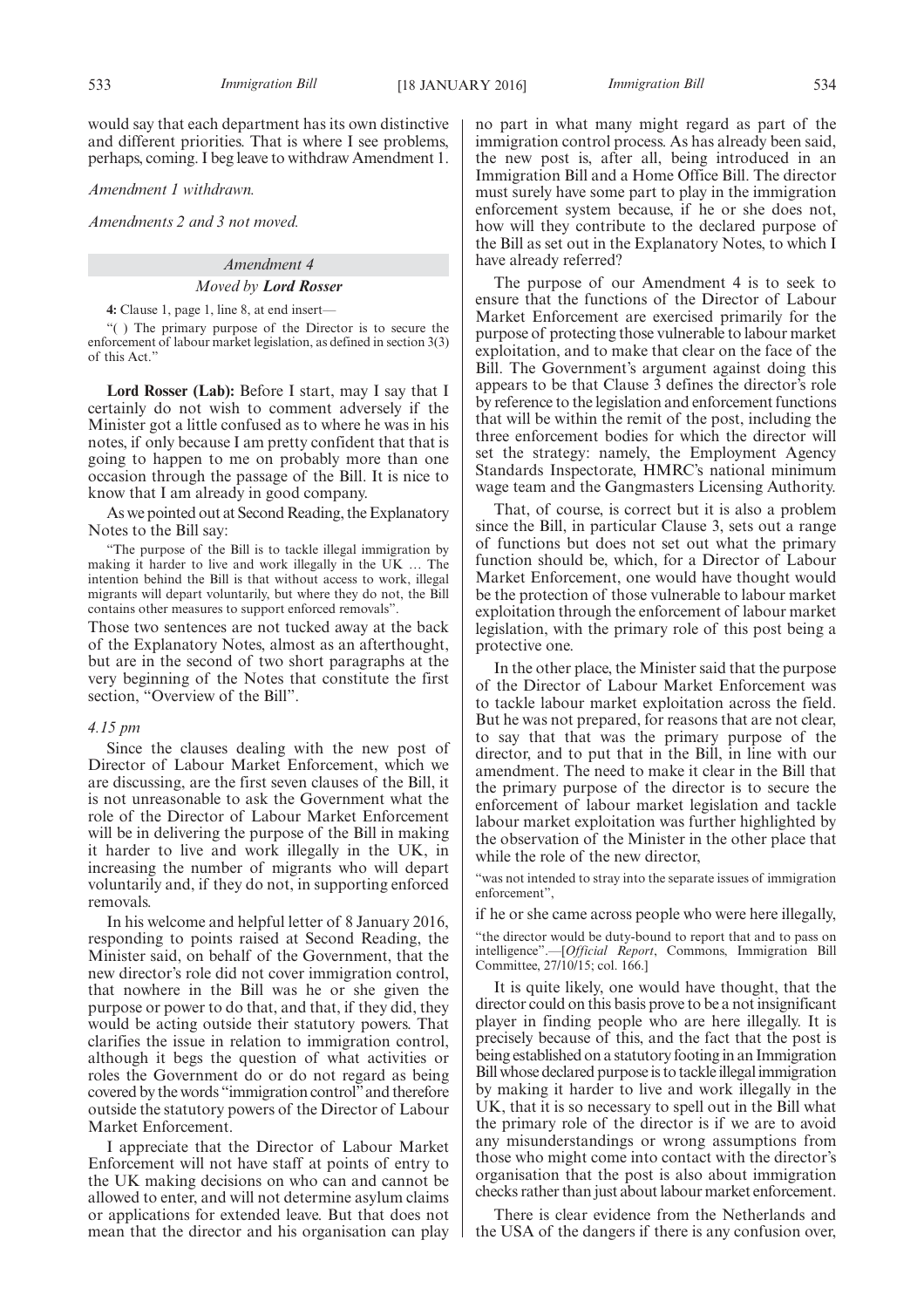[LORD ROSSER]

or merging of, the roles of labour inspection and immigration enforcement. Research in the Netherlands shows that dual labour inspection priorities to identify undocumented workers on the one hand and victims of trafficking on the other have negative impacts on the uncovering of trafficking cases, since victims of trafficking are too scared to come forward and the labour inspectors also fail to identify them.

The Anti-Slavery Commissioner has also made the point that many people have fled from countries where confidence in the rule of law and the authorities is low. If they come here and are exploited, they are going to be fearful of going to the authorities because of previous experience. If we are not careful, this could be an unintended consequence of the Bill as it stands, in relation to the Director of Labour Market Enforcement.

Three other amendments in this group relate to the strategy that the Director of Labour Market Enforcement will set out. Amendment 7 would ensure that the labour market enforcement strategy would include an assessment of the threats and obstacles to effective labour market enforcement and the remedies secured by victims of labour rights infringements and labour market offences. The Bill requires the director to make an assessment of non-compliance in the labour market, but there is no requirement to assess the threats or obstacles to effective enforcement which could, of course, include powers and resources, human and financial, which would impact on non-compliance, or a requirement to examine remedies secured by victims of non-compliance in the labour market which, likewise, could also impact on levels of non-compliance. A strategy is not just about making an assessment of non-compliance and its extent. It is also about looking at how enforcement could be done better and at what actions need to be taken, or changes made, to achieve that objective. The Minister will, no doubt, also wish to say something, either now or in a later group of amendments if he finds that more appropriate, about the resources that will be made available to the new director.

The Modern Slavery Act is victim-focused and victims of labour exploitation ought to be a key focus of this Bill. This is why the amendment provides for the enforcement strategy to cover the issue of remedies. Information on compensation for infringement of labour market standards is currently limited. For example, HMRC does not keep data in a format that provides statistics on the amount of arrears paid—or not paid—to working people. Data on civil claims and damages awarded are, likewise, not available. During the financial years 2010-11 to 2012-13, there were no prosecutions by the Gangmasters Licensing Authority resulting in compensation orders for victims of human trafficking, and data on compensation secured through the criminal injuries compensation scheme for such victims are not recorded. With the present dearth of information, how can anyone know whether progress is being made on meeting the needs of victims of exploitation in the labour market if data on remedies are not being collected, as would be required in future under the terms of Amendment 7?

Amendment 35 seeks to ensure that labour market offences committed against all workers are included within the scope of the enforcement work of the Director of Labour Market Enforcement, irrespective of immigration status. That should include all those who may be in the labour market, including undocumented victims of trafficking—hence the wording of the amendment. Finally, Amendment 36 refers to the annual report from the Director of Labour Market Enforcement and is intended to ensure that it links with his or her assessment about non-compliance in the labour market, the remedies secured by victims and the threats and obstacles to effective enforcement. This is not provided for in the Bill, as drafted, and nor is linking the director's strategy with his or her assessment of non-compliance in the labour market. The amendment aims to ensure that the strategy covers everything that it should and that the annual report is tied into the same process.

These amendments were also considered in Committee in the other place. The Minister maintained that Amendment 7 was unnecessary because the Government expected that the director would feed information of the kind called for in the amendment into the planning and reporting cycle, and that this would be covered by the director's labour market enforcement strategy. He then went to say that the director's strategy,

"is about setting out information and issues concerning the work of different bodies and agencies, including some themes of noncompliance".—[*Official Report*, Commons, Immigration Bill Committee, 27/10/15; col. 180.]

That seemed a rather less specific commitment that the director would be assessing the threats and obstacles to effective labour market enforcement, including powers and resources. Why not put this clearly in the Bill?

There is an issue with resources, particularly since the Government intend that while the relevant Secretaries of State will take the new director's proposals on resources into account, the Government will set the overall level of resources devoted to labour market enforcement, and that the director should then recommend how resources should be allocated within the total envelope of funding available to the three enforcement bodies coming under the director, namely theGangmasters Licensing Authority, the employment standards inspectorate and HMRC's national minimum wage enforcement teams. A number of independent bodies, including the Migration Advisory Committee, have expressed concern that the resources at the moment for the existing agencies are such that the likelihood of any inspection or action being taken is very low and that, as a result, there is not much of a deterrent to most of those who may be involved in abuse in the labour market. One example is that Gangmasters Licensing Authority investigations dropped from 134 in 2011 to 68 in 2014.

Despite a recent increase in the funding for HMRC to enforce the national minimum wage, it still does not match the scale of the task. For example, the TUC estimates that at least 250,000 workers have been underpaid the national minimum wage. The number of front-line enforcement staff at the Gangmasters Licensing Authority has been cut by 25% since 2010-11 and the Employment Agency Standards Inspectorate now has nine inspectors, compared to 20 at its peak.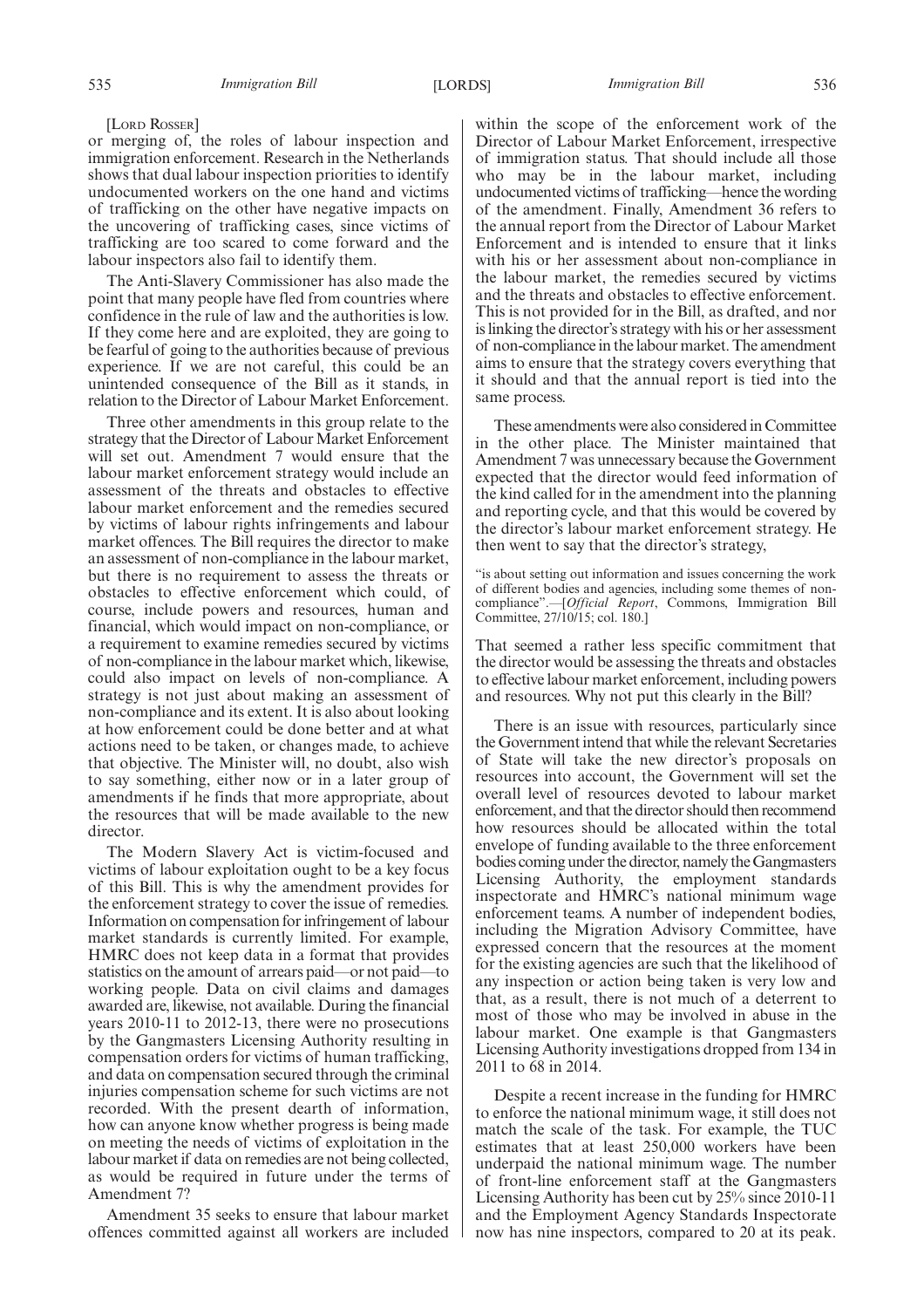Millions more workers will come within the remit of the HMRC team when the national living wage is introduced.

The Government are also proposing to create a new authority out of the GLA, which will be responsible for prosecuting a new offence of aggravated labour law breach across the whole economy. The Government will need to commit to increasing significantly the funding available for enforcement work if it is to be effective and act as a deterrent. Without providing the necessary resources, any strategy from the new Director of Labour Market Enforcement will not achieve the objectives set out in the Bill. Accordingly, the issue of any threats or obstacles to effective labour market enforcement is one which the director should be required to address in his labour market enforcement strategy.

On Amendment 35, the Minister in the Commons was less than clear in Committee. He said that the labour enforcement agencies would tackle non-compliance by employment agencies, businesses and gangmasters regardless of whether the affected workers had the right to be or to work in the United Kingdom, and that the Government were committed to tackling serious crimes against individuals whatever their status. However, the Minister then said that the amendment was not attractive because it,

"appears to take us in a direction that would apply new rights to those who are here illegally, whereas there are other mechanisms through the linkages, through the rights that the Gangmasters Licensing Authority will have, and through the consultation. It is about the extension of those aspects through other means".

The Minister in the other place also said:

"The director's role that we have proposed supports our wider strategy on modern slavery, enhancing the response to labour exploitation".—[*Official Report*, Commons, Immigration Bill Committee, 27/10/15; col. 184.]

It would be helpful if the Minister, the noble Lord, Lord Bates, could interpret the seemingly contradictory and complex comments by the Minister in the other place by spelling out what protections, if any, are provided under the Bill to workers irrespective of immigration status, and what role the Director of Labour Market Enforcement will play in respect of labour exploitation and abuse in the workplace of those who do not have the required immigration status to be in this country. I beg to move Amendment 4.

**Baroness Hamwee:** My Lords, my noble friend Lord Paddick and I have Amendments 5, 8, 10, 25, 28, 32 to 34 and 37 in this group. Our names are also put to Amendments 7 and 36, tabled by the noble Lord, Lord Rosser, like whom I think it is important that the legislation is clear as to the director's purpose. In other words, what is the point of the director? The director's strategy is, in my eyes, a mechanism for implementing his purpose, and unless we spell out the purpose in a succinct fashion then we go straight to the strategy and that does not seem to be logical.

# *4.30 pm*

My Amendment 5 would go further than Amendment 4 by saying that,

"The primary function of the Director shall be the protection of workers from exploitation".

It would not tie their status down to or specify other legislation. I appreciate of course that the director is not going to be able to act unless he is formally able to do so by reference to other legislation, but he should be in a position to see what is going on right across the labour market, so that he can advise on a crossgovernmental basis and monitor access to remedies across the labour market. If this approach is attractive it would need other amendments, but at this stage I would simply say that although a single regime is welcome, if the objective is protection from exploitation, the legislation should say so.

I would also ask whether there is a place for a relationship with the Health and Safety Executive and with local authorities, which have duties in enforcing health and safety legislation and the rights of children at work. We also want to make clear, as has been said, that although this is in an Immigration Bill, it is not about immigration enforcement. Employers have duties towards the whole of the workforce, whoever they are, and although immigrants—including legal immigrants who do not understand their rights—may be particularly exploitable, what we must not do, as the noble Lord said, is deter immigrants from seeking help to escape abuse. The Minister in the Commons did agree to continue to reflect on this, and we now have the government extension of functions in the new schedule, but I think, if anything, that might add to the risk of deterrence that the noble Lord and I are concerned about, by associating inspection and immigration.

Our Amendments 25 and 28 would insert a reference to the "protection of workers" in the provisions which allow the Secretary of State to prescribe additional labour market enforcement functions and offences. This is asking for an assurance from the Minister, which I am sure he will find it easy to give, that the provisions are not primarily aimed at immigration enforcement. The question is what enactments or offences are in the Government's contemplation.

Amendments 33 and 34 are also about which workers are protected. Again, time was spent on this in the Commons, but it is obvious from the briefings that I and, I am sure, other noble Lords have received that there is still some confusion. This is not only about cases where there is no right to be in the UK. Under the Employment Rights Act, whose definition is imported here, a worker is defined as someone who has entered a "contract of employment" or another contract, which I assume means a contract for services where someone is self-employed. One question is whether, in a situation of exploitation, there is always a contract, but particularly important is that Amendment 33 replicates the definition of a worker in Section 26 of the Gangmasters (Licensing) Act, which includes the fact that a right to be in the UK is irrelevant. Switching from a definition which the GLA has been accustomed to work with raises issues in itself.

As for Amendment 37, Clause 5 says the Secretary of State can remove material from the director's strategies and reports, on the basis set out, for example if it would,

<sup>&</sup>quot;be against the interests of national security … jeopardise … safety … or … prejudice the investigation or prosecution of an offence".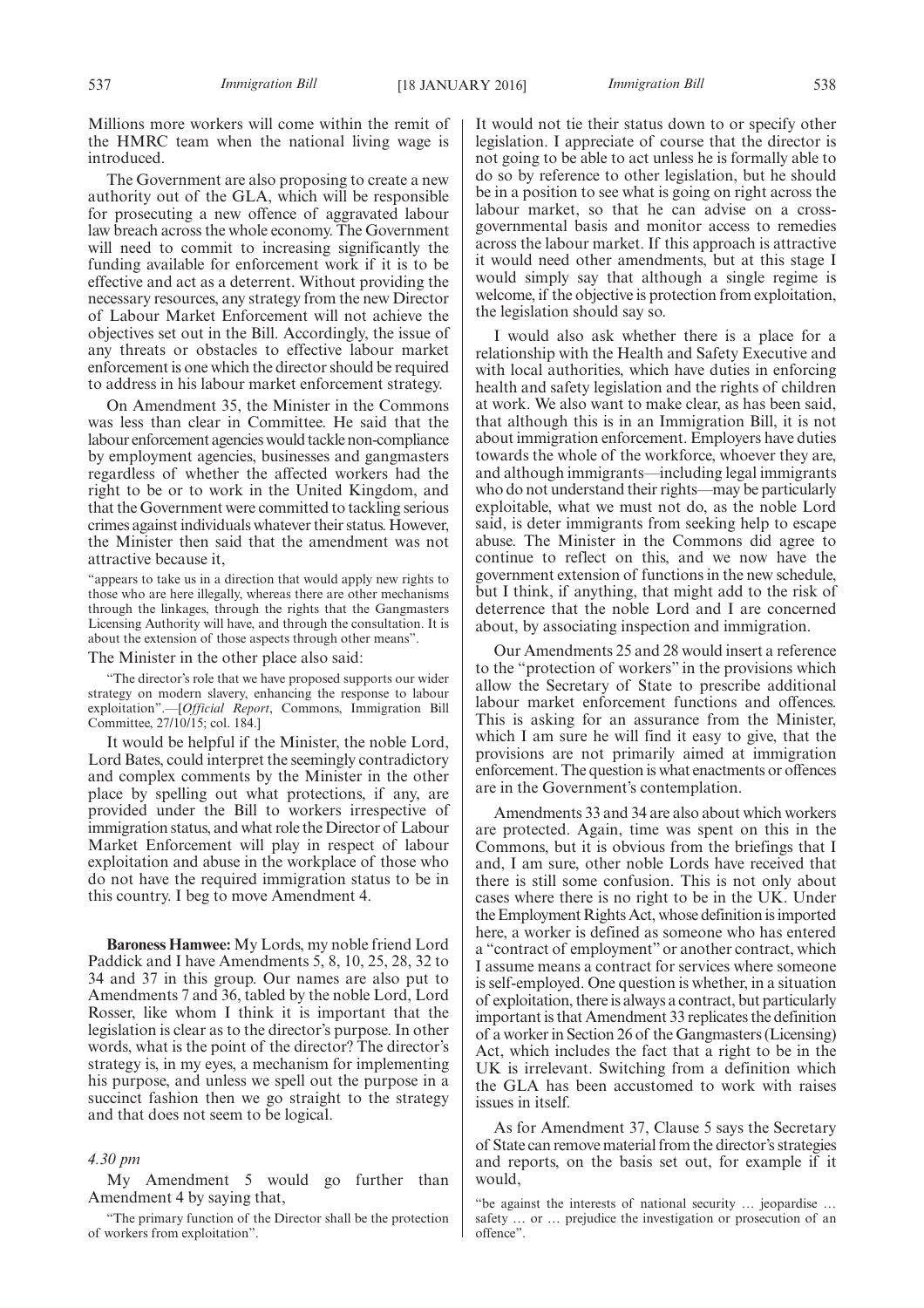[BARONESS HAMWEE]

That is fair enough. I have seen that elsewhere in legislation. However, Clause 5(2) says that the Secretary of State must not then put that material back when he lays the report before Parliament. I am puzzled as to why that is necessary. If the Secretary of State has taken it out, is he likely to put it back before laying the report before Parliament? Is this because the Home Office fears a future Secretary of State might lose the plot, or is it to protect against a change of Government or what? I was curious.

Amendments 8 and 10 are on resources, and again I was confused as to where to deal with this. However, the means as well as the ends need to be willed; fine words about objectives are not enough. This has been such an issue throughout discussions not just on the Bill but on the remit of the Gangmasters Licensing Authority. Quite rightly in previous debates, the point has been made that it would be very good to extend the remit, but we must make sure that they have the money to do so; otherwise, we risk damaging the good work currently done. It is essential that the director takes resources into account. Otherwise, what is said is effectively meaningless.

**Lord Alton of Liverpool:**My Lords, these amendments, which I support, raise both the role and resources available, as the noble Baroness, Lady Hamwee and the noble Lord, Lord Rosser, described, to the Director of Labour Market Enforcement. Reading though the exchanges in another place, it is clear that the Government were uneasy at Report stage about the lack of clarity in the Bill. Otherwise, why would the Minister, Mr James Brokenshire, have given an assurance to the House of Commons that they would go away and reflect on the matter? Therefore, it would be interesting to hear today the outcome of those reflections.

Certainly, looking at what was said in another place, there are some contradictions obvious to anyone who reads those exchanges. The Minister said, for instance, in Committee:

"We intend the director's remit to cover labour market breaches, not immigration offences".—[*Official Report*, Commons, Immigration Bill Committee, 27/10/15; col. 163.]

That is very straightforward. However, at a later stage, he said:

"The provision is not intended to stray into the separate issues of immigration enforcement, but if cases of people who are here illegally are highlighted, the director would be duty-bound to report that and to pass on intelligence through the hub that is being created".—[*Official Report*, Commons, Immigration Bill Committee, 27/10/15; col. 166.]

I would therefore like to know what happens when there is a contradiction between those two roles. Where there is a protective role and an enforcement role, what would be the director's expected priority in those circumstances? We said throughout the proceedings on the modern day slavery and human trafficking legislation that it should always be victim focused. Is this a derogation from that, or are we simply being consistent with what we did before? The House needs to know before we give this the green light.

I was surprised when the Minister in another place, in refuting the arguments that have been put forward again in your Lordships' House today, said,

"I simply do not think it is necessary".—[*Official Report*, Commons, Immigration Bill Committee, 27/10/15; col. 166.]

I wonder why he came to that conclusion, because clarity in legislation is always highly desirable. Otherwise, why would he have wanted to go away and reflect; why would these amendments have been moved in another place; and why would they be here again today? Clearly, something is necessary. Will the Minister, if he cannot put it right today, be agreeable to doing so on Report?

**Baroness Ludford (LD):** My Lords, I share colleagues' concerns about the lack of clarity of the remit and purpose of the Director of Labour Market Enforcement and the indications of a lack of resources for the organisation so far. The Migration Advisory Committee has already been cited, but it is worth mentioning the remarks of Sir David Metcalfe in evidence to the Committee in the other place. He said that funding remains an issue, particularly for the Gangmasters Licensing Authority, and that:

"In the low-skilled report, we calculated that you would get an inspection from HMRC once every 250 years and you would get a prosecution once in a million years".—[*Official Report*, Commons, Immigration Bill Committee, 20/10/15; col. 20.]

The odds of bad employers being caught, let alone prosecuted, seem slim. It comes to something when the US State Department is moved to mention the lack of resources. In its *Trafficking in Persons Report 2015* it mentioned concern that there needs to be an increase in funds for the Gangmasters Licensing Authority. It is a little galling to have to be told by another Government that there are not enough resources, but we could take that to heart. That report also stated that government funding for specialised services for victims of trafficking remains limited. We are judged to be falling down on resources.

I, too, was confused by the exchanges in committee in the other place about the director's focus outside workers who are here legally. The suggestion seems to be that a labour market offence can be committed only against persons legally in the country, which suggests that others are going to be dealt with through an immigration lens. I add my voice to those who have asked for clarity about whether the director will be focused on employers who most exploit workers, including those without leave to be in this country and to work. Without that wider remit outside legal workers, the director cannot be effective against the worst employers.

I am confused by the number of definitions of worker. We can add to them the definition under EU free movement law, but perhaps that would unnecessarily complicate the matter in hand. However, there seem to be at least three definitions of worker, and it might be sensible to have one.

**Lord Horam (Con):** I understand the questions raised by noble Lords and the dangers of a lack of clarity in this area, but we may be making a bit of a meal of this issue. In the House of Commons, James Brokenshire made the situation fairly plain. Referring to the comment quoted by the noble Lord, Lord Alton, clearly, offences are matters not for the Director of Labour Market Enforcement but for immigration officers. Equally, the director may well want to look at intelligence arising from offences relating to immigration in the context of the strategy he is trying to devise to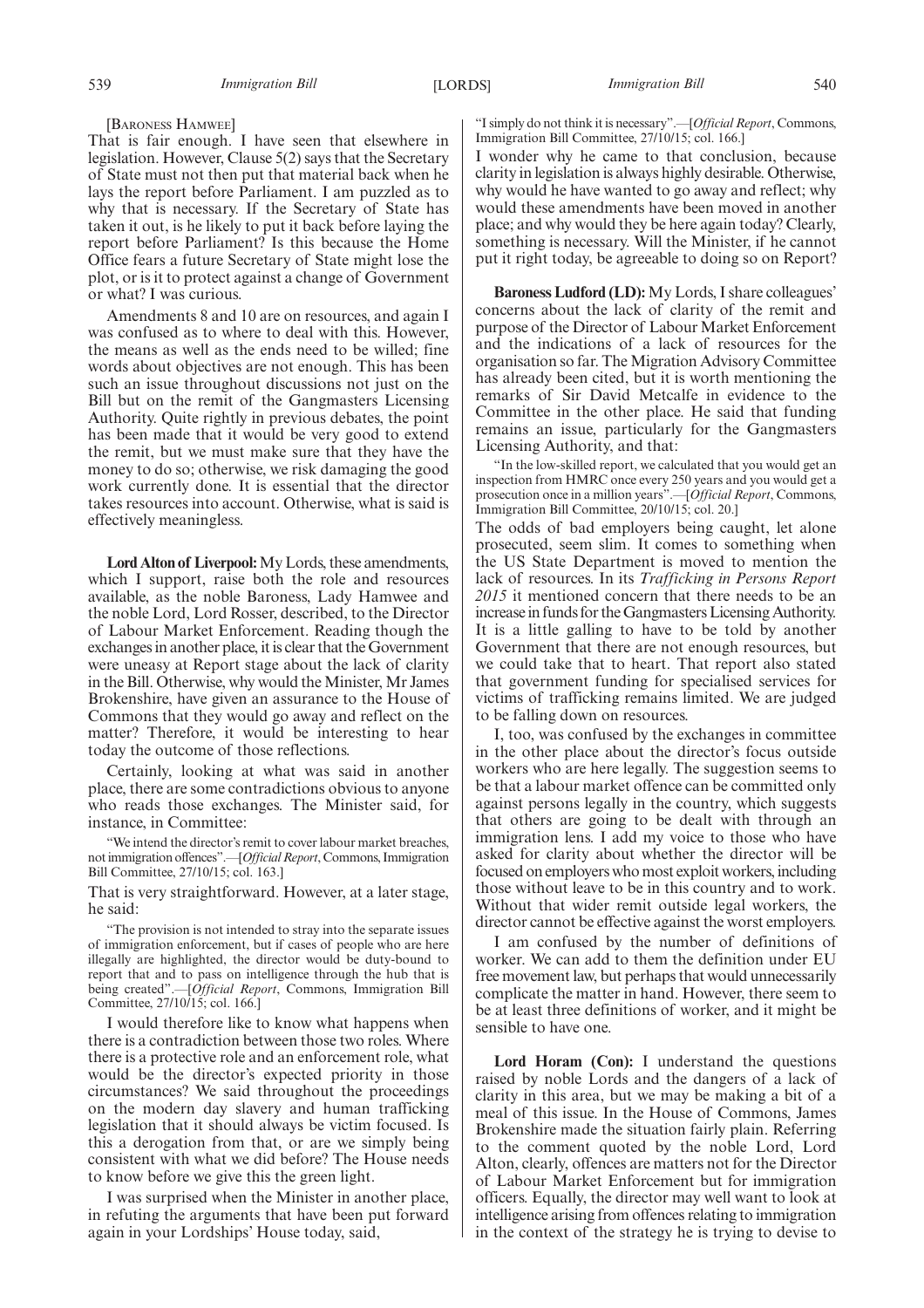If I am right about that—I may be wrong, and I fully agree that the situation is confusing and difficult and should be simpler—the amendments put down by the noble Lord, Lord Rosser, are mistaken because they tie the director down too much. In practice, we may want the director's remit to go rather wider and to take into account what he may learn as a consequence of the information he acquires from immigration officers operating on the ground. That is a sensible way to proceed administratively. I may be wrong, and I will listen to what the Minister says, but it seems to me that the situation is rather clearer than we seem to be suggesting.

# *4.45 pm*

**The Earl of Sandwich:** My Lords, we may be in danger of making a meal of this group of amendments. I quite understand that the noble Lord, Lord Horam, has pointed out a connection between the two, but it is a very serious issue to describe the difference between them. I go back to the Modern Slavery Act, which was an excellent example of pioneering government and listening Ministers. A welcome number of government amendments on both that and this Bill shows that the law is constantly in need of review. As many NGOs are actively demonstrating, there is much more to be done on illegal working, as we work through this Bill and beyond. Part 1 does not adequately reflect human rights concerns. The noble Lord, Lord Rosser, pointed out the big confusion here that comes up under several amendments between labour regulation and immigration law enforcement, and the improper use—or potentially improper use—of employers and landlords as immigration officers, making migrant workers especially vulnerable. Some with more legal training than me are concerned about the likelihood that this encroachment is inconsistent with the ILO Convention No. 81, the Labour inspection convention of 1947. I hope someone will confirm that that is a difficulty. Do the Government agree that to ensure protection these two areas must be kept separate?

**Lord Hodgson of Astley Abbotts (Con):** I have to say that I have some sympathy with my noble friend Lord Horam about the importance of not narrowing the gateway too much in terms of the work of the Director of Labour Market Enforcement. The wording in Clause  $2(2)(a)(i)$  allows for a very wide remit: it seems to me to be important to preserve this. It is very easy of course to see this only through the prism of the victims—and indeed there are terrible victims who need protection—but the director should surely be able to identify practices, behaviours and trends not only relating to the protection of workers.

I am a keen supporter of employee share ownership. Every year the Employee Ownership Association has a dinner in your Lordships' House, which I am proud to sponsor. Last year I was sitting next to one of the biggest companies in the field of imports, which brings a lot of stuff across the Channel in containers. He said to me, "Do you know that up to

about a year ago, once a year a container would have people inside it; two or three times a week now, you open the container in Cowley and six or seven people jump out and disappear into the dark. They have a baseball bat and you can't stop them—and talking to my colleagues in other firms this is an increasingly prevalent practice".

It seems to me that this is the sort of issue that ought to be publicised and the director ought to be able to raise. It is not about protection of workers, though that is a very important part of his job. It is about what is happening in the labour market generally. It would be a grave mistake if we allowed ourselves not to think about these activities as well, and make sure that the director could comment on them and make suggestions for improvement. It is in the interests of everybody, but particularly those who are victimised, that this should be publicised—and the other side of the coin should be publicised as well. I hope that my noble friend will bear that in mind when he comes to consider his reply to this set of amendments.

**Lord Bates:** I first thank the noble Lord, Lord Rosser for moving this amendment. I am glad we are on the same page in terms of tracking the amendments. As I do that, let me remove another lever-arch file, with a message from the Box, which I thought was a very timely one: if noble Lords would kindly tell us when they plan to degroup an amendment, then we will try to do better at telling people when we intend to lay an amendment. But I suppose it is the first day in Committee and we are all finding our way through that postbag.

This has been a useful exchange. Under this particular group, as I see it, the Committee is seeking to understand better the nature of the role of the new Director of Labour Market Enforcement and to flesh it out, to understand something more of the resources and to understand where the immigration enforcement boundary and the role of standards in the labour market actually connect. While I appreciate the desire to include upfront a strong statement of the remit of the Director of Labour Market Enforcement, a role that has been welcomed on all sides of the House and in the other place, I believe that amendments on the subject are unnecessary. The role and remit of the director are clearly set out already in Clauses 1 to 7. We want the director to bring co-ordination across the whole spectrum of breaches in employment law, from employers who do not know the rules right through to the organised criminal exploitation of workers.

I should say here—this is relevant to the contributions from a number of noble Lords, particularly the noble Lord, Lord Alton, and the noble Earl, Lord Sandwichthat we often find that the rogue employers, underpaying employees with regard to the national minimum wage, and the unscrupulous employment agencies that deduct far more than they should from employees' salaries are often the same people, who will be guilty of abuse across a whole range of different headings. That is the essential value that the information gives us, and the essential value of the overall role.

I will send around to noble Lords a very useful schematic. I know that schematics are not favoured by your Lordships' House because of the difficulties that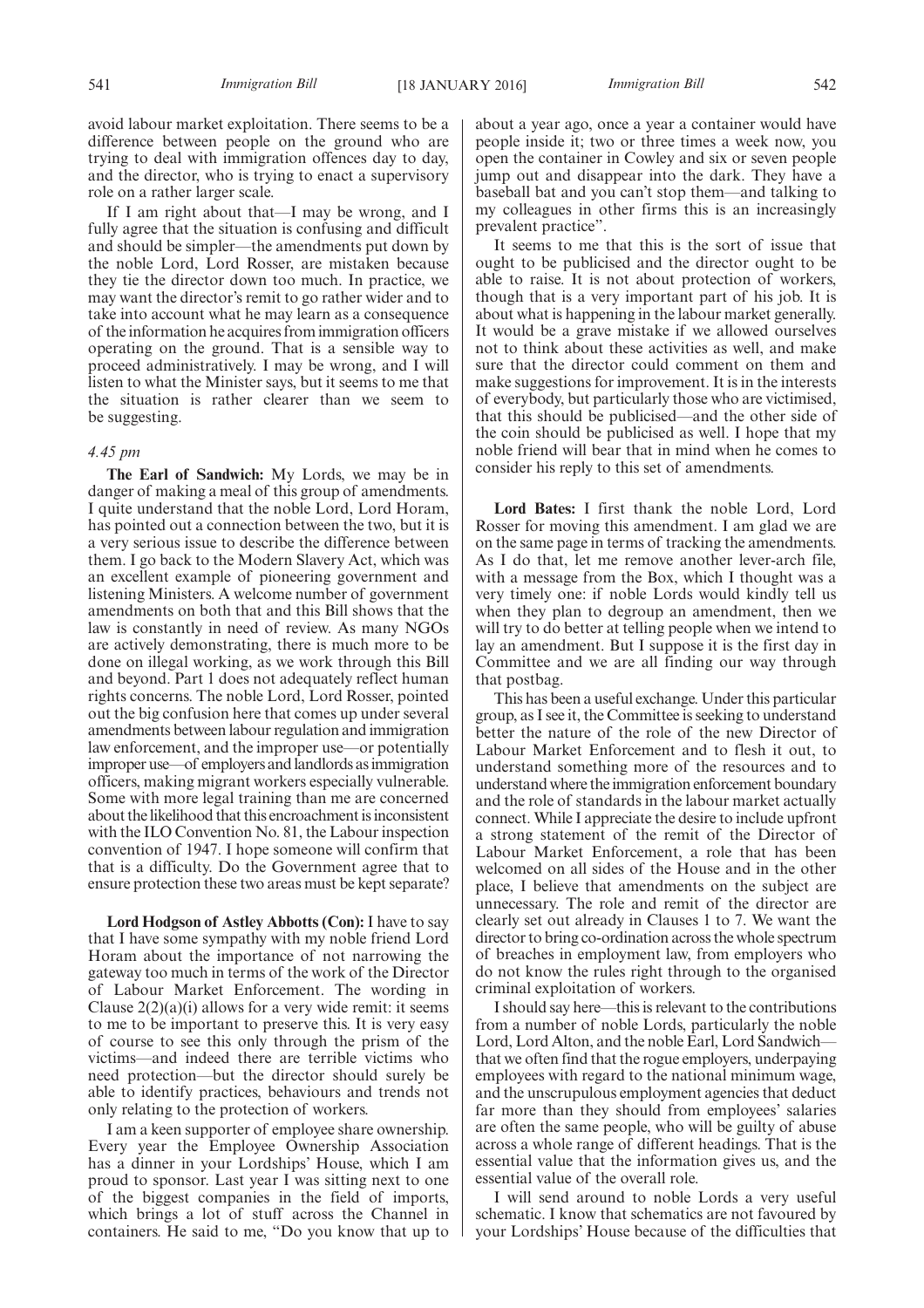#### [LORD BATES]

they convey to the *Official Report* in communicating them, but this one is a good way of illustrating that at the moment a number of disparate functions are prosecuted in different silos. We are seeking to be much more effective by bringing those silos together, not just in terms of their strategy but by placing the Director of Labour Market Enforcement above them to ensure that scarce resources are allocated most efficiently, and that we learn the maximum that we are able to about exploitation.

Where we set the director's primary purpose in legislation as enforcement, as the noble Lord, Lord Rosser, seeks in Amendment 4, we are prejudging the best way to secure compliance. The noble Baroness, Lady Hamwee, seeks in Amendment 5 to give the director the purpose of protecting workers from exploitation. Exploitation is not universally defined and means different things to different people. Concerns have been expressed that the director will get involved in enforcing our immigration laws. I reassure noble Lords that that is not part of the role of the Director of Labour Market Enforcement. I know that there was some discussion about the exchanges in Committee in another place on this, but I am happy to place on record again my remarks in my letter of 8 January:

"I want to reassure colleagues",

following Second Reading, that immigration control,

"is not part of the role of the Director of Labour Enforcement. Nowhere in this Bill is the Director given the power or purpose to do that … they would be acting outside of their statutory powers".

It is useful to get that very clear statement on the record in Committee. Concerns have been expressed that the director will get involved in enforcing our immigration laws, and I want to ensure that that is not the case.

I turn to the annual labour market enforcement strategy. The Government's position is that it will be successful only if it includes an assessment of threats and obstacles by "turning over stones", telling Ministers where the gaps are and making proposals for how they can be addressed. Similarly, a successful strategy will be based on the evidence of what enforcement has happened in previous years, including what remedies were secured for victims. These are both already covered by the Bill so Amendment 7, in our opinion, is unnecessary.

Amendments 8 and 10 cover the director's role in the funding arrangements for the enforcement bodies. It is the Government's intention that Ministers in the Home Office and the Department for Business, Innovation and Skills should continue to set the overall envelope of spending available for labour market enforcement and should recommend how best to allocate this between the three bodies and the different activities they undertake, based on their assessment of the likely nature of non-compliance in the following year. I cannot support these amendments. While the Government intend that the relevant Secretaries of State will take the director's proposals on resources into account in their discussions with the Treasury about funding, it is right that the Government set the overall level of resources devoted to labour market enforcement in the context of the totality of pressures on public spending.

Amendments 18, 25, 28 and 32 relate to the power to change the scope of the labour market enforcement strategy by regulations. While at present we believe that the director's remit is sensibly defined, it may make sense in the future to extend this if it becomes clear that the risk of abuse and exploitation is changing. It is appropriate for such extension to be made by secondary legislation to ensure flexibility and to enable us to act quickly, subject of course to the appropriate degree of parliamentary oversight.

Amendments 33 to 35 relate to the director's strategymaking role in respect of offences committed against workers under the Modern Slavery Act 2015. The clause or the proposed amendments would not redefine "worker"—as mentioned by the noble Baroness, Lady Ludford—for the purposes of the Employment Agencies Act 1973, the National Minimum Wage Act 1998 or the Gangmasters (Licensing) Act 2004. The existing coverage of the respective Acts continues to apply. This means that the Employment Agency Standards Inspectorate and the GLA will still tackle non-compliance by employment agencies, businesses and gangmasters regardless of whether the affected workers have the right to be—or work—in the UK. We see the director's focus as improving the way we enforce labour market and employment law rules—making sure workers who are properly here are protected better. However, we are committed to tackling serious crimes committed against individuals, whatever their status, as the noble Baroness will know from the work she and others did on the Modern Slavery Act last year—a landmark piece of legislation.

I turn to the contents of the director's annual report. The Bill already requires the annual report to include an assessment of the extent to which the strategy had an effect on non-compliance in the labour market. There is no need to specify the other details. If the strategy identifies threats and obstacles to effective enforcement and makes proposals to address them, the effectiveness of these throughout the year must be covered in the annual report. Similarly, as the strategy will set out how the enforcement bodies are to exercise their functions, including seeking remedies for victims, the success of this must be covered by the annual report. Therefore, I believe the majority of Amendment 36 is unnecessary.

The point was made that we need to focus our attention on victims. Victims have been protected, for example, by the recovery of unpaid earnings, by making sure that employment agents who persistently abuse contracts or unfairly treat their employees are no longer allowed to register as agents, and by the Gangmasters Licensing Authority not renewing certain licences.

The final amendment in this group concerns the publication of the annual strategy and annual report. The legislation as drafted states that any strategy or annual or other report prepared by the director and laid before Parliament must not contain material that has been removed for very specific reasons. These reasons are where the publication of such material,

"would be against the interests of national security, … might jeopardise the safety of any person in the United Kingdom, or …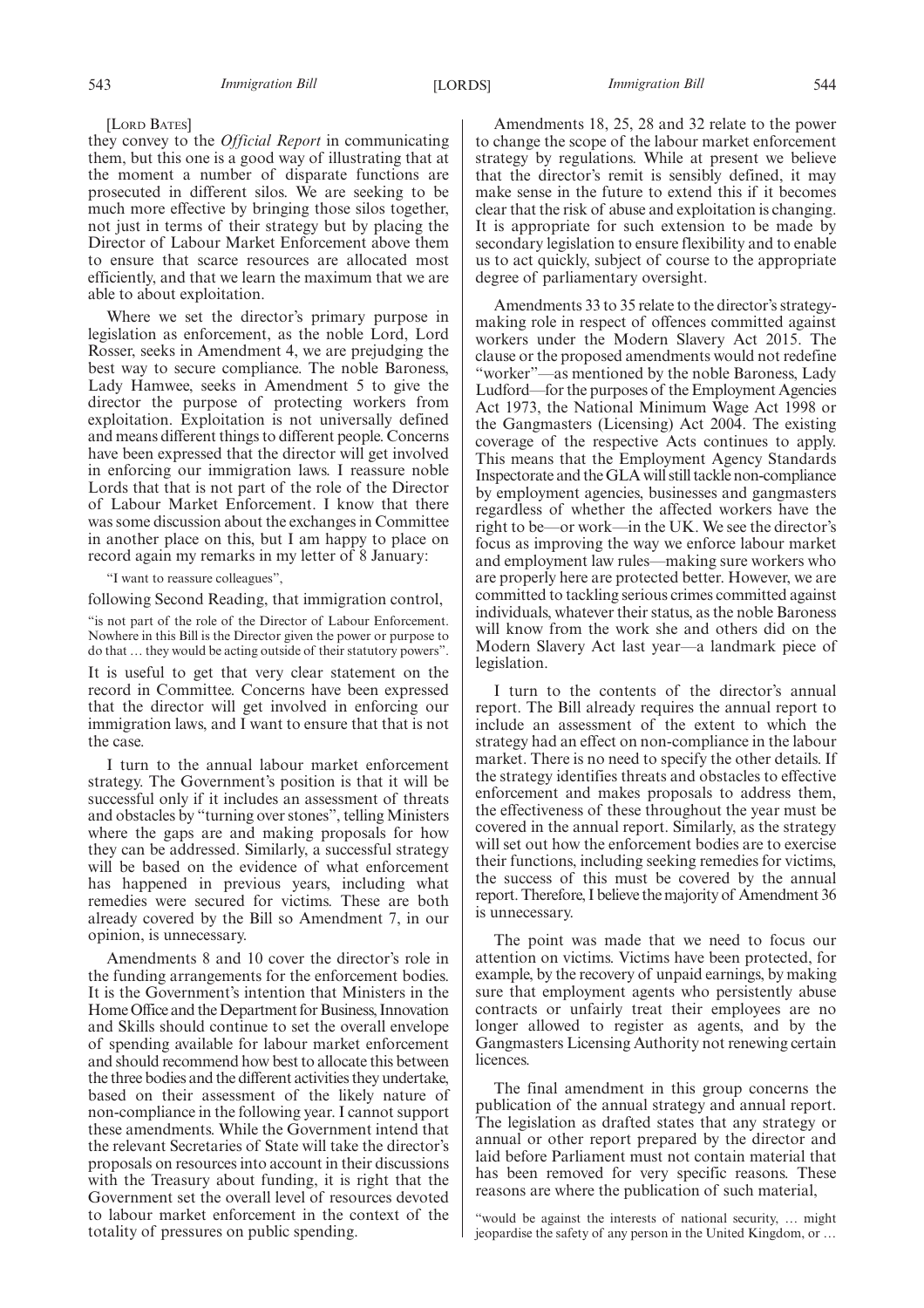might prejudice the investigation or prosecution of an offence under the law of England and Wales, Scotland or Northern Ireland".

These are pretty standard exclusions that we have come across in previous legislation. The Bill as drafted requires the Secretary of State to remove information from a publication if he or she considers it to fall into those categories. The Government believe that this is essential and strikes the right balance between transparency and safety. Indeed, it replicates provisions in Section 42 of the Modern Slavery Act regarding the strategic plan and annual report prepared by the Independent Anti-slavery Commissioner. I hope that my answer will reassure noble Lords on that point.

Finally, we have put on the face of the Bill, in Clause 1(4):

"The Secretary of State must provide the Director with such staff, goods, services, accommodation and other resources as the Secretary of State considers the Director needs for the exercise of his or her functions".

That is a statutory statement. My noble friend Lady Neville-Rolfe announced in the previous debate that the amount of money that has gone into national minimum wage enforcement has increased by £4 million. While it is right to press us to spell out in more detail exactly what is intended for the role, I think that there is a logic there, which my noble friends Lord Horam and Lord Hodgson have reinforced. I hope that, with that reassurance, the noble Lord will feel able to withdraw the amendment.

#### *5 pm*

**Baroness Hamwee:** My Lords, before the noble Lord responds, perhaps I may take some of those comments but in something of a reverse order. On the question of resources, theMinister referred to Clause 1(4), but that relates to provision for the director. Of course, we are concerned not just about the director but about the organisations—if that is the right term for the various entities—which will be implementing the strategy. Whoever's strategy it turns out to be is the subject of another debate. So, although I accept the point that the Minister has made, I do not think that it goes all the way, as some of us were seeking.

**Lord Bates:** If it would be helpful to noble Lords, I should be happy to set this out in writing. However, I can tell them that the 2015-16 budget for the Employment Agency Standards Inspectorate is £0.5 million and it has 8.6 full-time-equivalent staff. For the same period, the Gangmasters Licensing Authority has funding of £4.268 million, including £100,000 for Northern Ireland enforcement, and it has 66 full-time-equivalent staff. The budget for the national minimum wage enforcement team was increased by £4 million to the current figure of £13.2 million, and it has 230 full-time-equivalent staff. We are saying that the helpful part of the role of the Director of Labour Market Enforcement will be to look at those three groups and the current basket of resource, which has been increased substantially over the past year, and to see how it can be most effectively deployed to tackle the types of wrongs that we are seeing.

**Baroness Hamwee:** My Lords, the figures are interesting. Nobody is ever content and no one will say, "That's enough", but my impression—I say this as somebody who hears those figures, although they do not really mean anything to me; I am not an expert in any of those fields—is that there are organisations struggling to do the job that they have and which in some cases they do absolutely extraordinarily. Just hearing figures expressed in millions does not advance the argument in the way that I know the noble Lord and I are concerned with.

**Lord Alton of Liverpool:** Before the noble Baroness leaves the point about resources, she may recall that during the proceedings on the modern slavery and human trafficking legislation we were told that between 2011 and 2014 the Gangmasters Licensing Authority saw a reduction of 17% in its budget—a figure that I think we can all comprehend very easily. I wonder—this is directed at the Minister partly through the noble Baroness—whether the figures that he has just given represent a real increase on those reductions and whether we are seeing a reinstatement of the moneys that were cut.

**Baroness Hamwee:** My Lords, I am looking to the Minister, but he has not received inspiration on that yet.

**Lord Bates:** I have not received inspiration, but I do not doubt for one minute what the noble Lord rightly observes. He refers to a time when we were having to tackle some pretty sizable problems in the public finances, and that continues to be a pressure. That is one reason why, I think, we are bringing these resources together. It would be helpful—and I will certainly undertake to do this—to set out in one letter to Members of the Committee in your Lordships' House the situation on resources, perhaps in a way that is easier to assess. However, the point is that when you have different pots in different areas with different groups of people, it makes it all the more important that they are joined up, that there is co-ordination and that we get the maximum effect for every taxpayer pound that is spent. That is, of course, what the remit of the Director of Labour Market Enforcement is envisaged to be.

**Baroness Hamwee:** But within the budgets set by the two departments, as we have just heard. I do not think that anyone is arguing against efficiency, but those budgets are being spent, I assume, to their maximum now. So it is a discussion that will go on.

With regard to the point about the regulations and the possibility of extending the scope of the director's work, the Minister mentioned parliamentary oversight. Of course, that is a very current issue, because oversight only goes so far. Indeed, one might say that it is "sight" but not "change", because we cannot do anything about secondary legislation.

I want to comment on the points that have been made about trends and the work, other than that to which the noble Lord and I have pointed, on the protection of workers. I realise that the way in which I have worded my amendment was perhaps not the most felicitous. I did in my speech mention things such as monitoring and trends, and I meant that in a very wide sense. I understand, for instance, that the GLA—this is a very important part of its work—has been extremely successful in its relationship with employers and runs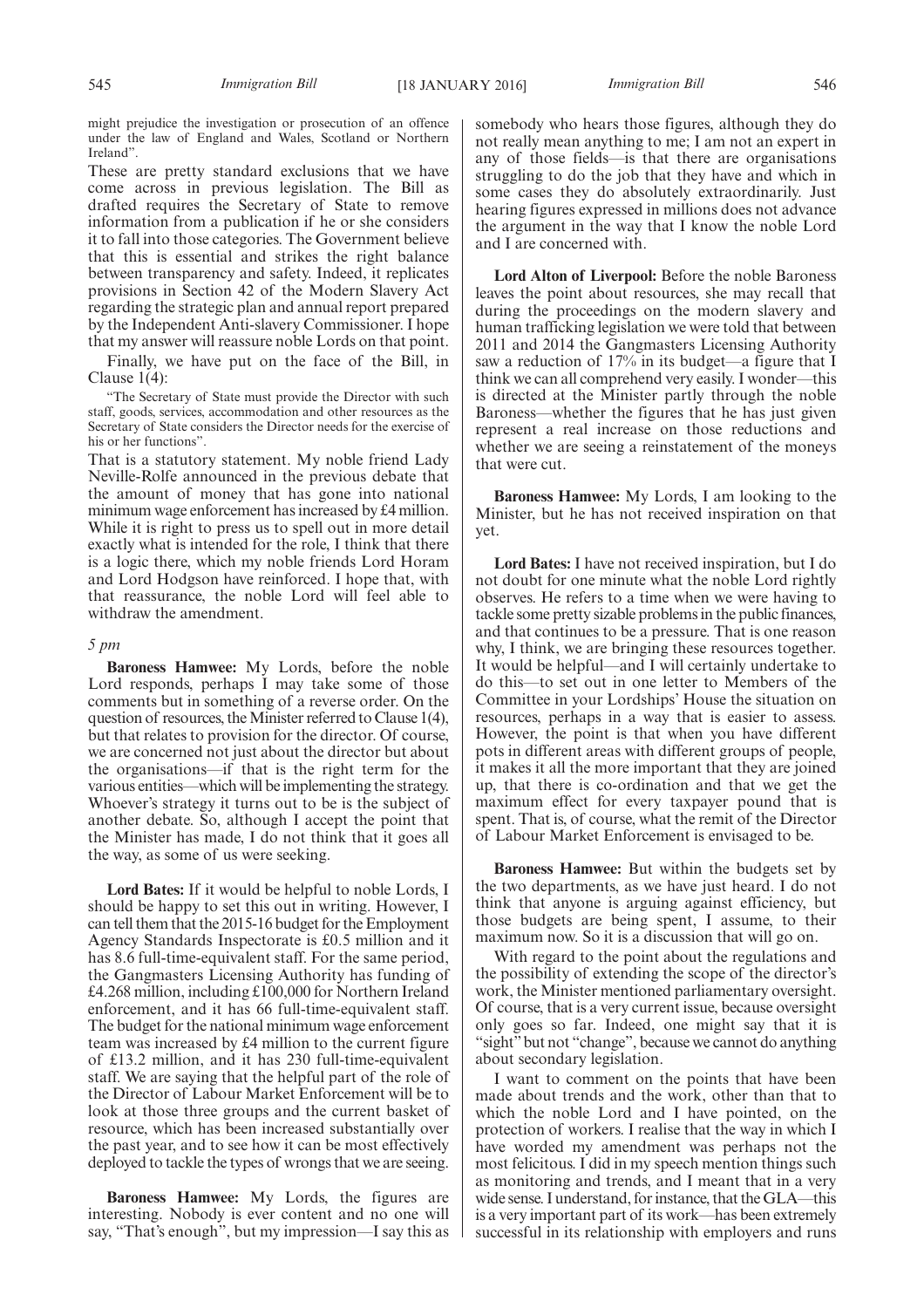[BARONESS HAMWEE]

a liaison group with employers and agents in the sectors in which it currently works. One might take any survey with a pinch of salt, but a 93% approval rating—I think I have got that right—from employers in their view of their own regulator strikes me as being pretty high, and I for one certainly do not dismiss the points that have been made by the two noble Lords on the other side.

**Lord Rosser:** My Lords, I will be brief in responding, with just one or two points to make. I have listened carefully to what the Minister has said in response but, frankly, I think that we are making a meal out of not being willing, as far as the Government are concerned, to put the primary purpose of the Director of Labour Market Enforcement in the Bill. I certainly do not accept any argument that it would somehow restrict the functions of that particular post.

I appreciate what the Minister has had to say about his willingness to send a letter relating to resources, and I am sure that that will be extremely helpful. It is certainly my intention to come back to the issue of resources in a later group of amendments.

On the issue of the involvement or otherwise of the Director of Labour Market Enforcement in the immigration system, the Minister repeated the part of his letter that I also referred to: that the new director's role did not cover immigration control and that nowhere in this Bill is the director given the purpose or power to do that, and if he or she did they would be acting outside their statutory powers. This is a genuine question and not a challenge, but if the Minister is going to send a letter on resources, will he consider adding to it an indication of which clauses of the Bill would preclude the director from being involved in any aspect of immigration enforcement and control? I ask that partly in the context of Clause 2, which states that

"A labour market enforcement strategy … is a document which … deals with such other matters as the Director considers appropriate".

What happens if the director considers that a strategy relating in part to some involvement in the immigration process is appropriate? Is he entitled under that particular subsection to get so involved? It would be extremely helpful if in his letter the Minister would address that point. With those comments, I beg leave to withdraw the amendment.

*Amendment 4 withdrawn.*

*Amendment 5 not moved.*

*Clause 1 agreed.*

*House resumed. Committee to begin again not before 5.45 pm.*

# **Steel Sector**

*Statement*

*5.10 pm*

**TheParliamentaryUnder-Secretaryof State,Department for Business, Innovation and Skills and Department for Culture,Media and Sport (Baroness Neville-Rolfe) (Con):** My Lords, with the leave of the House I shall now repeat a Statement made in the other place by my right honourable friend the Minister of State for Small Business, Industry and Enterprise. The Statement is as follows.

"It is with regret that I find myself having to update the House on further job losses in the steel sector. This morning, Tata Steel announced plans to make over  $1,000$  redundancies across its UK strip business as part of its continuing restructuring plans. The proposals involve 750 job losses at Port Talbot and Llanwern. There will be 200 redundancies in support functions, and Tata has also announced 100 redundancies at steel mills in Trostre, Corby and Hartlepool. This will be a difficult time for all workers and their families. Our immediate focus will be on helping any workers who lose their jobs back into employment as quickly as possible. We will also continue to support the steel industry.

Given the UK's devolution settlement, much of the support that can be offered both to workers and to Tata in south Wales will come from the Welsh Government. But the UK Government want to ensure that Port Talbot has a commercial and sustainable future, and it is encouraging that the Welsh Government are to launch a task force this week to support those affected by today's announcement.

I have previously offered our support to the task force chair, Edwina Hart, and will continue to work with the Welsh Government going forward. I therefore welcome the commitment that the First Minister made today to working closely with the UK Government. I can also assure Members that I am working closely with the Secretary of State for Wales, who I know has been in the area today and hence is not here in the House.

It is important to remember that the fundamental problem facing our steel industry is the fall in world prices, caused by the overproduction and underconsumption of steel. No Government can change the price of steel. But we can and are achieving a level playing field for British producers. I can inform the House that the Government have been working closely with Tata to do all we can to ensure a sustainable future for Tata Steel in the UK, both at Port Talbot and Scunthorpe. The Government have offered their assistance to Tata as it seeks to find a buyer for its long products division. It is encouraging that Tata has announced Greybull Capital as its preferred bidder and we remain in close contact with Tata as its commercial negotiations continue. The Government stand ready to play our part to help secure Scunthorpe's long-term future.

Returning to today's announcement, the same offer is there for Port Talbot. Tata is currently working with consultants to develop a plan to address the near-term competitiveness of its business at Port Talbot. We and the Welsh Government are in regular dialogue with Tata. This dialogue includes my right honourable friend the Secretary of State for BIS, as well as my officials and me. While the future of Port Talbot must be commercially led, we will help where we can within the parameters of state aid rules.

Last October, the Government held a steel summit at which the UK steel sector set out its five asks of Government. I can report that we have made quick and substantial progress against these asks to ensure a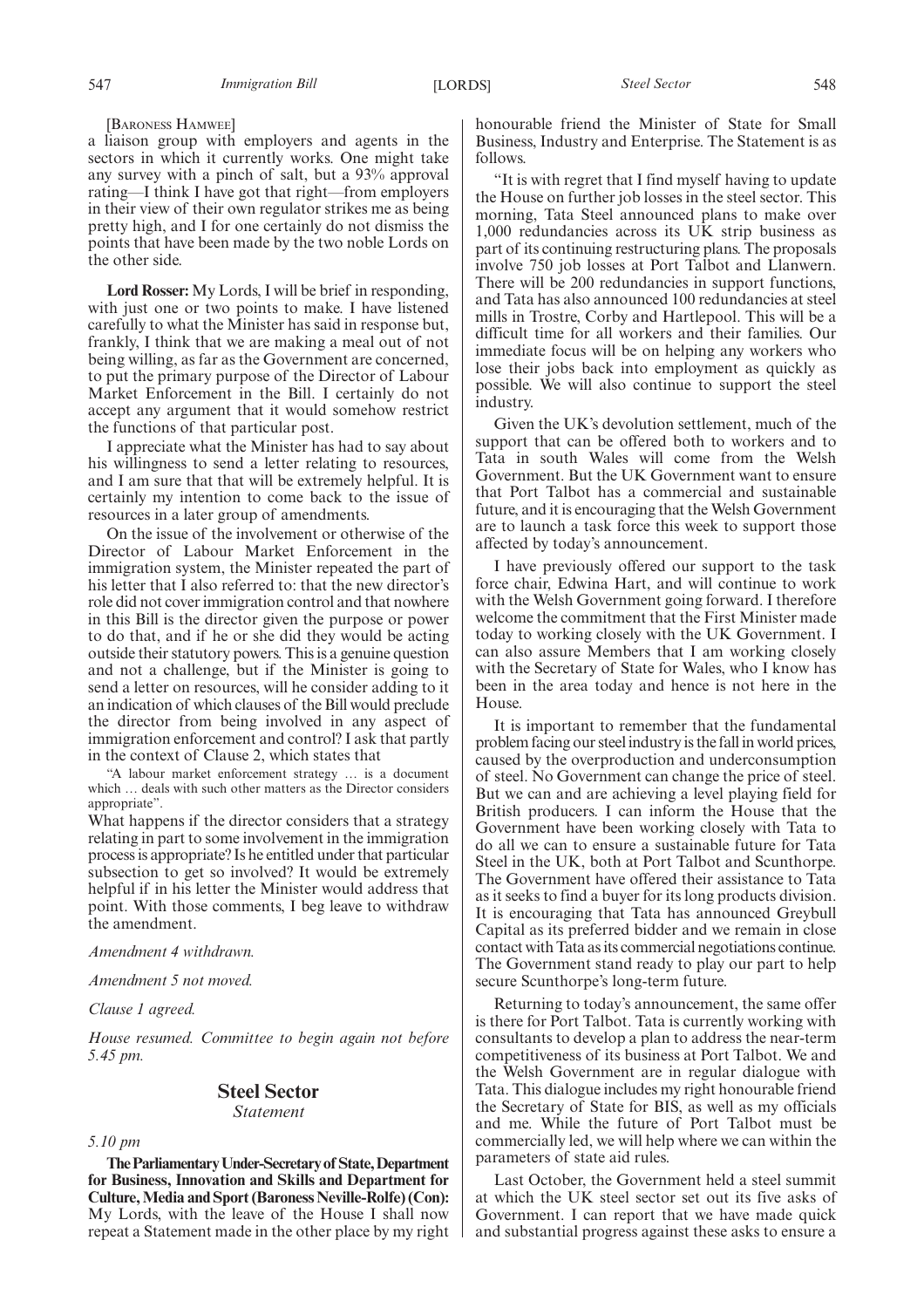level playing field for our steel industry. The industry asked for lower energy costs. In December, we secured state aid approval to pay further compensation to energy-intensive industries, including steel, to include renewable policy costs. We have already paid nearly £60 million to the steel industry to help mitigate the costs of its existing renewable policies. The latest state aid approval will now enable us to extend the scope of compensation, saving steel makers hundreds of millions of pounds. But we will go even further and exempt energy-intensive industries from most of these costs.

The sector asked for flexibility over EU emissions regulations, and that is exactly what we have secured. Derogations for Port Talbot have already been agreed by Natural Resources Wales. The Environment Agency has accepted Tata Steel's proposals for derogations for improving emissions from Scunthorpe, subject to a current public consultation. Once approved, this will give Tata a further six years to improve emissions levels from the coke ovens, and both Tata Steel's major power plants have been included in the UK transitional national plan which the UK has submitted to the European Union. This gives the company until June 2020, a further four years, to meet emissions requirements. These actions will save the industry millions of pounds.

We have also published and further updated procurement guidance for government departments to allow aspects such as social impacts, job impacts and staff safety to be taken into account when procuring steel for major projects. We are the first country in the EU to take advantage of and implement these new flexibilities. In short, there is no excuse not to and every reason to buy British steel.

I have heard it said that the Government have blocked the reform of trade defence investigations; we have not. I can assure you that the Government have been acting decisively to safeguard the UK's steel interests in Europe. In July and again in November last year we voted in favour of anti-dumping measures on certain steel imports. It was the UK that lobbied successfully in support of industry calls for an investigation into imports of reinforcing steel bar. The European Commission has taken this forward swiftly, including an extraordinary meeting of the EU's Competitiveness Council, and has agreed faster action. I will be returning to a follow-up stakeholder conference next month where I will push for further progress. The review on business rates in England will conclude this year. Of course, the Welsh Government have responsibility for business rates in Wales and therefore in Port Talbot.

UK steel has today added to its original five asks with two further requests concerning China securing market economy status and funding assistance for environmental improvements, research and development. We will explore both of these with the sector while continuing to drive forward the original five.

As we have seen today, the steel industry remains subject to unprecedented global pressures. While the immediate causes of these are beyond the Government's control, I can assure the House that we continue to do all we can to help the industry and will stand by all those workers who face redundancy in south Wales and other parts of the United Kingdom".

My Lords, that concludes the Statement.

#### *5.19 pm*

**Lord Stevenson of Balmacara (Lab):** My Lords, the devastating impact of job losses in the country as a result of Tata's announcement of more than 1,000 job losses across Wales, Corby and Hartlepool is devastating news for all of the workers, their families and the close-knit communities surrounding the plants. The impact is a double whammy for Wales because steel is an industry which has contributed significantly to the added value of the economy there, adding several percentage points to GVA figures. Of course, this latest news comes on top of job losses at Tata's Newport plant last year, along with job losses across the UK announced by a number of operators in September 2015, and the complete closure of the Redcar plant.

Steel is the foundation of many of the UK's most important manufacturing sectors, including aerospace, defence, automotive and construction. However, the industry suffers from a perfect storm. Countries such as China are engaging in ruthlessly uncompetitive practices which are destroying the steel industry, energy prices are too high and emissions regulations are too restrictive. The Government centrally, although they are doing some work on this, still, perversely, do not require their own contractors to buy steel from the UK. The Minister, in repeating the Statement in this House, for which we are grateful to her, mentioned that there is some progress on these matters, but the general view around the country is that although progress is being made, it has sadly been too little and it has certainly come too late.

Central to ensuring that our steel industry survives and thrives is the urgent need for an industrial strategy. The Chancellor declared recently that Britain would be carried aloft by the march of its makers. But manufacturing exports have slumped and manufacturing output is still below its level of seven years ago, before the crash. There is a lot more still to be done.

I have some questions for the Minister. When did she or her colleagues raise the issue of the dumping of steel directly with the Chinese? Can she give us chapter and verse on that? Can she spell out the support from the UK Government that will be made available directly to the families and communities affected by the latest round of cuts? She said that the Government would help where they can, subject to state-aid rules—but there is a humanitarian crisis on our doorsteps and we really need to see action. What work is being done by the department on the supply chain that supports these companies affected by job losses and, presumably, reductions in activity? Many of these are small and medium-sized companies that help to keep the British steel industry going. What work will be done to support the UK buyers of output from these plants who may well now have to seek alternative supplies on the market?

The steel industry is of vital strategic importance to this country and the Government need to safeguard its future. We are very conscious that there are issues in the market of price and overcapacity, but these have been there for a long time, and we have been raising concerns about the structure of the UK steel industry for most of the previous Government and certainly during this one. Where is the action?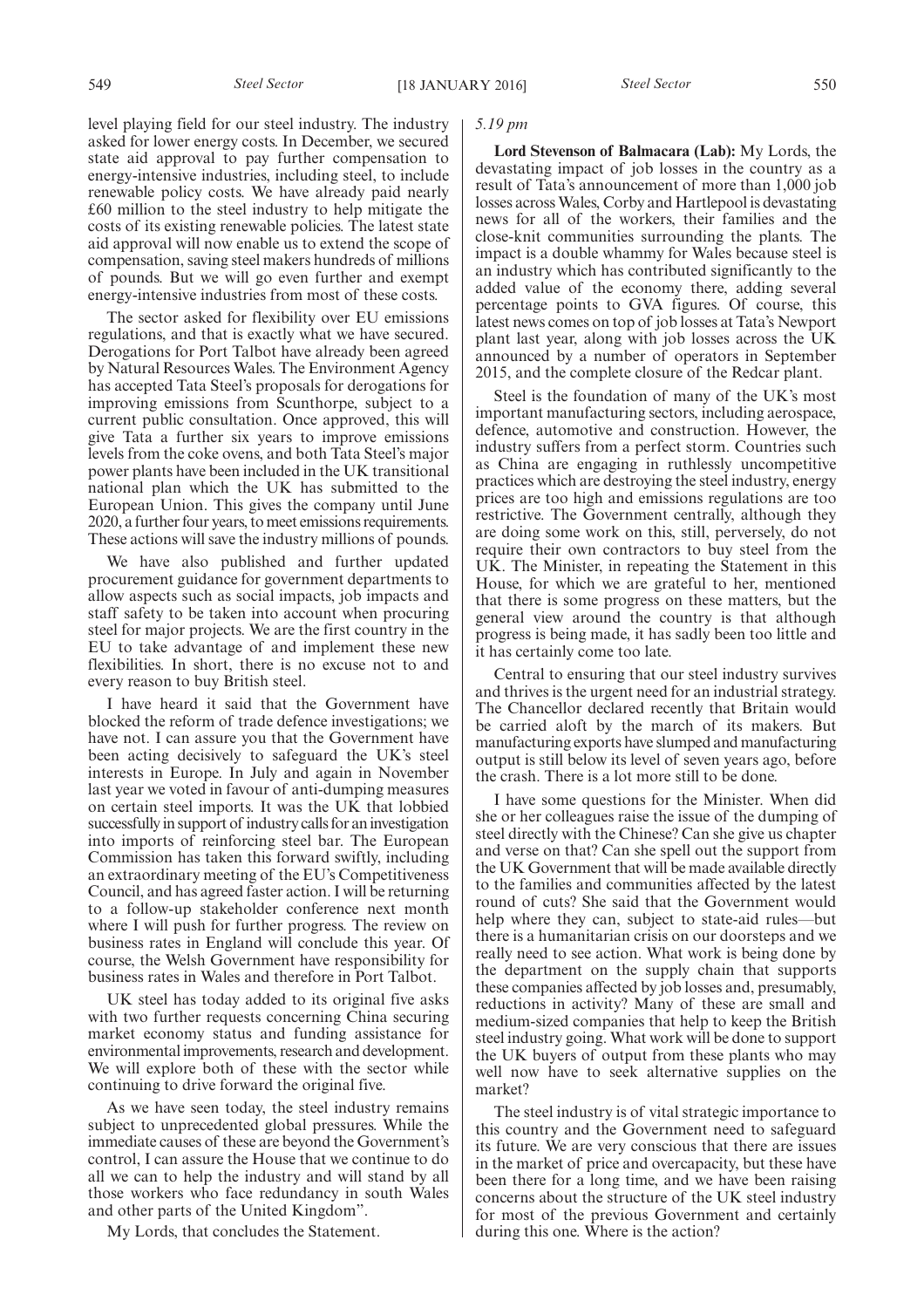#### [LORD STEVENSON OF BALMACARA]

We are keen that the Government support key strategic industries in this country and make sure that highly skilled jobs are not lost. I hope that these sad events will trigger a reconsideration of the Government's hostility to an industrial policy and strategy. We hope that they will get to grips with this crisis. It would be a tragedy for the steel industry if they did not, not only for those who have lost their livelihoods but for those of us who wish to make the case for modern economic progress.

**Baroness Burt of Solihull (LD):** My Lords, I am sure that I represent everyone in the House when I say that our thoughts today are with the steelworkers and their families.

A major cause of this, it would seem, has been the dumping of Chinese steel. We are part of the largest trading bloc in the world, and this has been going on for a very long time. What are the Government doing to defend our interests and to fight for British steel in the EU? The noble Baroness said that some things are being done but I think that everyone would agree that we need to do more to mitigate some of the worst problems that we are going through at the moment.

The British Government need to do more, but so do theWelsh Government.My Liberal Democrat colleagues in Wales have called for scrapping business rates on planting in the Welsh steel industry. The Labour Party has criticised the Government in England but seems to have done nothing where it is in charge in Wales.

Finally, one-third of the production in Port Talbot is for the car industry—a highly successful industry. The Minister says that there is no excuse not to buy, and every reason to buy, British steel. So why does she think, given all that she said, it is not being bought?

**Baroness Neville-Rolfe:** I start by agreeing with how devastating today's news is, and I agree with the statement made by the First Minister in Wales, Carwyn Jones. Our first thoughts today are with the families, communities and supply chain businesses that are dependent on steel production in Port Talbot, Llanwern and Trostre. This is a severe blow to the community and to steel production in the UK. Indeed, I welcome the task force that has been set up in Wales today, which will meet this week. That follows the model of task forces set up in other areas, such as Redcar. They have done very good work and are particularly good at focusing locally, not only on issues affecting steelworkers but on businesses in the supply chain, which are obviously vital to future jobs.

It is right to say that we have made a lot of progress since we last discussed this in the autumn. Noble Lords will remember that there were five asks from industry, trade unions and others. There are two more today. We have made substantial progress on four of those five asks, as I pointed out in my Statement. We have not made progress on rates because they are the subject of a current review by the Government. In Wales action on rates is, rightly, for the devolved Administration, as has already been said.

I was asked when the Prime Minister first raised steel in China. I know that he certainly raised the issue of steel when President Xi visited us in October. In Brussels, which I was asked about, we have of course changed our approach on steel. In the relevant committees in July and in November, for the first time we pressed for action and voted against rebar. Individual cases of Chinese and other dumping have been pursued and accelerated. There was a summit of the EU Competitiveness Council, a special meeting that took place entirely because of a request by the Secretary of State to Brussels. I think noble Lords will agree that looking at these things together in Brussels is necessary, and that the action on energy costs and industrial emissions directives has come about directly as a result of that work. These things are difficult, but we have been determined to do a lot and we have been acting in Brussels constructively.

### *5.26 pm*

**Lord Crickhowell (Con):**My Lords, from these Benches I first express my sympathy for the workforce, whose jobs are being lost. Bearing in mind what has rightly been said about the importance of Port Talbot for our highly successful motor and white goods industries, I am pleased to hear of the determination of the Government, working with the Welsh Government, to see that Port Talbot has a sustainable and commercial future. I also welcome the specific measures that my noble friend has drawn attention to. However, on the question of rates, although it is true that there is a long-term review in England and that rates are the responsibility of the Welsh Government, surely there is a need for early and specific action in the steel industry on the rates question. Will my noble friend assure me that we will not necessarily have to wait to the end of the year for the completion of the long-term review of rates?

**Baroness Neville-Rolfe:** I hear what my noble friend says and completely agree that rates is a vital area. We have three ministerial working groups, set up in October. They are very aware of the importance of rates. My noble friend Lord O'Neill is leading the work stream on productivity and competitiveness. I will ensure that I pass on the comments made on rates.

**Lord Brookman (Lab):** My Lords, I wanted to hear what the Minister had to say because I was general secretary of one of the unions involved in the steel industry. As the Minister said, it is devastating news, but it is not unusual news for the steel industry. I am reminded of something I said a few weeks or months ago, about when there were 270,000 employees in one company in the steel industry in the United Kingdom, called the British Steel Corporation. Now we are where we are. The figures are abysmal and most worrying. I worried even further when someone said to me, "Keith"—that is my first name—"You must remember that we live in a post-industrial society". If we are heading down that track—we are rapidly going down that track as far as the steel industry is concerned—frankly, what the Minister and the Government are saying is not good enough.

I am concerned that I do not hear too much from the Minister about what the trade unions are actually saying at the moment. Are they accepting the closures? Are they accepting the fact that there will be fewer than 30,000 people in total manufacturing steel in the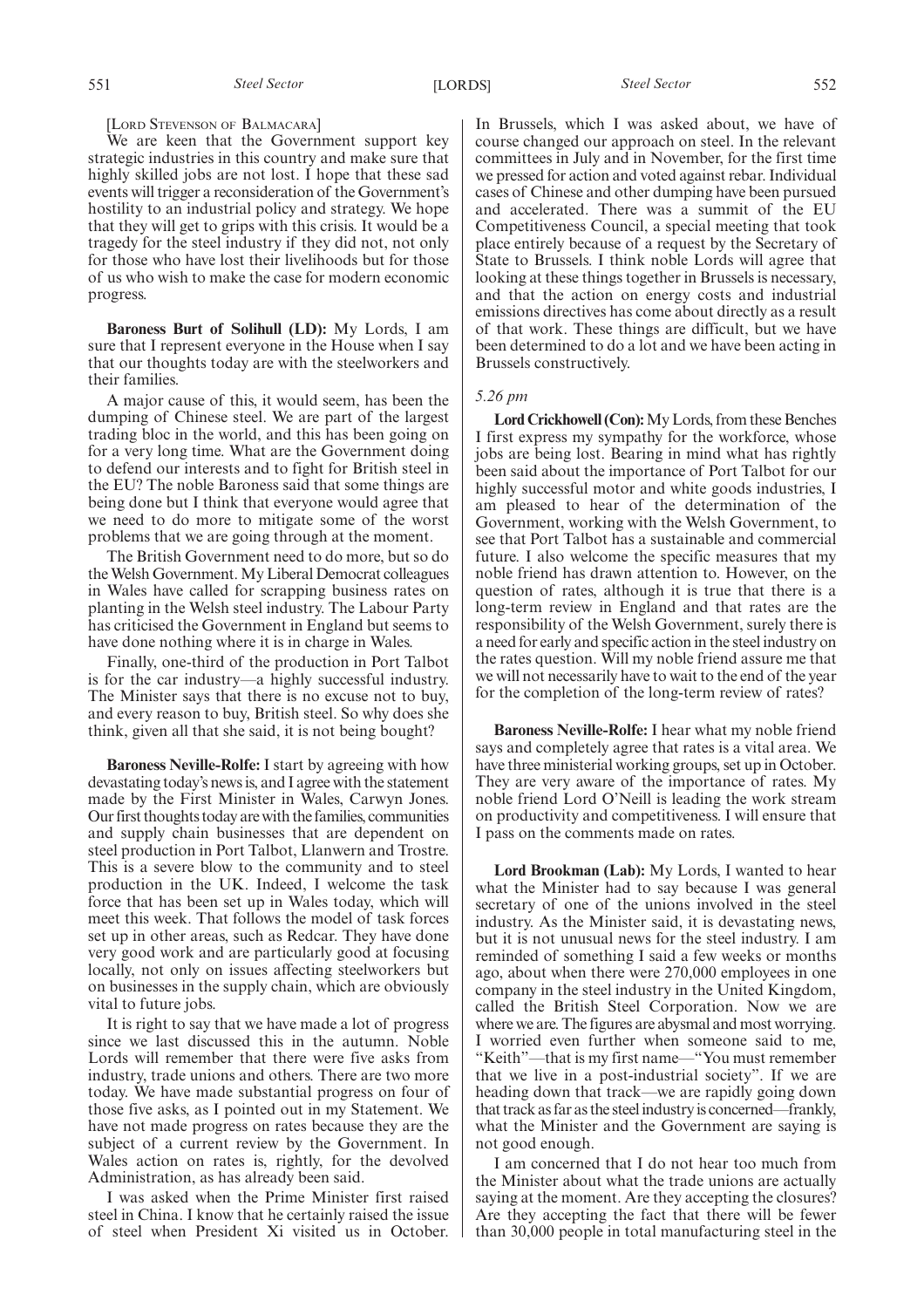United Kingdom? Are they not that concerned—the Minister made the point that she was—that the imports from China and elsewhere are causing havoc in this country? I do not think the news from the Government is good enough, and I hope we get some more positive action from them.

**Baroness Neville-Rolfe:** My Lords, I would like to pay tribute to the unions in these very serious steel difficulties. They really have been amazing and shown that they can be extremely constructive. They therefore have been working in the task forces with Tata and other steel producers to try to minimise the problems and difficulties of the steel industry.

It has unfortunately been a long tale of decline, with job numbers halving between 1998 and 2010 and a reduction of around one-third in production in that area. There has been an improvement up to 2014, with numbers up from 33,000 to 35,000, but, of course, we now have the latest set of difficulties.

All sides need to come together. Obviously, we need to pursue the problems in Brussels. We have colleagues in other member states who also have steel industries that are suffering from the effect of China. We have to engage on the China side. In the various working groups, we have to look ahead because steel is an important industrial sector. One of the things we have been looking at, for example, is how the improved procurement rules that we helped to negotiate in Brussels can be used to help British steel go into major projects such as HS2.

**Lord Wigley (PC):** My Lords, is the Minister aware of the article in today's *Western Mail* by the eminent economist Gerry Holtham and Adam Price? They see the possibility of being able to create a joint public and private sector venture between the Government of Wales and Tata, and because of the high quality and specialist steels that are being made in Shotton, Trostre, Llanwern and Port Talbot, this could be a flyer.

In the past, such investment by government has been allowed in Italy and Germany within European rules. Will the Minister and the Government take this forward in conjunction with the Welsh Government to see if this is a positive way out of our difficulty?

**Baroness Neville-Rolfe:** I have not seen the article, but it sounds extremely interesting. I think we have made it clear that we are very keen to work with the Welsh Government on sensible options. We have already shown our readiness to get proposals through and ensure that the state aid rules are not a bar to that.

**Lord Morris of Aberavon (Lab):** My Lords, this is a very sad day for Port Talbot. When I first became its MP, 16,000 workers went through its gates every day. There has been huge investment in the harbour, which I had the privilege of opening, and continuous casting. While I welcome the state aid approach of compensation for about 30% of electricity bills, could not the longstanding grievance of an unlevel playing field have been dealt with some years ago?

I also welcome the new guidance on procuring steel for major contracts, but is this another example of trying to bolt the stable door much too late? In short, could not the long-standing problems of the steel industry that we have been talking and reading about have been anticipated many years ago?

**Baroness Neville-Rolfe:** This has indeed been a very long-standing issue. As far as I am concerned, I am always "glass half full" and I think we have to look forward to action that we can take together in the EU. We have to look forward to the work that has been suggested by the industrial strategy groups that have been set up on steel, and to the work that the Welsh Government, supported by our Government, can do in Port Talbot in particular.

**Lord Thomas of Gresford (LD):** My Lords, I come from an area which has suffered steel losses in the past. The Brymbo steelworks near Wrexham were closed. I think the noble Lord, Lord Evans, had something to do with that. Shotton had the greatest number of redundancies in Europe at that time. It required a huge effort to replace those industries in order to give jobs to the people who had been displaced.

Will the United Kingdom Government promise to fund to the utmost extent the needs of the people of Port Talbot and surrounding areas—the 10,000 jobs that depend on the steelworks, as well as those of the people who actually work there—to make sure that that part of Wales remains viable and economically successful?

**Baroness Neville-Rolfe:** The work we are going to do with the Welsh Government, who lead on these issues for Port Talbot, is incredibly important. In other areas, task forces have come together from all stakeholders and have spent the available money really well, which obviously has to include looking after the people who are made redundant.

**Lord Hain (Lab):** My Lords, will the Minister accept the deep frustration that many of us feel—in my case, as a former MP for Neath—who have had close associations with the steel industry and with the Port Talbot plant in particular? We gave warnings many years ago about sky-high energy costs, about Chinese dumping of steel more recently, and about the failure of this Government and their immediate predecessor to tackle the deficit through investment in growth rather than austerity. As a result, there has not been sufficient demand in terms of Government and private capital investment these last six years for British steel, including from Port Talbot. To that extent, the Government are responsible for the catastrophic impact on the local communities of Neath and Port Talbot in particular.

**Baroness Neville-Rolfe:** My Lords, I do not think I can accept that, although I know all that the noble Lord did when he was Secretary of State for Wales. There actually was a decline in the steel industry for many years. We have helped to get viable steel operations on their feet. We are dealing sensitively and carefully with the current issues that have arisen partly because of global changes. Consumption of steel, as the House will know, has declined radically and at the same time China has been increasing its production hugely. This causes a unique storm and we are trying to find a way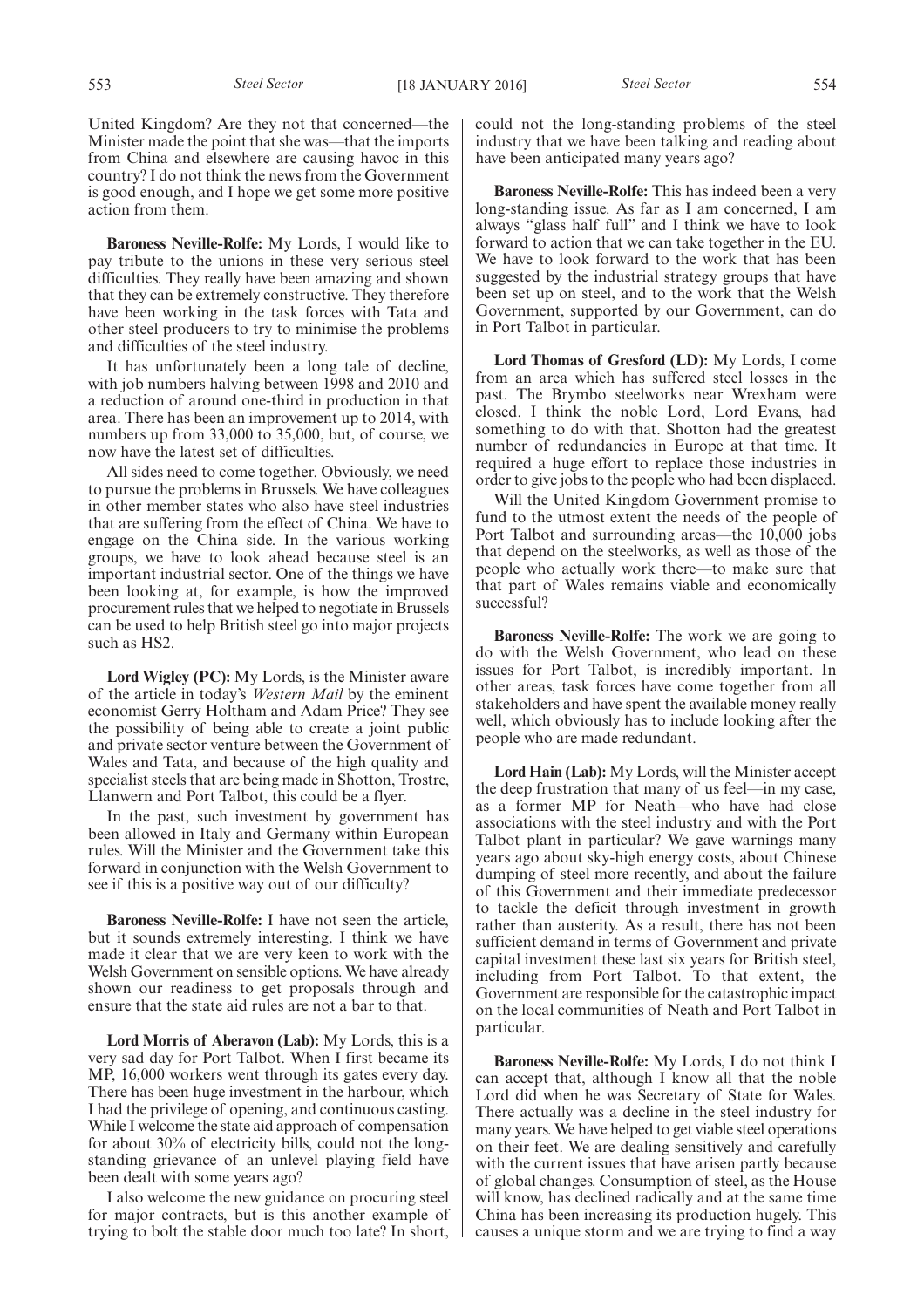[BARONESS NEVILLE-ROLFE]

forward in these very difficult circumstances. I think that the Secretary of State and the steel Minister, Anna Soubry, are doing an excellent job in very difficult circumstances.

**Lord Howarth of Newport (Lab):** My Lords, I appreciate the Minister's recognition that the news we have heard today is grievous for the communities of south and south-east Wales, including Newport, where I was the Member of Parliament. The steelworks at Llanwern are located in my former constituency of Newport East.

Will the Minister be more specific about the measures that she indicated in highly general terms that the Government intend to take to stand by those who have been made redundant? I also echo what my noble and learned friend Lord Morris and my noble friend Lord Hain have said. Surely, the measures to support the steel industry that the Government have taken in recent months, welcome though they are, should have been taken much earlier so that they could have averted the disasters that we now face rather than taking steps simply to palliate them. Will the Minister also say what intention the Government have to act strategically to help the economies of south Wales and south-east Wales to diversify?What will she do to support retraining of those who have lost their jobs in the steel industry and what will she do to support investment to enable new industries and new businesses to grow in the regions affected?

**Baroness Neville-Rolfe:** My Lords, there was, of course, a new Government after the election and I have tried to explain what this new Government have been doing in this area. It is important to have a growing economy; that creates jobs in other areas. The noble Lord is right to point to other opportunities. On other occasions we debate the digital single market and all the service industry that has grown so strongly in the UK. That has to be part of the solution to the problems in communities such as those in south Wales that have been so severely affected today and for which we are all so sorry. The task forces that we have set up elsewhere, and that the Welsh Government are setting up for Port Talbot, can, in my experience, make a huge difference.

**Baroness Morgan of Ely (Lab):** My Lords, first, I refute the suggestion that the Welsh Government have done very little to help the steel situation in Wales. They have worked very closely with the steel unions and Tata Steel to try to prevent this happening but the writing was on the wall a long time ago. There has been a steel summit and I am very happy to hear that a task force has been set up. While the biggest blow in terms of job losses announced today will be felt at the huge plant at Port Talbot, which is an absolute tragedy for that community, particularly for the workers and their families, we must not forget the impact on plants such as Trostre in Llanelli, which also have a very proud and long tradition of steel making. Will the Minister explain why we should be subject to the whims of the Chinese, who are dumping steel in the UK at below market cost? She talked about a level playing field; it simply does not exist. However, at the same time, we are bending over backwards to give the Chinese massive, costly subsidies for their nuclear ambitions in the UK, which will tie the UK into long-term high energy prices and kill off any hopes of a manufacturing revival in this country in the future.

**Baroness Neville-Rolfe:** I very much agree with what the noble Baroness said about Trostre. Indeed, Llanwern, Corby and Hartlepool have also been affected today, so it is not just Port Talbot. Our hearts go out to them. We have taken action on Chinese imports. As I said, we voted last July in favour of anti-dumping measures for Chinese imports of steel wire. Again, in November, we voted for anti-dumping measures. We have changed the paradigm and we have raised the issue with Premier Xi. In ongoing discussions on the special status of market economy status, we have made it clear that while we would like to see China get market economy status in due course, it has to abide by the rules and that, if we give it market economy status—which is for the Commission to decide—duties can also be imposed.

**Lord Anderson of Swansea (Lab):** My Lords, it is clear that China is massively dumping and the measures which have been taken so far have manifestly proved insufficient. Those Chinese dumping activities—their industry is largely state owned—impact the whole of the European Union. What further is the European Union proposing to do? What timetable is proposed to stem this manifest dumping by China?

**Baroness Neville-Rolfe:** I think I have covered the ground well but there is due to be another summit in February for the EU to look at these issues.

**Lord Stoddart of Swindon (Ind Lab):** My Lords, the noble Lord, Lord Stevenson, mentioned delays in the Government taking action. Of course, one reason for the delay is the European situation in relation to trade assistance. Can I have an assurance from the Minister that other countries in the EU are taking the same notice of EC rules as is this country? Secondly, in relation to energy costs, why are the Government—as has already been noted—paying the Chinese and the French huge sums of money to build nuclear power stations which will take at least 10 to 15 years to build and, at the same time, are closing down coal-fired power stations, which provide the cheapest form of energy?

**Baroness Neville-Rolfe:** My Lords, the EU rules on state aid apply to everybody. Where member states do not apply them, they get taken to the European Court of Justice and there are quite significant penalties and financial implications. That is why steel industries across the EU have found it difficult. These state aid rules can be beneficial in other areas. On nuclear power, we are, of course, looking for investment in this vital industry. It is one of the areas in which the Chinese have indicated that they may invest. I see that as different and separate from steel. If there are problems with steel, we should take action in the steel area.

**Lord McFall of Alcluith (Lab):** My Lords, the noble Baroness says that we need investment in nuclear. We actually need investment in steel as well. The Government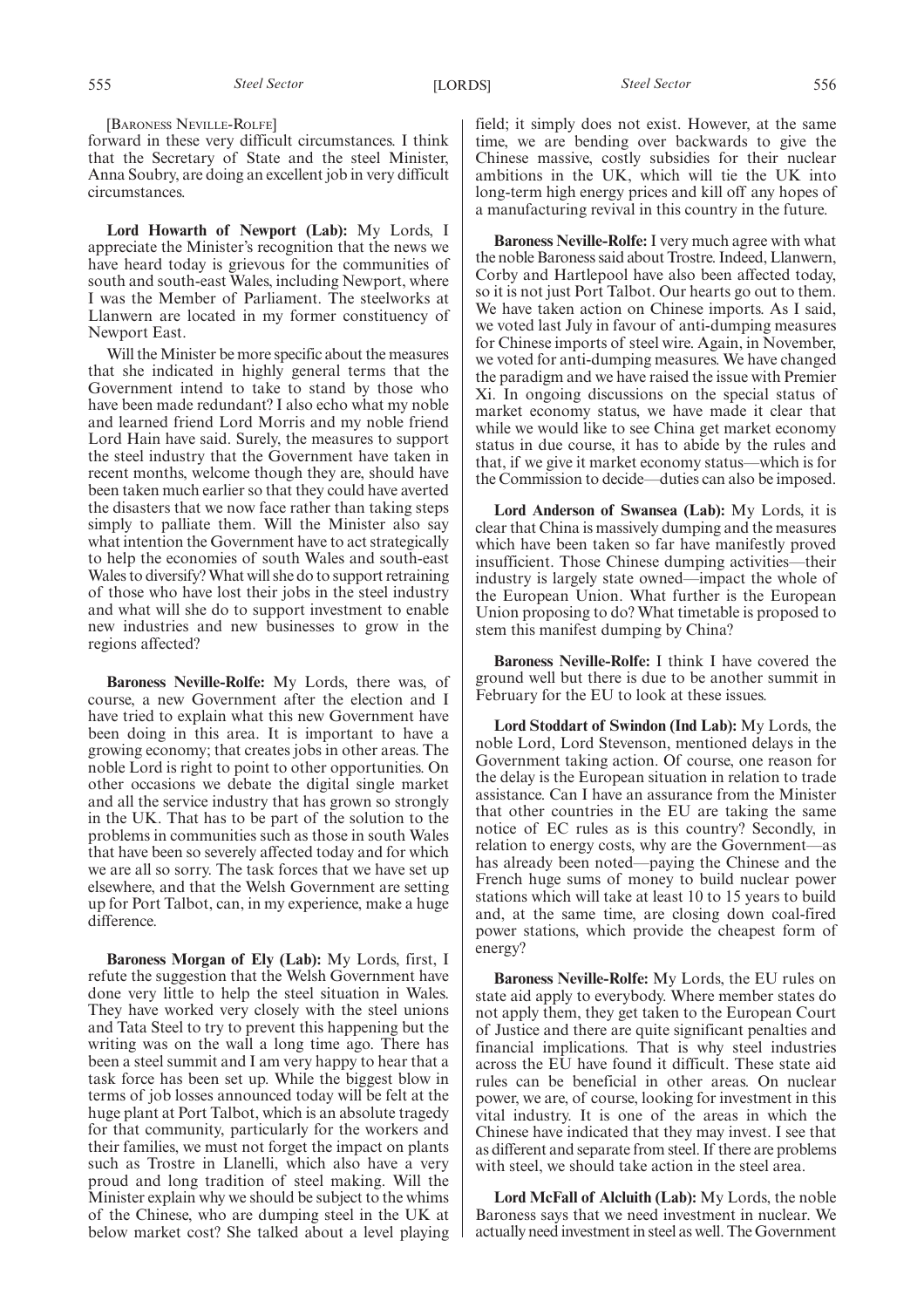are guaranteeing £92.50 for every unit of electricity produced at Hinkley Point for the next 35 years. The subsidy will come to £20 billion and the plant will cost customers some £4.5 billion. If we have these gigantic figures for the nuclear industry, what is missing for the steel industry? Is it just a lack of resolve on the Government's part?

**Baroness Neville-Rolfe:** Of course, we need investment in steel in parallel with nuclear. We should look at how Tata has come in and invested in steel in the UK. There is bad news today but Tata has worked well with us in these very difficult circumstances to try to do the right thing and to really improve our offer for steel that can be used in the UK in our car industry—and overseas—HS2 and in all the other very important uses for steel, because I believe that what we need is a market for our goods. That is what the steel industry needs.

# **Immigration Bill**

*Committee (1st Day) (Continued)*

*5.46 pm*

#### *Clause 2: Labour market enforcement strategy*

*Amendments 6 to 8 not moved.*

#### *Amendment 9*

#### *Moved by Lord Ashton of Hyde*

**9:** Clause 2, page 2, line 17, leave out "whose officers" and insert "whom, or by whose officers,"

**Lord Ashton of Hyde (Con):** My Lords, before I turn to the amendments before us, it may be helpful to explain what the changes the Government are proposing will do to the Bill print. We have brought forward a number of amendments to Part 1. To avoid this becoming unwieldy, on reprint this will be split into two chapters. Chapter 1 will be entitled "Labour Market Enforcement" and will cover that topic, meaning what is currently Clauses 1 to 7 and the material in government amendments numbered between 9 and 77. Chapter 2 will start at what is now Clause 8 and will cover illegal working.

I have taken on board and listened to what was said in Committee on the Director of Labour Market Enforcement, and his role and resources, and the general points that have been made about these government amendments. In the light of what has been said, it now falls to me, in bringing these amendments forward, to explain the nature of the amendments which bring into being some of the issues we have talked about.

I will begin with those amendments that collectively better define the "labour market enforcement functions", "non-compliance in the labour market",

and "labour market offence" that are within the scope of the labour market enforcement strategy that the director is required to create every year. Some of these are substantive, others are technical in nature, but they all go to the core of the purpose of the Director of Labour Market Enforcement and what should be covered by the annual labour market enforcement strategy.

Amendments 9 and 19 to 23 ensure that all the enforcement bodies' functions contained in the Employment Agencies Act 1973, the National Minimum Wage Act 1998 and the Gangmasters (Licensing) Act 2004 are brought within the oversight of the director. Amendment 23 has two key purposes. First, it adds new functions of the Gangmasters and Labour Abuse Authority under Part 2 of the Modern Slavery Act 2015 to the list. As I hope noble Lords will know from our response to the consultation on *Tackling Exploitation in the Labour Market*, published on 12 January, and as we will cover when we reach later amendments, the Government wish the Gangmasters Licensing Authority to evolve into an authority that is able to tackle serious labour market exploitation across the economy. As part of this, we intend that the Gangmasters and Labour Abuse Authority will be able to enforce certain parts of the Modern Slavery Act 2015.

Secondly, Amendment 23 includes the investigation of breaches of the new labour market enforcement orders. As I hope noble Lords will be aware, we are bringing forward amendments to enable a new regime of labour market enforcement undertakings and orders. These will be used to tackle the most unscrupulous employers. I look forward to dealing with this in detail later today but, if it is the will of this House that these undertakings and orders should be added to the Bill, the Government want this regime to be firmly in the scope of the labour market enforcement strategy.

I turn to the abuses in the labour market that we want the director to help us tackle. It is the Government's intention that the labour market enforcement strategy covers all types of non-compliance by business with the Employment Agencies Act 1973, the National Minimum Wage Act 1998 and the Gangmasters (Licensing) Act 2004, whether they are criminal offences or not. Amendments 16, 17 and 24 seek to better define in legislation the non-compliance that is not an offence but should be included. This is: non-payment of the national minimum wage where it does not meet the wilful criminal intention; failure to pay a notice of underpayment of national minimum wage; and breaching a Gangmasters and Labour Abuse Authority licence condition that results in withdrawal of a licence rather than a criminal prosecution.

The next set of amendments deals with the offences that will be included in the labour market enforcement strategy. The Bill already includes offences under the Employment Agencies Act 1973, the National Minimum Wage Act 1998 and the Gangmasters (Licensing) Act 2004—the three core pieces of legislation enforced by the three enforcement bodies—and offences in Part 1 of the Modern Slavery Act 2015. Amendment 26 excludes an offence from this core legislation that applies to enforcement officers rather than employers—the offence of improper disclosure of information collected by the enforcer. We think this is not best dealt with through the Director of Labour Market Enforcement but is covered by other mechanisms. Amendments 27 and 30 add to the scope of the labour market enforcement strategy the offence of breaching a slavery and trafficking prevention order where the action against the perpetrator was taken by the Gangmasters and Labour Abuse Authority. Amendment 27 also adds to the scope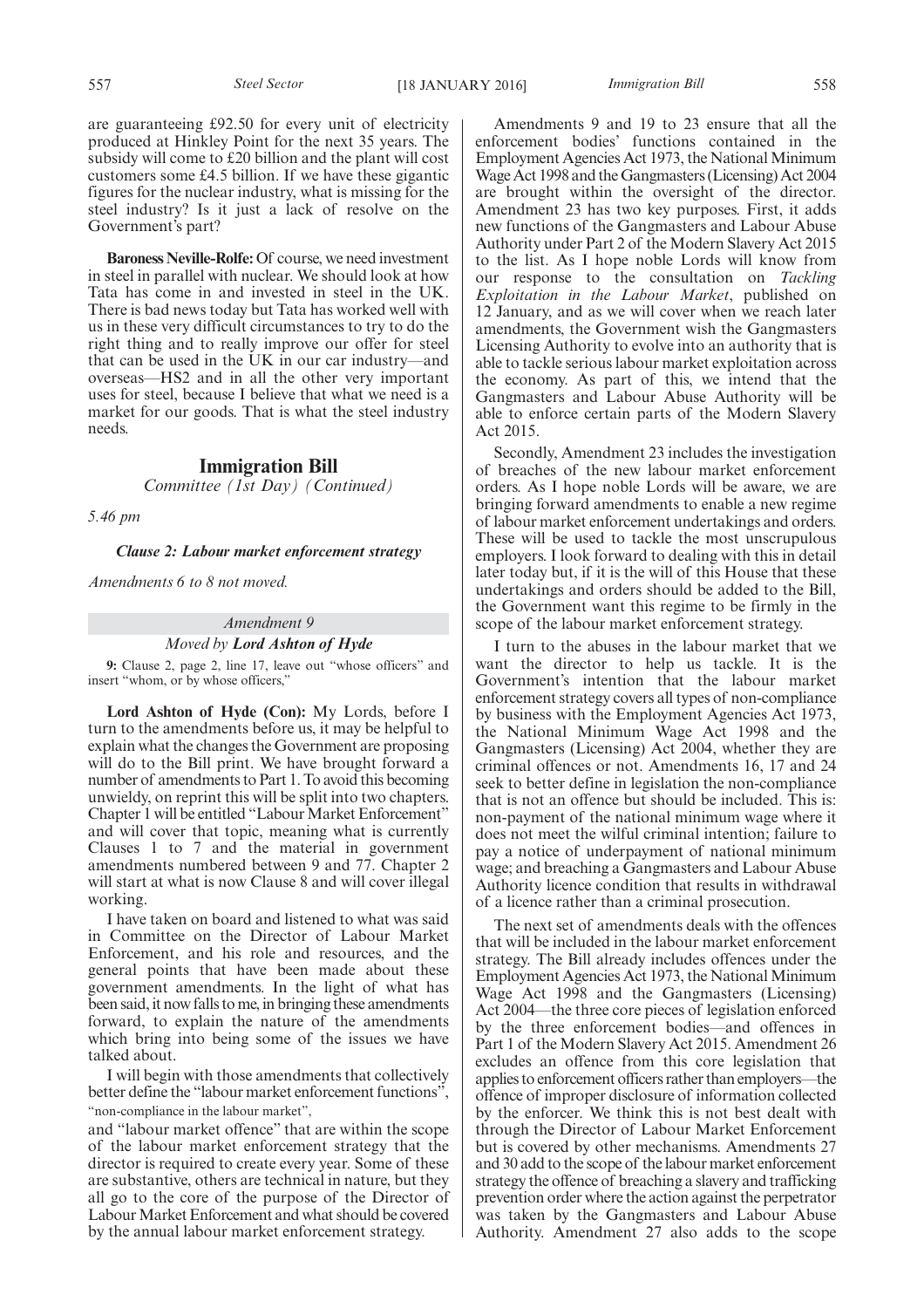[LORD ASHTON OF HYDE]

breaches of the new LME orders that the Government are proposing to create. Amendment 29 adds related offences, such as aiding and abetting, to the list.

The Government believe that this is a sensible remit for the Director of Labour Market Enforcement at this time. However, I draw noble Lords' attention to the powers currently in the Bill which provide that the Government can add further labour market enforcement functions and labour market offences to the scope of the labour market enforcement strategy. Amendment 17 includes the ability for the Secretary of State to also add further non-compliance in the labour market by regulations. The Government believe it is appropriate for such extensions to be made by secondary legislation to enable us to act quickly if it becomes apparent that changes are required urgently. We believe that making these regulations subject to the negative procedure is the appropriate degree of parliamentary oversight. The power would allow the Government only to add labour market enforcement functions, non-compliance or offences already set out in legislation to the scope of the labour market enforcement strategy, not to create new categories of non-compliance or offences.

I turn to the more technical amendments. Amendment 15 removes the definition of "financial year" from Clause 2, which is now contained, along with other relevant definitions, in a new clause proposed in Amendment 62. Amendments 31, 61, 243 and 244 deal with the regulation-making powers under this Part. As I have said, we want the Secretary of State to have the ability to widen the remit of the Director of Labour Market Enforcement's annual labour market enforcement strategy, should the nature of exploitation change in the future. This will make sure that the role stays relevant to prevent abuses in the labour market. Secondly, we want the Secretary of State to have the ability to confer extra functions on the Gangmasters and Labour Abuse Authority by regulations for the same reason: if there are new abuses in the labour market that we need the authority to be able to crack down on. The Government believe that the appropriate level of parliamentary scrutiny for these regulations is the negative procedure. This is because Parliament has approved the regimes and the Government are keeping them up to date. However, were any primary legislation to be amended as a consequence, we believe it is appropriate for the affirmative procedure to apply, as that merits a higher level of parliamentary scrutiny. Thirdly, the ability to add to the list of trigger offences would enable enforcement bodies to request an LME undertaking. Again, this will mean that our labour market enforcement can be flexible to changing noncompliance and criminality in the labour market. Lastly, the list of measures that can be included in an LME undertaking and an LME order are added to.

For these three regulation-making powers, we are proposing that the affirmative procedure should apply. This is because a breach of an LME order is a criminal offence, and we want that to be subject to appropriate scrutiny here and in the other place. In relation to the territorial extent of the regulations, Amendment 61 makes clear that the regulation-making powers can contain only devolved matters with the consent of the Ministers in the relevant devolved Administrations.

Finally, Amendment 246 changes the Long Title of the Bill to better reflect the functions which have been added since introduction. I beg to move.

**Baroness Hamwee (LD):** My Lords, my noble friend and I have one amendment in this group. It is an amendment to the Government's Amendment 17, which allows other requirements to be added to the list of roles already set out, and other enactments to be added. The noble Lord said that this does not mean the creation of new offences: I accept and understand that. He also said that it will extend to "non-compliance in the labour market". That is exactly what I am seeking—

**Lord Ashton of Hyde:** I am sorry to interrupt. Could the noble Baroness tell me which amendment she is speaking to?

**Baroness Hamwee:** It is Amendment 18, which is an amendment to government Amendment 17. From the way in which the Minister introduced Amendment 17, I think that he was anticipating Amendment 18. He seemed to glance in my direction at the time as well.

The Minister said that the fourth paragraph of Amendment 17, regarding,

"failure to comply with any other requirement imposed by or under any enactment and which is prescribed by regulations",

was to deal with other enactments which related to non-compliance in the labour market. My amendment seeks an assurance to exactly that effect: that the Secretary of State could not roam far and wide over the statute book by adding whatever enactment took his or her fancy under that paragraph. I realise, looking at Amendment 18 now, that my drafting is not completely correct—in other words, it is wrong. I have taken out too many words, but I am sure that the Minister and his officials will have understood what I was driving at.

#### *6 pm*

**Lord Kennedy of Southwark (Lab):** My Lords, the noble Lord, Lord Ashton of Hyde, explained that he was hoping to make things a bit easier for noble Lords with the reprinting. I welcome that and wish him well with it.

The amendments in this group are all government amendments, with the exception of Amendment 18, in the names of the noble Baroness, Lady Hamwee, and the noble Lord, Lord Paddick, which seeks to amend a government amendment. I am grateful to the noble Lord, Lord Ashton of Hyde, for explaining these amendments. One of the amendments refers to functions that were considered for inclusion. Can he help the Committee by saying what functions were considered and then not included? I would be interested to know that in relation to Amendments 16, 17 and 24.

I can see the value of being able to add further non-compliance matters by regulation. However, this should be by the affirmative and not the negative procedure, as proposed here. Such matters often benefit from a short debate in the Moses Room when additions are proposed. I think that many in the Committee would agree that this legislation is not to the same standard or quality as we saw with the Modern Slavery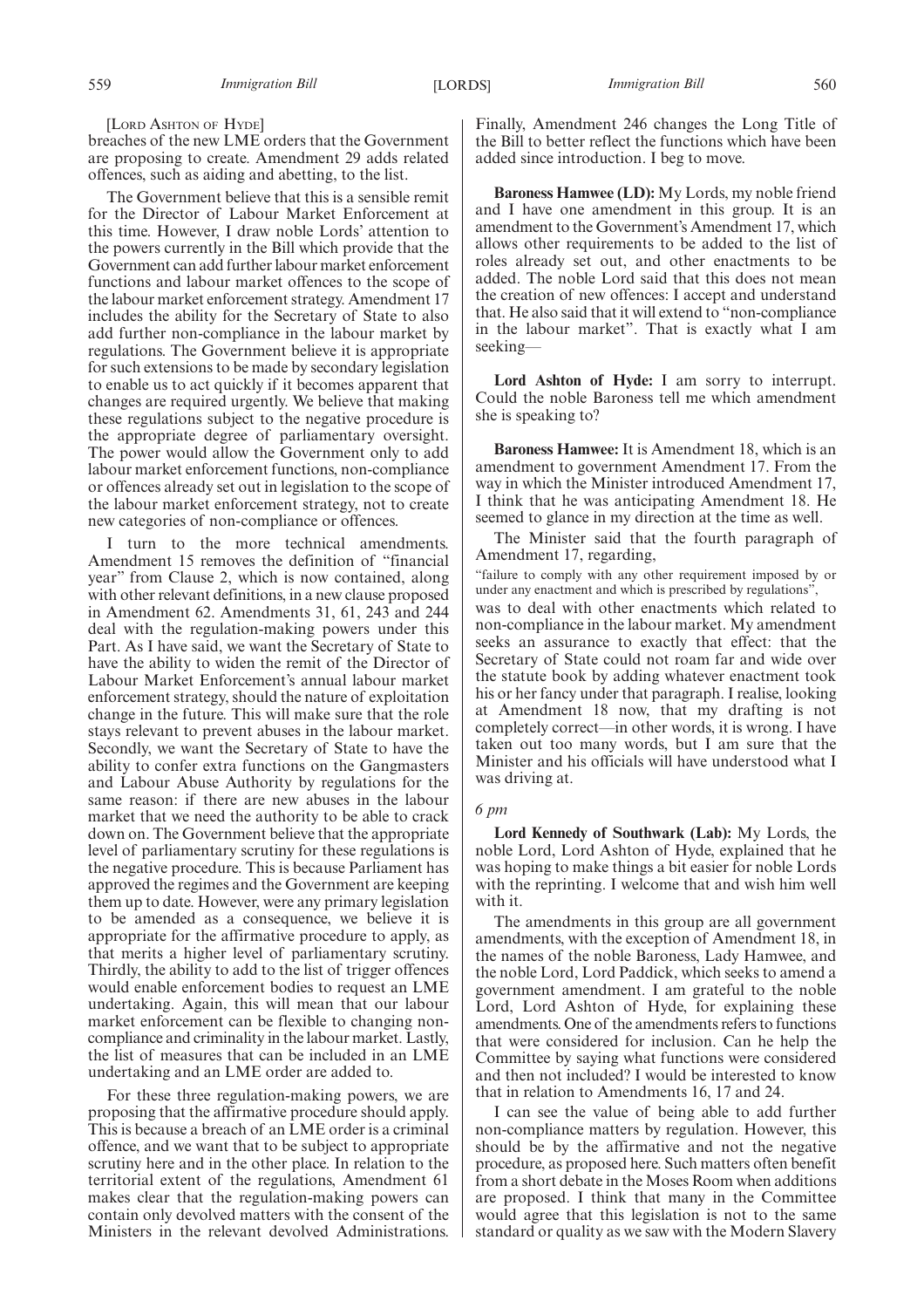Bill, for example. For that reason, if for no other, we should have the affirmative rather than the negative procedure.

It could be suggested that Amendments 19, 20, 21, 22 and 23 better define the labour market functions within the scope of the labour market enforcement strategy, by reference to specific legislation; I can see that point.

Government Amendments 243 and 244 both require the use of the affirmative procedures. That is welcome, but it contradicts the earlier decision to use the negative procedure, which I have referred to on this group. The last amendment, Amendment 246, would take out a reference to the Director of Labour Market Enforcement. Yes, that is fine, but I wonder whether the Government should perhaps have taken the whole thing out of the Bill and brought a separate Bill back.

**Baroness Butler-Sloss (CB):** My Lords, I welcome the greater powers for the Gangmasters Licensing Authority, both in this group of amendments and in a later group. The authority has done extremely good work ever since its inception in legislation and I am delighted that there will in due course be powers for its officers to take steps under PACE. I appreciate that that provision is not in the present group, but I want to say that in case I am not here when that point comes up.

I want to put two points to the Minister. First, how far afield is he expecting the Gangmasters Licensing Authority to roam? In particular, does he have in mind either the hospitality or the construction industry, each of which should at some stage be under the control of that authority, or possibly this new director, in a way which is not covered at present? Secondly, if in fact the Gangmasters Licensing Authority is to have further powers, as it will, it is crucial that it has greater resources. That matter should be absolutely upfront because if its officers are allowed to become prevention officers—to be able to arrest and to do much more than they can at the moment—it really does not have sufficient resources to carry that out, let alone anything further that needs to be done.

**Lord Ashton of Hyde:** My Lords, several noble Lords said right at the beginning of our debate that these government amendments came fairly late, but noble Lords on the opposition Benches are not the only ones to suffer from that. I will therefore have to ask the noble Baroness, Lady Hamwee, for her indulgence because I am afraid that her Amendment 18 was not contained within my speaking notes for this group. It is an amendment to our Amendment 17, but I do not have the details of how I should refute it with the power that I normally would. As my noble friend Lord Bates said right at the beginning, and as I think the noble Baroness mentioned, some of these issues may be revisited at times on Report—but I accept that that is not a very compelling argument tonight.

The noble Lord, Lord Kennedy, talked about negative and affirmative procedures. I have never known him to agree that we should have a negative procedure when we could have the affirmative. I do not want to repeat the reasons that I gave, but we have made a distinction between regulations that create new offences or affect primary legislation and those which merely deal with existing offences, where we still maintain that the negative procedure is correct.

The noble and learned Baroness, Lady Butler-Sloss, asked how far the remit of the Gangmasters Licensing Authority will roam in future. I cannot tell her that today, but I absolutely take on board her point. As I said in my opening remarks, we intend that the authority should evolve. That is the whole point of our changing the Gangmasters Licensing Authority to the new arrangements, and putting it under the remit of the Director of Labour Market Enforcement. The only thing we are likely to be concerned about—we have made this point before—is that it will be for labour market enforcement issues and not for other things. However, I take on board the noble and learned Baroness's point on where it might evolve.

Of course, the Director of Labour Market Enforcement is required to outline a strategy. That is one of the things that we would expect him to do, having used the intelligence hub to work out where the efforts of his three enforcement agencies should best be employed. I also take on board that if we are expanding their role, there will be resource implications. My noble friend Lord Bates has already committed to write to noble Lords about the resource issue, so I would like to leave it there and ask that the amendments be accepted.

**Lord Kennedy of Southwark:** I assure the noble Lord that I would be very happy to agree to a negative procedure. I have nothing against that at all, but my concern here is that we have not had the greatest time today, with amendments arriving late. It is about my lack of confidence and the fear that we may be sitting back here in some weeks' or months' time with problems, only for us to say, "I told you so".

**Lord Ashton of Hyde:** I hear what the noble Lord says.

*Amendment 9 agreed.*

*Amendments 10 and 11 not moved.*

# *Amendment 12*

*Moved by Baroness Hamwee*

**12:** Clause 2, page 2, line 26, at end insert— "( ) Nothing in this section shall permit the alteration of a

strategy of a person entitled to prepare a strategy under any labour market legislation (as defined in section 3)." **BaronessHamwee:**My Lords, Amendment 12, together

with Amendments 14 and 38, is in my name and that of my noble friend Lord Paddick. The first of these amendments again goes to the relationship between the new director and the other bodies which the Bill concerns, in particular the Gangmasters Licensing Authority. The Bill provides for a strategy to be prepared by the director. Amendment 12 is probing in the sense that I am not sure whether the language is quite right, but the point is clear enough. It would provide that anyone else who is entitled to prepare a labour market legislation strategy under that legislation gets to keep it, so that their strategy cannot just be altered by some diktat from the director. Of course, in real life, one hopes there would be consultation and discussion.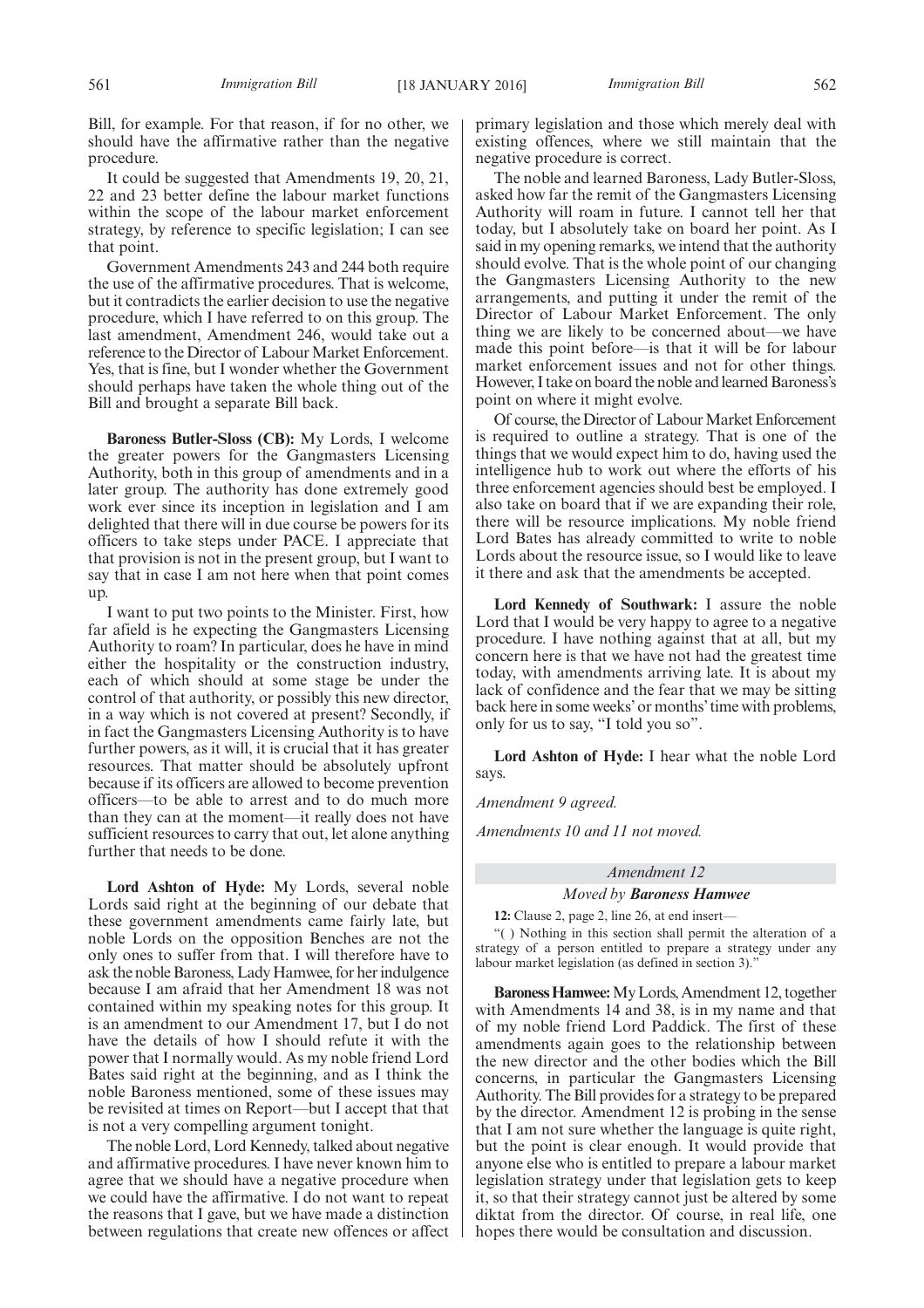[BARONESS HAMWEE]

As we have heard from several noble Lords this afternoon, most recently the noble and learned Baroness, Lady Butler-Sloss, the GLA is a successful body. It has a board and it publishes a strategy. Which strategy takes precedence? In particular, what is the function of the GLA board under the new regime if a strategy is to be handed down by the director? It is important to know how the Government envisage that this will work. We start at the top of the tree with two Secretaries of State, who will have to sort out what was described earlier as "an envelope". Then there is some sort of trickle-down arrangement. The Government must have thought about how the relative powers and the working arrangements would operate. It is not going to be that easy.

My other amendments are rather to the same point. Amendment 14 is about whether or not the other bodies should be bound by what the director provides. These amendments came before the Government's mega-tranche of amendments last week. Again, I want to probe the relationship between the various strategies and whether Clause  $2(6)$  affects the GLA board. It refers to:

"Any person by whom labour market enforcement functions are exercisable".

Is the GLA a "person" for this purpose? Clause 2(6) refers to Labour market enforcement functions being carried out by enforcement officers, not by the employing authority

The last amendment in the group, Amendment 38, is on Clause 6, which provides that the director must set up what is referred to as an "information hub". The GLA has an information hub. Is that to be superseded? Again, it raises the question of resources. Something like a hub does not just come naturally by shoving some pieces of paper into a file. One thing that will have to be addressed is the funding of the IT infrastructure. Who is to manage the hub? As I said, the Government's new proposals were published after these amendments were tabled, so they have been rather overtaken—or possibly had their significance magnified—by the new proposals.

This morning on the "Today" programme, the Prime Minister talked, I think in the context of the police, about a country whose Government rely on independent institutions. He said something like, "Independent institutions should be able to exercise independent judgments". That rather neatly encapsulates the quandary that I find myself in when trying to understand who will be able to be independent within this new regime. I beg to move.

**Baroness Butler-Sloss:** My Lords, I share the concerns of the noble Baroness, Lady Hamwee, in relation to Amendment 12. As I said on the earlier amendments, and as agreed by everyone in the House, the Gangmasters Licensing Authority has gained a great deal of expertise and is working extremely efficiently. The concern that I share and would like to ask the Minister about is whether the director is going to give the Gangmasters Licensing Authority a free rein to continue the good work it is doing. Is there not a danger it may be controlled by strategies set out by someone who does not have the same expertise as Paul Broadbent and his team? I would be very worried about putting the director over the Gangmasters Licensing Authority without clear instructions that his strategy must be very broad and that he should let the authority get on with the work it has done so well. It would not do it so well if it was confined by any sort of strategy that posed unnecessary restrictions on the work of Paul Broadbent and his team.

#### *6.15 pm*

**LordKennedy of Southwark:**MyLords,Amendment 12, moved by the noble Baroness, Lady Hamwee, puts in the Bill a new clause that puts beyond doubt that this part of the Bill cannot be used to permit the alteration of a strategy of a person entitled to prepare a labour market enforcement strategy paper. This is a sensible addition to the Bill and one that I hope the Minister—whether it is the noble Lord, Lord Bates, or the noble Lord, Lord Ashton, who responds—will be able to support, or at least agree to look at carefully and perhaps bring something back on Report.

I am not sure that Amendment 14, also proposed by the noble Baroness, Lady Hamwee, would bring much to the clause, although I am not against it in principle. Amendment 38 makes it optional for the Director of Labour Market Enforcement to,

"gather, store, process, analyse and disseminate information".

I have given thought to the amendment and listened to the reasoning behind it. In fact, it may be quite useful to have this information, but the noble Baroness made some excellent points about resources and the useful work already done by the Gangmasters Licensing Authority.

**The Minister of State, Home Office (Lord Bates) (Con):** My Lords, I thank the noble Baroness, Lady Hamwee, for giving us the opportunity to discuss this important area further and to look at the production of an evidence-based, annual labour market enforcement strategy as a key part of the role of the Director of Labour Market Enforcement. By following a single, overarching strategy with a shared view of risk, enforcement will be better co-ordinated and more effective.

A real concern was expressed during the consultation exercise on labour market enforcement, which has been referred to. The Government have of course responded to that, giving rise to the amendments referred to earlier. In many ways, this touches on the point raised by the noble and learned Baroness, Lady Butler-Sloss. In terms of responsibility for strategy, the Gangmasters Licensing Authority currently reports up to the Home Secretary. Initially, it was I think part of Defra, but it was moved across to the Home Office because we felt that that was a more logical place for it to sit, particularly in the light of the introduction of the Modern Slavery Act. So the authority refers up to the Home Secretary, while the HMRC national minimum wage team feeds up its strategy to the Secretary of State for Business, Innovation and Skills, as does the Employment Agency's standards inspectorate. So at the moment there are two different reporting lines. The proposal is that, rather than effectively having two separate reporting structures, there is an initial feed-in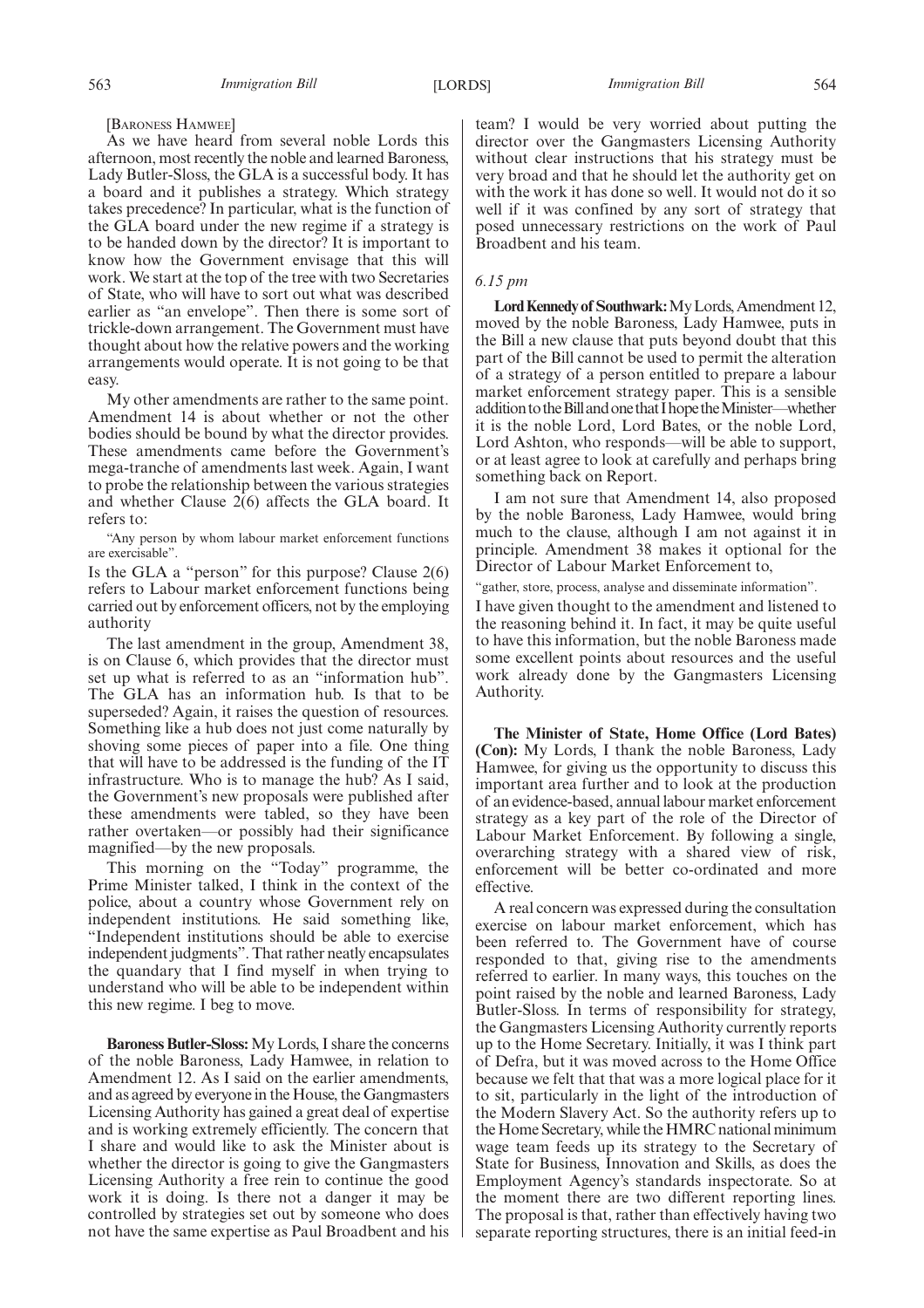to the Director of Labour Market Enforcement, who then reports to the joint Secretaries of State. That may in fact result in fewer problems.

Amendments 12 and 14 appear to limit the director's proposed role by not permitting his strategy to alter the strategies set out by any of the other enforcement bodies or by not binding the enforcement bodies to delivering the director's strategy. The director's strategy is not intended to undermine or take precedence over the enforcement bodies' strategies; rather, we expect those strategies to be informed by the director's strategy as they contribute to tackling labour market exploitation.

The GLA board will continue to be responsible for delivery of the GLA's functions. What will change is that the delivery of those functions will sit within a wider vision of tackling labour market exploitation, an issue I will address in due course. The Government's amendments will add the functions of the GLA board to the list of labour market enforcement functions. Furthermore, the GLA board will have a duty to exercise its functions in accordance with the director's strategy. We believe that this will ensure that the enforcement bodies and the director can work together more effectively.

Amendment 38 brings me to the intelligence hub. Clause 6 as drafted gives the new director the duty to lead an intelligence hub that forms a coherent view of the nature and extent of exploitation and non-compliance in the labour market—something that the consultation and the Committee have accepted as being absolutely necessary. The director will use the information gathered to formulate the annual strategy for labour market enforcement. It is essential that the director have the power to gather information from those involved in labour market enforcement to enable them to set the annual strategy. Without this, the strategy will not be evidence-based and will therefore be unable to improve the effectiveness and co-ordination of enforcement, which is our objective. If the duty on the director to gather information was removed from Clause 6, that would lead to a different role than the Government have committed to creating.

To enable the intelligence hub to work, we intend to create a statutory framework to enable information and intelligence to be shared appropriately, with the necessary safeguards.We will bring forward amendments at Report to achieve this. I reassure noble Lords that the new intelligence hub will not replace existing information-gathering arrangements in the individual enforcement bodies, which I know was a point of concern. They will continue to gather and analyse their own data in order to plan their own operational activity. This will then be fed into the new intelligence hub and the director's strategic plan, providing an up-to-date picture of areas where workers are at risk of abuse. However, the director's intelligence hub will be wider. It is important that the director have the power to exchange data and intelligence with other enforcement bodies whose legislation is often breached by the same rogue businesses.

I also reassure noble Lords that we are in the process of identifying what resources, including IT infrastructure, will be required to enable the new information hub to be effective, and that the Government recognise this is just as important as creating the statutory framework. I hope my explanation will be helpful to the noble Baroness and that she may therefore feel able to withdraw her amendment.

**Baroness Butler-Sloss:** I wonder if I could just come back. I am not so concerned with Amendment 12. I am much more concerned with what lies behind it. My particular concern is that a new director who organises strategy should not be organising a strategy of the Gangmasters Licensing Authority, which knows much more about it than he does. Therefore, this new director of strategy needs to have a light touch when he deals with an established organisation that has been doing very good work with a lot of successful prosecutions. I have not had that assurance from the Minister.

**Lord Bates:** I will try to be a bit more helpful if I can. I totally share the view of the noble and learned Baroness that the Gangmasters Licensing Authority is doing an outstanding job in its present field. That is one reason why we are increasing its powers. It is a recognition that it is an effective organisation and we want to make it even more effective. It is unthinkable that someone could come into this role—co-ordinating and sharpening the overall strategy of labour enforcement—who would not embrace the strategy already in place of such an effective organisation as the Gangmasters Licensing Authority.

Clause 7 prevents the director exercising functions or making recommendations in relation to individual cases. Decisions about sanctions to be taken against businesses are a matter for the enforcement bodies, which will remain operationally independent. However, the directormay consider individual cases when examining the general issue during the exercise of his or her functions. I know that that relates to a previous comment, not to the comment just made. None the less, I hope that those additional reassurances—that the labour market enforcement director is building on strategies, ensuring that they are coherent and joined-up, and in doing so is absorbing best practice from a wider range of organisations involved in enforcement—will be welcomed. If so, the noble Baroness might feel these amendments are not necessary at this stage.

**Baroness Hamwee:** The noble and learned Baroness expresses my view precisely. I am not particularly concerned with the specific amendments; they were probing amendments. I might enlist her help in drafting something for the next stage. I am not sure—I may have missed it, in which case apologies—whether my question about whether the GLA board was a person for the purposes of Clause 2(6) was addressed, but perhaps that can come later. The board will exercise functions—essentially functions to the director's priorities. In other words, the GLA board's role is going to be changed. That is a serious issue for the individuals who will have taken one set of skills to the board and will not be expecting to get involved in something which is essentially more operational.

We are all struggling a bit to articulate the arrangements that we are concerned about and what we think should be in place. That is perhaps because it is quite easy to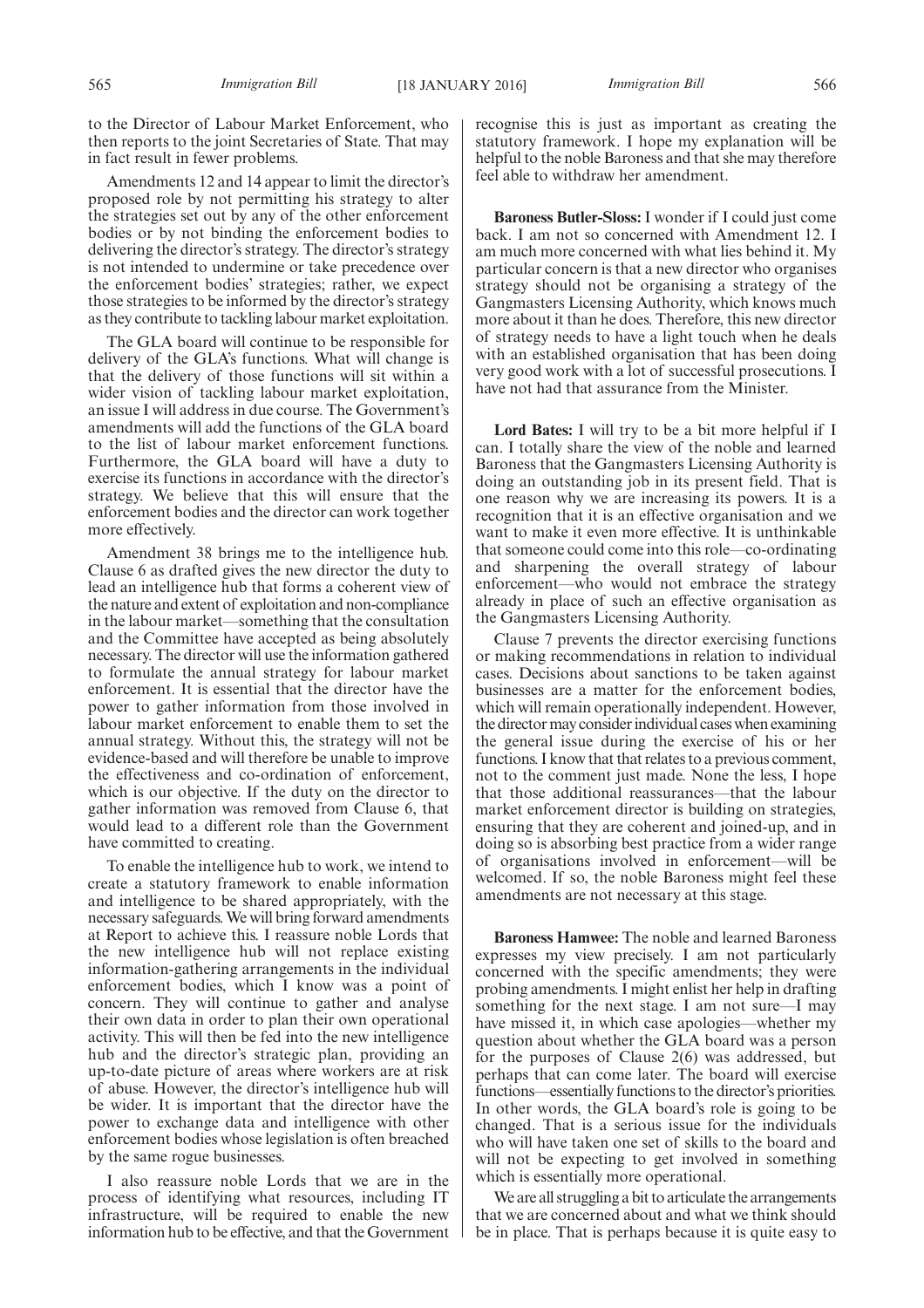#### [BARONESS HAMWEE]

draw some sort of diagram—an organigram—on a page showing the relationships, but that is not necessarily what real life is like. I am afraid that the intelligence hub does not reassure me at all, because it sounds like two lots of overlapping expenditure, if not complete duplication. That may be something that I return to. The nub of all this is the relationship. I hope that I can find a more felicitous way of addressing this at the next stage, but it has to remain on the agenda. For now I beg leave to withdraw the amendment.

*Amendment 12 withdrawn.*

*Amendments 13 and 14 not moved.*

*Amendment 15*

#### *Moved by Lord Bates*

**15:** Clause 2, page 2, line 35, leave out subsection (7)

*Amendment 15 agreed.*

*Clause 2, as amended, agreed.*

*Clause 3: Non-compliance in the labour market etc: interpretation*

*Amendment 16*

*Moved by Lord Bates*

**16:** Clause 3, page 2, line 40, leave out paragraph (a)

*Amendment 16 agreed.*

### *Amendment 17*

### *Moved by Lord Bates*

**17:** Clause 3, page 2, line 41, at end insert—

- "( ) failure to comply with the requirement under section 1 of the National Minimum Wage Act 1998 (workers to be paid at least national minimum wage);
- ( ) failure to pay any financial penalty required to be paid by a notice of underpayment served under section 19 of that Act (see section 19A of that Act);
- ( ) breach of a condition of a licence granted under section 7 of the Gangmasters (Licensing) Act 2004;
- ( ) failure to comply with any other requirement imposed by or under any enactment and which is prescribed by regulations made by the Secretary of State."
- *Amendment 18 (to Amendment 17) not moved.*

*Amendment 17 agreed.*

*Amendments 19 to 24*

#### *Moved by Lord Bates*

**19:** Clause 3, page 2, line 45, leave out from "officer" to end of line 46 and insert "acting for the purposes of that Act (see section 8A of that Act),"

**20:** Clause 3, page 3, line 2, leave out from "1998 (" to second "of" in line 3 and insert "see section 13"

**21:** Clause 3, page 3, line 3, at end insert—

"( ) any function of the Gangmasters and Labour Abuse Authority conferred by section  $1(2)(a)$  to (c) of the Gangmasters (Licensing) Act 2004,"

**22:** Clause 3, page 3, line 4, leave out from "officer" to "of " in line 6 and insert "or a compliance officer acting for the purposes of that Act (see section 15"

**23:** Clause 3, page 3, line 6, after "Act)," insert—

- "( ) any function of the Gangmasters and Labour Abuse Authority under Part 2 of the Modern Slavery Act 2015 (slavery and trafficking prevention orders etc),
- ( ) any function of an officer of that Authority acting for the purposes of Part 1 or 2 of that Act (see sections 11A and 30A of that Act),
- ( ) any function an officer has by virtue of section (Investigative functions),"
- **24:** Clause 3, page 3, line 9, leave out subsection (3)

*Amendments 19 to 24 agreed.*

*Amendment 25 not moved.*

# *Amendments 26 and 27 Moved by Lord Bates*

**26:** Clause 3, page 3, line 16, at end insert "other than one under section 9(4)(b) of that Act"

**27:** Clause 3, page 3, line 24, at end insert—

- "( ) an offence under section 30(1) or (2) of that Act which is committed in relation to—
	- (i) an order which was made on the application of the Gangmasters and Labour Abuse Authority, or
	- (ii) an order which was made under section 14 of that Act and which falls within subsection (4A) below;

( ) an offence under section (Offence);"

*Amendments 26 and 27 agreed.*

*6.30 pm*

*Amendment 28 not moved.*

# *Amendments 29 to 31*

*Moved by Lord Bates* **29:** Clause 3, page 3, line 26, at end insert—

- "( ) an offence of attempting or conspiring to commit an offence mentioned in paragraphs (a) to (f);
- ( ) an offence under Part 2 of the Serious Crime Act 2007 in relation to an offence so mentioned;
- ( ) an offence of inciting a person to commit an offence so mentioned;
- ( ) an offence of aiding, abetting, counselling or procuring the commission of an offence so mentioned."
- **30:** Clause 3, page 3, line 26, at end insert—

"(4A) An order made under section 14 of the Modern Slavery Act 2015 falls within this subsection if—

- (a) the order was made following the conviction of the defendant of an offence mentioned in subsection (4)(d) or (e), and
- (b) the prosecution resulted from an investigation conducted by a labour abuse prevention officer (within the meaning of section 114B of the Police and Criminal Evidence Act 1984)."
- **31:** Clause 3, page 3, line 27, leave out subsection (5)

*Amendments 29 to 31 agreed.*

*Amendments 32 to 35 not moved.*

*Clause 3, as amended, agreed.*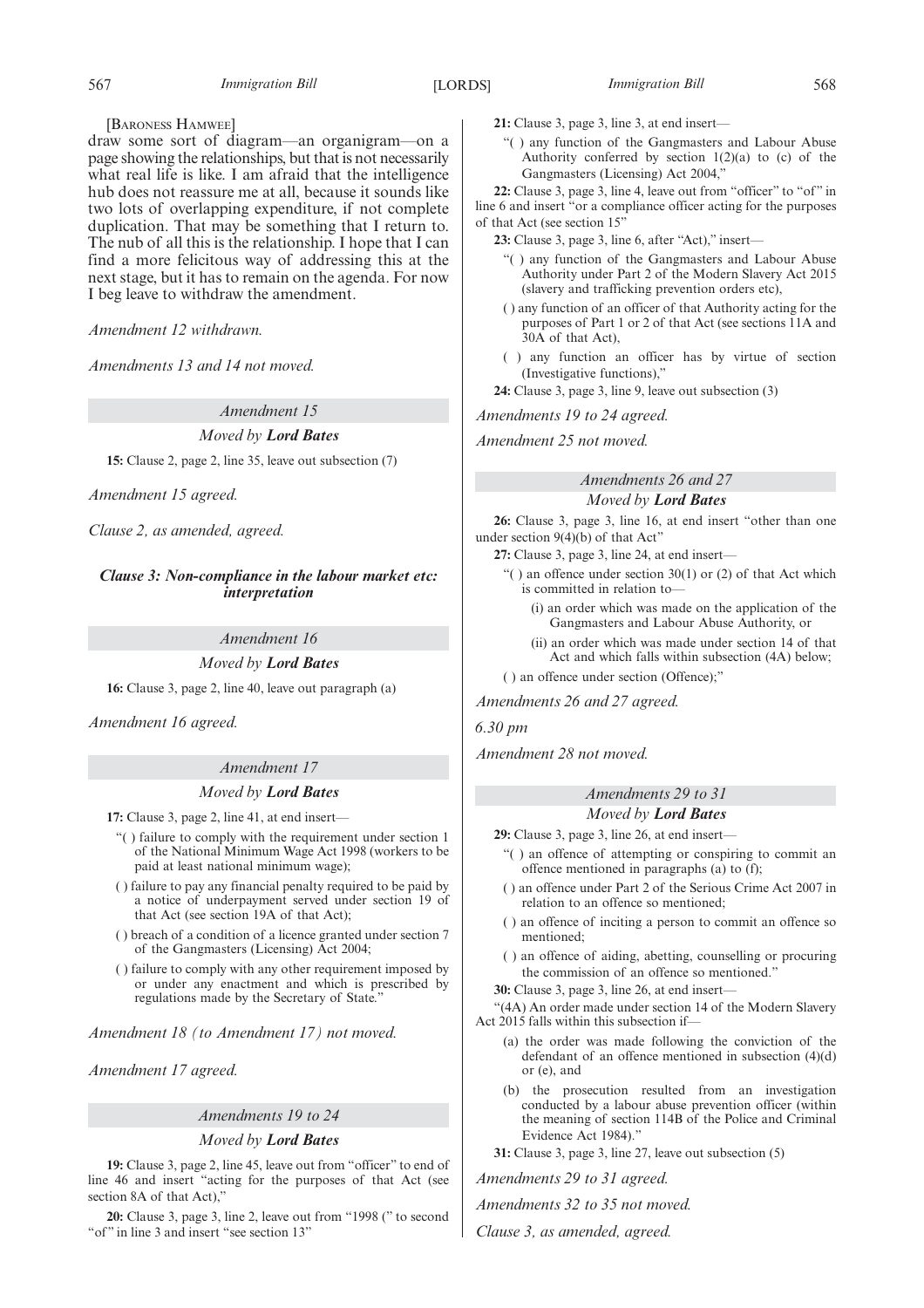569 *Immigration Bill Immigration Bill* [18 JANUARY 2016] 570

*Clause 4: Annual and other reports*

*Amendment 36 not moved.*

*Clause 4 agreed.*

*Clause 5: Publication of strategy and reports*

*Amendment 37 not moved.*

*Clause 5 agreed.*

### *Clause 6: Information hub*

*Amendment 38 not moved.*

*Clause 6 agreed.*

*Clause 7 agreed.*

#### *Amendment 39*

#### *Moved by Lord Bates*

**39:** After Clause 7, insert the following new Clause— *"Gangmasters and Labour Abuse Authority*

Renaming of Gangmasters Licensing Authority

(1) The Gangmasters Licensing Authority is renamed the Gangmasters and Labour Abuse Authority.

(2) In any enactment passed before the day on which this section comes into force, and in any instrument or other document made before that day, references to the Gangmasters Licensing Authority are to be read, in relation to any time on or after that day, as references to the Gangmasters and Labour Abuse Authority."

**Lord Bates:** My Lords, I shall speak also to Amendments 40 to 42, 60, 73, 77 and 214. I will allow the sponsors of Amendments 71 and 245 to speak to them.

Government Amendment 39 will rename the GLA the Gangmasters and Labour Abuse Authority, reflecting the transformation of its role. Amendment 40 relates to a new schedule, inserted by Amendment 73, enabling the GLAA to investigate labour market exploitation through investigative powers for our proposed new offence and the labour market offences contained in Clause 3. Government Amendment 41 enables GLAA officers to exercise police-style powers when investigating labour market offences, ensuring prompt action to tackle criminal behaviour. Officers will undergo necessary training, meeting College of Policing standards, to exercise these powers.

Other noble Lords will speak to Amendments 41A to 41D. Government Amendment 42 introduces a power for the GLAA to request assistance from the National Crime Agency, the police and immigration enforcement, who will have a similar right to ask the GLAA for assistance. Other bodies can be added by order.

Government Amendments 60 and 77 make consequential amendments reflecting the GLA's change of name, adding the director to certain legislation, such as the Freedom of Information Act, introducing IPCC oversight for the exercise of PACE powers and retaining the current GLA regime in Northern Ireland.

I will deal with the other amendments in this group when they have been spoken to by other noble Lords. I beg to move.

**Lord Alton of Liverpool (CB):** My Lords, earlier today a number of noble Lords referred to their misgivings about the changes being made to the Gangmasters Licensing Authority. During the passage of the modern-day slavery and human trafficking legislation, I moved amendments on the GLA and queried its ability to meet its obligations because of the resources made available to it—a point referred to earlier by my noble and learned friend and by other Members of your Lordships' House during our earlier debates. During the passage of that legislation, I moved amendments to enable the GLA to utilise assets from the proceeds of the crimes that it had investigated. In doing so, I reminded the House of the events which led to the genesis of the GLA, notably the 23 Chinese men and women who drowned in Morecambe bay after their Liverpool gangmasters took them to undertake cockle picking. At the time, a local fisherman, Harold Benson, described the tragedy as not only awful beyond words but absolutely avoidable.

In December 2014, during the passage of the legislation on modern-day slavery, I told the House that the lessons of Morecambe bay had not been fully learned. I described a similar incident in the Ribble estuary in which 17 cockle pickers of eastern European origin had been snatched to safety. In those debates, I cited the small number of personnel employed by the GLA, the cut, which I referred to earlier, of around 17% in the GLA's budget between 2011 and 2014, the small number of convictions—just seven—and the research by the University of Durham calling for the mandate of the GLA to be extended. Instead of seeing an expansion of the GLA's remit in order to prevent labour exploitation, there are genuine fears that the Government's amendments that we are considering represent a severe threat to the GLA, with changes to its role, remit and name resulting in a greatly weakened licensing labour inspection regime. If this comes to pass, it would inevitably allow new labour abuses, such as those I have just described, to abound.

The main issue revolves around the creation of what has been described as flexible licensing standards without a requirement for affirmative procedures. Government Amendment 77 to omit the requirement for the GLA to make rules by statutory instrument in effect means that the GLA has power to amend licensing standards and must—this is changed from "may" in the original GLA Act—seek approval of the Secretary of State, but not Parliament. The Secretary of State still retains the power she always has had under Section 6(2) of the Gangmasters (Licensing) Act to remove by negative procedure certain circumstances in which labour providers do not require a licence.

In summary, these amendments, taken with existing powers, mean that the Secretary of State could greatly reduce by negative procedure the number of labour providers licensed in a GLA sector, as suggested by the recent consultation response, and could greatly reduce the licence standards to be applied to those who are licensed with no requirement for any statutory instrument. This appears to be what the Government mean when they talk about flexible licensing, which was put forward in the consultation and supported by just 19%—less than one in five—of the respondents.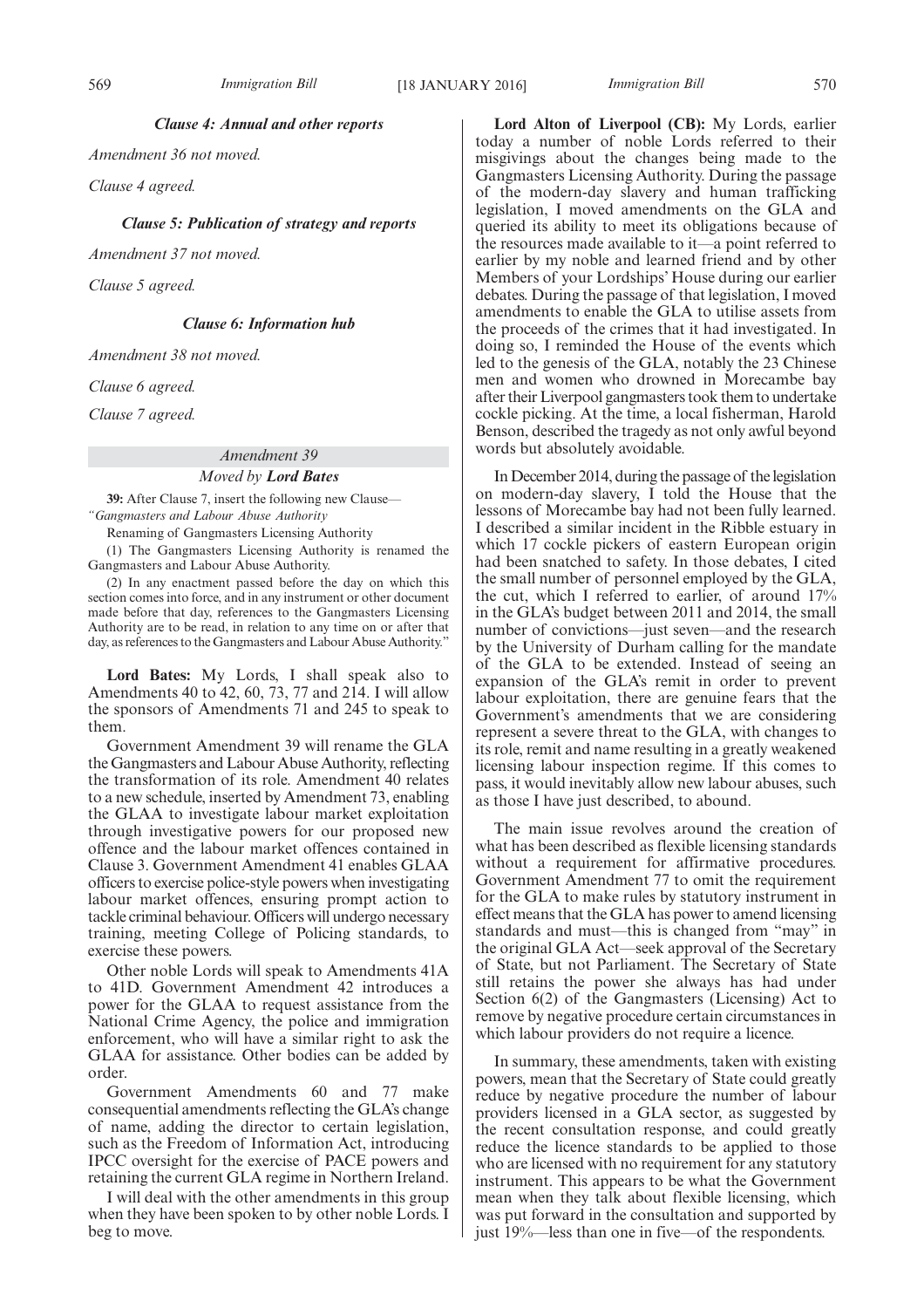[LORD ALTON OF LIVERPOOL]

The Delegated Powers and Regulatory Reform Committee published a report on the new government amendments only last Friday and found that these new powers to change rules without parliamentary approval are inappropriate and therefore should be removed from the Bill. Focus on Labour Exploitation states that,

"the GLA is a first line of defence against the labour abuses that develop into severe exploitation and modern slavery. We are extremely concerned that a new 'flexible' licensing regime as proposed in these amendments will leave the GLA powerless to prevent widespread abuses and therefore exploitation and instead caught up in police style investigations that absorb a huge amount of time and resources".

In our debate on the Modern Slavery Act, the noble Baroness, Lady Garden of Frognal, answering for the Government said:

We need to consider this carefully and ensure that in seeking to broaden the GLA's remit, we do not undermine the good work that is being done already".—[*Official Report*, 10/12/14; col. 1879.]

I entirely concur with that sentiment. We must be very careful indeed not to do precisely that.

The noble Baroness also said:

"The GLA is working with the University of Derby to devise training and to develop an anti-slavery training academy for use by supply chain businesses. This will build on the GLA's excellent existing collaboration with business in its regulated sectors. The GLA is well placed to tackle the serious worker exploitation that lies between the more technical compliance offences that fall to be investigated by HMRC and the serious and organised crimes that are addressed by the National Crime Agency".—[*Official Report*, 10/12/14; cols. 1880-81.]

Presuming that this is the aim of today's amendments, what are the resource implications? This point was made earlier by my noble and learned friend and other Members of your Lordships' House. Without the necessary resources, how on earth will this agency be able to do these things? Clearly the Government envisage an expanded role. This will include police-style investigations and powers for offences across the labour market. Alongside this is the proposal to have a more flexible approach to licensing.

The Minister needs to be clear about whether the aim of the amendments published on the very day that the consultation concluded—which hardly demonstrates that there was a long period of reflection—is to remove strict compliance obligations from those businesses which have been compliant hitherto or whether it is to give the GLA more teeth. I wonder what the Minister makes of the minimal support which the flexibility proposal received from the respondents—just 19% out of a total of, I think, 93 respondents to the consultation, who came from academia, charities, trades unions and industry.

Existing GLA licence standards are crafted to give strong protection against exploitation. That includes issues such as working hours, pay, accommodation and safe transport. Clearly, flexible licensing should not mean a reduction in licensing. This must not become a sort of trade-off between licensing as a means of raising labour standards and preventing exploitation and a more flexible approach that could divert time and resources to tackling extreme cases instead. That in turn would create a climate in which rogue gangmasters could flourish and undermine the excellent intentions of the legislation we passed on human trafficking and exploitation of people as modernday slaves.

Furthermore, the amendment removes a requirement for the GLA to make rules by negative procedure—a point made by the noble Lord, Lord Kennedy, when we were dealing with the earlier amendments. In effect this will mean that the GLA would have the power to amend licensing standards and must seek the approval only of the Secretary of State and not of this House or the other place. The Secretary of State still retains, and always has had, the power to remove certain categories of labour providers requiring a licence by negative procedure. These amendments mean that the licence standards to be applied to labour providers in a given sector could be significantly reduced or expanded without parliamentary scrutiny. Unless Parliament is engaged in the shaping of licence standards, changes could be made without a clear evidential basis and without proper and full consultation with all stakeholders with expertise in labour sector licensing requirements. GLA licensing rules should not be changed without detailed impact assessments, including worker consultation, which might assure Parliament that any changes would not negatively impact upon the vulnerable workers whom they are designed to protect.

In conclusion, when the modern-day anti-slavery legislation was enacted, it had the benefit of pre-legislative scrutiny and of the forensic examination by both Houses. That is not the case with what is before us today. We would be wrong to treat this avalanche of amendments lightly or to be pushed pell-mell into approving them in haste.

**Lord Lea of Crondall (Lab):** I, too, want more clarity on the same issue that we have been discussing for the past half hour or so. I refer to the new Schedule, on page 32 of the Marshalled List. Why is some of this necessary? At the bottom of that page, the proposed new subsection states:

"The body known as the Gangmasters Licensing Authority is to continue to exist"—

that is very nice—

"and is to be known as the Gangmasters and Labour Abuse Authority".

Given that the word "Licensing" is disappearing, does that arise in respect of the present functions of the Gangmasters Licensing Authority simply because those are being subsumed in the wider exercise that is mentioned at the bottom of the page, where it says,

"the Authority and its officers must carry out those functions in accordance with the strategy",

which is the wider strategy? The more I think about it, the more I cannot quite believe that this will do anything other than restrict some of the present functions of the Gangmasters Licensing Authority. Therefore, at the foot of page 32 instead of just saying "continue to exist", which, as I say, is very nice—a pat on the head, so jolly good—why could we not say "and its functions continue to exist"? Could the Minister clarify why that is not the case?

#### *6.45 pm*

Lord Rosser (Lab): I thank the Minister for introducing the government amendments in this group, which set out the Government's proposals for the new Gangmasters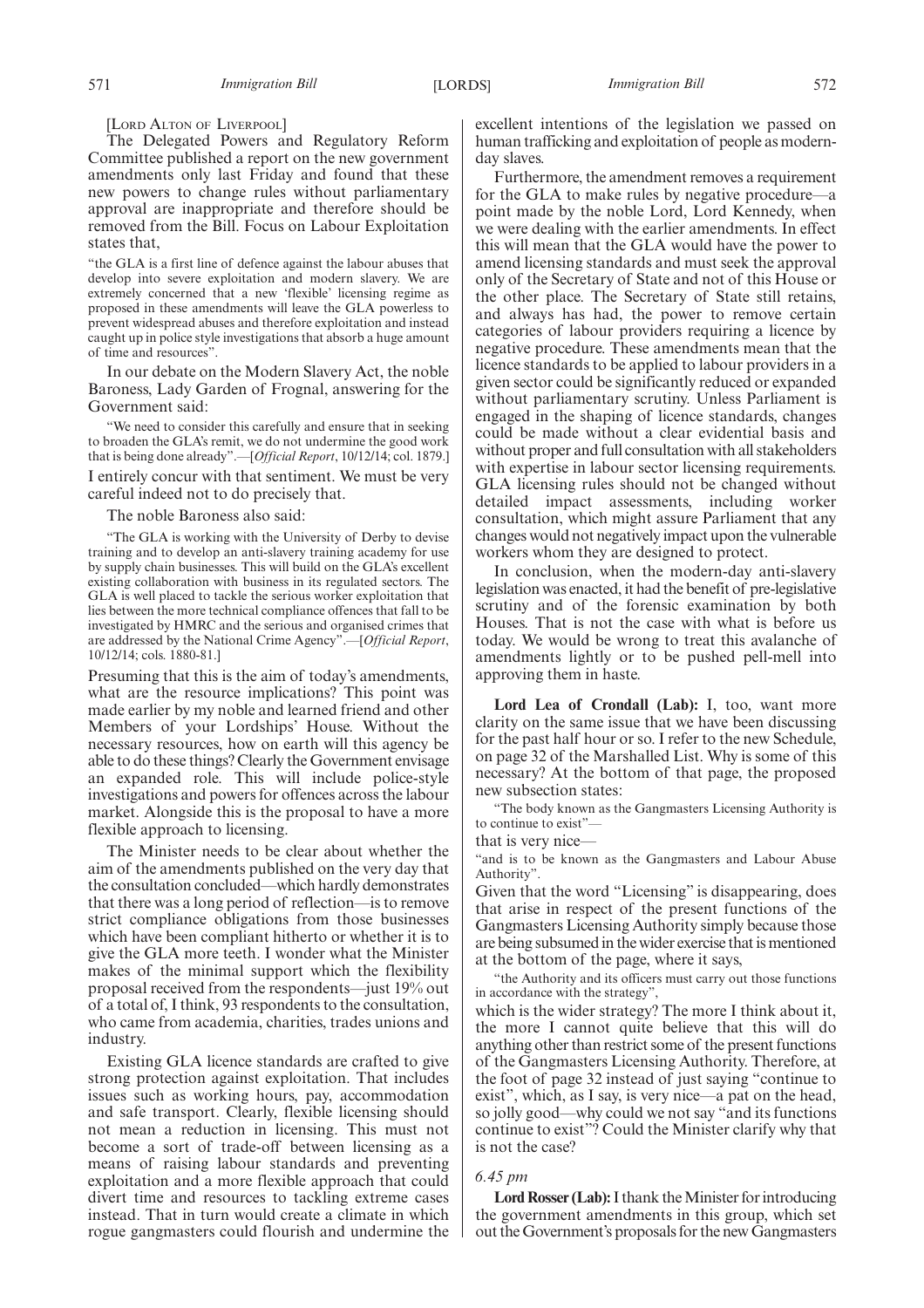and Labour Abuse Authority.We also have an amendment in this group calling for the Secretary of State to undertake a review of the existing, highly successful and effective Gangmasters Licensing Authority, with a view to extending its remit to enforce labour standards and protection wherever it is believed abuse and exploitation of workers may be taking place.

The Delegated Powers and Regulatory Reform Committee, as the Minister has said, has already expressed its views, through the use of an exclamation mark, on the number of last-minute amendments the Government have submitted. In its speedily produced report on those amendments—for which we are, I am sure, all very grateful—the committee made a number of recommendations relating to the latest tranche of government amendments. It would be helpful if the Minister could say whether the Government intend to adopt those latest recommendations and will therefore be bringing forward appropriate amendments as necessary. It would be very helpful to know what the Government's position is on that point.

The Gangmasters Licensing Authority, as has already been said, was set up in the aftermath of the Morecambe Bay tragedy in 2004, when 23 Chinese cockle pickers drowned while working there. In the past two years, the GLA has prevented the exploitation of over 5,000 workers. The question that has to be asked, in the light of the changes proposed by the Government and the setting up of a new Gangmasters and Labour Abuse Authority, is whether these changes will address the problem of labour exploitation and abuse across the board, or will the effect be to extend across a broader front a watered-down and less effective version of the current Gangmasters Licensing Authority? If that is the case, this would do little to help eradicate labour exploitation or abuse or, equally significantly, do little to encourage those being abused to come forward.

According to the Association of Labour Providers, which conducts a survey of Gangmasters Licensing Authority licence holders once every two years, this year—as I think the noble Baroness, Lady Hamwee, said earlier—93% of licence holders said they were in favour of licensing, 73% perceived the Gangmasters Licensing Authority to be doing a good job and 67% deemed the Gangmasters Licensing Authority to have contributed to a significantly or slightly improved level-playing field. The point about regulation and achieving a level playing field is important because, as the chairman of the Migration Advisory Committee told the Public Bill Committee in the Commons,

"It takes away the cowboys … and the people who do the undercutting".—[*Official Report*, Commons, Immigration Bill Committee, 20/10/15; col. 20.]

The proposed new or revamped authority, the Gangmasters and Labour Abuse Authority, will have the power to enforce the National Minimum Wage Act 1998, the Employment Agencies Act 1973 and relevant parts of the Modern Slavery Act of last year across the entire labour market. It will also engage in criminal investigation and enforcement. The setting up of the Gangmasters and Labour Abuse Authority, as the changed name suggests, will also lead to a move towards what the Government are describing as,

"a more flexible approach to licensing".

Before putting forward their proposals on the proposed Gangmasters and Labour Abuse Authority, the Government conducted a consultation on tackling exploitation in the labour market. In the part of the questionnaire on licensing, the Government asked respondents to say whether they agreed that the Government,

"should introduce a more flexible approach to licensing, based on a risk assessment, judged on a sector by sector basis and agreed by Ministers and Parliament".

Since, as the noble Lord, Lord Alton, has already pointed out, almost twice as many respondents answered no to that question as answered yes, it looks, frankly, as though the Government had already made up their minds on the issue of flexible licensing before the consultation started. Otherwise, what was the point of the consultation when almost twice as many respondents answered no to that particular question?

Unscrupulous gangmasters can of course also be flexible and simply move to a sector where the proposed flexibility of the licensing arrangements may enable them to carry on their exploitation and abuse in the labour market.What firm assurances can the Government give that this would not happen under a "flexible approach" to licensing? Can the Minister give an assurance that flexible licensing does not mean a reduction in licensing? I suspect that he cannot give such an assurance. If it means a reduction, that could threaten efforts in the Modern Slavery Act to protect vulnerable workers from exploitation and to reduce cases of modern slavery. Will the Minister also confirm that there will be no shift away from licensing towards voluntary schemes? Witnesses before the Bill Committee in the Commons were clear that the enforcement of labour standards across the board is the only way to level the playing field.

The issue raised most frequently by respondents to the consultation related to resources, and comments have already been made on this issue. Having sufficient resources attached to ensure that the new authority had the ability to match its mission was a recurring theme, and overall respondents were clear that any reforms would need to be sufficiently resourced and enforced. No doubt this clear response was in part conditioned by the fact that labour inspection authorities have seen steep declines in their budgets over the past five years, including a cut of more than 20% to the Gangmasters Licensing Authority. Not only will the GLA, in its changed role, see its remit extended to the whole labour market but it will receive new criminal powers of investigation and enforcement that could require significant resources which, if not provided, could then distract from core licensing and monitoring functions.

However, although this was the most frequently raised issue in the consultation, the Government failed to address it in any meaningful way in their response. Instead, there is a suggestion that the Director of Labour Market Enforcement will help to pool resources between labour inspection authorities. Given the existing budgets on which they operate, though, such pooling could not ensure that the proposed increase in workload was adequately funded. I ask the Minister to tell us, either now or well before Report, in the letter that he earlier undertook to send on resources, what the Government's estimate is of the resources that will be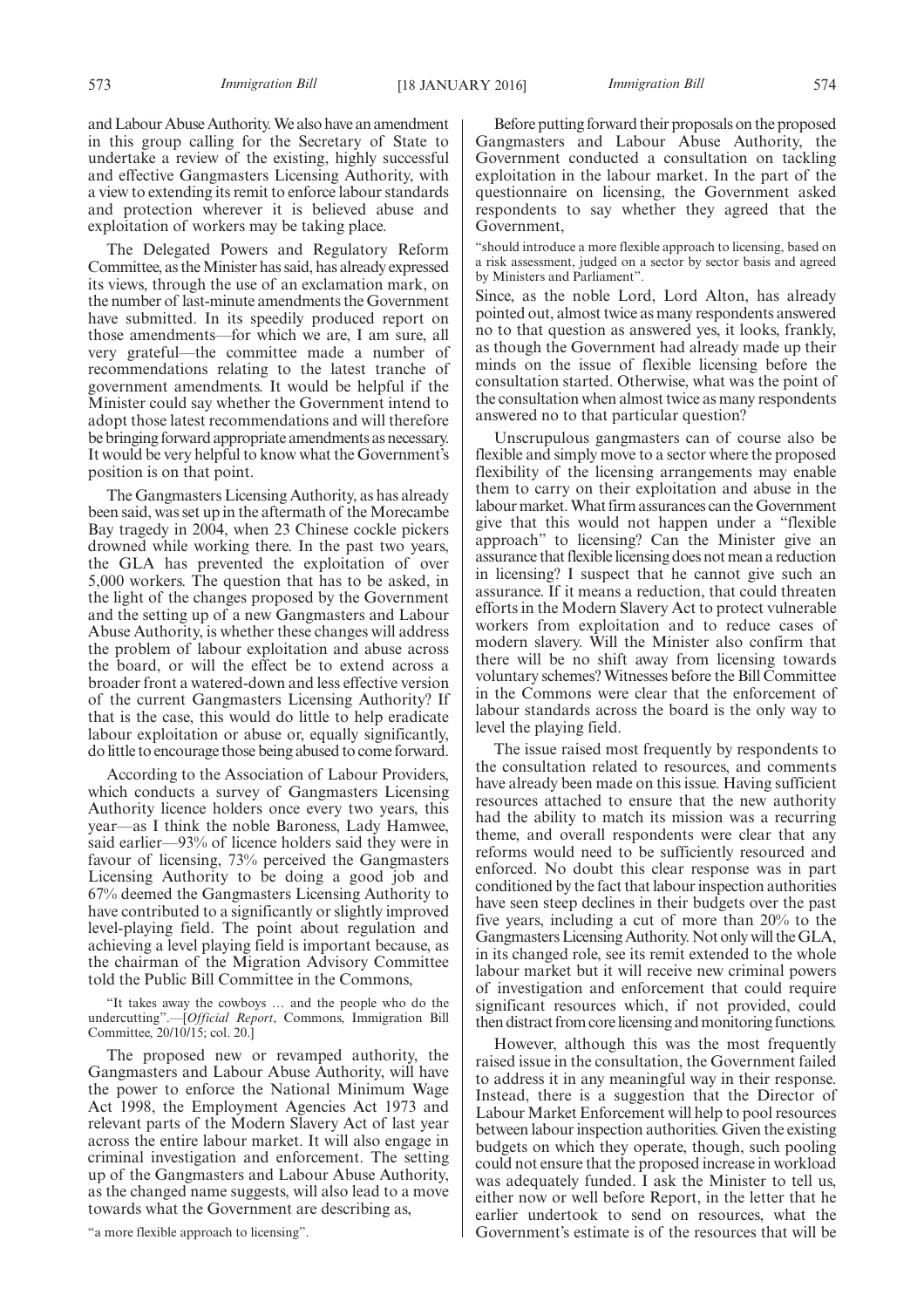### [LORD ROSSER]

needed by the new bodies that they are creating under the Bill, including, importantly, the new Gangmasters and Labour Abuse Authority, to undertake the role and remit that they are being given in future under the terms of the Bill—a role and remit that, in many cases, are extended over those that currently apply. Presumably, the Government do not set up new statutory bodies or organisations with defined roles and powers without having a view on the resources that will be needed to enable the remit to be carried out, and the powers given to be effectively applied and enforced.

We have also expressed concerns, in the discussions on previous amendments, about the relationship between labour standards enforcement authorities and the immigration authorities. There is a reference in one of the Government's new clauses to the new Gangmasters and Labour Abuse Authority having a working relationship with immigration officials and,

### "any other person prescribed or of a prescribed description",

over requests for assistance. Since there is evidence that, the greater the overlap between labour inspection and immigration control, the less likely victims of exploitation are to come forward for identification, could the Minister spell out in some detail what the parameters will be of the working relationship, set out in the Bill, with immigration officials and others undefined, to which I have referred?

The Bill's provisions also bind officers from, now, the Gangmasters Licensing Authority and, in future, the Gangmasters and Labour Abuse Authority to the provisions of the Director of Labour Market Enforcement's strategy. The noble and learned Baroness, Lady Butler-Sloss, has already expressed her reservations about that. Why do the Government believe—I ask this despite the previous explanation that the Minister gave—that this is necessary, as opposed to requiring the GLA, and, in future, the GLAA, to have regard to the director's strategy?What difficulty do the Government see arising if the primary functions and overall strategy of the GLA and GLAA are set by their own board after having regard to the director's strategy? What is it that the Director of Labour Market Enforcement could conceivably require the GLA to do that that body might not want to do, and thus appear to justify the Government's proposal that it will be bound by the provisions of the Director of Labour Market Enforcement's strategy? I hope that the Minister will respond in some detail on that point.

I hope that I am not abusing my ability to speak on this group, but I also invite the Minister to respond, under this group or in the letter that he earlier undertook to send, to a question that I asked in an earlier group about the protections given under the Bill to workers irrespective of immigration status, and what role the Director of Labour Market Enforcement and the agencies that he or she will oversee, including the new GLAA, will play in addressing labour exploitation and abuse in the workplaces of those who do not have the required immigration status to be in this country.

As always, I will listen with interest to the response of the Minister, who I hope will be able to reply, either now or prior to Report, to the points made in response to the Government's proposals, including the latest batch of amendments following their consultation on labour market exploitation.

**Baroness Donaghy (Lab):** My Lords, as the Minister will know, I am a refugee from the employment relations world and the language of immigration is not familiar to me. I know that the Minister himself has a lot of personal experience of employment relations so I hope he will understand that, in supporting my noble friend's amendment, I have real concerns about why these issues have come up under an Immigration Bill at all. Obviously, I must not be self-indulgent and make a Second Reading speech at this stage, but I echo what has been said that, if this is associated with immigration matters then reporting by vulnerable workers will be even less likely, and that is a matter of some concern.

My other concern is that vulnerable workers can also be British-born. We have heard a lot about how some adults with special needs have been housed in tin shacks and exploited horribly. When I produced a report for the previous Labour Government on construction fatalities, I identified that there were also vulnerable groups of workers who were British-born: the very young, who would not necessarily challenge the authority of their employer, and—how shall I put it?—the quite mature, who were perhaps reaching the end of their working life in construction and thought that they knew rather more about it than they actually did, or perhaps were not familiar with a piece of machinery. So I would regret it if this were seen entirely as an issue of immigrant and migrant labour. Because of where it has appeared in the legislation, there is a danger that that could happen.

I take some comfort from the fact that the consultation exercise was shared between the Home Office and BIS. I look for an assurance from the Minister that BIS will have a very full role to play so that the employment relations aspect of all this—the labour market issues as I know them—rather than immigration issues, will be fully taken into consideration.

#### *7pm*

Perhaps I may underline that, when I looked at this issue, I recommended that the Gangmasters Licensing Authority should cover construction. That was seven years ago, so things have changed without all the changes the Government are recommending. In a way, I am rather glad that the powers are being extended, but it is a question of being careful what you wish for. I have a real worry that this tidy little hierarchy, which looks as if it is going to be based in the Home Office, is going to be a dissipated power and there are going to be a lot of misunderstandings about the role of the new authority.

In the year that I studied for the report, there was a lot of discussion because about 12 migrant workers had been killed in the construction industry. Some would say they were the most vulnerable because they were used to tolerating lower standards of health and safety or they were exploited or there was a language barrier that prevented effective communication. I have to say there was no real data to show this. Equally, I saw that many migrants were skilled and experienced and worked in regular groups. They were attracted to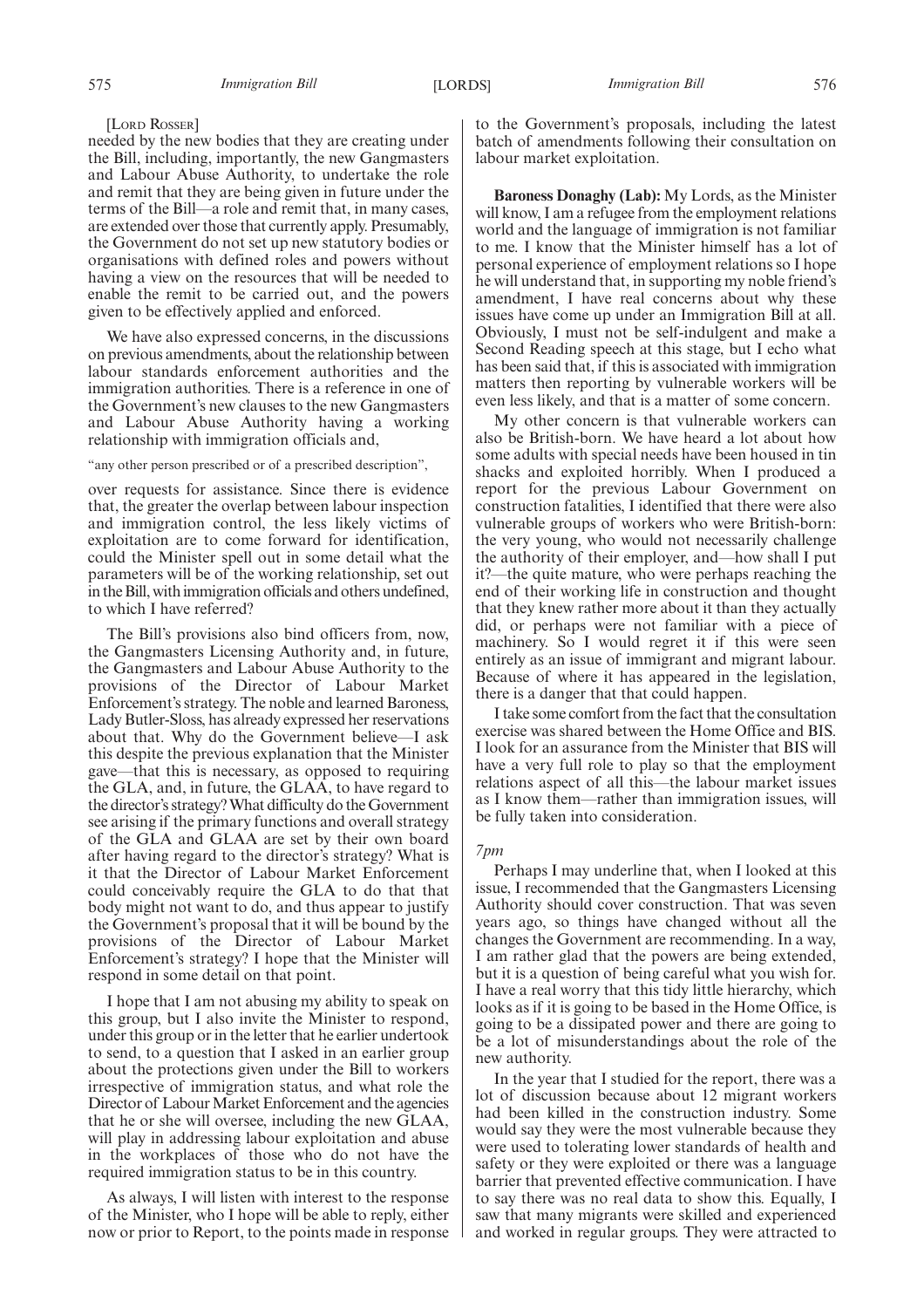the industry, which liked their work ethic, and they were paid the agreed industry rates. Some questioned the competence of migrant skilled workers and said their qualifications were not comparable, but there was no evidence to prove that.

I agree with what my noble friend Lord Rosser has said. Can the Minister assure us that the real labour relations issues will not be neglected here and that the good work of the Gangmasters Licensing Authority will not be dissipated in any way? We should remember that this is not just an immigration issue; it concerns vulnerable workers of all kinds.

**Baroness Hamwee:** My Lords, the very fact that the noble Baroness raises this issue coming—and I do not say this at all disparagingly—rather fresher to this Bill than some of us underlines the need to get the answers to questions raised around the Committee on to the record and in such as a place as they can easily be found. It should not just be in a letter in the Library but in the Bill. That becomes all the more obvious. I am glad that the noble Baroness reinforced that. Other references have been made to the report of the Delegated Powers and Regulatory Reform Committee and to flexible licensing, so I will not take the time of the Committee now.

I have a number of amendments in this group. This may be the point at which I emulate the Government Front Bench as I am in danger of losing my place—I hope they will forgive me if I do. My Amendment 40A refers to the importance of resources by providing that the new functions conferred by regulation on the GLAA should be ones for which resources have been made available.

My amendments to Amendment 41 raise some similar points which I will refer to later, so I will deal with them in a rather more general fashion. The first is a probing amendment. Amendment 41 proposes new Section 114B for the Police and Criminal Evidence Act and says that,

"regulations may apply provisions of this Act with any modifications". Does that refer to modifications that are necessary simply in order to tweak references to legislation; for instance, so that the legislation being modified applies quite clearly directly or is it something wider? As it is written at the moment I fear it might be wider, which is why I have raised the issue.

I also suggest that regulations should,

"provide for labour abuse prevention officers to undertake specified training and achieve specified qualifications".

The noble and learned Baroness referred earlier to the extension of PACE powers. One should not extend those significant powers to people who do not know how to use them. Training is needed and possibly qualifications for them to be able to use those powers. I picked that up at a number of points. I also suggest with my amendments that a statutory instrument amending or repealing a provision of the Act is significant.

In new Section 22A of the Gangmasters (Licensing) Act 2004, to which the noble Lord, Lord Rosser, referred, a relevant person for the purposes of requests for assistance going either way includes immigration officers. That again conflates immigration control and labour market regulation. I am aware that the GLA has experienced some frustrations when it might undertake what you might call hot pursuit when it has discovered a likely offence but does not have the power to deal with it. I have heard Paul Broadbent say that it is very frustrating when you have to wait for the police to arrive to deal with something and you cannot stop evidence being removed. I am not sure whether I am making that point at quite the right point in the Bill but I think it comes generally within this area.

My next group of amendments deals very much with training, qualifications and resources again so I will not repeat the arguments, but I think it was again the noble Lord, Lord Rosser, who referred to the relationship between the strategies. Under Amendment 77 the GLAA will have to carry out functions "in accordance with" the labour market enforcement strategy. Everybody else involved is left with the lighter obligation of having regard to it, so why the difference? That is my Amendment 77A.

Amendments 77B and 77C are about the relationship with the Secretary of State and the Secretary of State's powers. At the moment, to take one instance, the GLA sets fees after consultation with the Secretary of State. What will the position be in the future? My Amendment 72 would enable the GLA to require information from supply chain. It would give it powers relating to an organisation that takes supplies of goods and services. That seems to have been a lacuna that could do with filling or closing. I am not sure what one does with a lacuna, but it is rather a different amendment from the others we have been debating. Again, it is something we could very usefully address during the course of this Bill.

**Viscount Hailsham (Con):** My Lords, I apologise for making what I suspect will be regarded as a somewhat pedantic point but I should like to raise some specific questions about Amendment 41. At this point, I am referring to the amendments to the PACE powers.

First, as regards new subsection (1), I notice that the power is permissive and not mandatory. Perhaps the Minister would be so good as to explain why it is not a mandatory power but only a permissive one. Secondly and related to that, I am sure that your Lordships would like to know whether it is the Government's intention to exercise this power. If so, when and to what extent?

My next point is also brief. In new subsection  $(7)(b)$ I find that the regulations may apply to "particular purposes". I think that your Lordships will be reassured to know that this power is not going to be imposed with regard to particular investigations; rather, that it is more general in character.

My last point relates to new subsection  $(1)(8)$ , which concerns a very wide power. It is contemplated giving the Secretary of State a power to amend substantive legislation. I have personally always been very cautious about using statutory instruments for such a purpose. Incidentally, I am very glad to see that the affirmative procedure is being used here for that very purpose, but, as I say, I am very cautious about using statutory instruments in this way. I suspect that the Committee would like to know the extent to which the Government are minded to use this power and, if so, for what purpose and when.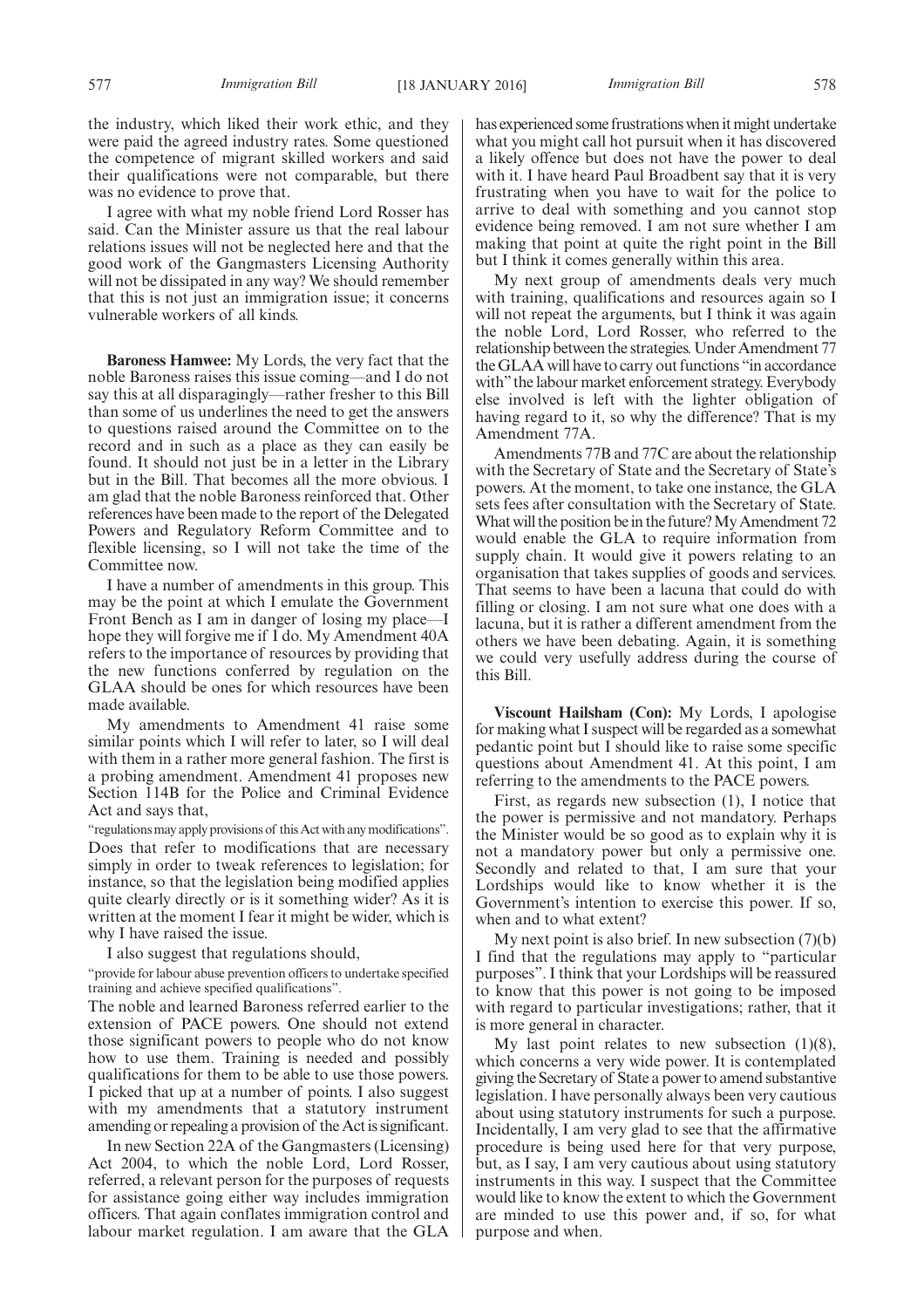**Lord Bates:** My Lords, I am very grateful to noble Lords for speaking to their amendments in this group. I shall try to address as many of the points raised as I can at this stage, but I may have to write to noble Lords on some of the more specific ones.

I want to make one general point, which more or less relates to the points made by the noble Baroness, Lady Donaghy, and the noble Lord, Lord Lea. Essentially they are asking what has changed here. The Government are effectively putting themselves in a strategic position to take much tougher action against all forms of labour market abuse. In general terms, although the TUC had some reservations about the detail, which I am sure we will come to, in a broader sense it welcomed the fact that the Government were taking this matter very seriously, wanting to join up different agencies which are all doing a very good job, to give them a stronger strategic position and, of course, more powers. Those powers would include the ability for rogue employers to be jailed. These are serious powers and I will come back to the comments of my noble friend Lord Hailsham on their use, because that is a very important point for us to consider.

It should be remembered that we are extending the base of the resources. In some of the amendments we have covered the additional resources that will be available to the agencies—for example, the Organised Immigration Crime Task Force and the National Crime Agency, which we dealt with in the Serious Crime Act, and there is also immigration enforcement. Organised crime syndicates are massively exploiting this area. Information will be shared and we will be receiving information from different areas. That is part of a big approach that we are taking to nail some of the abuse that has been going on for far too long.

### *7.15 pm*

When it comes to resources—a key point referred to by the noble Lord, Lord Alton—again, it is right that we get down into the detail. I was making a rough note of some figures I had quoted earlier, which I shall have to check. Effectively we are bringing together three agencies and putting in a new Director of Labour Market Enforcement. The Bill sets out that there will be funding to enable the director to do his or her job. Therefore, let us say that that is an additional element of funding. Beneath that, we have the Gangmasters Licensing Authority, whose budget is about £2.48 million, the Employment Agency Standards Inspectorate, whose budget is about half a million pounds—a relatively small sum—and the national minimum wage enforcement function. The latter has by far the greatest number of staff and by far the greatest budget, standing at £9 million last year. Therefore, the total across those three groups for last year was £12 million.

In his Autumn Statement, the Chancellor announced that a further £4 million would be going to the minimum wage task force, and the regulations, which were prayed against just before we started this Committee stage, provide for additional fines to be levied on employers. The task force's budget was increased from £9 million to £13.2 million. Therefore, over the past year the overall pot for labour market enforcement has increased from £12 million to £16 million—a  $25\%$  increase, which is quite substantial—and there are additional

powers. I am not saying that a headline figure of that nature is going to answer everybody's questions but it underscores that we are genuinely putting resources and legislative power behind the efforts to tackle labour market abuse.

I turn to some of the points that were raised. The noble Lord, Lord Rosser, asked about the relationship between the Gangmasters and Labour Abuse Authority and immigration enforcement. It is entirely possible that the GLAA will become aware of a situation involving gangmasters that also involves illegal working and the employment of illegal workers. In such circumstances, it is vital that a defined partnership exists to enable the exchange of information while ensuring that roles remain distinct. This already happens and we are taking the opportunity to formulate how that relationship works. This is part of what I referred to earlier. Often—we are told by the prosecuting authorities—when someone is guilty of an offence in one area, they are an offender in multiple areas.

I was asked about GLA prosecutions, and this relates to the points raised by the noble Lord, Lord Alton. Over time, the GLA has undertaken a number of more complex investigations that focus more effectively on serious and organised crime. This reflects a targeted and risk-based enforcement approach by the GLA. This year alone, the GLA has undertaken 92 such investigations—already more than the 72 undertaken in 2014 and the highest level since 2011. Again, I am not trying to escape from the resources point; I am trying to say that the GLA, which we all defer to in admiration, is doing more work more effectively, and we expect it to undertake more investigations.

The noble Lord, Lord Rosser, also asked why the GLAA has to carry out its functions in accordance with the strategy rather than having to have regard to the strategy, as other enforcement bodies do. The GLAA board remains responsible for the delivery of the GLAA functions but it now sits within the wider strategic approach of tackling labour exploitation. Enforcement bodies will be responsible for delivering aspects of the strategy but the legislative difference will be driven by their different legal identities. In practice, the same expectation will apply to all three enforcement bodies—that is, they will now follow the director's strategy.

On the strategy of the Gangmasters and Labour Abuse Authority and the point that the noble Baroness, Lady Donaghy, was making, it is important to remember that such abuse can be investigated across any sector, so it is not restricted to the traditional areas in which the Gangmasters Licensing Authority operated. It can look at labour abuse wherever it is found, including in construction. Again, I would have thought that that would be broadly welcomed.

**Lord Rosser:** Is it the Government's position that the resources currently available to the existing authorities will be sufficient to cover the apparently extended role and remit under this Bill of the Director of Labour Market Enforcement and the GLAA, which, as the Minister has said, will now exercise its function across a much wider front? Do the Government think that the kind of sums the Minister says are being spent at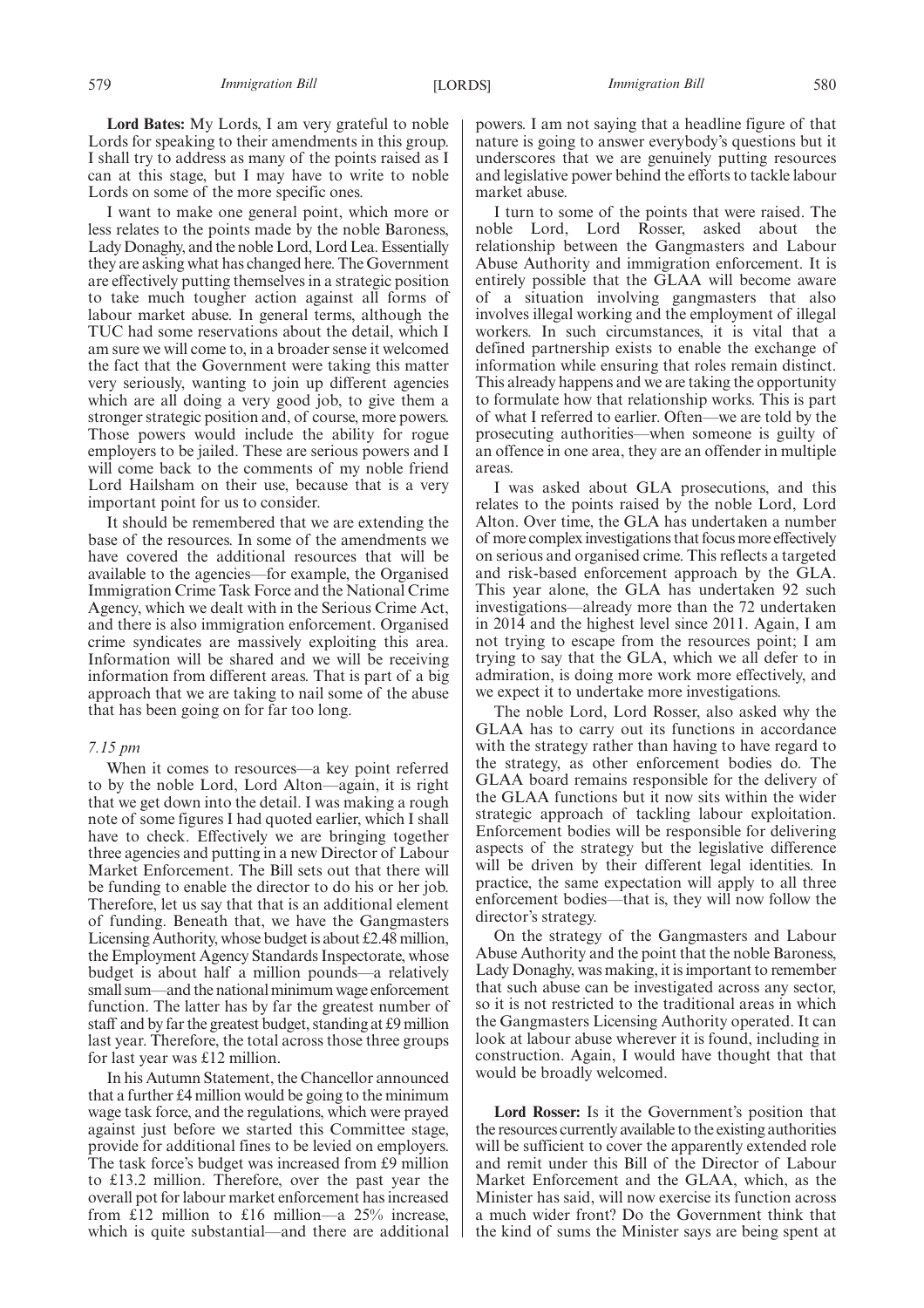the moment will be sufficient to cover what appears to be a considerably enhanced role for this authority in future?

**Lord Bates:** As I said, they are 25% higher than this time last year in terms of overall labour market enforcement. Are we saying that that is sufficient? No, because what we are focusing on is the strategy. A very important role of the Director of Labour Market Enforcement will be to advise the Home Secretary and the Secretary of State for Business, Innovation and Skills on what resources are necessary to tackle labour market abuse and exploitation. That is what we are doing, but once we have an overall strategy that says where the focus should be, we would be confident in identifying where the gaps are. We would have more confidence in claims made for increases in resources at that point than perhaps might have existed when we were looking at them in isolation. Again, I would have thought that that would be welcomed.

The noble Lord, Lord Rosser, rightly asked if we would look at the recommendations made by the Delegated Powers and Regulatory Reform Committee. Of course we will. We take all the committees of this House extremely seriously. I would say in our defence—as has been used in defence against us—that the report is dated last Friday, 15 January, and it is now Monday.

**Lord Rosser:** I hope the noble Lord will accept that it is dated Friday of last week because the Government were so late in producing their significant tranche of amendments.

**Lord Bates:** Touché. I get that point. The point I am trying to make is a very serious one: that the Government will of course listen to and pay very careful regard to the recommendations of a committee of your Lordships' House. I will have more to say on that by the time we get to the relevant section on Report.

Will our reforms make it easier for rogue gangmasters to operate without fear of detection? Absolutely not. Our reforms will ensure that the GLAA has tough new enforcement powers to tackle criminals in any labour sector, not just those that are licensed. Importantly, the number of licences granted for 2014-15 was 82, with 27 refusals and 23 revocations, out of a total of 954 licences in existence. That shows that it is something more than a box-ticking exercise: that genuine work is being done by the GLA in assessing the quality of those licences, and we want that to continue.

I have touched on reviews—perhaps not to the entire satisfaction of the noble Lord, Lord Alton—but I will come back to that issue and set out the position in a letter. The licensing rules contain detailed provisions on a variety of matters, such as what information should be provided by a licence holder to a worker before they start—for example, shellfish-gathering rules on tide, accommodation, record keeping and sectorspecific provisions. This follows a model set out in Section 7 of the Private Security Industry Act 2001 which allows the Security Industry Authority to set its licensing criteria by publishing a document without any parliamentary procedure but with the approval of the Secretary of State.

I come to the point made on PACE powers—that there is no mention of the new labour market enforcement order offence in the proposed new Section 114B of PACE. Amendment 55, which introduces the new clause "Investigative functions", provides that the enforcing authorities can use the investigative powers they already have for the relevant trigger offence to be investigated in any breaches in LME orders. This means that where the GLAA has PACE powers for the trigger offence, it can use those powers to investigate a breach. I am immediately conscious, as I read that out, that that does not answer the particular point. Staff designated to exercise police-style powers will be subject to the relevant PACE codes and to Independent Police Complaints Commission supervision. As I say, I am conscious that that does not answer the specific question my noble friend asked, and I will undertake to write to him and to other noble Lords whom I have not had the opportunity to respond to in the time available. I hope, with those reassurances, that noble Lords and Baronesses will feel able to withdraw their amendment.

**Baroness Hamwee:** One of the amendments to which I spoke, which was quite unrelated to any others, addressed the supply chain point for the GLAA. I wonder whether the Minister has an answer to that. If not, could that not get lost in the rather more philosophical issues we have been debating?

**Lord Bates:** It is one that we listed in the supply chain regulations which recently came before your Lordships' House. A number of undertakings were given at that time to examine options for a central database and how that will be done. It should also be said that there was general agreement that we had set the threshold for the reporting of those standards at the lower end of the expected threshold, so that more companies would have to comply. That has a concomitant effect upon the size of the database which would need to be maintained in order to carry those statements of transparency in supply chains by the companies affected. I am very happy to undertake to update noble Lords on progress with that in the course of my responses.

**Lord Elton (Con):** Before my noble friend sits down I plead the excuse of being the Minister who moved the original PACE and took it through this House. I have a sort of avuncular interest, particularly in codes of conduct. I would be most grateful if he copied me in to the correspondence about the bearing of PACE codes of conduct on these new people operating under the Bill.

**Lord Bates:** I would be delighted to ensure that the noble Lord, as a distinguished former Home Office Minister, is so copied in.

*Amendment 39 agreed.*

*Amendment 40*

*Moved by Lord Bates*

**40:** After Clause 7, insert the following new Clause— "Functions in relation to labour market

(1) Schedule (Functions in relation to labour market) (functions in relation to labour market) has effect.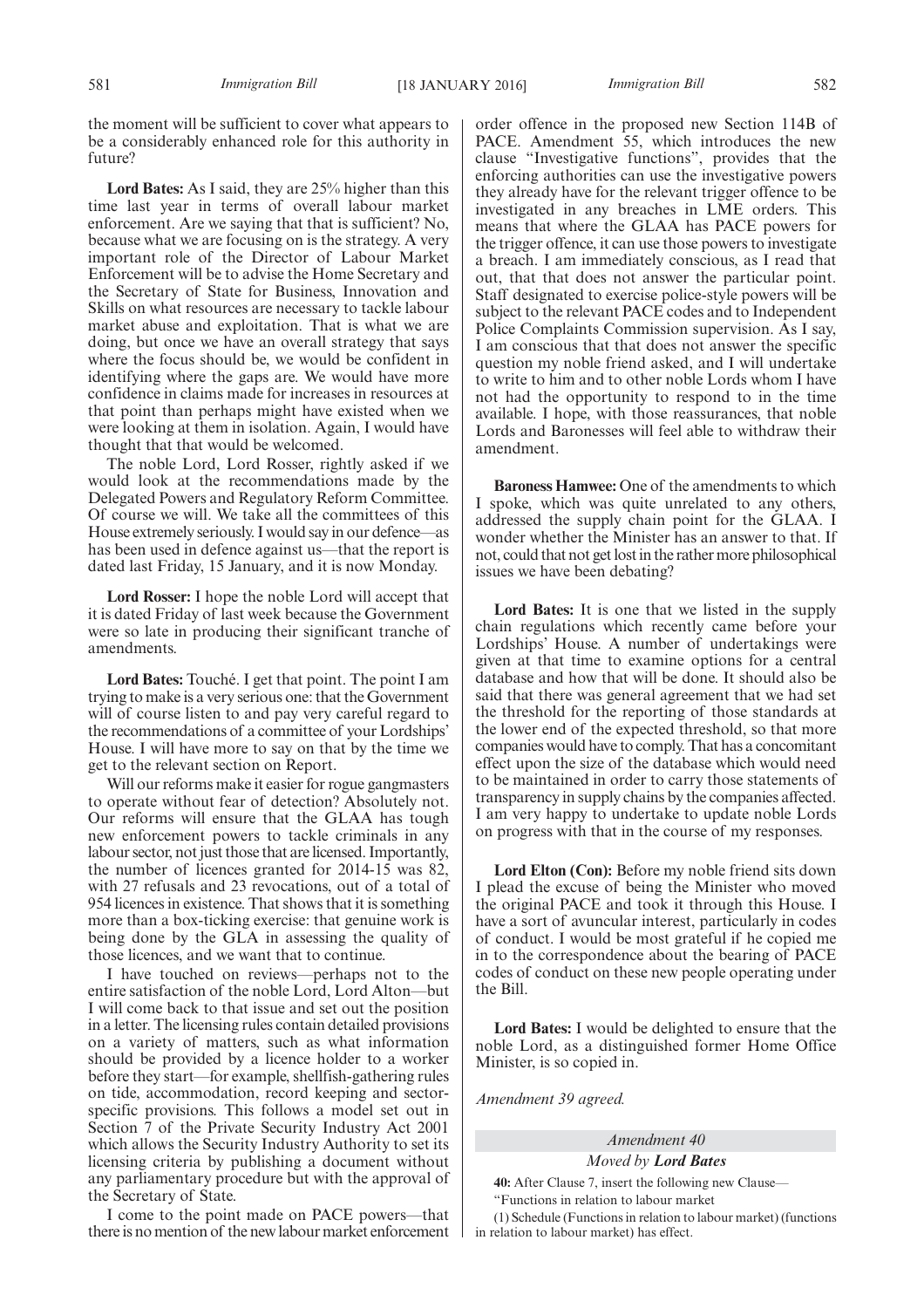(2) The Secretary of State may by regulations confer other functions on the Gangmasters and Labour Abuse Authority or its officers."

*Amendment 40A (to Amendment 40) not moved.*

*Amendment 40 agreed.*

# *Amendment 41*

# *Moved by Lord Bates*

**41:** After Clause 7, insert the following new Clause—

"PACE powers in England andWales for labour abuse prevention officers

(1) After section 114A of the Police and Criminal Evidence Act 1984 insert—

"114B Application of Act to labour abuse prevention officers

(1) The Secretary of State may by regulations apply any provision of this Act which relates to investigations of offences conducted by police officers to investigations of labour market offences conducted by labour abuse prevention officers.

(2) The regulations may apply provisions of this Act with any modifications specified in the regulations.

(3) In this section "labour abuse prevention officer" means an officer of the Gangmasters and Labour Abuse Authority who—

(a) falls within subsection (4), and

(b) is authorised (whether generally or specifically) by the Secretary of State for the purposes of this section.

(4) An officer of the Gangmasters and Labour Abuse Authority falls within this subsection if he or she is—

- (a) acting for the purposes of the Employment Agencies Act 1973 (see section 8A of that Act),
- (b) acting for the purposes of the National Minimum Wage Act 1998 (see section 13 of that Act),
- (c) acting for the purposes of the Gangmasters (Licensing) Act 2004 as an enforcement officer within the meaning of section 15 of that Act,
- (d) acting for the purposes of Part 1 or 2 of the Modern Slavery Act 2015 (see sections 11A and 30A of that Act), or
- (e) acting for any other purpose prescribed in regulations made by the Secretary of State.

(5) The investigations for the purposes of which provisions of this Act may be applied by regulations under this section include investigations of offences committed, or suspected of having been committed, before the coming into force of the regulations or of this section.

(6) Regulations under this section are to be made by statutory instrument.

(7) Regulations under this section may make—

- (a) different provision for different purposes;
- (b) provision which applies generally or for particular purposes;
- (c) incidental, supplementary, consequential, transitional or transitory provision or savings.

(8) Regulations under subsection (4)(e) may, in particular, make such provision amending, repealing or revoking any enactment as the Secretary of State considers appropriate in consequence of any provision made by the regulations.

(9) A statutory instrument containing regulations under this section which amend or repeal any provision of an Act of Parliament may not be made unless a draft of the instrument has been laid before, and approved by a resolution of, each House of Parliament.

(10) Any other statutory instrument containing regulations under this section is subject to annulment in pursuance of a resolution of either House of Parliament.

- (11) In this section—
	- "enactment" includes an enactment contained in subordinate legislation within the meaning of the Interpretation Act 1978;
	- "labour market offence" has the meaning given in section 3 of the Immigration Act 2016."

(2) In section 18 of the Gangmasters (Licensing) Act 2004 (obstruction of officers), in subsection (1)(a), after "this Act" insert "or functions conferred by virtue of section 114B of the Police and Criminal Evidence Act 84 (application of that Act to Authority officers)"."

*Amendments 41A to 41D (to Amendment 41) not moved.*

*Amendment 41 agreed.*

### *Amendment 42*

### *Moved by Lord Bates*

**42:** After Clause 7, insert the following new Clause—

"Relationship with other agencies: requests for assistance

(1) The Gangmasters (Licensing) Act 2004 is amended as follows.

(2) Before section 23 (but after the italic heading before it) insert—

"22A Relationship with other agencies: requests for assistance (1) The Authority may request any relevant person to provide assistance to the Authority or any of its officers.

(2) The Authority may make a request under subsection (1) only if it considers that the assistance would facilitate the exercise of any function by the Authority or any of its officers.

(3) Any relevant person may request the Authority to provide assistance to the relevant person.

(4) A relevant person may make a request under subsection (3) only if the person considers that the assistance would facilitate the exercise by the person of any function.

 $(5)$  A request under this section must-

- (a) set out what assistance is being requested, and
- (b) explain how the assistance would facilitate the exercise of the function.

(6) A person who receives a request under this section must respond to it in writing within a reasonable period.

- (7) Each of the following is a "relevant person"—
	- (a) a chief officer of police for a police area in England and Wales;
	- (b) the National Crime Agency;
	- (c) a National Crime Agency officer;
	- (d) a person appointed as an immigration officer under paragraph 1 of Schedule 2 to the Immigration Act 1971;
	- (e) any other person prescribed or of a prescribed description.

(8) Before making regulations under this section the Secretary of State must obtain the consent of—

- (a) the Scottish Ministers, if the regulations prescribe a person who exercises, or a description of persons who exercise, any function in a case where provision conferring the function would be within the legislative competence of the Scottish Parliament if contained in an Act of that Parliament;
- (b) the Welsh Ministers, if the regulations prescribe a person who exercises, or a description of persons who exercise, any function in a case where provision conferring the function would be within the legislative competence of the National Assembly for Wales if contained in an Act of that Assembly;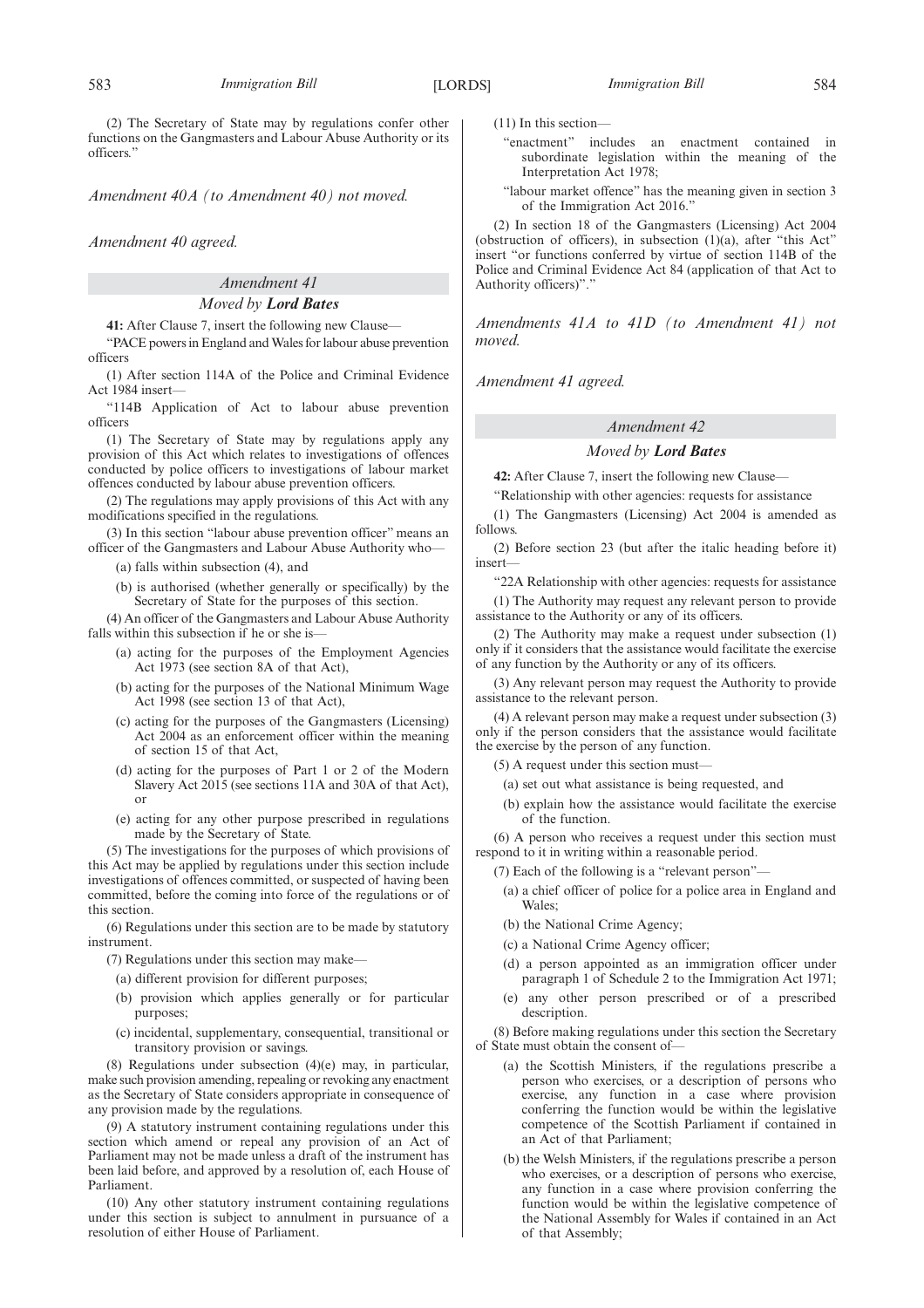- (c) the consent of the Office of the First Minister and deputy First Minister, if the regulations prescribe a person who exercises, or a description of persons who exercise, any function in a case where provision conferring the function would be within the legislative competence of the Northern Ireland Assembly if contained in an Act of that Assembly made without the consent of the Secretary of State."
- (3) In section 25 (regulations, rules and orders), in subsection (5)—
	- (a) omit the "or" at the end of paragraph (a);
	- (b) at the end insert ", or
	- (c) section 22A(8)(e) (regulations adding to the definition of "relevant persons")."

### *Amendment 42 agreed.*

*House resumed. Committee to begin again not before 8.30 pm.*

### **HIV and AIDS**

*Question for Short Debate*

*7.30 pm*

### *Asked by Baroness Barker*

To ask Her Majesty's Government what assessment they have made of the report of the All-Party Parliamentary Group on HIV and AIDS *Access Denied*.

**Baroness Barker (LD):** My Lords, I thank noble Lords who are about to participate in this debate for their patience. Normally when one does that, it relates to a matter of minutes, but in this case noble Lords have had to wait seven weeks. We were originally due to discuss this matter at the beginning of December, but we were bumped—I believe that is the term—because of events in Syria. I will return to that at the end of my speech because there is an interesting point to be made.

However, there is an upside. It means that we waited over the Christmas and new year Recess and one of the more enjoyable things about new year is to open newspapers and discover what has been released under the 30-year rule. This year, it was fascinating to read about everything that the noble Lord, Lord Fowler, did 30 years ago when as Health Minister he had to walk in and explain to Mrs Thatcher why we should spend money to deal with this controversial disease that affected people whom we did not particularly like and so forth. Some of us have long suspected that he was something of a hero in the way that he persuaded one of the most formidable right-wing politicians in the world to do the right thing for public health. I want to look at this report today in that spirit.

The report was compiled by members of the All-Party Parliamentary Group on HIV and AIDS—some of us went to India and others went to South Africa—to look at this key question of access to HIV medicines. It is fair to say that there has been a tremendous success story in the world of HIV in the past 10 years or so. Because of international agreements by Governments and the pooling of resources, we have managed to curtail the impact of this deadly disease in an amazing way. In 2015, we reached a milestone of 15 million people on treatment compared with fewer than 1 million 10 years ago. It is estimated that nearly 16 million people are now accessing anti-retroviral treatments. HIV-related deaths have fallen to 1.2 million in 2014 from 3.2 million in 2005. Modelling—we have to model these things—suggests that nearly 74 million people have avoided acquiring HIV and 36 million HIV deaths were avoided between 1990 and 2013. That is an amazing global public health success. But across the globe, 60% of new infections are among young women, and HIV remains the leading killer of women of reproductive age. Noble Lords will appreciate that the report covers a number of large and in some cases very technical issues, and I will have to skate through just a few of them and hope that other noble Lords in the debate will follow me in.

The aim of the sustainable development goal is to end AIDS as a public health threat by 2030. To do that—to bend the curve of this epidemic—the bulk of progress has to take place over the next five years. If we do not manage to prevent young people, particularly women and girls across the developing world, from contracting the virus, infection rates will get ahead of us. The question for us, as a country that has led the international success to date, is: how will we manage to do that in times of austerity?

I want to highlight some of the things we need to do that emerge from this report. First, we must ensure continued access to affordable treatments. The success that has come about in the past 10 years has partly been due to the work of the Global Fund, but it is also because generic drugs are now widely available across the developing world. As noble Lords will know, the development of new drugs is a very risky business. That is why in highly developed countries it is a long and expensive process, although one of the most interesting things that came out of our evidence sessions is that there is no real relationship between the cost that drug companies attach to new drugs and the cost of producing them. They simply make a market decision about how much money they can make from new products.

However, those generic suppliers have managed to do wonderful things. They have managed to get the cost of the drugs to maintain a person in India for a year down from something like \$2,000 per annum to \$100 per annum. Those drug manufacturers told us that is now impossible to get those costs down even further. Some parts of the pharmaceutical world need more help. There is no great market for paediatric pharmaceuticals. Therefore, drug companies cannot put any more money into getting the costs of those drugs down. They look to Governments and international players for help in finding ways to make sure that they can keep the supply of those drugs coming.

The second thing is to focus on R&D. This Government have a proud record of making contributions to international research and development. Indeed, in the past few months there has been an announcement from George Osborne that there would be funding via the Ross fund for research into new diseases. It is not clear whether that funding will be in addition to existing HIV funding. Will the Minister commit to making a statement about the transparency of the different parts of funding that DfID and the Government are involved in? This is not a time to start robbing Peter to pay Paul. We have to be absolutely clear about the totals of funding and the projected outcomes.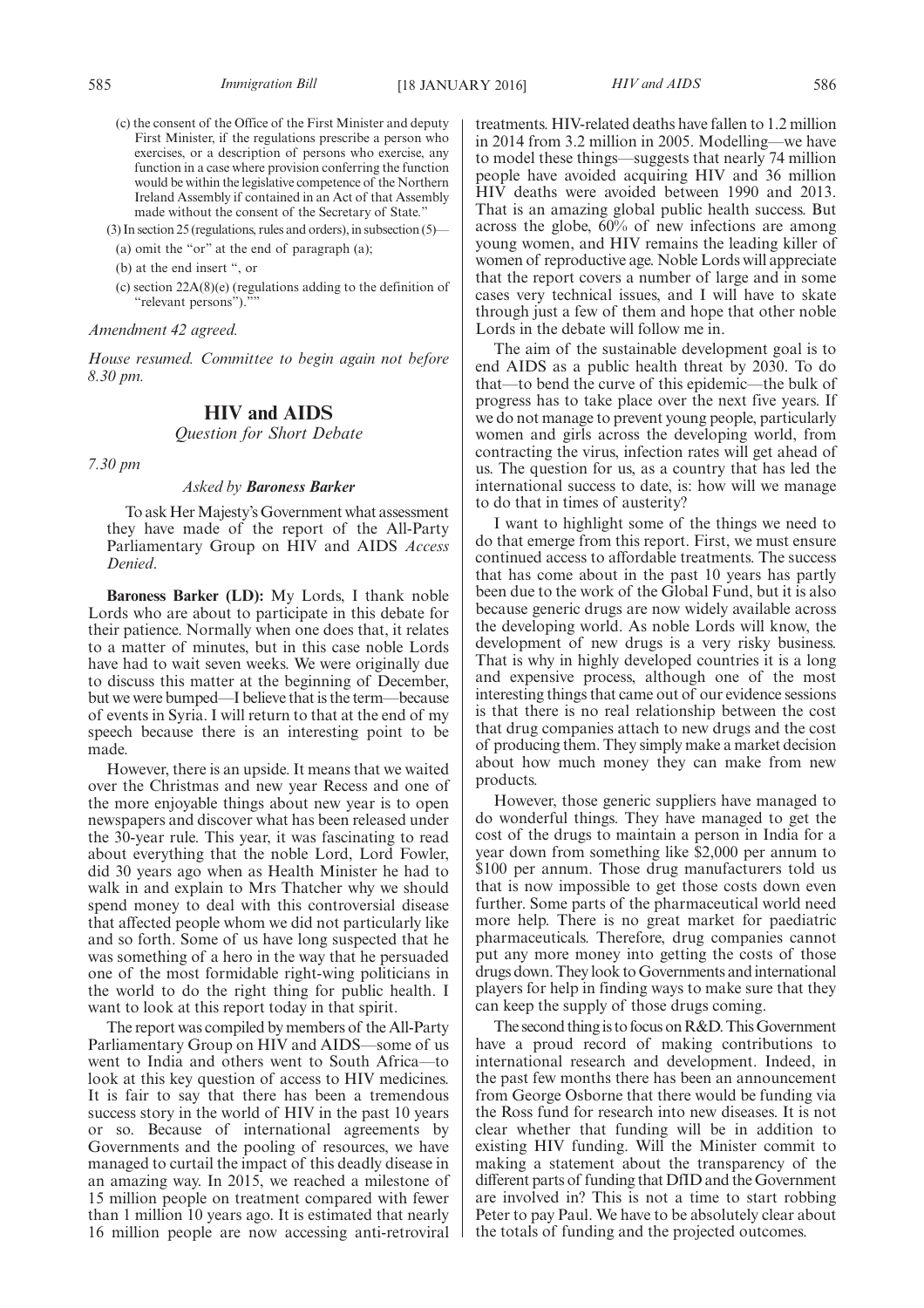[BARONESS BARKER]

The third thing that I want to focus on is the replenishment of the Global Fund. As a partnership between Governments, the voluntary sector and the private sector, the Global Fund has done truly remarkable work. One reason why it is so effective is that it focuses much of its work on women and girls. We know that the Government a few years ago led the way internationally by making a commitment of almost £1 billion into the Global Fund. The Global Fund replenishment is due shortly. Will the Government continue to give an international lead to funding that replenishment? It is so important and the most effective way in which to tackle this problem. We need to keep the pressure on other developed countries to continue with their funding and not to let it be dissipated.

I have a final question for theMinister.Middle-income countries have been de-prioritised in terms of UK Government direct aid. We understand the reasons for that. When we were researching the report in India, we heard lots of arguments about how India is now a successful economy that no longer needs to receive UK aid. But as noble Lords are aware, the poorest people on earth live in middle-income countries and the people most marginalised in those societies and most at risk fear greatly that their needs will be missed. I wonder whether the Minister will commit her Government to work with other international donors and funders to find new mechanisms to support those middle-income countries, as they transition away from direct aid from larger countries such as ourselves to a new order in which their own health systems and political systems are better equipped to deal with this ongoing issue. Finally, will the Minister explain to noble Lords where HIV will sit in the DfID strategy from 2016? It seems that it is being folded into a much broader remit on sexual and reproductive health, and there is some considerable concern out there that it is being deprioritised.

If we do not continue to fund public health initiatives such as this one around the world, desperate people will become the migrants that Europe has to help. Please can we maintain what to date has been a very successful track record and not be pushed away from that by the politics of the moment?

### *7.40 pm*

**Lord Fowler (Con):** My Lords, I congratulate the noble Baroness, Lady Barker, on her speech and on the work that she is doing in this area. I thank her for her remarks and I agree with all the points that she made. Perhaps I may also pay tribute to the chairman of the all-party group at the time, Pamela Nash, who is much missed in Parliament. Many important points are contained in the report on the availability of drugs, on generics and the rest, but the first part sets out the barriers to treatment.

I want to concentrate on one of those, the third barrier which is noted: the ways that key populations are left behind. Those key populations are injecting drug users, men who have sex with men, sex workers and transgender people. The one feature that unites these different groups is that they all suffer discrimination, prejudice, criminalisation and violence, and they are often given little or no political priority. This goes to

the heart of the debate, because it all too often defines a position where access to medicine is denied. We are not talking only about developing countries in sub-Saharan Africa. When we talk about injecting drug users, we are quite often talking about countries like Russia, for example.

Globally, and particularly in the developing world, an even more formidable barrier is the discrimination against gay people, which takes its clearest form in the criminalisation of homosexuality. Many countries around the world still have laws, regulations or policies which present obstacles to HIV treatment—more than half the countries of the world, according to UNAIDS—and many of them are, of course, in the Commonwealth. The effect of criminalisation on access to medicine is clear enough. It acts as the strongest possible barrier for the people penalised in this way to come forward, and even more, it acts as a disincentive to prevention.

In their defence some officials around the world, particularly in Africa and India, say that the law is not strictly enforced in some countries, but that does not remotely settle the issue for it ignores the fact that the law also sets standards. That is why we have race relations legislation, for example. The standards in this case, however, are much worse. If the law says that certain acts are criminal, it provides an excuse for people generally to discriminate. It gives the green light to persecution. "The law is on our side", they say. It encourages whole communities to ostracise gay people and for young men to be forced out of family homes, which happens all too often.

Perhaps I should say in passing, in response to something the noble Baroness said at the beginning of her speech, that I was half amused and half irritated to see in the official papers which were recently released that the internal advice from a civil servant at No. 10 to Margaret Thatcher on the AIDS threat was—I shall précis it—"Leave it to Fowler, Prime Minister. You would do better choosing a children's cause". I doubt very much whether that distaste for sexual disease has altogether disappeared in this country.

I want to make one last point. Apart from Governments, the obvious people who should be leading in the effort to fight the kind of discrimination that we face are the churches, and it is sad to note that there is precious little sign of that around the world. Uganda is not the only African country where the church is in fact on the side of repression rather than fighting it. Leaving equal marriage to one side, which we have debated in this House several times, not only would it be refreshing but immensely valuable if the Anglican church could back much more explicitly the right of gay people not to suffer from the injustice and discrimination that at present they do. There are some issues we can debate, but surely not the infringement of the human rights of any individual.

A wind of change in attitude is sweeping through many parts of the world, so surely the aim must be to encourage that wind of change to blow through Africa as well, and at the same time to blow down some of the barriers to treatment that are set out in this valuable report.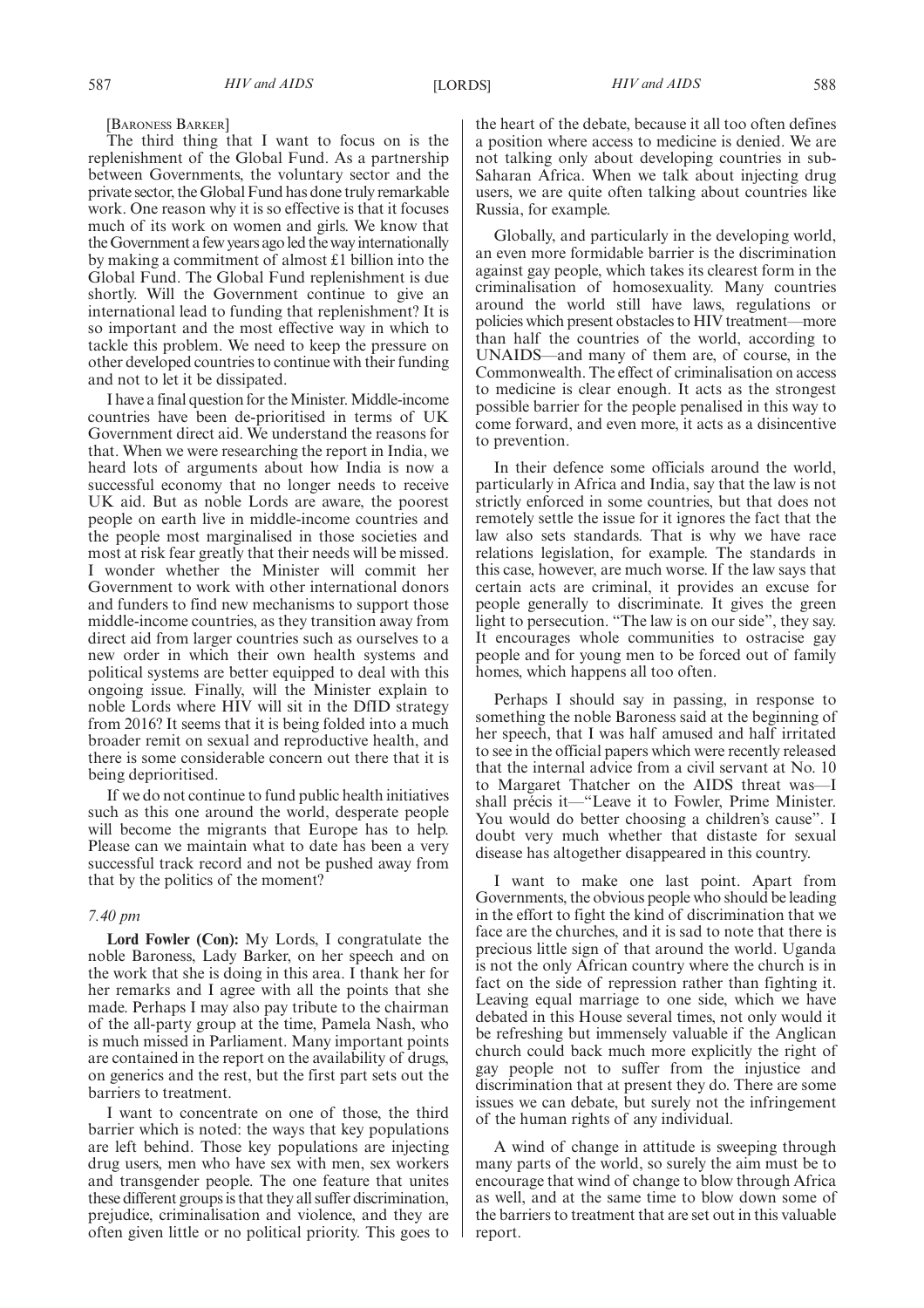#### *7.46 pm*

**Lord Cashman (Lab):** My Lords, before I thank the noble Baroness, Lady Barker, and the all-party parliamentary group under the chairmanship of Pamela Nash, I want to make a personal statement of thanks to the noble Lord, Lord Fowler. As a gay man growing up in the 1980s, I think many people on other continents and some in this country thought that we were a group of people who were expendable, but because of the noble Lord's courage, leadership and determination, we were not seen to be so in this country. There are generations of gay men, lesbians and men who have sex with men, not only here but elsewhere, who owe the noble Lord a deep debt of gratitude, and I am privileged to echo something which, if they had the opportunity to do so, they would say.

I thank the noble Baroness, Lady Barker, for securing this important debate and for her speech, and I will try not to repeat some of the things she has said, but sadly for noble Lords I will repeat much of what the noble Lord, Lord Fowler, has said. Unbeknown to me as I sat down and wrote my speech earlier today, the themes are the same: human rights and civil liberties are at the very core of what we do.

Perhaps I may say, as I have on numerous occasions since I joined your Lordships' House just over a year ago, that given my experience working with NGOs and UNAIDS and my time as a member of the Committee on Development of the European Parliament, I remain deeply concerned about the Government's decision to direct ODA away from countries which they define as "middle income" countries. In so doing, and by insisting that the Global Fund should also control and curtail its work in middle-income countries, decades of work and investment in those countries are undermined. Once again, that places marginalised communities and vulnerable key populations, along with women and children, at risk. If we are seriously to make AIDS and HIV history, we will not do so by scaling back our work and our commitments, especially when using such questionable factors as GNI to define general income levels, as referred to by the noble Baroness, Lady Barker. South Africa, a country I know only too well, along with India, are two countries where our approach is unhelpful, to say the least.

Outlined in the excellent material supplied by the House of Lords Library, I note—and, sadly, must confirm that I am deeply alarmed and worried about—the criminalisation of homosexuality in parts of Africa, the Caribbean, the Pacific and Asia, as the noble Lord, Lord Fowler, referred to. These attacks are on fundamental human rights, which in turn affects access to treatment, increases the transmission of the HIV virus, and piles on greater harm with stigma and discrimination, and that it is often done in the name of religious belief is even worse. Those people of all people, preaching tolerance and understanding, should extend it and not control it or rein it in. However, in this regard I welcome the announcement of the most reverend Primate the Archbishop of Canterbury—Justin Welby—who said that he hoped the Anglican community could lead the argument for decriminalisation of homosexuality worldwide. That is not a direct quote. However, I am deeply concerned at the sanctions against the United States Episcopal Church for its open and liberal attitude to homosexuality and its acceptance of same-sex marriage.

My concerns are also, as I said, for other vulnerable groups—men who have sex with men, trans women and trans men, sex workers, women and young children. Access to healthcare, access to medicines and early testing are absolutely necessary if we are to continue the battle against HIV/AIDS, ignorance and stigma. Every year I take the trouble to have myself tested for HIV, and it is incredibly shameful that so many men and women still fail to do so.

We need to create a global research and development fund, as the noble Baroness, Lady Barker, referred to, and transparency, as she said, is key. Where is the funding coming from? Are we robbing HIV/AIDS Peter to pay Paul? We need to invest our way out of this crisis and prepare for the challenges of the future. We need to give access to first-line antiretrovirals and second and third-line treatments. If we ask people to test for HIV, we must assure them that they will receive treatment throughout their lives.

We have seen great progress, but there is much more to be done. There is a new epidemic among men who have sex with men, and it is vital that we make available the preventive method. I can see that the Whip is getting slightly agitated on the Front Bench, so I will move to my conclusion.

Will the Minister outline the plans her department has to ensure that key populations in middle-income countries are not forgotten and are not left behind? Furthermore, can she assure me that the Government will not prevent the Global Fund operating in so-called middle-income countries? I thank your Lordships.

### *7.52 pm*

**Lord Patten (Con):** My Lords, of all the issues facing all those concerned with diminishing the spread of AIDS and HIV that are highlighted in this report, one of the most intractable and difficult to deal with is the damage inflicted by stigma. It is, of course, very easy to call for different ways of approaching the problem: more money, for example—the UK is showing a lead in this area, and we should be proud of that—or indeed, bashing the pharmaceutical industry for its charges. I would caution all to remember that these companies are not a public but a private good, however much their drugs may do public good in the end. It is shareholder funds, not government or charitable donations that make such wonderful ground-breaking research possible—going off from paid-for antiretrovirals and spinning off into generics—so we need to work with them, not against them, all the way.

Changing attitudes is just as difficult, expensive and long term as is the research that provides those new drugs and eventually their generic equivalents. This remains a huge challenge, particularly in reaching the poorest and most marginalised, leaving no one behind. Stigma stops people going for HIV tests in the first place, finding support without shame, telling their family and friends or taking the potentially life-saving drugs—all this from the apparent fear of being rejected by those you love the most, of losing your job, of abuse from your community and the rest.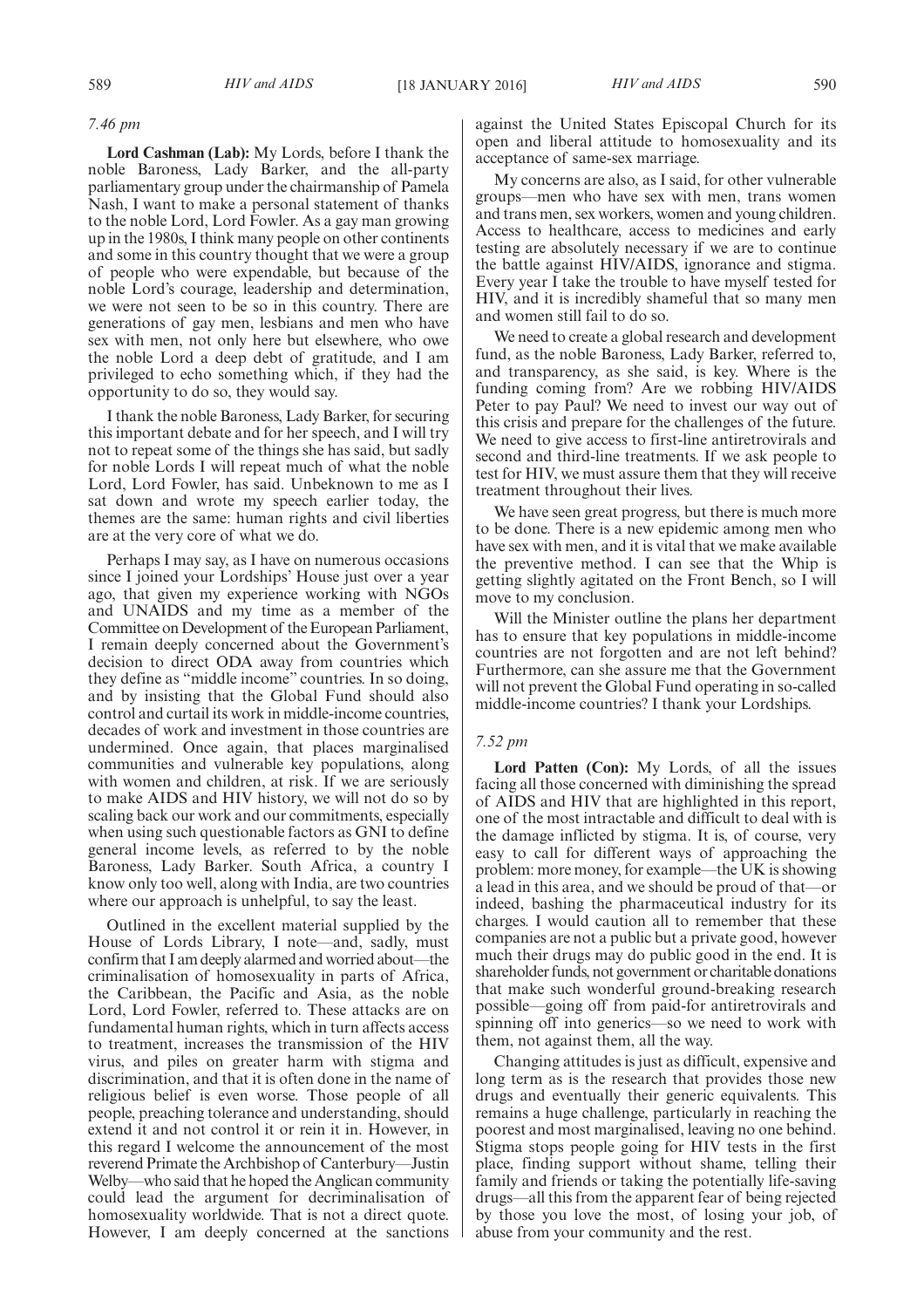#### [LORD PATTEN]

I am told that we urgently need much more systematic stigma-reduction initiatives, particularly in Africa. Who told me this? Well, I listened during the debate on Syria—the one that bumped the noble Baroness's debate seven weeks forward into a new year—to the most reverend Primate the Archbishop of Canterbury, on the need to do more to protect Christians and other minority non-Christian faith groups in the Near East, citing as his source the work done on the ground by his daughter. Borrowing from the episcopal book, and listening to what the most reverend Primate had to say, I hope that if it is all right for him it is all right for me to lean on briefings that I have had from my daughter who, ever since she came down from university, has worked with the Catholic Agency for Overseas Development. That organisation has been working flat out on trying to help on stigma reduction in Africa since the epidemic began. CAFOD and its partners, of all faiths and none, implement a broad range of HIVrelated programmes from providing information on transmission, care, prevention, counselling and spiritual support to those of all faiths and none.

In three African countries—Kenya, Zambia and Ethiopia—back in 2010, CAFOD set up what I believe to be a brilliant and ground-breaking survey into the causes of stigma carried out by local people living with AIDS who, after proper training, asked people about stigma. Its findings were shared very widely. It revealed invaluable information about, say, differences between urban and rural communities or what drives some, rather than taking the antiretrovirals available, to spend what must be to them fabulous sums of money on traditional medicines and on the purveyors of traditional medicines. Our daughter has seen and heard much of the efficiency of this research-based evidence in visits to each of the three countries, going right up to the Eritrean border. She will be there again in March this year, listening and talking in particular to women—Muslim women as well as to Catholic women or those with no religion at all. The more the work of CAFOD and other organisations like it is successful in reducing stigma, the greater will be the parallel reduction in the spread of the epidemic.

Unless stigma is reduced, so that people living with and affected by HIV are helped with advice on how to live—and, most of all, simply how to take their antiretrovirals—then all the money spent and all the scientific advances that are made will be all the less effective. That is for certain. I hope that Her Majesty's Government take stigma-reduction programmes very seriously indeed.

### *7.57 pm*

**Baroness Gould of Potternewton (Lab):** My Lords, I also thank the noble Baroness, Lady Barker, for initiating this debate as it gives me the opportunity to raise the plight of women with HIV and the particular barriers that they face.

Since the start of the global HIV epidemic, women have remained at a much higher risk of HIV infection than men, with young women and adolescent girls accounting for a disproportionate number of new HIV infections. As the noble Baroness, Lady Barker, said, a consequence is that HIV remains the leading cause of death among women of reproductive age, yet access to HIV treatment remains low. This lack of comprehensive HIV and SRH services means that women are less able to look after their sexual health and are more at risk of HIV infection—a problem that is often made worse for young women as such services are available only for married women with children.

In Kenya, Rwanda and Senegal more than 70% of unmarried sexually active girls cannot receive contraception due to age restrictions. That is not helped by healthcare providers often lacking the necessary training and skills to inform women on how to protect themselves, and on how to use anti-retroviral drugs. While overall access to HIV testing and counselling is improving it is still far too low. Discriminatory social and cultural norms are translated into laws which stop women and girls accessing HIV prevention treatment, care and support services. Women often face stigma and judgmental attitudes to drug use, sex work and homosexuality, resulting in the denial of healthcare.

The situation is that women are being left behind in terms of access to HIV treatment, exacerbated by the high cost of treatment, which creates weak and insufficient health systems and supply chains. This situation could be improved by community and home-based testing as an effective way of reducing costs. There is a correlation between HIV and poverty. Addressing poverty has shown to reduce sexual risk behaviour. A study in Malawi showed how cash transfers that were conditional on keeping girls in schools reduced HIV and STI prevalence, as well as high-risk behaviour. The World Health Organization states that 30% of women worldwide have experienced intimate partner violence or have been physically assaulted. These women are more likely to acquire HIV. Women experiencing abuse are coerced into sex and unable to negotiate practices such as condom use. Very often it seems that the men who are committing the abuse are more likely to engage in risky behaviour. A woman who depends on her partner economically cannot afford to jeopardise the relationship, even when she suspects that he may be HIV positive.

One hundred and twenty five countries have legislation criminalising domestic partner violence, sexual violence, child sex abuse and sexual harassment, but despite this progress the evidence for establishing the crimes is very weak. For instance, only 52 countries recognise rape within marriage as a crime, again making it difficult for women to protect themselves from such sexual violence or negotiate safe sex.

DfID has identified the needs of women and girls as a clear priority for the UK Government, but to date has not explicitly made the connection between the women and girls agenda and the HIV response. I ask the Minister to clarify the position, for addressing HIV and AIDS is not an additional burden or add-on to DfID's core priorities—rather, it supports them. Will the Minister confirm that HIV is not being deprioritised and absorbed into other conditions? Surely our target has to be to end the epidemic and to increase focus on protection of women with HIV and AIDS, not the reverse. Additionally, the UK aid strategy makes no reference to HIV and AIDS and gives no indication of how the UK intends to contribute to meeting the SDG target.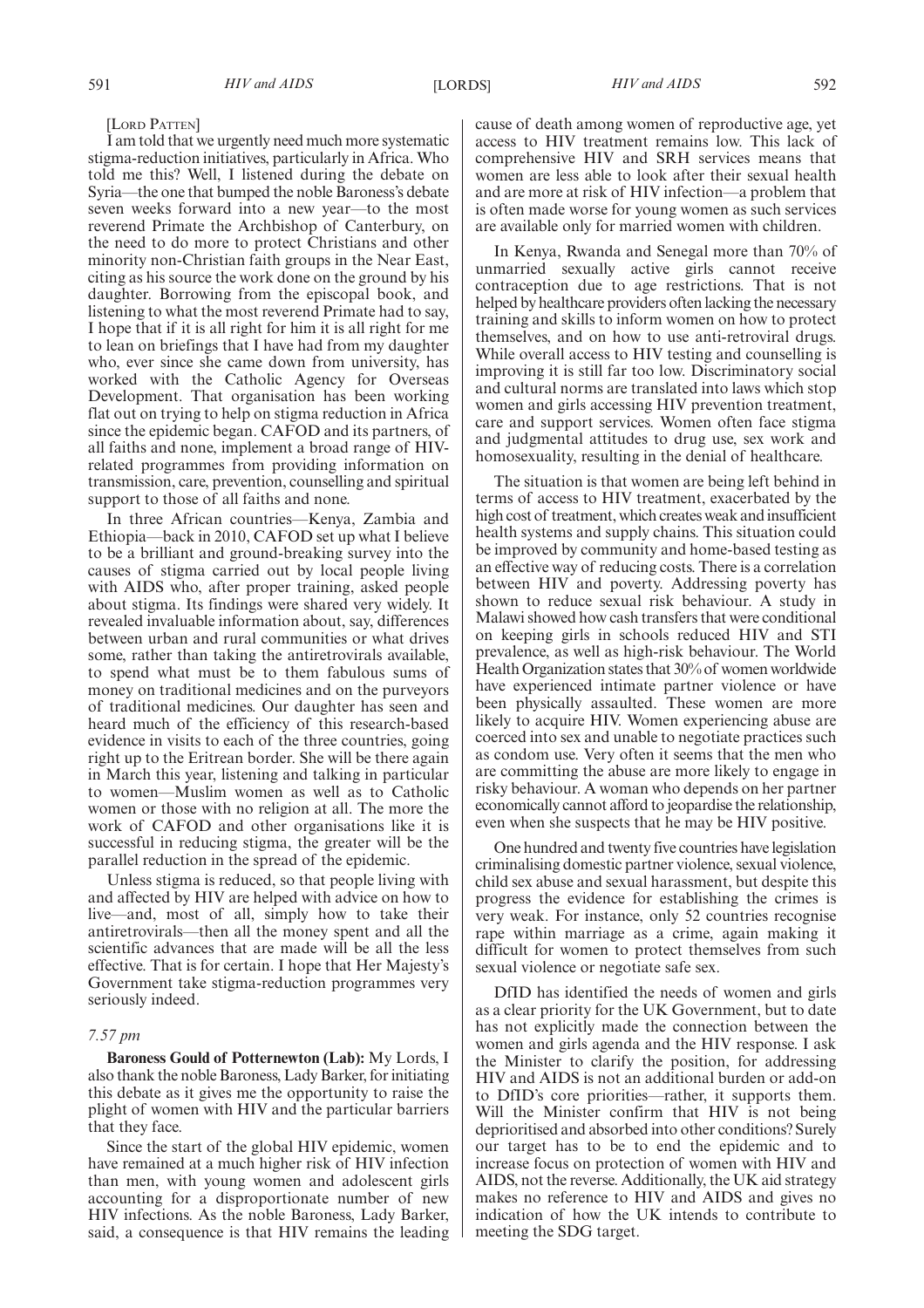In conclusion, it is widely recognised that gender equality is vital to an effective HIV response. There needs to be renewed political and financial commitment to eliminate gender inequalities and gender-based violence, and to increase the capacity of women and girls to protect themselves from HIV. We cannot forget, as so often seems to happen, that, in the words of the executive director of UNAIDS:

"This epidemic unfortunately remains an epidemic of women".

### *8.02 pm*

**Lord Black of Brentwood (Con):** My Lords, I join others in congratulating the noble Baroness, Lady Barker, on securing the debate, which is quite literally about life and death, and therefore one of the most important subjects with which this House can deal. The report is extremely compelling and I support without hesitation its recommendations, particularly on the issue of paediatric treatments, which the noble Baroness mentioned briefly. There is something horribly cruel about babies and infants being infected with HIV, which is compounded by the poor levels of care available. The figures from the WHO and UNICEF, which show that by 2020 some 1.9 million children will require HIV treatment, are heart-breaking. The chances of even a majority of them getting such treatment are slender, but, as UNAIDS makes clear:

"Without treatment, about one third of children living with HIV die by their first birthday".

New energy and focus need to be brought to bear on this issue, and policy and programming given the same priority as the key populations.

The point I want to highlight is one already raised by my noble friend Lord Fowler and the noble Lord, Lord Cashman, and which we have debated with great passion on a number of occasions in this House: the link between the criminalisation of homosexuality and the spread of HIV. I promise noble Lords that the three of us have not colluded on our homework, but I hope that the message is clear. For, with the best will in the world, HIV treatments, when they are available, are of use only if people are prepared to come forward, get tested and then take the drugs. But in far too many parts of the world—the majority of them, as we have heard, shamefully in the Commonwealth—criminalisation and stigma, which my noble friend talked so powerfully about, mean that HIV spreads more quickly, that safe sex practices never take root because there is no education on the subject, that prevention programmes simply do not exist, that people at risk do not get a test, and that the treatments central to this report are therefore simply not an option.

The evidence is overwhelming, as the Human Dignity Trust and others have documented in compelling work on the subject. The most telling statistic comes from UNAIDS, which found that HIV prevalence among men who have sex with men rises from one in 15 in Caribbean countries where homosexuality is not criminalised to one in four where it is. In countries where homosexuality is unlawful, the risks for the entire community are heightened because trans women and men who have sex with men have concurrent relationships with men and women, with fatal consequences, as the noble Baroness, Lady Gould, said in such a compelling way.

As I have said before on this issue, criminalisation kills.We have heard about the sterling and extraordinarily courageous work of the noble Lord in the mid-1980s, when the phrase that very much came to the fore was, "AIDS: Don't die of ignorance". Now it would be "AIDS: criminalisation kills", so, "AIDS: Don't die of criminalisation", might be a better way of looking at it. Whether or not there is widespread access to effective treatments, the HIV/AIDS crisis can never be brought under control and the dream of an AIDS-free world by 2030, which the noble Baroness, Lady Barker, talked about, will remain impossible while consensual same-sex relationships remain criminal in so many parts of the globe.

That has massive implications for public policy and for the brilliant work going on in the area of treatment. The UK is quite rightly investing millions of pounds in managing and ameliorating the HIV/AIDS crisis in the developing world, yet we are still prepared to accept the criminalisation fuelling it. While criminalisation exists, much of this money, invested with the best of intent, is being wasted. Policy needs to be joined up. That needs to start with our leadership role in the Commonwealth since 40 of its 53 members criminalise, in a most shameful breach of human rights. Some 60% of all people with HIV currently live in the Commonwealth, yet it is still a subject which, I say with some irony, dare not speak its name. At a presentation entitled "Getting to Zero" at the Commonwealth Secretariat on World AIDS Day in December, there was not a single mention of the link between criminalisation and HIV, despite the overwhelming empirical evidence, nor even mention of men who have sex with men and trans women as high-risk groups. Progress will never be made while the Commonwealth has its head in the sand, yet until progress is made on this front important issues surrounding access to treatment are, in so many parts of the world, largely academic.

In commending this report, which contains so many vital recommendations that need to be acted on, please let us continue to remember, as we have heard from so many speakers today, that one of the most basic points about why HIV continues to spread and why treatment will never be as effective as it can be is down to criminalisation of gay men and women. Action on treatment will never be sufficient on its own until we make progress on that agenda too.

### *8.07 pm*

**Lord Paddick (LD):** My Lords, I, too, congratulate my noble friend Lady Barker on eventually securing this debate. I have been getting to know a new friend over this weekend and I have been telling him about my life and my experiences. One of the things that I spoke to him about was the fact that, in the late 1970s and early 1980s, mainly because of social pressure, I was dating women rather than men, and in 1983 I married one. Had it not been for that social pressure, for my marriage to Mary and for living faithfully in that marriage for five years, I probably would not be here addressing noble Lords this evening that, and the pioneering work of the noble Lord, Lord Fowler, when he was Health Minister. That is personal for me.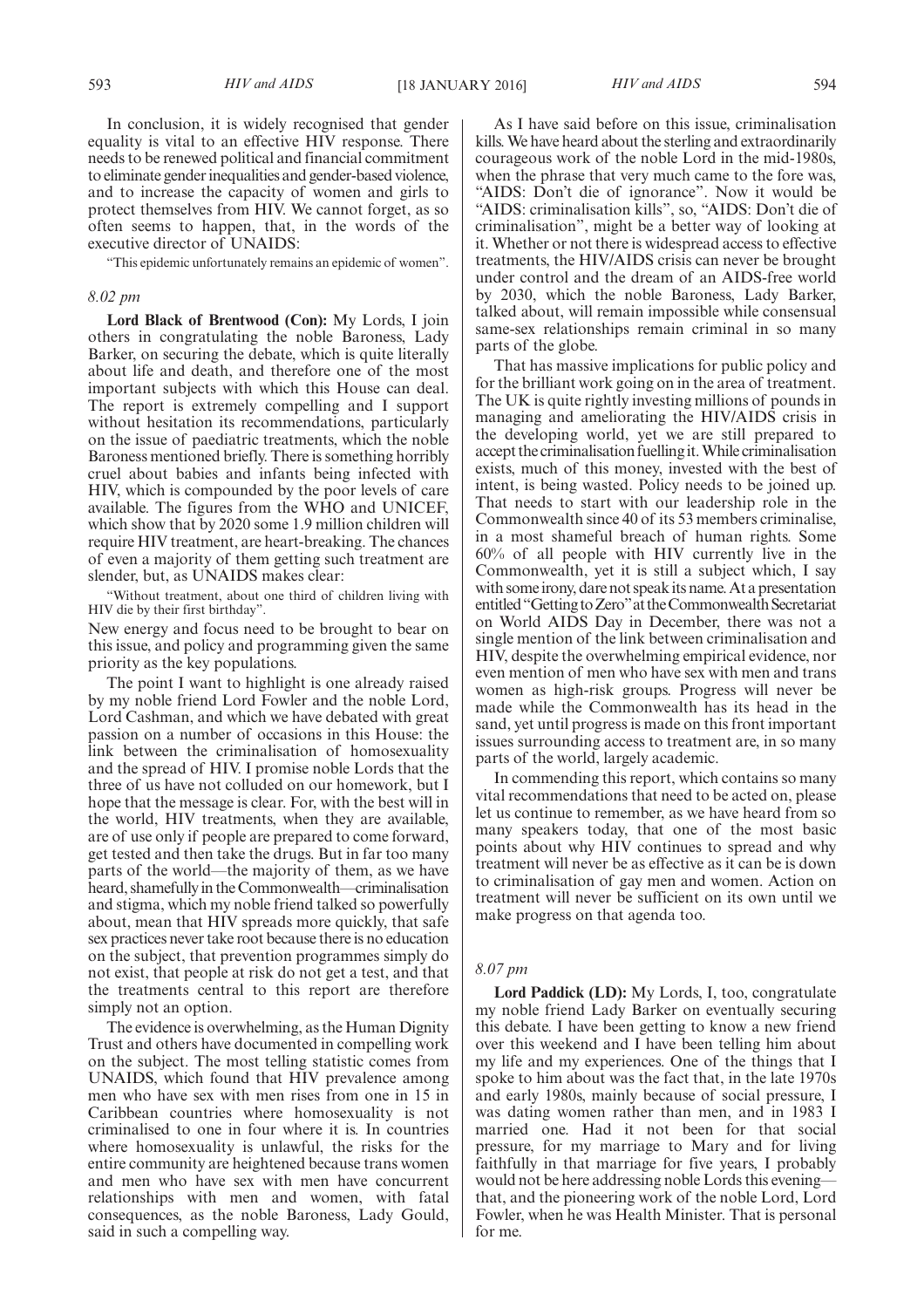#### [LORD PADDICK]

Thankfully, medical science has moved on from those days when there were so many—too many—deaths in western countries because antiretroviral drugs were in their infancy and not always effective. The problem then was lack of scientific knowledge. Today, lack of funding is causing unnecessary and completely preventable deaths, together with prejudice and discrimination, as many noble Lords have already said.

The way the pharmaceutical sector works is that new and effective medicines are developed at significant cost on the basis that the companies will see a return on their investment through high drug costs. Once the costs are recovered, there is the opportunity to produce generic drugs at lower cost. This is the situation that we are in generally with primary treatment for HIV. In many cases, people can be successfully treated using primary treatment at low cost, as my noble friend Lady Barker said. But the virus develops resistance and sometimes secondary and third-line treatments are necessary—but these drugs are too expensive for many low and medium-income countries to afford.

As many noble Lords have said, the other issue is high-risk groups where HIV is most prevalent: intravenous drug users, men who have sex with men, sex workers and the transgender community—people who not only face the highest risks but, because of society's prejudice in some countries, are the least likely to get treatment.

I am sure your Lordships will remember the UK Government campaign, "Don't die of ignorance", that the noble Lord, Lord Fowler, spearheaded. In a different sense, perhaps, people are still dying of ignorance: the ignorance that results in prejudice and discrimination. It is not just these high-risk groups that should have an equal right to treatment. The fact is that they infect others, not least unborn and infant children. As my noble friend Lady Barker said, 60% of new infections are among women. The excellent all-party group report on HIV and AIDS put it so well: this is not someone else's problem; this is everyone's problem.

Medical science has come a long way. For those who are being successfully treated for HIV, and whose levels of HIV virus in their bloodstream are so suppressed by medication that they do not show up in tests and whose immune system is healthy, it is almost impossible to pass on the infection to others. It is vital that people know whether the treatment they are receiving is effective, so access to regular viral testing is also an essential part of the solution.

There are new developments all the time. I am currently part of a clinical trial in the UK of pre-exposure prophylaxis, or PrEP, where a daily dose of medication can prevent HIV infection in the first place. The results of the trial so far show that it is a highly effective way of preventing further HIV infection—but again, whether it becomes available on the NHS is another cost question.

It is Oscar season and again this year the Elton John Aids Foundation will be holding its annual Oscar viewing party to raise money to fight HIV. But charities such as this—and there are many of them—that are trying to raise funds to eradicate HIV, which is now scientifically possible, cannot win this fight alone. They need Governments' financial support and willingness to join them in the battle, which will help such charities to raise funds themselves.

This is an important report at a time when we need to renew our commitment to an HIV-free world. All it needs is the political will to bring this about and I urge the Minister to ensure that this Government show leadership in committing the necessary resources and encouraging others to follow their example.

### *8.13 pm*

**Lord Collins of Highbury (Lab):** My Lords, I, too, thank the noble Baroness, Lady Barker, for initiating this debate. The APPG report demonstrated progress on access to anti-retroviral therapies. The latest figures released by UNAIDS show that nearly 16 million people now have access compared with fewer than 1 million just 10 years ago. However, 22 million people living with HIV still do not have access to ARTs and an incredible 19 million remain unaware of their status.

Since the report's publication we have had DfID's new development strategy and the Government's strategic defence and security review, which alongside the Autumn Statement pledged significant new funding for global health. These strategies highlight the need for better integration between DfID and the FCO to address human rights abuses and, as noble Lords have pointed out, criminalisation of LGBT groups, which, as the noble Lord, Lord Fowler, said, contributes to access to treatment being denied. Can the Minister outline the process ensuring cross-Whitehall policy coherence so that development needs are not undermined by other political considerations?

SDG objective 3.3 is to end HIV/AIDS, TB and malaria by 2030, and 2016 marks the beginning of the next replenishment phase for the Global Fund. The Global Fund estimates that the combined external funding required to beat the three diseases in line with the SDGs will be \$97 billion through to 2019. This will come from affected countries themselves and the countries contributing to the Global Fund, which will need some \$13 billion over the period—slightly less than for the last replenishment period. As noble Lords have said, the UK has a proud record on the Global Fund, contributing up to £1 billion over the last replenishment period, making it the third largest contributor.

In addition to the Global Fund commitment, I welcome the Autumn Statement launching the £1 billion Ross fund with the Gates Foundation. The Opposition will hold the Government to account on how that co-operation is working in the months and years ahead. That £1 billion includes a £300 million package on malaria and £115 million to develop new drugs and insecticides for malaria and TB. I welcome that attention given to TB and malaria but, as noble Lords have indicated, the funds do not yet specifically cover new tools for HIV and AIDS, either for treatment or prevention. It is crucial that the Government recognise the importance of new and better tools to prevent and treat HIV to ensure that investments in eliminating the disease are ultimately sustainable and successful.

If the aim of ending AIDS as a public health threat by 2030 is to be achieved, the bulk of the progress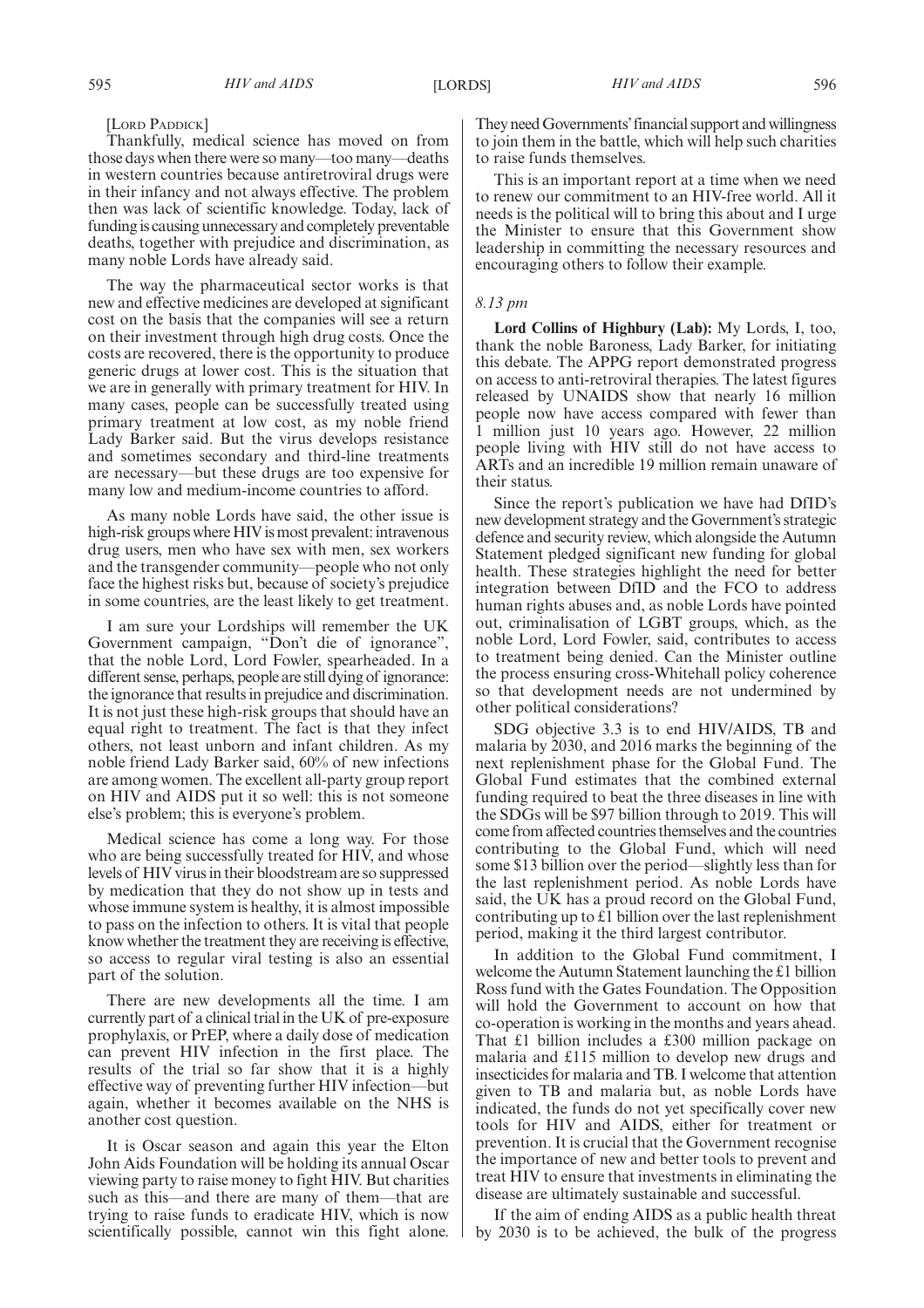must be made in the next five years, as we have heard. The joint UN programme has accepted fast-track targets. These are that 90% of people living with HIV know their status; 90% of those people are accessing treatment; and 90% of those on treatment are virally supressed. That would significantly reduce the number of onward transmissions. Achieving universal access, however, remains a challenge. As my noble friend Lord Cashman said, affordable first-line generic drug treatments are denied to middle-income countries, which are excluded from licensing deals and are forced to buy at inflated prices, making second and third-line ARTs prohibitively expensive. The Global Fund must be allowed to provide critical bridging finance for middle-income countries. We cannot simply pull out and leave Governments to fill the gap when we know that they will not. So will the Minister commit to looking at providing technical support before funding is withdrawn to ensure that programmes do not collapse after withdrawal?

### *8.18 pm*

**TheParliamentaryUnder-Secretaryof State,Department for International Development (Baroness Verma) (Con):** My Lords, I join all noble Lords in thanking the noble Baroness, Lady Barker, for securing this debate. I also thank all noble Lords for their excellent contributions. The noble Baroness referred in her opening remarks to the pioneering approach of my noble friend Lord Fowler in ensuring that the debate around HIV/AIDS had considerable resource at a time when it was very difficult to discuss such matters.

As the noble Lord, Lord Collins, rightly said, UNAIDS estimates that nearly 16 million people are now on treatment but, despite this significant progress, 1.2 million people are still dying every year because they lack the essential drugs and prevention services.

As noble Lords have mentioned, the *Access Denied* report raised important issues. The UK remains committed to addressing these issues, getting to zero and ensuring that no one is left behind. The scale of the UK's financial commitment is testament to this. We remain the second largest international donor on HIV prevention, care and treatment and over the period 2014 to 2016 have pledged up to £1 billion to the Global Fund—a commitment that is yielding real results, with the Global Fund providing more than 8.1 million people with life-saving treatment.

As noble Lords have said, no child should be born with HIV, and when this happens it is a clear failure of health systems. In response to this, the UK spent £360 million in 2013-14 investing in strong and resilient health systems. With considerable UK support, the Global Fund has reached 3.1 million women with services to prevent transmission of HIV to their babies.

The APPG's report expresses concern over the affordability of second and third-line antiretroviral drugs. As a number of noble Lords raised that point, I want to assure them that the UK is heavily investing in tackling this important issue through our support to the Global Fund, UNITAID, the Medicines Patent Pool and the Clinton Health Access Initiative. Our support to the latter has helped secure more than \$1 billion-worth of procurement cost savings. These savings have been reinvested to allow millions more to access treatment.

The report also highlights the importance of viral load testing. The cost of viral load testing remains a major challenge, and so my department is supporting a deal with Roche at \$9.40 per test, a 40% reduction for many countries. In low and middle-income countries, this equates to an average price cut of more than 40%. While the agreement is by no means the final answer, it does represent an important step.

A number of noble Lords referred to middle-income countries. We agree with the report that the withdrawal of international financial support must be sensitive to the needs of key populations. At present, approximately 50% of the Global Fund's resources are targeted at middle-income countries, and we continue to use our place on the board to encourage such countries to focus on key populations. At the same time, we must remember the needs of lower-income countries, which simply cannot afford to provide universal access to HIV treatment and HIV prevention services on their own.

It is clearly unacceptable that every two minutes an adolescent girl is infected with HIV and that 1,000 young women are infected every day, the vast majority of whom are in sub-Saharan Africa. DfID—my department—puts the empowerment of girls and women at the heart of everything we do. Nearly 60% of Global Fund resources are invested in programmes that reach women and children, and we have committed more than £100 million to programmes to tackle genderbased violence.

Sadly, stigma and discrimination continue to drive key affected populations underground—populations such as men who have sex with men, sex workers, prisoners and injecting drug users—inhibiting prevention efforts, increasing people's vulnerability to HIV and reinforcing barriers to accessing medicines. Tackling such stigma, and securing evidence-based HIV prevention and treatment for key populations, remains one of the UK's HIV policy priorities. The UK is therefore proud to be a founding supporter of the Robert Carr civil society Networks Fund, through which we support these particularly vulnerable groups.

We are also one of the world's leading funders of research and development into infectious diseases. In 2014-15, we spent at least £86 million on health research. The innovative new Ross fund gives us an opportunity to continue this important investment, developing, testing and delivering a range of new products for infectious diseases which affect the poorest and most vulnerable people in the world.

A number of questions were raised, and I will endeavour to answer as many of them as possible. If I run out of time, I promise to write to noble Lords. I will start by giving noble Lords a personal commitment. I have spent as much of my life as I can remember fighting all kinds of discrimination. For me, any form of discrimination needs to be tackled head on. My role gives me a really privileged position from which I can push hard. I work with the noble Baroness, Lady Barker, and we share some common areas which need a cross-party political response. I hope that, where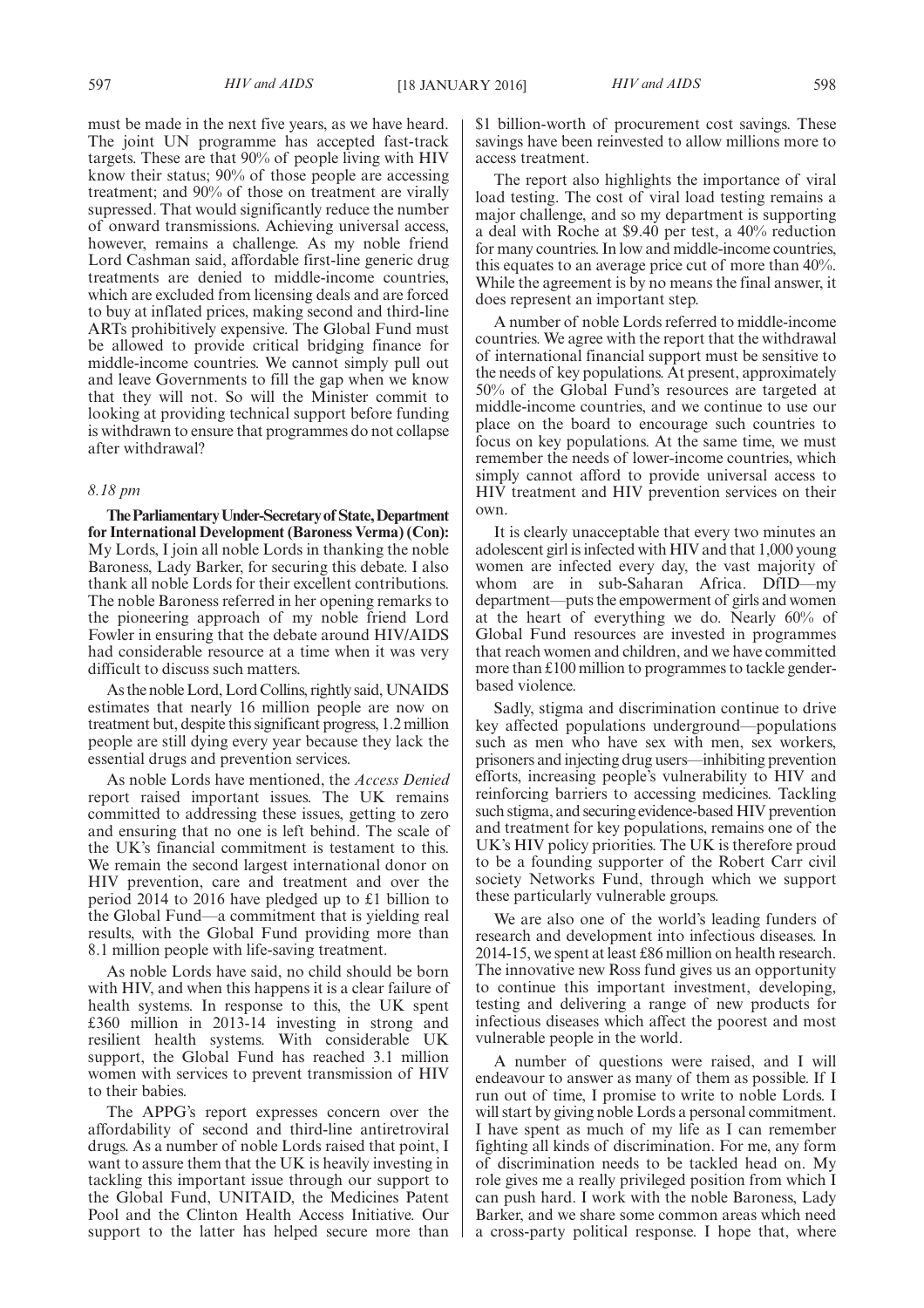noble Lords feel they can offer support, they will undertake to come forward. These issues are not for any one political party; they are for us all to come together on.

The noble Baroness, Lady Barker, and other noble Lords asked whether the Ross fund was new money or whether it was robbing Peter to pay Paul. It is a new fund—a new £1 billion research initiative that will focus on malaria and other infectious diseases. It will report regularly to a cross-government assurance board. I do not have enough detail to give much more information at the moment, but as more details come forward I will be very happy to share them with noble Lords who are interested.

A number of noble Lords mentioned the difficulties that middle-income countries will have if funding is taken away. I hope I have demonstrated that we do support those countries—50% of the funding goes there—but we need to ensure that we focus very much on the low-income countries with high burdens. Where the key groups are in middle-income countries, our support must be directed and targeted to them. However, we support the Global Fund's new funding model, which will focus where the need is greatest. We are pressing the fund to ensure that marginalised groups in middle-income countries are prioritised and that innovative mechanisms are developed to address their needs.

The noble Lord, Lord Collins, spoke about giving assistance to middle-income countries. One area in which we offer programmes is working with the Governments of middle-income countries to ensure that they know how to target those key populations.

The noble Baroness and others asked where HIV sat within the overall strategy. It is a high-level strategy and we do not name every disease. However, I hope it reassures noble Lords that we remain the second biggest international funder of HIV prevention, treatment, care and support. We are not reducing our presence, but we need to focus on how to make others join their pledges and deliver with as much enthusiasm and commitment as the UK.

My noble friend Lord Black and other noble Lords rightly highlighted the issue of paediatric treatment. Besides our contribution to the Global Fund, we have provided  $\epsilon$ 60 million annually to UNITAID to continue its pioneering role in paediatric HIV diagnostics and treatment.

My noble friend—along with my noble friend Lord Fowler and the noble Lord, Lord Cashman—also highlighted the link between the criminalisation of homosexuality and the spread of HIV. We continue to urge all states with laws that criminalise homosexuality and discriminate against people based on sexual orientation or gender identity to urgently review their laws. I was proud to chair a round table on LGBT issues at the Commonwealth Heads of Government Meeting in November. It was really encouraging to see that the meeting was so well attended. I can assure noble Lords that, in my role, I am determined to ensure that we work towards much more inclusive communities. Wherever I go, the issues around inclusive responses and challenging those countries are always on the agenda.

I think that I am fast running out of time. As I have said, approximately 50% of the Global Fund resources go to middle-income countries.

My noble friend Lord Patten talked about stigma, as did other noble Lords. Given the sensitivity of this issue in some countries, our approach to LBGT rights is strongly guided by local civil society in each of those countries. We work on a case-by-case basis, building bottom-up pressure for change.

I have got the message to say that my time is up, so I would just like to reiterate my thanks to the noble Baroness, Lady Barker.

### **Immigration Bill**

*Committee (1st Day) (Continued)*

*8.30 pm*

# *Amendment 43*

## *Moved by Lord Ashton of Hyde*

**43:** After Clause 7, insert the following new Clause— *"Labour market enforcement undertakings*

Power to request LME undertaking

(1) This section applies where an enforcing authority believes that a person has committed, or is committing, a trigger offence.

- (2) An enforcing authority may give a notice to the person—
	- (a) identifying the trigger offence which the authority believes has been or is being committed;
	- (b) giving the authority's reasons for the belief;
	- (c) inviting the person to give the authority a labour market enforcement undertaking in the form attached to the notice.

(3) A labour market enforcement undertaking (an "LME undertaking") is an undertaking by the person giving it (the "subject") to comply with any prohibitions, restrictions and requirements set out in the undertaking, as to which see section (Measures in LME undertakings).

(4) "Trigger offence" means—

- (a) an offence under the Employment Agencies Act 1973 other than one under section 9(4)(b) of that Act;
- (b) an offence under the National Minimum Wage Act 1998;
- (c) an offence under the Gangmasters (Licensing) Act 2004;
- (d) any other offence prescribed by regulations made by the Secretary of State;
- (e) an offence of attempting or conspiring to commit an offence mentioned in paragraphs (a) to (d);
- (f) an offence under Part 2 of the Serious Crime Act 2007 in relation to an offence so mentioned;
- (g) an offence of inciting a person to commit an offence so mentioned;
- (h) an offence of aiding, abetting, counselling or procuring the commission of an offence so mentioned.
- (5) "Enforcing authority"—
	- (a) in relation to a trigger offence under the Employment Agencies Act 1973, means the Secretary of State or any authority whose officers are acting for the purposes of that Act (see section 8A of that Act);
	- (b) in relation to a trigger offence under the National Minimum Wage Act 1998, means the Secretary of State or any authority whose officers are acting for the purposes of that Act (see section 13 of that Act);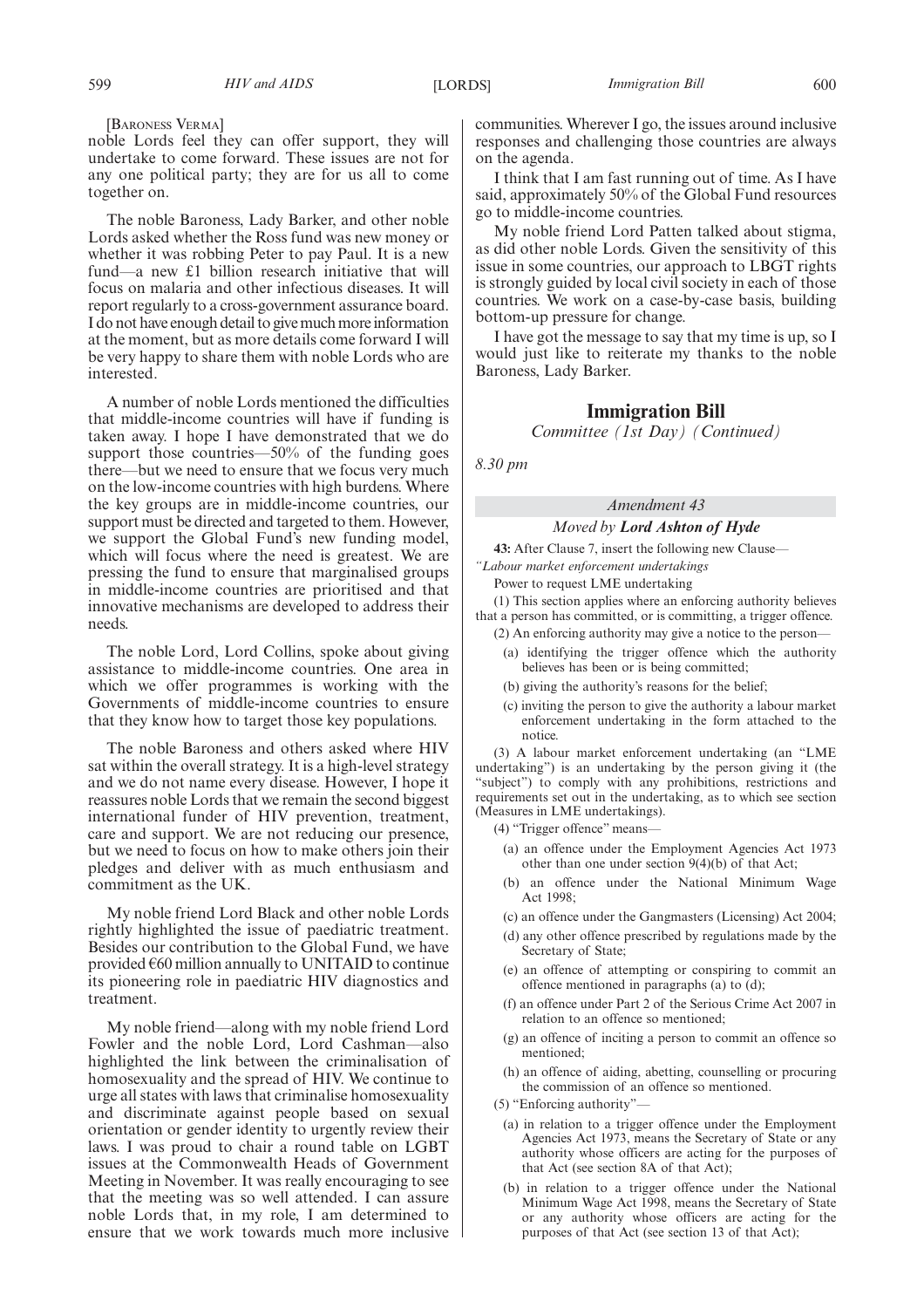- (c) in relation to a trigger offence under the Gangmasters (Licensing) Act 2004, means the Secretary of State or any authority whose officers are acting as enforcement officers for the purposes of that Act (see section 15 of that Act);
- (d) in relation to an offence which is a trigger offence by virtue of subsection (4)(d) (including an offence mentioned in subsection  $(4)(e)$  to (h) in connection with such an offence), has the meaning prescribed in regulations made by the Secretary of State.

(6) In subsection (5), a reference to an offence under an Act includes a reference to an offence mentioned in subsection (4)(e) to (h) in connection with such an offence.

(7) In this section references to the Gangmasters (Licensing) Act 2004 are references to that Act only so far as it applies in relation to England and Wales and Scotland."

**Lord Ashton of Hyde (Con):** My Lords, these government amendments introduce new clauses to create a new regime of labour market enforcement— LME—undertakings and orders, backed up with a criminal offence for non-compliance. As such, they are an important part of the Government's response to the consultation *Tackling Exploitation in the Labour Market*, where respondents agreed that there was a need to tackle exploitation falling between routine breaches of labour market legislation and very serious offences, which are dealt with by the police or the National Crime Agency. This means that, for the first time, individuals within rogue businesses face the possibility of imprisonment for repeated or serious breaches of labour market legislation, many of which are currently punishable only by a fine. However, as I am about to describe, a business will have several opportunities to put matters right before facing prosecution.

Taking national minimum wage offences as an example, an initial offence would be dealt with using the existing civil penalty regime. Money owed to the worker would also be recovered and the new regime will not affect this. However, if a business decided to take the hit and continue underpaying its workers then a labour market enforcement undertaking could be sought, requiring the business to take reasonable steps to ensure compliance in future. This could be an update to its software, for example, a measure which a law-abiding business would have implemented on its own initiative. If the business refused to give or failed to comply with an undertaking, the enforcer could apply to the court for a labour market enforcement order. This would contain similar corrective measures, as ordered by the court. A court could also make such an order when sentencing for a labour market offence. Only where the business failed to comply with the order would prosecution be a consequence.

The new clause inserted by Amendment 43 allows one of the enforcement bodies to request that a subject enters into an LME undertaking where it believes that a trigger offence has been or is being committed. "Trigger offence" is defined as meaning,

"an offence under the Employment Agencies Act 1973 other than one under section 9(4)(b) of that Act … an offence under the National Minimum Wage Act 1998",

or,

"an offence under the Gangmasters (Licensing) Act 2004", including secondary and related offences.

The new clauses inserted by Amendments 44 and 45 set out what measures may be included in an LME undertaking and their duration. These must secure compliance with labour market legislation, publicise the undertaking and subsequent remedial action or be a measure of a kind prescribed in regulations by the Secretary of State. We envisage this power being used to prescribe measures to protect workers such as taking steps to inform them of their rights or preventing the unlawful retention of documents. All the measures must be just and reasonable, and at least one measure must be necessary to prevent or reduce further offending. The undertaking must make clear how any such measures will secure compliance. An undertaking takes effect when accepted by the enforcing authority unless alternative arrangements are made within it, and can last for a maximum of two years. The enforcing authority may release the subject from an undertaking, and must do so if none of the measures within it is necessary to reduce or prevent further offending. The new clause inserted by Amendment 46 governs the service of a notice to request an undertaking, including where the suspected offender is a body corporate or a partnership.

The new clauses inserted by Amendments 47, 48 and 50 set out the arrangements by which the enforcing authority can apply to the court for an LME order and the measures it may contain. An application may be made where the proposed respondent has refused or failed to enter into an undertaking within a negotiation period of 14 days, or longer by agreement. An application may also be made where the proposed respondent has failed to comply with the undertaking. The court must be satisfied, on the balance of probabilities, that the trigger offence has been or is being committed. The court must also be satisfied that the order is just and reasonable. The measures that the order can contain are the same as the undertaking. The appropriate court is the magistrates' court, sheriff court or court of summary jurisdiction, according to where the conduct constituting the offence took place.

The new clause inserted by Amendment 49 makes provision for a sentencing court to make an LME order following conviction for a trigger offence. The new clause inserted by Amendment 51 states that an order may not be made in respect of a child and that its maximum duration is two years. When making an order, the court may release the respondent from any previous order or from any undertaking made in respect of the same trigger offence. The new clauses inserted by Amendments 52 and 53 make provision for orders to be varied, discharged and appealed.

The new clause inserted by Amendment 54 puts a duty on the Secretary of State to issue a code of practice on the exercise of the new enforcement regime. This will make it clear to enforcing authorities how the regime should be applied alongside their existing sanctions. The code of practice will be laid before Parliament and published, and the enforcing authorities must have regard to the current version.

The new clause inserted by Amendment 55 provides that the powers conferred on officers to investigate trigger offences may also be used when investigating breaches of an LME order. In the case of theGangmasters and Labour Abuse Authority, these powers will be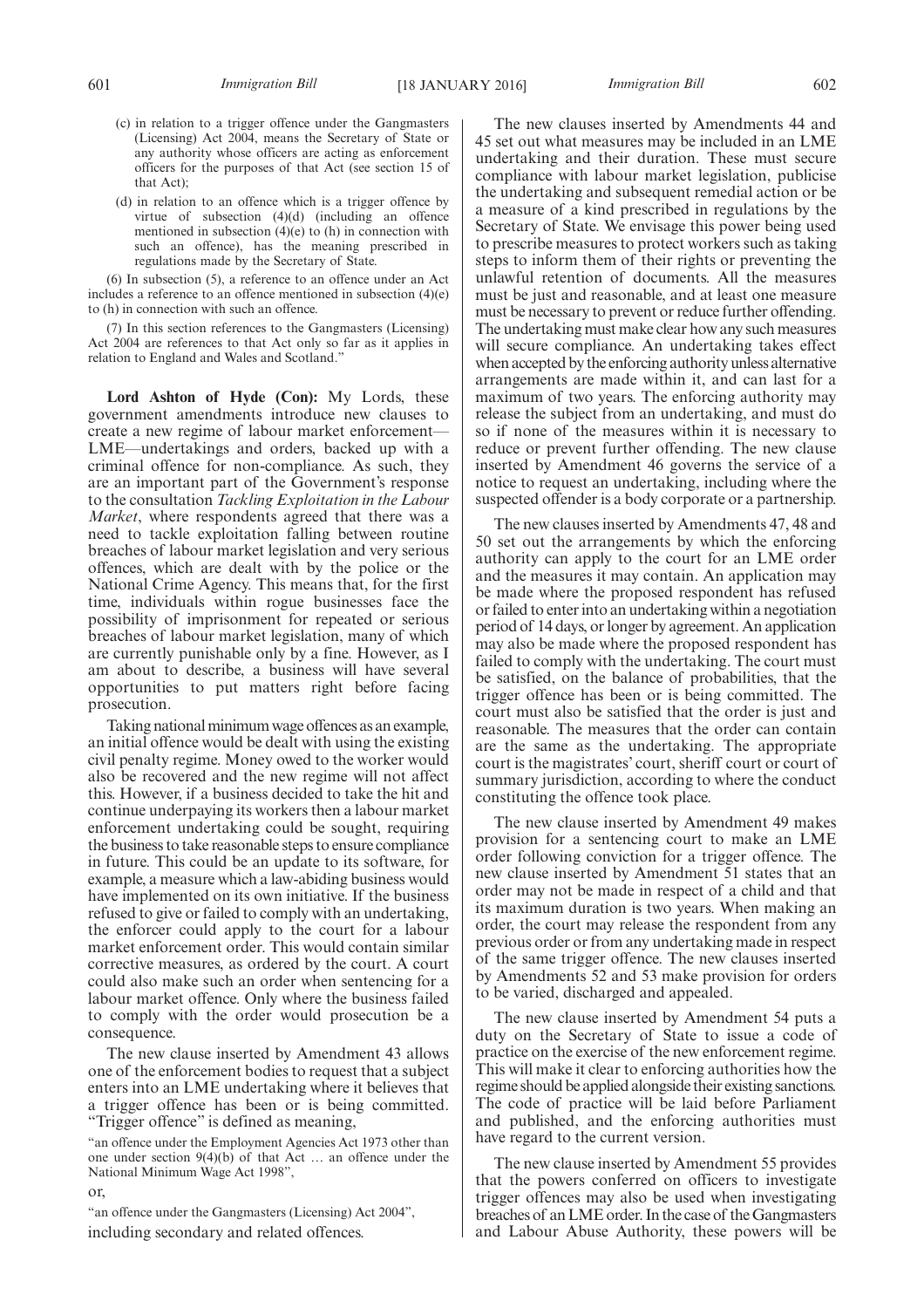[LORD ASHTON OF HYDE]

extended by Amendments 17 and 40, and it will therefore have the powers to investigate trigger offences under employment agency and national minimum wage legislation.

The new clauses inserted by Amendments 56 to 59 create a criminal offence where a respondent fails to comply with an LME order. The maximum penalty is two years' imprisonment and/or a fine on conviction on indictment, or 12 months' imprisonment and/or a fine on summary conviction. Where the offence is committedbybodiescorporate,unincorporatedassociations or partnerships, an offence is also committed by the officersof thecompany, themembersof theunincorporated association or partners respectively, where it is proved that the offence was committed with the consent or connivance of, or attributable to the negligence of, that individual. I beg to move.

**Baroness Hamwee (LD):** My Lords, I have some amendments in this group. The first is an amendment to government Amendment 47, on the power to make an LME order. Under subsection (1) of the new clause, the court must be,

"satisfied, on the balance of probabilities, that the person has committed, or is committing, a trigger offence".

My amendment would change the balance of probabilities to "beyond reasonable doubt". A trigger offence relates to offences under other legislation as well as being an offence in itself so I do not understand why the civil standard of proof is thought to be appropriate. If the answer to this is that it is in effect covered by the new clause in Amendment 49, which is different, then is there not a problem in having differing standards of proof ? I would be grateful for an explanation here.

Amendment 50A is an amendment to government Amendment 50. It would leave out the provision that one of the purposes of a measure—a "prohibition, restriction or requirement"—included in an LME order is bringing it,

"to the attention of persons likely to be interested in the matter", and other points. If this is about communication across the actors in labour market enforcement, should it not be for the director to make sure this happens? Why is it a measure in a court order? It does not seem a matter for the courts. I can see that it may be necessary, for instance, to inform employees about an order but it seems very cumbersome and not appropriate in this context.

My final amendment in the group is an amendment to government Amendment 57, which, dealing with "Offences by bodies corporate", defines an officer of a body corporate asincluding a "manager".My amendment would take that out. I am used to seeing directors, secretaries and so on as officers of a company but a manager—though I admit I will be very out of date on company law provisions—to me means something quite different and not with the same responsibilities as a director of a company.

**Lord Kennedy of Southwark:** My Lords, here again we have a series of government amendments in varying degrees of complexity. I want further information on some of these amendments in relation to other requirements and punishments relating to people who commit the offence under various Acts as listed in government Amendment 43 and other amendments in the group. Is the noble Lord saying that in all cases of alleged offences, first they will be dealt with under the Acts he referred to in his contribution and only later on will an LME be sought? Will he clarify that when he responds and also how it is all going to work?

A trigger offence is committed and action is taken, as the noble Lord outlined in his amendments. Then requirements are sought from individuals and that can be a prohibition, a restriction or a requirement for further action that will reduce the risk of the person not complying up to a maximum duration of two years. He said that this could be reduced on application by the enforcing authority. My concern is that the Government do not always have a particularly good record in ensuring that all these present requirements are enforced to the full extent. If you look at the enforcement activity for breaches of the national minimum wage, I would suggest it was not a record to be particularly proud of. Will these additional burdens make enforcement easier and more effective or not? It would be useful if the noble Lord could respond to that point as well.

My noble friend Lord Rosser made reference in a previous debate to the question of how, with increased work and cuts in resources, we can ensure that these increased powers will be properly resourced. The worry is that there will be so much stuff here that we will actually end up with poor enforcement, not better enforcement.

### *8.45 pm*

I also noticed that, with new subsections (6), (7) and (8) proposed in government Amendment 46, we are moving into the 21st century: with some caveats a labour market enforcement notice can be sent to individuals by electronic means. That is certainly progress. Will the noble Lord, Lord Ashton of Hyde, bring that matter to the attention of his friends in BIS? I am thinking of the noble Baroness, Lady Neville-Rolfe. We have some contradiction between how people who have allegedly committed offences are treated and how law-abiding citizens are treated in the Trade Union Bill—it is going through this House on virtually the same timescale—under which they are not allowed to receive their ballot paper by electronic means. There could be some interesting amendments in the next few weeks. We have the Government supporting the use of electronic means here, but at the same time denying their use for people trying to get their ballot paper. That is a contradiction. I will leave it there and look forward to the Minister's response.

**Lord Hylton (CB):** My Lords, what I have to say follows from what the noble Lord, Lord Kennedy, has just said. Amendment 43 refers to offences under four existing Acts together with inciting, aiding, abetting or counselling such offences. These can trigger undertakings. Amendment 44 refers to notices, orders and enforcement. All this is bound to cost money. Resources have been repeatedly mentioned today, so I must ask: how much of this additional expenditure will be new money and how much will be transferred from the enforcement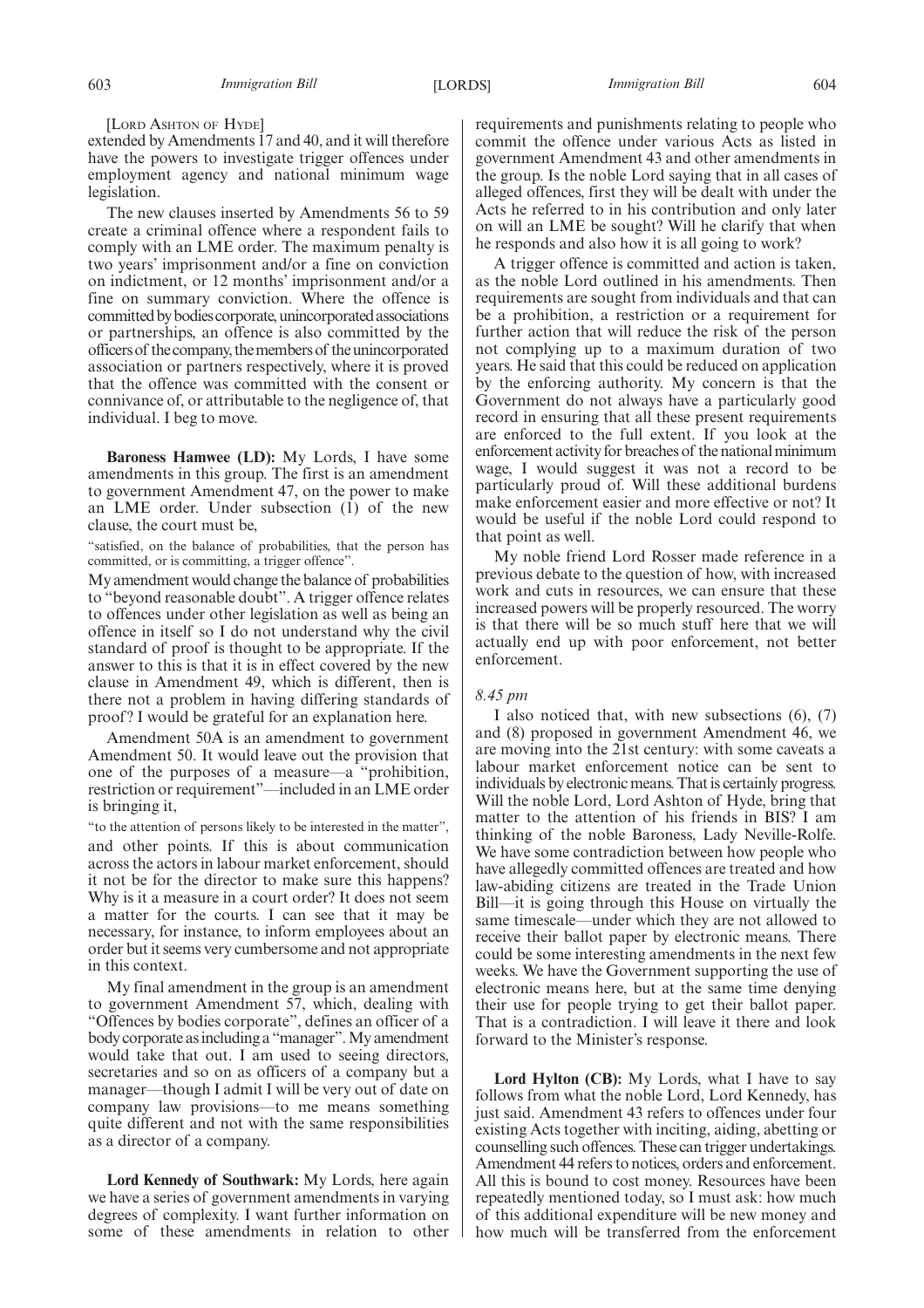mechanisms of the existing legislation? It would be a great waste of our time and effort to create a series of new offences without having the means to cope with them.

**Lord Ashton of Hyde:** My Lords, I thank noble Lords for their remarks. Before I move to the amendments spoken to by the noble Baroness, Lady Hamwee, I shall comment on the points raised on the government amendments.

I was asked when the new system, which the noble Lord, Lord Kennedy, described as burdensome, will be used. This is a new power to be used after the existing penalties have been applied under the existing Acts. For example, in national minimum wage regulations, the current penalty is naming and shaming. In other areas, there are civil penalties. These amendments are designed for egregious offences and repeated offences where, for example, some companies may decide to take the fine and continue to pay their workers less than the minimum wage. We have included these new powers to put an end to breaches of labour market rules. We think they are an important part of the new toolkit to address these serious matters.

Resources have been mentioned on several occasions this evening. I take the point that if these new powers are not properly enforced, there will be no point in having them. My noble friend has already committed to talk about resources and to write to noble Lords on that subject, and I will ask him to include this in his letter.

The noble Lord, Lord Kennedy, raised the subject of electronics. He cleverly included matters which are nothing to do with this Bill. Of course, electricity is dangerous when it is incorrectly applied. The electronic means in this Bill bring it into the 21st century, but that does not mean that they should be used in all cases.

The noble Lord, Lord Hylton, talked about the four current Acts which can trigger the possibility of going into enforcement, and—again—he mentioned money. I agree it is bound to cost some money. As I said before, my noble friend will include that in his reply, if I could leave it like that for the time being.

Of course, the Director of Labour Market Enforcement will set out in his strategy how the funding that is available for the enforcement agencies should be allocated. Every year he makes an annual report. It would be very surprising, if he were underresourced, that he would not refer to that in his annual report.

As I have said to the noble Lord, Lord Kennedy, routine cases will continue to be dealt with using existing powers. There will be LME undertakings, and then orders will be for the more serious cases.

I move on to the amendments in the name of the noble Baroness, Lady Hamwee, to which I listened carefully. Amendment 47A would change the court's power to make an LME order on application from an enforcement agency, so that the court would have to be satisfied beyond reasonable doubt that the person had committed or was committing a trigger offence.

We think it appropriate that a court should be able to make an LME order on application from an enforcement agency on the basis of the balance of probabilities rather than the criminal standard of proof. In these circumstances, the order is designed to prevent further offending, not as a means of sentencing the person on conviction for an offence. The amendment would limit the ability of enforcement agencies to invoke the LME order regime to secure compliance as an alternative to straightforwardly prosecuting the person for a trigger offence.

Amendment 50A would remove the court's power to include a prohibition, restriction or requirement in an LME order on bringing the order, the circumstances in which it was made and any action by the respondent to comply, to the attention of persons likely to be interested in the matter. However, we think it right that the courts, in making an LME order, should be able to require a business to make the matter known to interested parties, and failure to do so would result in a breach of the order with the possibility of prosecution for the consequent offence. It is properly for the courts, not the Director of Labour Market Enforcement, to impose this requirement. The amendment would significantly weaken this provision, possibly enabling those subject to an LME order to conceal it from its employees, creditors and trading partners.

Amendment 57A would remove from the provisions relating to offences by bodies corporate the possibility of a manager committing the offence of failing to comply with an LME order where they have consented or connived in the offence or it was attributable to their neglect. However, it is appropriate that managers, in addition to their companies, should be held liable for the offence of failing to comply with an LME order where the offence resulted from their neglect, consent or connivance. Secondary liability provisions of this kind, including liability for managers, are commonplace in other legislation. The principle that managers can be held liable for offences committed by their company in certain circumstances is well established.

In the light of what I have said, I hope that the noble Baroness will agree not to move her amendments.

**Lord Kennedy of Southwark:** The Minister made reference to a point I picked out about electronic communications. It is his party that decided to allow the use of electronic communications in this Bill for contacting people who may have committed some very serious offences. Another Bill, also on the Floor of this House around the same time, is denying law-abiding citizens to get their communications by electronic means. I asked the Minister if he would point out that contradiction to his friends in BIS, particularly the noble Baroness, Lady Neville-Rolfe. I would be grateful if he could confirm that he will do that.

**Lord Ashton of Hyde:** My Lords, I am very happy to report the noble Lord's comments to my noble friend Lady Neville-Rolfe. I would not necessarily call that a contradiction but I will certainly bring his remarks to her attention.

**Baroness Hamwee:** My Lords, I will go back and look at the standard of proof that is required. My concern was that an LME order is a step along the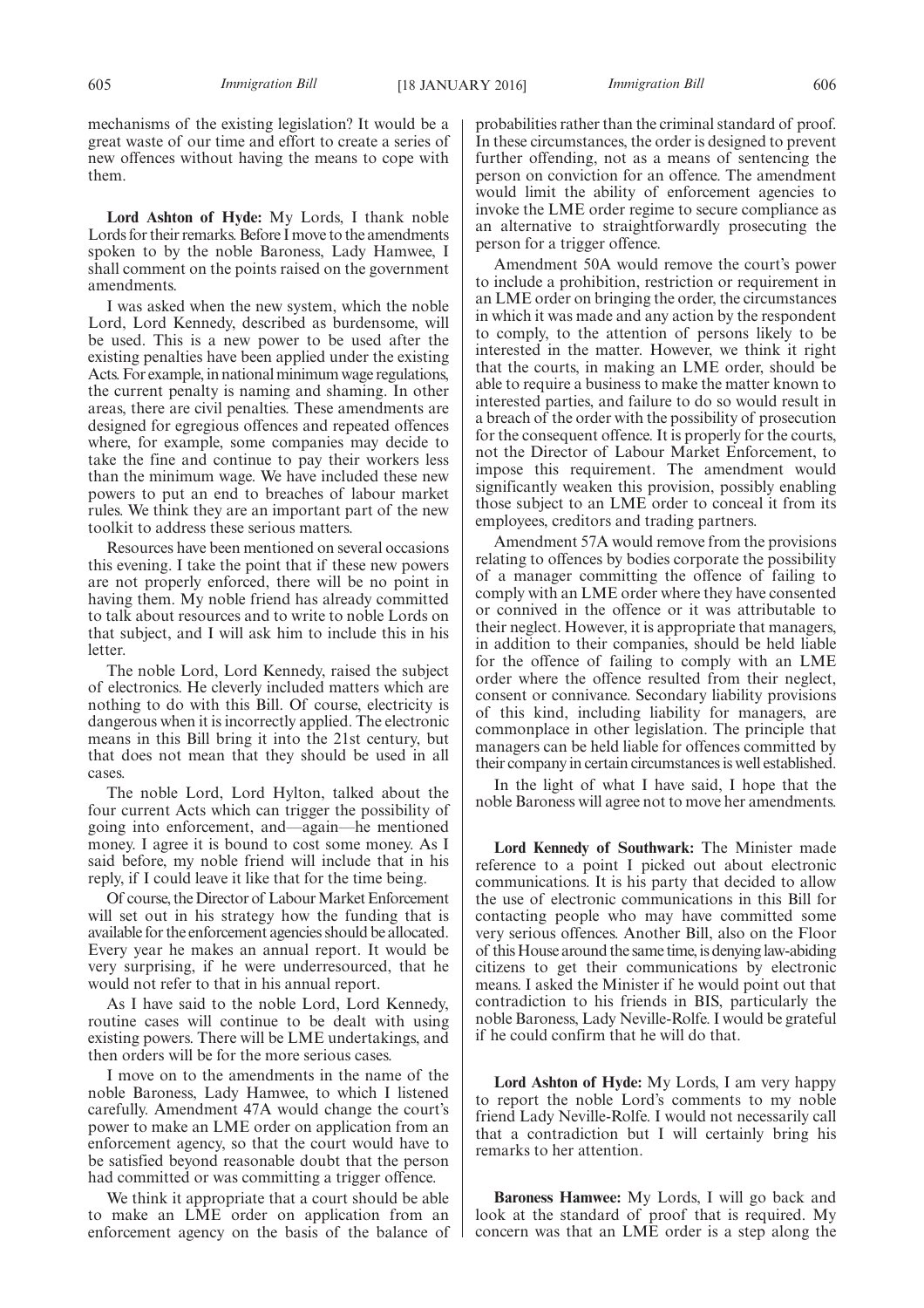[BARONESS HAMWEE]

way—a part of a process that seems to require, as an appropriate standard of proof, to be beyond reasonable doubt.

With regard to "an officer" including a manager, my concern is whether the term "manager"is understood in the same way by everyone. We know what a director is—it is defined in legislation, you sign up to it and so on—but there could be doubt as to whether an individual was actually a manager or not, and that is where my anxiety lies. I appreciate that the Minister is not in a position to make any further comment today but perhaps it is something that we can look at. This is not intended as an opposition political point; it is a real concern about how the legislation will work.

**Lord Ashton of Hyde:** I am happy to say that my noble friend is prepared to talk to the noble Baroness about that before the end of Committee—or before Report, anyway.

*Amendment 43 agreed.*

## *Amendments 44 to 46*

#### *Moved by Lord Bates*

**44:** After Clause 7, insert the following new Clause—

"Measures in LME undertakings

(1) An LME undertaking may include a prohibition, restriction or requirement (each a "measure") if, and only if—

- (a) the measure falls within subsection (2) or (3) (or both), and
- (b) the enforcing authority considers that the measure is just and reasonable.

(2) A measure falls within this subsection if it is for the purpose of—

- (a) preventing or reducing the risk of the subject not complying with any requirement imposed by or under the relevant enactment, or
- (b) bringing to the attention of persons likely to be interested in the matter—
	- (i) the existence of the LME undertaking,
	- (ii) the circumstances in which it was given, and
	- (iii) any action taken (or not taken) by the subject in order to comply with the undertaking.

(3) A measure falls within this subsection if it is prescribed, or is of a description prescribed, in regulations made by the Secretary of State.

(4) The enforcing authority must not—

- (a) invite the subject to give an LME undertaking, or
- (b) agree to the form of an undertaking,
- unless the authority believes that at least one measure in the undertaking is necessary for the purpose mentioned in subsection  $(5)$ .

(5) That purpose is preventing or reducing the risk of the subject—

- (a) committing a further trigger offence under the relevant enactment, or
- (b) continuing to commit the trigger offence.

(6) An LME undertaking must set out how each measure included for the purpose mentioned in subsection (2)(a) is expected to achieve that purpose.

(7) In this section, the "relevant enactment"means the enactment under which the enforcing authority believes the trigger offence concerned has been or is being committed."

**45:** After Clause 7, insert the following new Clause— "Duration

(1) An LME undertaking has effect from when it is accepted by the enforcing authority or from the later time specified in it for this purpose.

(2) An LME undertaking has effect for the period specified in it but the maximum period for which an undertaking may have effect is 2 years.

(3) The enforcing authority may release the subject from an LME undertaking.

(4) The enforcing authority must release the subject from an LME undertaking if at any time during the period for which it has effect the authority believes that no measure in it is necessary for the purpose mentioned in section (Measures in LME undertakings)(5).

(5) If the enforcing authority releases the subject from an LME undertaking it must take such steps as it considers appropriate to bring that fact to the attention of—

(a) the subject;

(b) any other persons likely to be interested in the matter."

**46:** After Clause 7, insert the following new Clause—

"Further provision about giving notice under section (Power to request LME undertaking)

(1) A notice may be given under section (Power to request LME undertaking) to a person by—

(a) delivering it to the person,

- (b) leaving it at the person's proper address,
- (c) sending it by post to the person at that address, or
- (d) subject to subsection (6), sending it to the person by electronic means.

(2) A notice to a body corporate may be given to any officer of that body.

(3) A notice to a partnership may be given to any partner.

(4) A notice to an unincorporated association (other than a partnership) may be given to any member of the governing body of the association.

(5) For the purposes of this section and of section 7 of the Interpretation Act 1978 (service of documents by post) in its application to this section, the proper address of a person is the person's last known address (whether of the person's residence or of a place where the person carries on business or is employed) and also—

- (a) in the case of a body corporate or an officer of the body, the address of the body's registered or principal office in the United Kingdom;
- (b) in the case of a partnership or a partner, the address of the principal office of the partnership in the United Kingdom;
- (c) in the case of an unincorporated association (other than a partnership) or a member of its governing body, the principal office of the association in the United Kingdom.

(6) A notice may be sent to a person by electronic means only if—

- (a) the person has indicated that notices under section (Power to request LME undertaking) may be given to the person by being sent to an electronic address and in an electronic form specified for that purpose, and
- (b) the notice is sent to that address in that form.

(7) A notice sent to a person by electronic means is, unless the contrary is proved, to be treated as having been given on the working day immediately following the day on which it was sent.

(8) In this section—

"electronic address" means any number or address used for the purposes of sending or receiving documents or information by electronic means;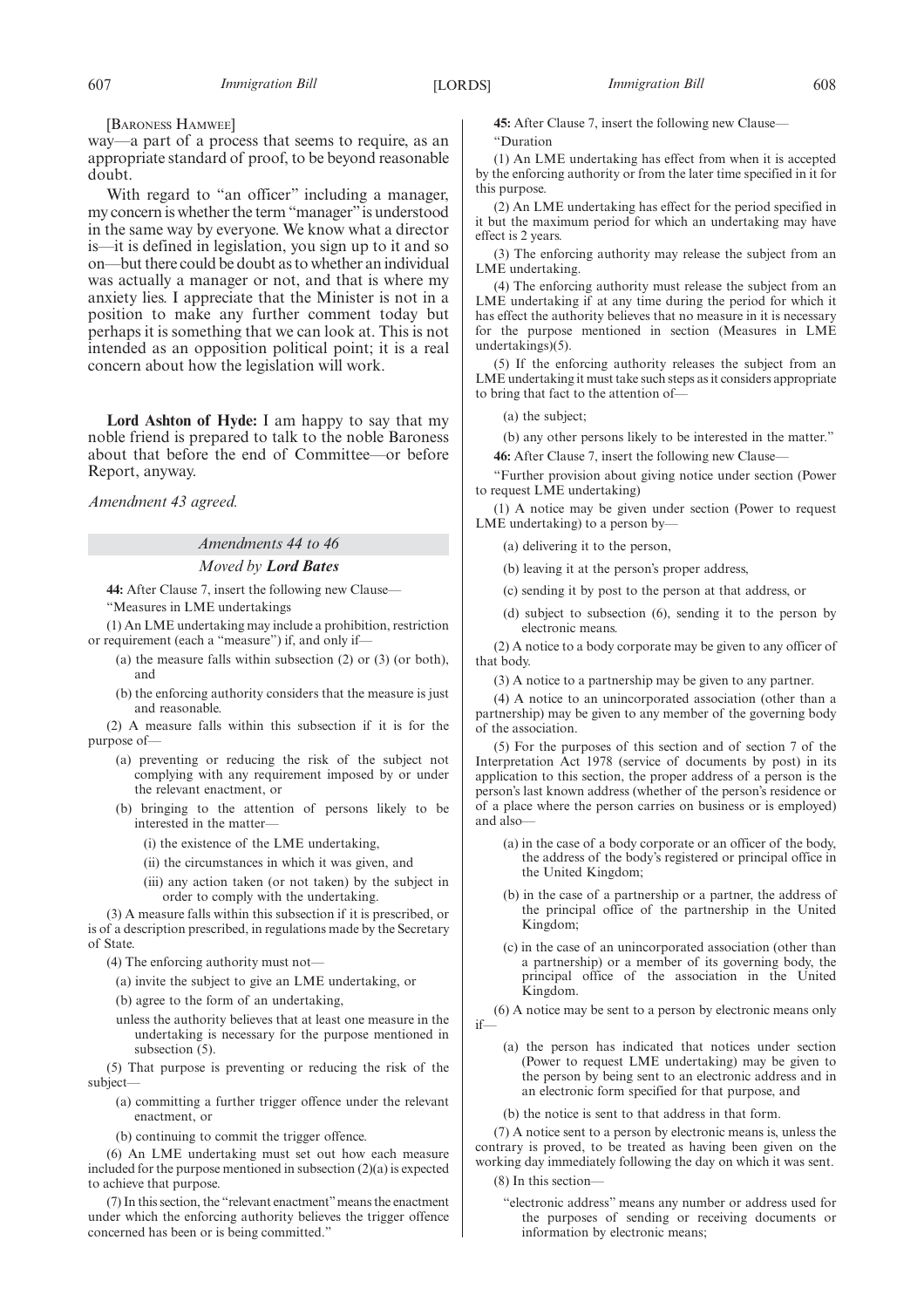- "officer", in relation to a body corporate, means a director, manager, secretary or other similar officer of the body;
- "working day" means a day other than a Saturday, a Sunday, Christmas Day, Good Friday or a bank holiday under the Banking and Financial Dealings Act 1971 in any part of the United Kingdom."

*Amendments 44 to 46 agreed.*

# *Amendment 47*

### *Moved by Lord Bates*

**47:** After Clause 7, insert the following new Clause—

*"Labour market enforcement orders*

Power to make LME order on application

(1) The appropriate court may, on an application by an enforcing authority under section (Applications), make a labour market enforcement order against a person if the court—

- (a) is satisfied, on the balance of probabilities, that the person has committed, or is committing, a trigger offence, and
- (b) considers that it is just and reasonable to make the order.

(2) A labour market enforcement order (an "LME order") is an order which-

- (a) prohibits or restricts the person against whom it is made ("the respondent") from doing anything set out in the order;
- (b) requires the respondent to do anything set out in the order.

See section ().

(3) In this section "the appropriate court"—

- (a) where the conduct constituting the trigger offence took or is taking place primarily in England and Wales, means a magistrates' court;
- (b) where that conduct took or is taking place primarily in Scotland, means the sheriff;
- (c) where that conduct took or is taking place primarily in Northern Ireland, means a court of summary jurisdiction.
- (4) An application for an LME order under this section is—
- (a) in England and Wales, to be made by complaint;
- (b) in Northern Ireland, to be made by complaint under Part 8 of the Magistrates' Courts (Northern Ireland) Order 1981 (S.I. 1981/1675 (N.I. 26))."

#### *Amendment 47 agreed.*

*Amendment 47A not moved.*

#### *Amendments 48 and 49*

### *Moved by Lord Bates*

**48:** After Clause 7, insert the following new Clause— "Applications

(1) An enforcing authority may apply for an LME order to be made under section (Power to make LME order on application) against a person (the "proposed respondent") if—

- (a) the authority has served a notice on the proposed respondent under section (Power to request LME undertaking), and
- (b) the proposed respondent—
	- (i) refuses to give an LME undertaking, or
	- (ii) otherwise fails, before the end of the negotiation period, to give an LME undertaking in the form attached to the notice or in such other form as may be agreed with the enforcing authority.

(2) An enforcing authority may also apply for an LME order if the proposed respondent-

- (a) has given an LME undertaking to the enforcing authority, and
- (b) has failed to comply with the undertaking.
- (3) In subsection (1) "the negotiation period" means—
	- (a) the period of 14 days beginning with the day after that on which the notice mentioned in paragraph (a) of that subsection was given, or
	- (b) such longer period as may be agreed between the enforcing authority and the proposed respondent."
- **49:** After Clause 7, insert the following new Clause—

"Power to make LME order on conviction

(1) This section applies where a court deals with a person in respect of a conviction for a trigger offence.

(2) The court may make an LME order against the person if the court considers it is just and reasonable to do so.

(3) An LME order must not be made under this section except-

- (a) in addition to a sentence imposed in respect of the offence concerned, or
- (b) n addition to an order discharging the person conditionally or, in Scotland, discharging the person absolutely."

*Amendments 48 and 49 agreed.*

### *Amendment 50*

#### *Moved by Lord Bates*

**50:** After Clause 7, insert the following new Clause—

"Measures in LME orders

(1) An LME order may include a prohibition, restriction or requirement (each a "measure") if, and only if, the measure falls within subsection (2) or (3) (or both).

(2) A measure falls within this subsection if it is for the purpose of—

- (a) preventing or reducing the risk of the respondent not complying with any requirement imposed by or under the relevant enactment, or
- (b) bringing to the attention of persons likely to be interested in the matter—
	- (i) the existence of the LME order,
	- (ii) the circumstances in which it was made, and

(iii) any action taken (or not taken) by the respondent in order to comply with the order.

(3) A measure falls within this subsection if it is prescribed, or is of a description prescribed, in regulations made by the Secretary of State.

(4) Where an LME order includes a measure for the purpose mentioned in subsection (2)(a), the order must set out how the measure is expected to achieve that purpose.

(5) In this section the "relevant enactment"means the enactment under which the trigger offence concerned has been or is being committed."

*Amendment 50 agreed.*

*Amendment 50A not moved.*

*Amendments 51 to 56*

*Moved by Lord Bates*

**51:** After Clause 7, insert the following new clause—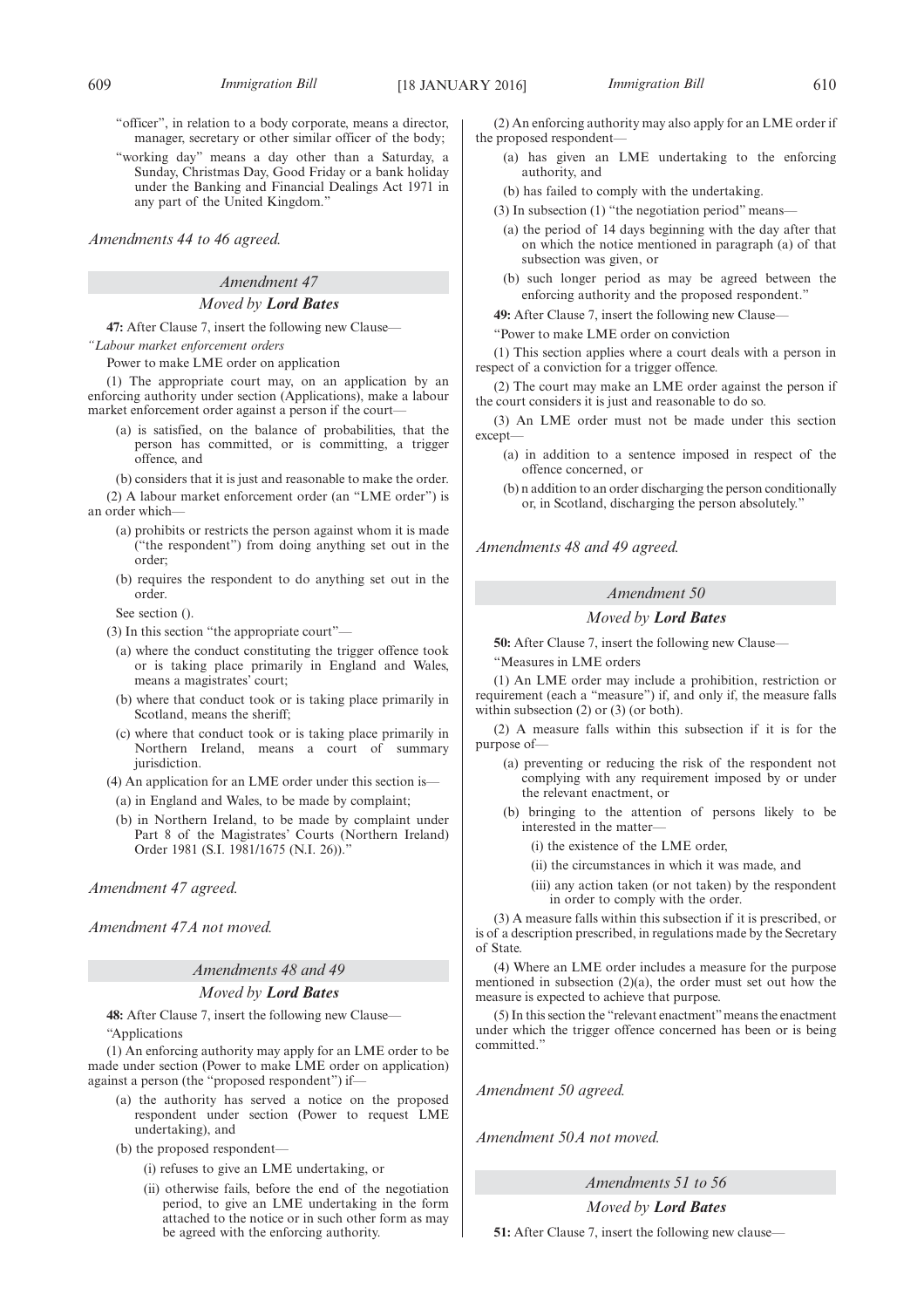"Further provision about LME orders

(1) An LME order has effect for the period specified in it but the maximum period for which an order may have effect is 2 years.

(2) An LME order may not be made against an individual who is under 18.

(3) If a court makes an LME order, the court may also—

- (a) release the respondent from any LME undertaking given in relation to the trigger offence concerned;
- (b) discharge any other LME order which is in force against the respondent."

**52:** After Clause 7, insert the following new Clause—

"Variation and discharge

(1) The appropriate court may by order vary or discharge an LME order-

(a) on the application of the respondent;

- (b) if the order was made under section (Power to make LME order on application), on the application of the enforcing authority who applied for the order;
- (c) if the order was made under section (Power to make LME order on conviction), on the application of the enforcing authority whose officer conducted the investigation which resulted in the prosecution of the respondent for the trigger offence.

(2) In this section "the appropriate court"—

- (a) in relation to an LME order made on an application under section (Power to make LME order on application), means the court that made the order;
- (b) in relation to an order made in England and Wales under section (Power to make LME order on conviction), means a magistrates' court;
- (c) in relation to such an order made in Scotland, means the sheriff;
- (d) in relation to such an order made in Northern Ireland, means a court of summary jurisdiction.
- (3) An application for an order under this section is—
	- (a) if made to a magistrates' court in England and Wales, to be made by complaint;
	- (b) if made to a court of summary jurisdiction in Northern Ireland, to be made by complaint under Part 8 of the Magistrates' Courts (Northern Ireland) Order 1981 (S.I. 1981/1675 (N.I. 26))."

**53:** After Clause 7, insert the following new Clause— "Appeals

(1) A respondent may appeal against—

- (a) the making of an LME order on an application under section (Power to make LME order on application);
- (b) the making of, or refusal to make, an order under section (Variation and discharge).

 $(2)$  An appeal under subsection  $(1)$  is to be made-

- (a) where the order was made or refused by a magistrates' court in England and Wales, to the Crown Court;
- (b) where the order was made or refused by the sheriff, to the Sheriff Appeal Court;
- (c) where the order was made or refused by a court of summary jurisdiction in Northern Ireland, to a county court.

(3) On an appeal under subsection (1) the court hearing the appeal may make such orders as may be necessary to give effect to its determination of the appeal, and may also make such incidental or consequential orders as appear to it to be just and reasonable.

(4) An LME order that has been varied by virtue of subsection (3) remains an order of the court that first made it for the purposes of section (Variation and discharge).

(5) A respondent may appeal against the making of an LME order under section (Power to make LME order on conviction) as if the order were a sentence passed on the respondent for the trigger offence."

**54:** After Clause 7, insert the following new Clause—

*"LME undertakings and orders: supplementary*

Code of practice

(1) The Secretary of State must issue a code of practice giving guidance to enforcing authorities about the exercise of their functions under sections (Power to request LME undertaking) to (Variation and discharge).

(2) The Secretary of State may revise the code from time to time.

(3) The Secretary of State must lay before Parliament, and publish, the code and any revised code.

(4) An enforcing authority must have regard to the current version of the code in exercising its functions under sections (Power to request LME undertaking) to (Variation and discharge)."

**55:** After Clause 7, insert the following new Clause—

"Investigative functions

(1) An officer acting for the purposes of the Employment Agencies Act 1973—

- (a) may also act for the purposes of taking action where it appears that a person has failed to comply with an LME undertaking or an LME order where the trigger offence to which the undertaking or order relates is an offence under that Act, and
- (b) in doing so, has the same powers and duties as he or she has when acting for the purposes of that Act.

(2) An officer acting for the purposes of the National Minimum Wage Act 1998—

- (a) may also act for the purposes of taking action where it appears that a person has failed to comply with an LME undertaking or an LME order where the trigger offence to which the undertaking or order relates is an offence under that Act, and
- (b) in doing so, has the same powers and duties as he or she has when acting for the purposes of that Act.

(3) An officer acting as an enforcement officer for the purposes of the Gangmasters (Licensing) Act 2004—

- (a) may also act for the purposes of taking action where it appears that a person has failed to comply with an LME undertaking or an LME order where the trigger offence to which the undertaking or order relates is an offence under that Act, and
- (b) in doing so, has the same powers and duties as he or she has when acting as an enforcement officer for the purposes of that Act.

(4) In this section references to the Gangmasters (Licensing) Act 2004 are references to that Act only so far as it applies in relation to England and Wales and Scotland."

**56:** After Clause 7, insert the following new Clause—

"Offence

(1) A person against whom an LME order is made commits an offence if the person, without reasonable excuse, fails to comply with the order.

(2) A person guilty of an offence under this section is liable—

- (a) on conviction on indictment, to imprisonment for a term not exceeding 2 years, to a fine or to both;
- (b) on summary conviction in England and Wales, to imprisonment for a term not exceeding 12 months, to a fine or to both;
- (c) on summary conviction in Scotland, to imprisonment for a term not exceeding 12 months, to a fine not exceeding the statutory maximum or to both;
- (d) on summary conviction in Northern Ireland, to imprisonment for a term not exceeding 6 months, to a fine not exceeding the statutory maximum or to both.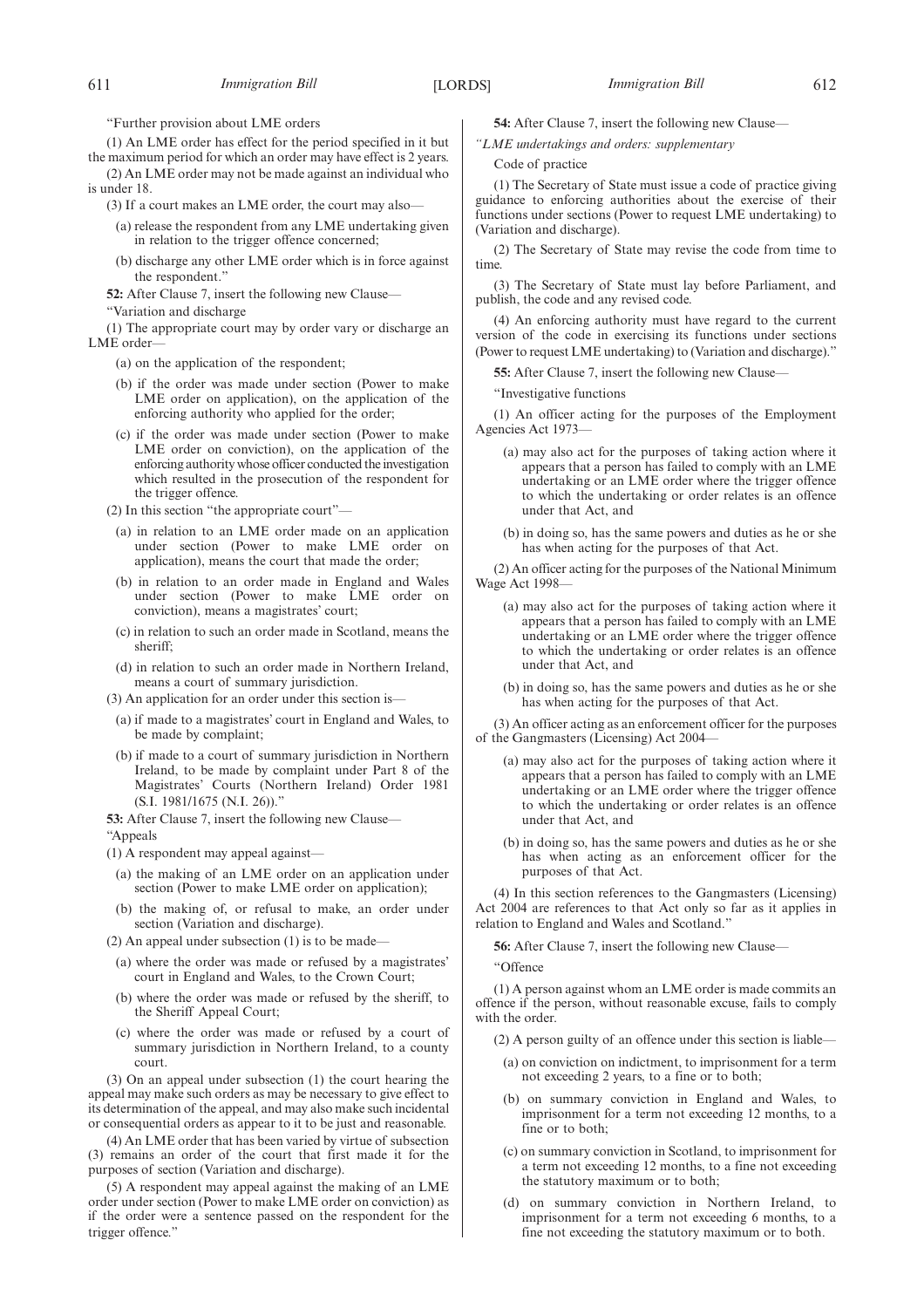(3) In relation to an offence committed before the commencement of section 154(1) of the Criminal Justice Act 2003, the reference in subsection (2)(b) to 12 months is to be read as a reference to 6 months."

*Amendments 51 to 56 agreed.*

### *Amendment 57*

#### *Moved by Lord Bates*

**57:** After Clause 7, insert the following new Clause—

"Offences by bodies corporate

(1) If an offence under section (Offence) committed by a body corporate is proved—

- (a) to have been committed with the consent or connivance of an officer of the body, or
- (b) to be attributable to any neglect on the part of such an officer,
- the officer, as well as the body corporate, is guilty of the offence and liable to be proceeded against and punished accordingly.

(2) In subsection (1) "officer", in relation to a body corporate, means—

(a) a director, manager, secretary or other similar officer of the body;

(b) a person purporting to act in any such capacity.

(3) If the affairs of a body corporate are managed by its members, subsection (1) applies in relation to the acts and defaults of a member in connection with the member's functions of management as if the member were a director of the body corporate.'

*Amendment 57 agreed.*

*Amendment 57A not moved.*

## *Amendments 58 to 62*

#### *Moved by Lord Bates*

**58:** After Clause 7, insert the following new Clause— "Application to unincorporated associations

(1) In a case falling within subsection (2), an unincorporated association is to be treated as a legal person for the purposes of sections (Power to request LME undertaking) to (Offence).

(2) A case falls within this subsection if it relates to a trigger offence for which it is possible to bring proceedings against an unincorporated association in the name of the association.

(3) Proceedings for an offence under section (Offence) alleged to have been committed by an unincorporated association may be brought against the association in the name of the association.

(4) For the purposes of such proceedings—

- (a) rules of court relating to the service of documents have effect as if the association were a body corporate, and
- (b) the following provisions apply as they apply in relation to a body corporate—
	- (i) section 33 of the Criminal Justice Act 1925 and Schedule 3 to the Magistrates' Courts Act 1980;
	- (ii) sections 70 and 143 of the Criminal Procedure (Scotland) Act 1995;
	- (iii) section 18 of the Criminal Justice Act (Northern Ireland) 1945 (c. 15 (N.I.)) and Schedule 4 to the Magistrates' Courts (Northern Ireland) Order 1981 (S.I. 1981/1675 (N.I 26)).

(5) A fine imposed on the association on its conviction of an offence is to be paid out of the funds of the association.

(6) If an offence under section (Offence) committed by an unincorporated association is proved—

(a) to have been committed with the consent or connivance of an officer of the association, or

- (b) to be attributable to any neglect on the part of such an officer,
- the officer, as well as the association, is guilty of the offence and liable to be proceeded against and punished accordingly.

(7) In subsection (6) "officer", in relation to any association, means—

(a) an officer of the association or a member of its governing body;

(b) a person purporting to act in such a capacity."

**59:** After Clause 7, insert the following new Clause—

"Application to partnerships

(1) If an offence under section (Offence) committed by a partner of a partnership which is not regarded as a legal person is shown—

- (a) to have been committed with the consent or connivance of another partner, or
- (b) to be attributable to any neglect on the part of another partner,
- that other partner, as well as the first-mentioned partner, is guilty of the offence and liable to be proceeded against and punished accordingly.

(2) Proceedings for an offence under section (Offence) alleged to have been committed by a partnership which is regarded as a legal person may be brought against the partnership in the firm name.

(3) For the purposes of such proceedings—

- (a) rules of court relating to the service of documents have effect as if the partnership were a body corporate, and
- (b) the following provisions apply as they apply in relation to a body corporate—
	- (i) section 33 of the Criminal Justice Act 1925 and Schedule 3 to the Magistrates' Courts Act 1980;
	- (ii) sections 70 and 143 of the Criminal Procedure (Scotland) Act 1995;
	- (iii) section 18 of the Criminal Justice Act (Northern Ireland) 1945 (c. 15 (N.I.)) and Schedule 4 to the Magistrates' Courts (Northern Ireland) Order 1981 (S.I. 1981/1675 (N.I 26)).

(4) A fine imposed on a partnership on its conviction of an offence is to be paid out of the funds of the partnership.

(5) If an offence under section (Offence) committed by a partnership is proved—

- (a) to have been committed with the consent or connivance of a partner, or
- (b) to be attributable to any neglect on the part of a partner,
- the partner, as well as the partnership, is guilty of the offence and liable to be proceeded against and punished accordingly.

(6) In subsections (1) and (5) "partner" includes a person purporting to act as a partner.

(7) For the purposes of this section a partnership is, or is not, "regarded as a legal person" if it is, or is not, so regarded under the law of the country or territory under which it was formed."

**60:** After Clause 7, insert the following new Clause—

*"Supplementary provision*

- Consequential and related amendments
	- Schedule (Consequential and related amendments) (consequential and related amendments) has effect."

**61:** After Clause 7, insert the following new Clause—

"Regulations under sections 1 to (Interpretation)

(1) The Secretary of State must obtain the consent of the Scottish Ministers before making—

(a) regulations under section 3 or (Power to request LME undertaking) which prescribe a requirement, function or offence in a case where provision imposing the requirement,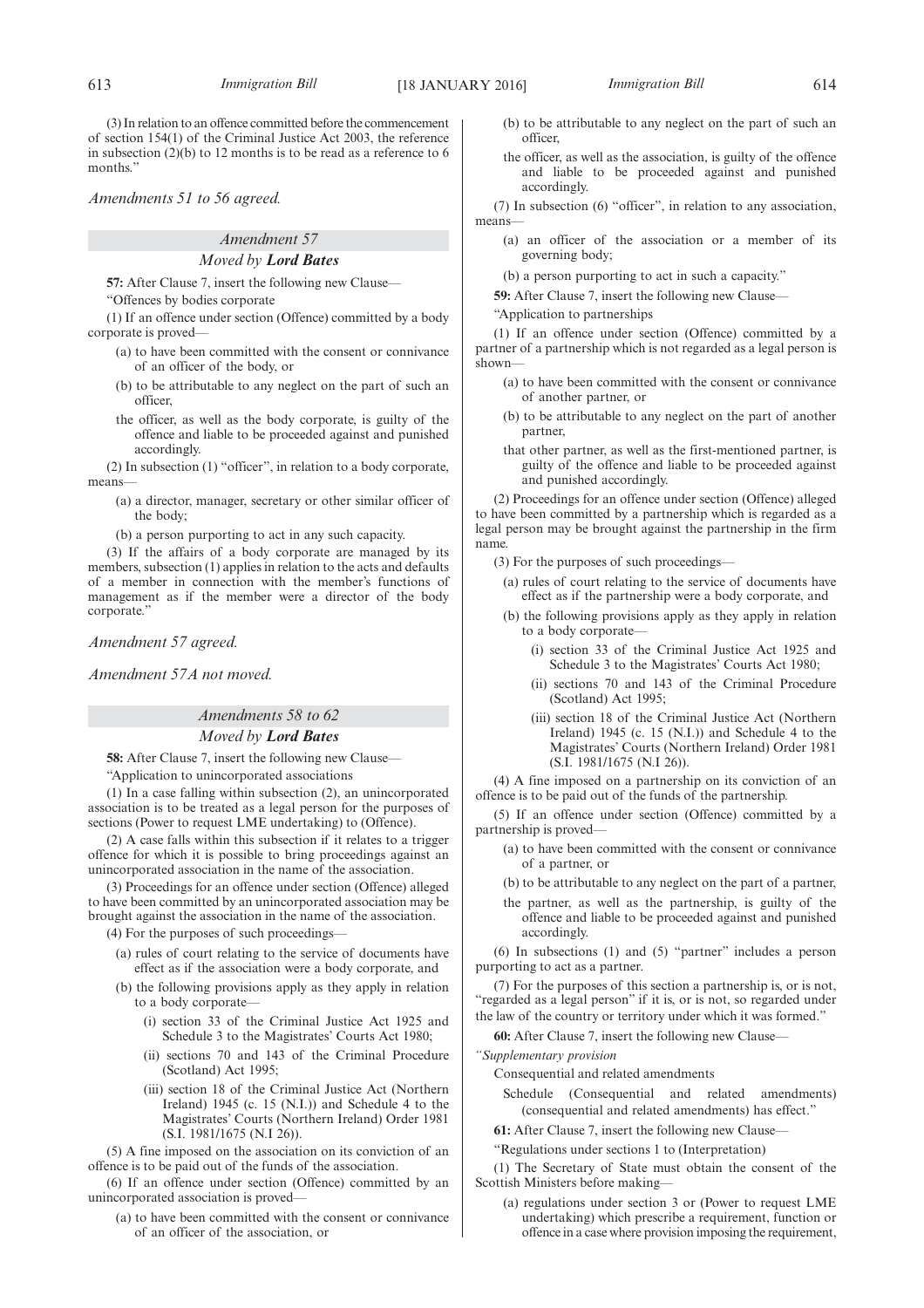(b) regulations under section (Functions in relation to labour market) which confer a function in a case where provision conferring the function would be within the legislative competence of that Parliament if contained in an Act of that Parliament.

(2) The Secretary of State must obtain the consent of the Welsh Ministers before making—

- (a) regulations under section 3 or (Power to request LME undertaking) which prescribe a requirement, function or offence in a case where provision imposing the requirement, conferring the function or creating the offence would be within the legislative competence of the National Assembly for Wales if contained in an Act of that Assembly, and
- (b) regulations under section (Functions in relation to labour market) which confer a function in a case where provision conferring the function would be within the legislative competence of that Assembly if contained in an Act of that Assembly.

(3) The Secretary of State must obtain the consent of the Office of the First Minister and deputy First Minister before making—

- (a) regulations under section 3 or (Power to request LME undertaking) which prescribe a requirement, function or offence in a case where provision imposing the requirement, conferring the function or creating the offence would be within the legislative competence of the Northern Ireland Assembly if contained in an Act of that Assembly made without the consent of the Secretary of State, and
- (b) regulations under section (Functions in relation to labour market) which confer a function in a case where provision conferring the function would be within the legislative competence of that Assembly if contained in an Act of that Assembly made without the consent of the Secretary of State.

(4) Regulations under section 3, (Functions in relation to labour market) or (Power to request LME undertaking) may make such provision amending, repealing or revoking any provision of any enactment, including sections 1 to (Interpretation), as the Secretary of State considers appropriate in consequence of the regulations."

**62:** After Clause 7, insert the following new Clause—

"Interpretation

In sections 1 to (Interpretation)—

"enactment" includes—

- (a) an enactment contained in subordinate legislation within the meaning of the Interpretation Act 1978;
- (b) an enactment contained in, or in an instrument made under, an Act of the Scottish Parliament;
- (c) an enactment contained in, or in an instrument made under, a Measure or Act of the National Assembly for Wales;
- (d) an enactment contained in, or in an instrument made under, Northern Ireland legislation;

"enforcing authority" has the meaning given by section (Power to request LME undertaking);

"financial year" means a period of 12 months ending with 31 March;

"labour market enforcement function" has the meaning given by section 3;

"LME order" has the meaning given by section (Power to make LME order on application);

"LME undertaking" has the meaning given by section (Power to request LME undertaking);

"non-compliance in the labour market" has the meaning given by section 3;

"respondent" has the meaning given by section (Power to make LME order on application);

"subject" has the meaning given by section (Power to request LME undertaking);

"trigger offence" has the meaning given by section (Power to request LME undertaking)."

*Amendments 58 to 62 agreed.*

### *Clause 8: Offence of illegal working*

### *Amendment 63*

#### *Moved by Lord Rosser*

**63:** Clause 8, page 5, line 6, at end insert ", without reasonable excuse<sup>?</sup>

**Lord Rosser:** At Second Reading we expressed support for measures to toughen the penalties against employers who exploit employees. However, we expressed our concern about the provisions in the Bill in respect of those who work without leave to remain or beyond the restrictions of their visa, and which classify wages earnt in such employment as proceeds of crime. For employees in this situation the Bill creates a new criminal offence that is strict and without any defence, since it is committed if the individual employed does not have the right immigration status, and could result in a sentence of up to a year in prison.

No defence is set out in Clause 8. Our position is that there should not be such an offence for employees, but we also have an amendment in this group that would provide a defence of "reasonable excuse". That amendment will provide the Government with an opportunity to clarify whether there is any defence to this new offence and, if they consider that there could be circumstances in which the offence would not be committed by an employee who did not have the right immigration status, to say why they have not included that, or provided for that situation, in the Bill.

What would be the position, for example, of people who were working in the belief that they had the right immigration status to do so—perhaps because they were sponsored by the employer—and then it emerged that they had committed this new offence because, without their knowing it, their employer had not completed all the necessary arrangements for sponsorship? Is the employee guilty of committing the new criminal offence, thus becoming a criminal? Unless there was a defence under the Modern Slavery Act—that certainly would not be the case in the situation I have outlined— Clause 8 would appear to say yes. Is that fair, just and proportionate?

#### *9 pm*

The Government's line to date appears to be that the Director of Public Prosecutions can give guidance on whether a prosecution is in the public interest and that a court also has powers to stop an inappropriate prosecution for abuse of process. This, of course, could apply only if the process for taking action against an employee had already commenced. However, in the potential situation I have just outlined it cannot be right to leave the decision whether to proceed to the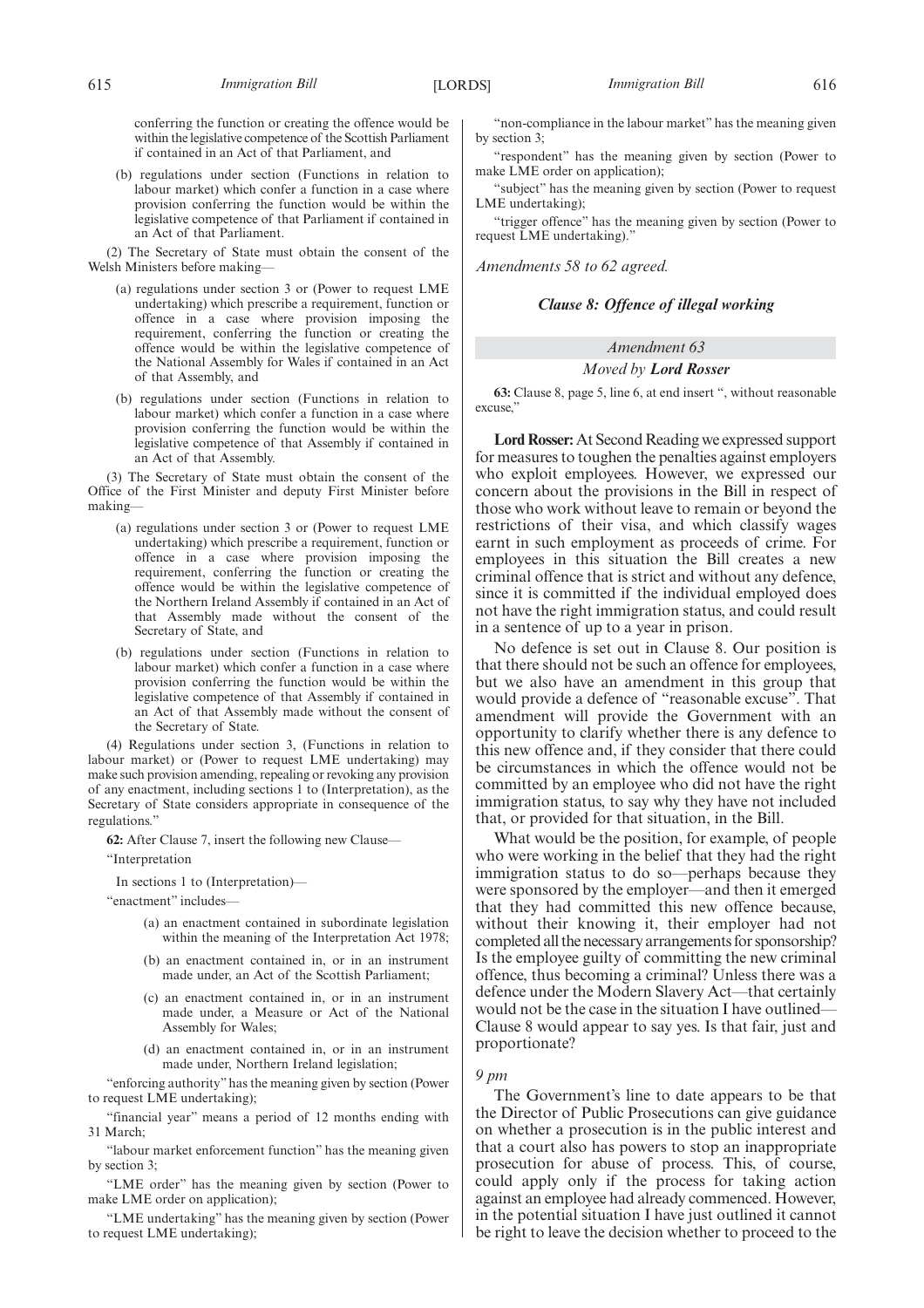discretion of the Director of Public Prosecutions, because surely such discretion is meant to be applied to the known offence and known defences to that offence. Under the Bill there is no defence to the offence of illegal working, which is triggered by not having the right immigration status. Surely, if a proper case can be made as a defence by an employee against the new offence of illegal working, it ought to be in the Bill, put there by Parliament, rather than left to the discretion of the Director of Public Prosecutions. This discretion should surely be in respect of how a laid-down defence should operate in individual cases in relation to whether a prosecution would be in the public interest, rather than, in effect, leaving it to the DPP to introduce a back-door defence that is not in the Bill and would not be an appropriate use of the DPP's guidelines.

Clause 8 also appears to create a disparity between employers and employees on the issue of illegal working. It would appear that under Clause 9, employers are guilty of the offence of employing an illegal worker only if they do so "knowing",

"or having reasonable cause to believe",

that the employee does not have the required immigration status. That presumably means there is a test of reasonableness before they can become criminalised. There is no such test of reasonableness for employees in Clause 8. So, in a situation where an employer reasonably believed they had completed the necessary processes to sponsor an employee, but it subsequently emerged that, without their realising it, they had not, the employer has a potential defence; but the employee, who likewise had every reason to believe they were properly sponsored by their employer, and then found out that they were not, would have no defence. Perhaps the Minister can confirm that that is an entirely credible scenario under the Bill as it stands, and explain why an employee does not have the same kind of defence available to them as an employer in respect of the offence of illegal working.

We have also tabled Amendment 66, which would introduce a test of recklessness rather than negligence for the offence of employing an illegal worker, to reduce the possibility of hidden discrimination by employers wanting to avoid the risk of falling foul of this new criminal offence when deciding who to employ.

We think it would be better if Clause 8 was not in this Bill at all, because it will increase the likelihood and extent of exploitation and potentially put at risk some of the good work being achieved in this regard by the recent Modern Slavery Act. Migrants and vulnerable employees are very vulnerable under current conditions and often feel that they cannot come forward to explain to anyone what is happening to them, for fear, as the Migration Advisory Committee has said, of being sacked or deported. If the offence of illegal working is for the first time to be applied to employees, there is a distinct likelihood that the most exploited and vulnerable will become more exploited and vulnerable as they feel pushed further and further away from any legal protection. One can virtually guarantee that an unscrupulous employer would not hesitate to use the threat of being prosecuted for illegal working, receiving a criminal record and going to prison for 12 months, as a means of ensuring that a vulnerable and exploited employee did not speak out. The more vulnerable workers are, the stronger the hand of the gangmasters or unscrupulous employers who seek to employ them, and the less likely vulnerable workers are to come forward to report their abusers.

Even among those who have a right to work here, awareness of their rights does not always appear high. According to the National Crime Agency, in cases that it has taken up, 78% of those who have been exploited for their labour in the UK have the right to work here as EEA nationals. Among people whose understanding of their rights is limited, one can be sure that, with this new criminal offence of illegal working, the threat of 12 months' imprisonment and criminalisation will also be exercised against those who have a right to be here and working, as well as those who do not, with the no doubt unintended consequence of making it less likely that people will come forward to report their abusers.

There are three drivers of exploitation that those who campaign on this issue and work in this field have identified. One is the feeling among migrant workers that they deserve less or have fewer rights than UK citizens; another is the lack of checks on labour standards in the workplace, including everything from health and safety to minimum wage enforcement; and the final one is a fear of officials, especially of immigration officials or those who might have links to immigration officials. Clause 8, with its new offence for employees of illegal working, will make the first and last of those drivers of exploitation even more powerful.

On the second driver—the lack of enforcement against non-compliance with labour standards—it is worth noting that one of the organisations that campaigns and works to reduce exploitation told the Immigration Bill Committee in the other place that what would prevent people who should not be here, or not still be here, from working here would be enforcement of labour standards across the board, as the demand for workers who should not be here is due not to employers preferring such workers over those who have a right to be here, but to the fact that they cannot as easily pay workers who have a right to be here less than the minimum wage as they can workers who do not have the right to be in and work in this country.

If the Government want to address the extent of illegal working, they should concentrate on enforcement of labour standards rather than introduce a clause that creates a new offence of illegal working for employees, which will make it less, not more, likely that cases of labour exploitation and abuses of labour standards come to light. There is no significant evidence of which I am aware that this offence for employees is needed, as there are existing offences under which such employees can be charged if they are in this country when they should not be here or still be here. No one has been going round saying that an illegal working offence for employees is needed to solve that problem.

The only argument that the Government have produced for this new offence and its potentially significant and damaging unintended consequences relates to the recovery of earnings under the Proceeds of Crime Act 2002 from those who have been working in this country when they no longer have an immigration status that entitles them to do so, such as overstayers, and an apparent government concern expressed by the Minister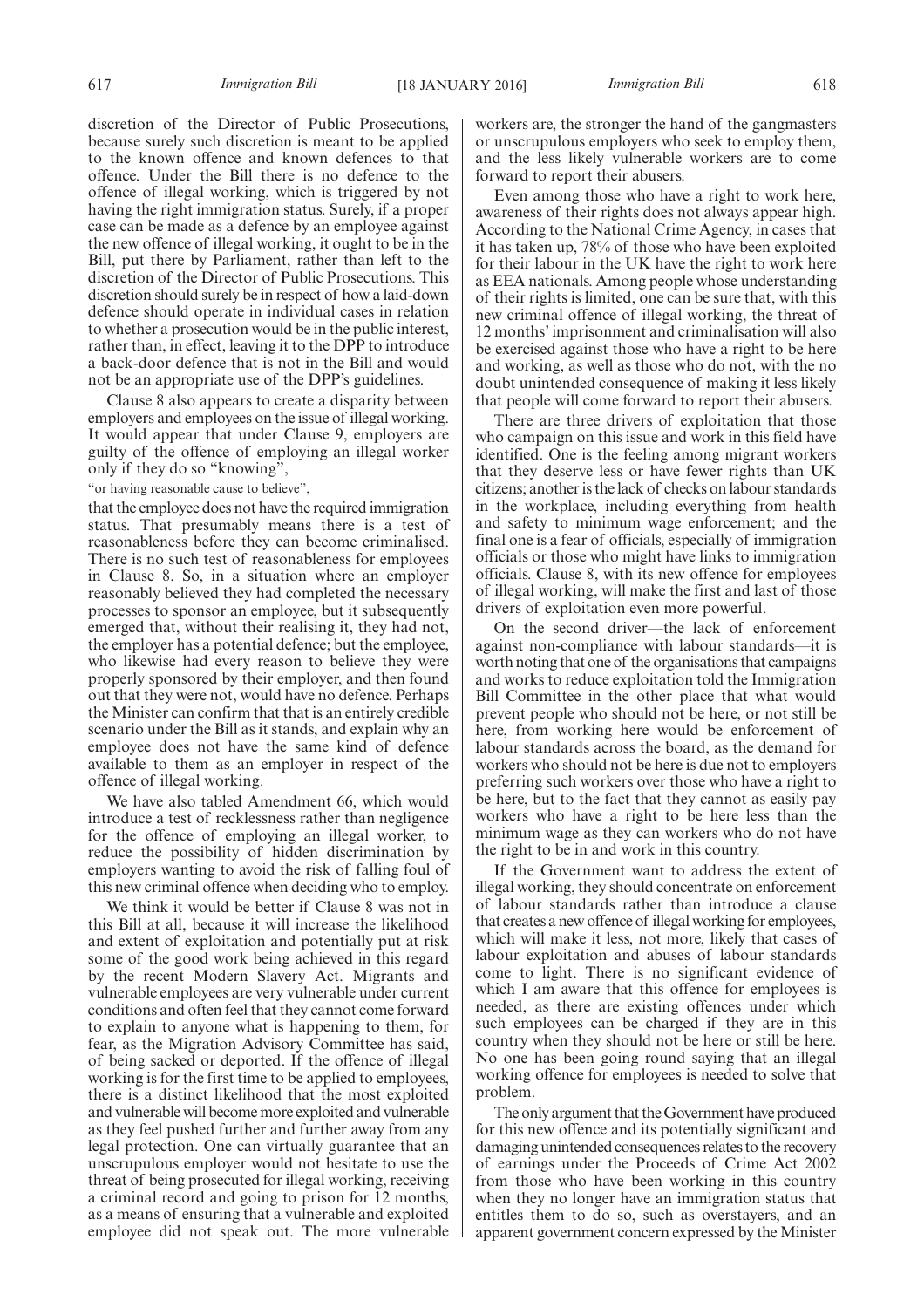[LORD ROSSER]

in the other place that in this situation the courts do not always regard earnings derived from working illegally as the proceeds of crime when considering cash seizure or asset confiscation cases. If that is the problem, no doubt the Minister will take the opportunity in his response to place on record the size and nature of it, and the amounts of money involved and the likelihood of it being recovered, since it would appear that this new offence is designed to tackle a much smaller number of individuals and their proceeds than those working illegally.

The Crown Prosecution Service guidance on proceeds of crime identifies a need to prioritise the recovery of assets from serious organised crime and serious economic crime. Pursuing workers who should not be here or still be here and who are working for little money and living a subsistence existence, consequently having limited realisable assets, will presumably not be a priority in line with the guidance, since it will not be cost effective or in the public interest to pursue confiscation proceedings against such people.

It would be helpful if the Minister could say to what extent the Government have sought to find other ways of addressing the problem that concerns them in respect of the Proceeds of Crime Act without leaving employees who are already being exploited facing threats, accurate or inaccurate, from those exploiting them of potentially being prosecuted, criminalised and sent to prison for 12 months with the intention of further discouraging them from daring to report their abusers. One would have thought that encouraging employees to report abuse should be the objective.

Clause 8 is potentially very damaging in its no doubt likely unintended consequences. The Government will no doubt say that the approach to dealing with those who have entered the country illegally and committed an offence will be to deport rather than prosecute. If that is the point the Government are going to make, then Clause 8, with the offence of illegal working by employees because of their immigration status, adds absolutely nothing. Instead, it will make it less likely than ever that such people will come forward and whistleblow about what is being done to them, and as a result it will frustrate the desire we all have to tackle illegal working and labour exploitation.

I hope the Minister will indicate that the Government will think again on the introduction of this new offence for employees, which is more likely to reduce the extent to which those being exploited or abused in the labour market will come forward and whistleblow on their abusers than to reduce the incidence of illegal working. I beg to move.

**Baroness Hamwee:** My Lords, my noble friends and I have very considerable objections to Clause 8 which, while I was going to say will achieve nothing, will possibly achieve too much. It is not a positive and helpful development in any way and will cause very considerable difficulties and negative consequences. The noble Lord, Lord Rosser, has covered the ground very thoroughly, but I do not think I can stress our objections too heavily.

I add to some of the things that he has said by a reference to what happened in Italy. The email from which I quote comes from the executive secretary of the Council of Europe Convention on Action against Trafficking in Human Beings. I met her and some of her colleagues a few months ago when she mentioned what had happened in Italy. She followed this up by explaining that in 2009 Italy criminalised irregular entry and stay, a situation equivalent to ours. She said that it was,

"criticised for creating an overly-bureaucratic system … which push migrants into illegality … the introduction of the offence of illegal entry and stay has created additional difficulties in securing convictions as witness statements given by irregular migrants are not considered as trustworthy and they are afraid to report cases of exploitation … for fear of being detained and expelled. The UN Special Rapporteur on trafficking in persons, especially women and children, has stressed in her recent report the negative consequences of the criminalisation of irregular migration for victims of trafficking".

The outcome of the problems was that, in January 2014, Italy's Senate overwhelmingly approved the Italian Government's decriminalisation of illegal immigration. There we have a real-life example.

Of course this is not entirely new. Criminal offences were created for Romanian, Bulgarian and Croatian workers working without authorisation. I know that the Immigration Law Practitioners' Association has asked the Home Office for statistics on the numbers of prosecutions for those offences, and also whether the employers were prosecuted or made subject to a civil penalty when the employee was prosecuted. The ILPA has not received that information. It would help us all if we could see figures to understand whether offences resulted in a displacement of enforcement activity away from employers to the workers.

### *9.15 pm*

The noble Lord talked about the deterrent effect of a criminal offence on those who might otherwise feel able to report exploitation and abuse. What safeguards will there be with regard to the identification of trafficking and forced labour indicators? Will those be written into guidance on enforcement?

I am not sure whether the noble Lord added to his list of concerns the specifics of not risking referral to the national referral mechanism if there is a negative conclusive grounds decision. That would achieve the very opposite of what a victim would be hoping for. There is also the concern that traffickers may use the offence as another tool to coerce victims in exploitation.

With regard to what the noble Lord has indicated is the only reason for an offence—the realisation of assets—those who would be the subject of this would be likely to have very limited realisable assets. I confess that I have not looked at the impact assessment on this, which might show what the Government think they could claw in as a result, but will it really be cost-effective or in the public interest to pursue confiscation proceedings?

We added our names to Amendment 63. I support what the noble Lord said regarding the possibility of a defence under the Modern Slavery Act, but only to a limited extent—it is better not to prosecute at all.

We have our own probing amendment on voluntary work and volunteering. I had not realised until recently that voluntary work was considered work for the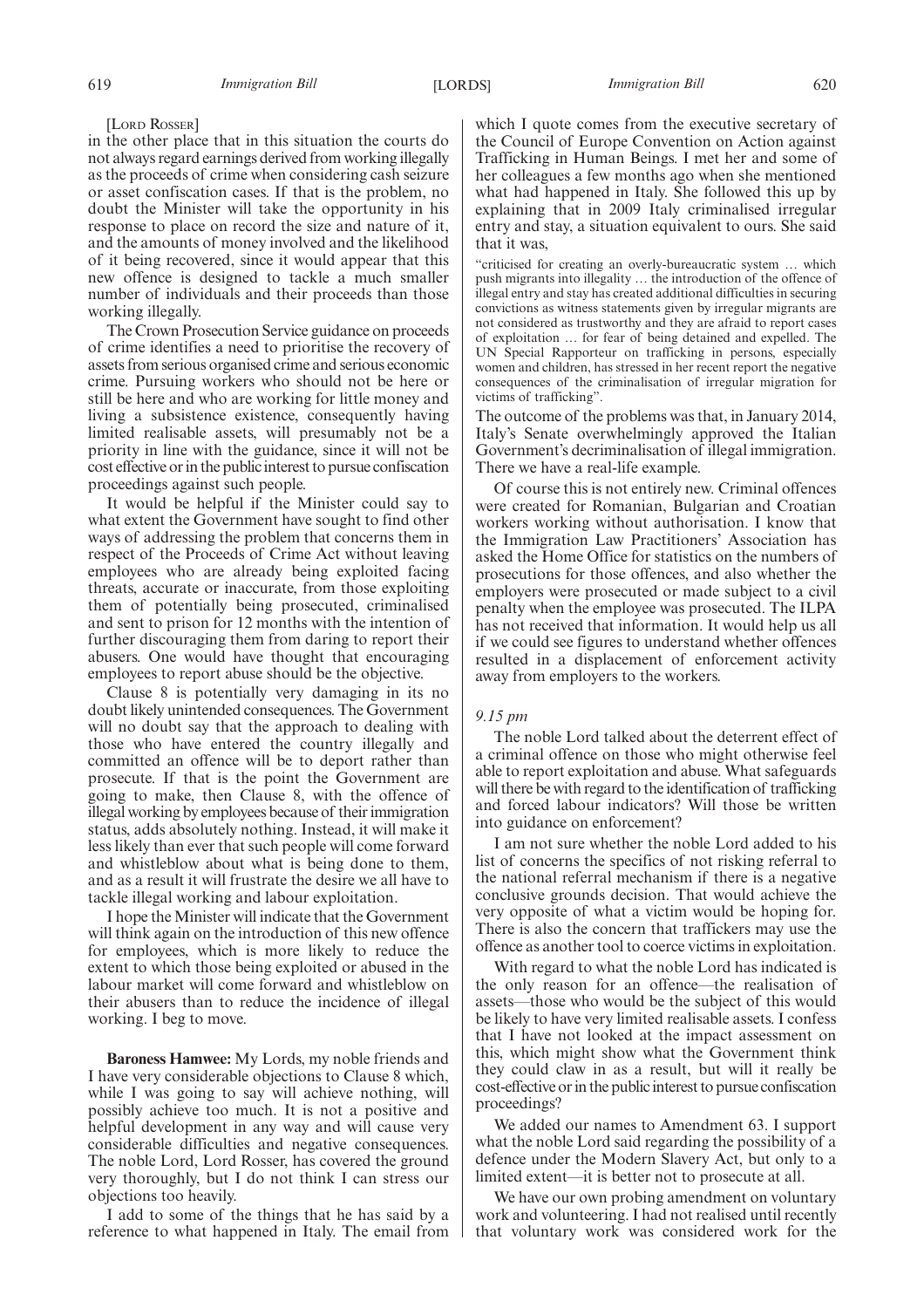purposes of the restrictions on asylum seekers working. It is particularly harsh, for reasons that we will come to in debate later in the Bill on the right of asylum seekers to work, that they cannot even undertake voluntary work—volunteering is different. I would simply summarise it as the importance of self-respect on the part of asylum seekers and the wish to contribute to society, as well as boredom. Those are among the concerns.

Finally, we have an amendment that would substitute, "is reckless as to whether",

for,

"has reasonable cause to believe that",

an employee is disqualified. That would make it a higher hurdle. Amendment 67 would also insert,

"reckless as to whether the employee is an adult subject to immigration control".

On that basis, most asylum seekers do not actually have "leave". They are on temporary admission while their applications are considered. That is a technical point as to whether the legislation will be correctly framed.

However, I would like to see the back of this altogether. I hope that at least making that point on these clauses will not be relevant because we might not be considering them for much longer. One lives in hope.

**Baroness Lister of Burtersett (Lab):** My Lords, I support the opposition to Clause 8 standing part of the Bill and I also support Amendment 63. At Second Reading a number of noble Lords expressed fears about potential exploitation as a result of Clause 8, reflecting the worries of organisations working on the ground. The Minister tried to reassure us that our fears were unfounded, but the range of organisations that are worried about it must give cause for concern. Also a number of organisations, including the Law Society, have stated that the clause is unnecessary. The Law Society argues that,

"the creation of parallel criminal offences is wrong in principle and creates confusion".

My noble friend Lord Rosser raised the point about the disparity between the defence of reasonableness that is available to employers not being available to employees who are accused of illegal working. That was a point which was raised in the Public Bill Committee by more than one Member, but as far as I can see it was not addressed by the Minister there in his response, so I hope that the Minister here will be able to say something about it today. Why is there no parallel defence for employees?

As well as the risk of exploitation, I am concerned that the state will in effect be exploiting undocumented workers when it seizes their wages. I am not a lawyer, but it seems to me as a lay person that there is a distinction to be made between the confiscation of assets that are the proceeds of a crime such as stealing, burglary or fraud and those that are the result of the criminalisation of the sale of one's labour. In support of my rather basic lay understanding, I pray in aid ILPA's briefing. It points out, as did my noble friend Lord Rosser, that,

"the Crown Prosecution Service Guidance on the Proceeds of Crime says that it should prioritise recovery of assets from serious organised crime and serious economic crime".

Surely we are not talking about that here. ILPA continues by stating that:

"A confiscation order must be proportionate to the aim of the legislation, which is to recover the financial benefit that the defendant has obtained from the criminal conduct … The purpose of the legislation is not to further punish the offender by fining them, or to act as a deterrent. If the confiscation order is not proportionate then it will be a violation of the right to peaceful enjoyment of property under Article 1 of Protocol No. 1 to the European Convention on Human Rights".

It would appear that potentially an important human rights issue is being raised here.

The noble Baroness, Lady Hamwee, referred to the experience in Italy. Another aspect of that was put by the organisation FLEX in its briefing, which states that evidence from that experience,

"demonstrates the impracticality of attempts to seize undocumented workers' assets. Under an 'irregular migration offence' provided for in the 'Bossi-Fini Law 2002' undocumented workers could be fined for working without documents in Italy. This offence was ultimately repealed in 2014, one of the reasons for which was the heavy bureaucracy and limited success associated with gaining financial penalties from undocumented workers".

On both principled and potentially human rights grounds, as well as practical and pragmatic grounds, I really do believe that the clause should not stand part of the Bill.

**Lord Green of Deddington (CB):** My Lords, I thought that the noble Lord, Lord Rosser, made rather a good case for inserting the words "without reasonable excuse", and I certainly agree with the noble Baroness, Lady Hamwee, about voluntary work. But perhaps I may raise a wider issue. Making illegal working a specific offence will fill a gap, as the noble Lord, Lord Bates, pointed out in his helpful letter of 8 January. It means that those who have entered illegally or who have overstayed their visas could now be prosecuted for working in the UK.

When I gave evidence to the Public Bill Committee of the other place, a former DPP said that in practice he had not known of a case where it was necessary to have this law because other provisions could be brought to bear. However, impressions matter. The present situation must be an excellent selling point for anyone who happens to be a people smuggler. Indeed, at this very moment there are literally thousands of young men camped near Calais. They are there because they believe that if they once get into the UK they can work illegally and send home what to them are very substantial sums of money. If detected, they can claim asylum and be here for a considerable period longer.

The fact that working illegally in the UK is not even an offence sends out entirely the wrong message, as the Mayor of Calais never tires of telling us. She is right; we should change the law. This is about deterrence and it is especially important in present circumstances.

**Baroness Ludford (LD):** My Lords, I support other noble Lords who have objected to Clause 8 and the introduction of the offence of illegal working.

The noble Lord, Lord Green, said that it sends out a powerful message if there is such a criminal offence, but my fear is that it would send out a message that empty window dressing statute is redundant and that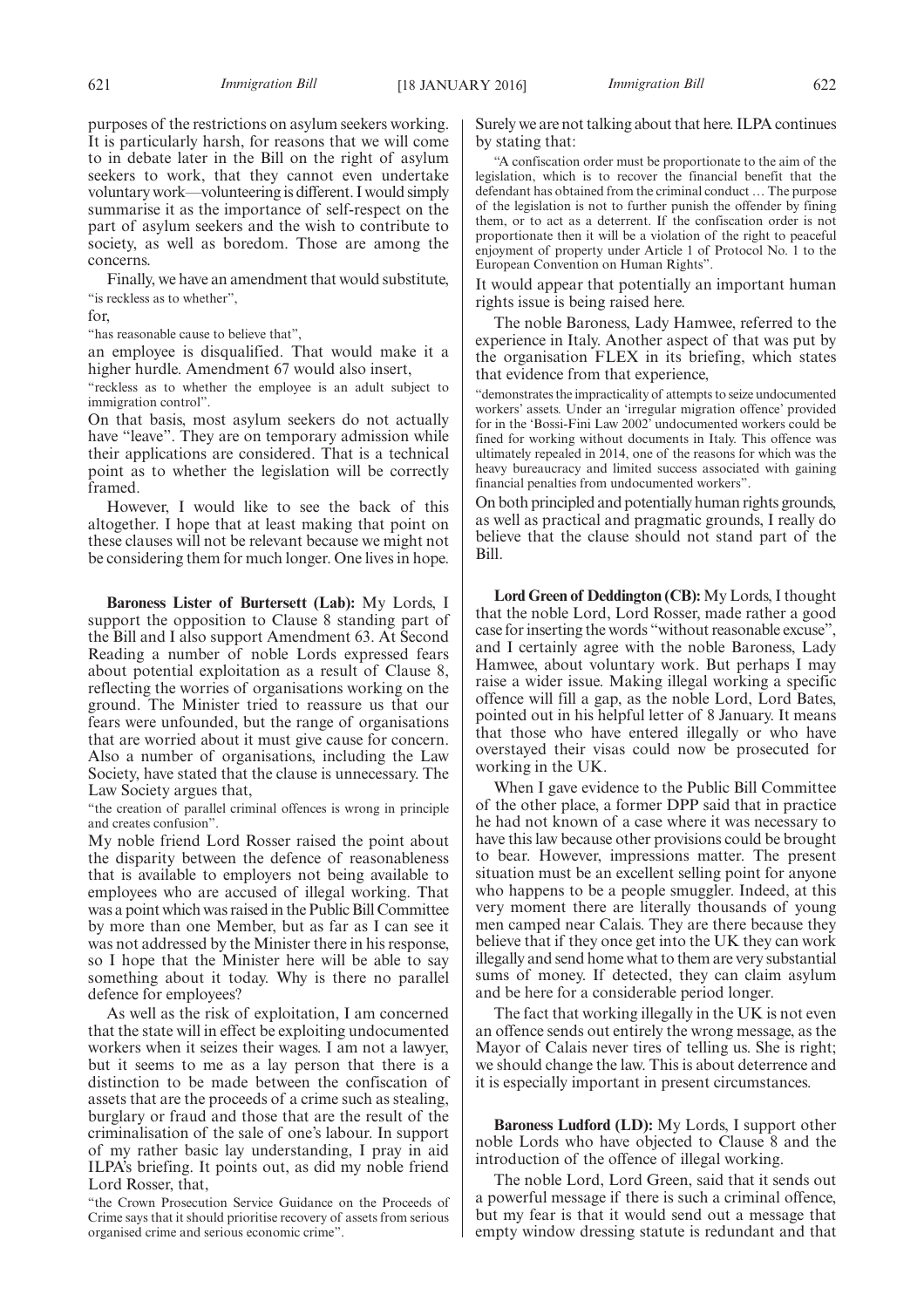#### [BARONESS LUDFORD]

it is not effective law if we end up with no prosecutions and no confiscations. As other noble Lords have mentioned, the guidance from the CPS on proceeds of crime suggests that there will be very few cases when it would be in the public interest to pursue confiscation proceedings. The question has rightly been asked by my noble friend Lady Hamwee. On the question of whether there have been any prosecutions of Romanian, Bulgarian and Croatian workers for working without authorisation, I confess that it was news to me that there were already such criminal offences. I thank ILPA for that fact. We do not know whether there have been prosecutions of employees or whether employers were prosecuted in the same cases. It would help to know whether there has been a displacement of enforcement activity away from employers to employees, or whether we have offences on the statute book that have simply proved inoperative.

That is what would bring the law into disrepute. I have a feeling that if this was coming out of Brussels, it would rightly be criticised as a useless piece of legislation—not least by the present Government. It might be quite right to do so. There can already be prosecutions of people for breaching immigration law in arriving in the country in the first place. I do not know how many prosecutions there are—perhaps the Minister could tell us. The alleged purpose of this offence is to fill the gap that is said to exist whereby the Proceeds of Crime Act cannot be deployed. It seems very unlikely that that would be used because of the disproportionate nature of taking such action. We will end up with something on the statute book that frankly does not add up to a row of beans—all for the sake of window dressing and sending signals to certain parts of the press and the electorate, presumably.

#### *9.30 pm*

I find extremely powerful—much more powerful than anything I could say—the evidence given to the Public Bill Committee in the other place by Tony Smith, who spent 40 years in the Immigration Service, ending up as director-general of the UK Border Force. He said:

"The main lesson we learned",

from an experiment about doing this kind of thing,

"was that the criminal justice system is not the most effective way to manage immigration offenders. It tied up the police and the courts unnecessarily and failed to fulfil the required intention of the Immigration Law",

which is to remove people who breach such law. He continued:

"It was deemed more effective and efficient to serve a notice of intention to deport … than to prosecute",

under immigration offences. As came out at Second Reading, most of us who objected to Clause 8 said that the focus of remedies for breach of immigration law is to remove those people who are in breach. If you prosecute it is enormously expensive and timeconsuming.

Mr Smith went on to say about proceeds of crime that,

"illegal workers invariably have very limited means at their disposal. They are usually paid at or below the minimum wage; and any funds they do accrue are quickly remitted overseas. This is not a sensible group to target under the Proceeds of Crime Act—nor will it act as a deterrent. In the same way that deploying scarce resources on prosecutions will limit the capacity of immigration enforcement to achieve more removals, deploying scarce resources on POCA work to seize assets that don't exist will be wasteful and unproductive".

I cannot do better than that. I hope that the Minister, in his response, will give us some indication that the Government will accept that Clause 8 is a waste of space.

**Lord Hylton:** My Lords, I am not happy about the inclusion of Clause 8, on the grounds that it creates a new offence that can be punishable with up to one year's imprisonment and/or a fine. I also note that it is one year for England and Wales, but only six months for Scotland or Northern Ireland. That seems pretty inconsistent.

As regards Amendment 64, I always understood that asylum applicants could undertake voluntary work, provided that they were not paid, of course, and that they kept themselves available for interviews, whenever those might be required. Perhaps the Minister would say whether I am right, or whether the noble Baroness, Lady Hamwee, is right.

**The Minister of State, Home Office (Lord Bates) (Con):** My Lords, the Government have four amendments—Amendments 65, 68, 69 and 70—in this group. I shall speak to the amendments and then come back to the very legitimate points that have been raised and questions posed. I shall respond to them in turn.

Noble Lords are familiar with the reason why the Government are creating the offence of illegal working: to address a genuine gap in the law which currently impedes our ability to address the economic incentives behind illegal work where they exist. It is against this explanation and the safeguards to ensure its appropriate use that I turn to the amendments that have been tabled.

The Government have carefully considered the amendment to introduce the defence of "without reasonable excuse". However, we believe that this introduces considerable ambiguity. Introducing such a wide defence risks making it very difficult to achieve a successful prosecution. The Government have also considered the amendment to remove voluntary work from the ambit of the offence. However, we believe that this is unnecessary because someone undertaking genuine voluntary work would not be working under the purposes of a contract. Therefore, genuine voluntary work is not caught by new Section 24B(9), introduced by Clause 8, and it therefore falls outside the ambit of the offence.

I share the concerns of noble Lords who want to ensure that this offence is used appropriately. The offence is not aimed at the victims of modern slavery, where the statutory defence in Section 45 of the Modern Slavery Act will still apply, as will common-law defences, such as duress. The circumstances of someone's illegal working will be taken into account by the CPS and prosecutors in Northern Ireland and Scotland when deciding whether it is in the public interest to prosecute.

I also urge noble Lords to see the creation of this offence in the context of other measures in the Bill and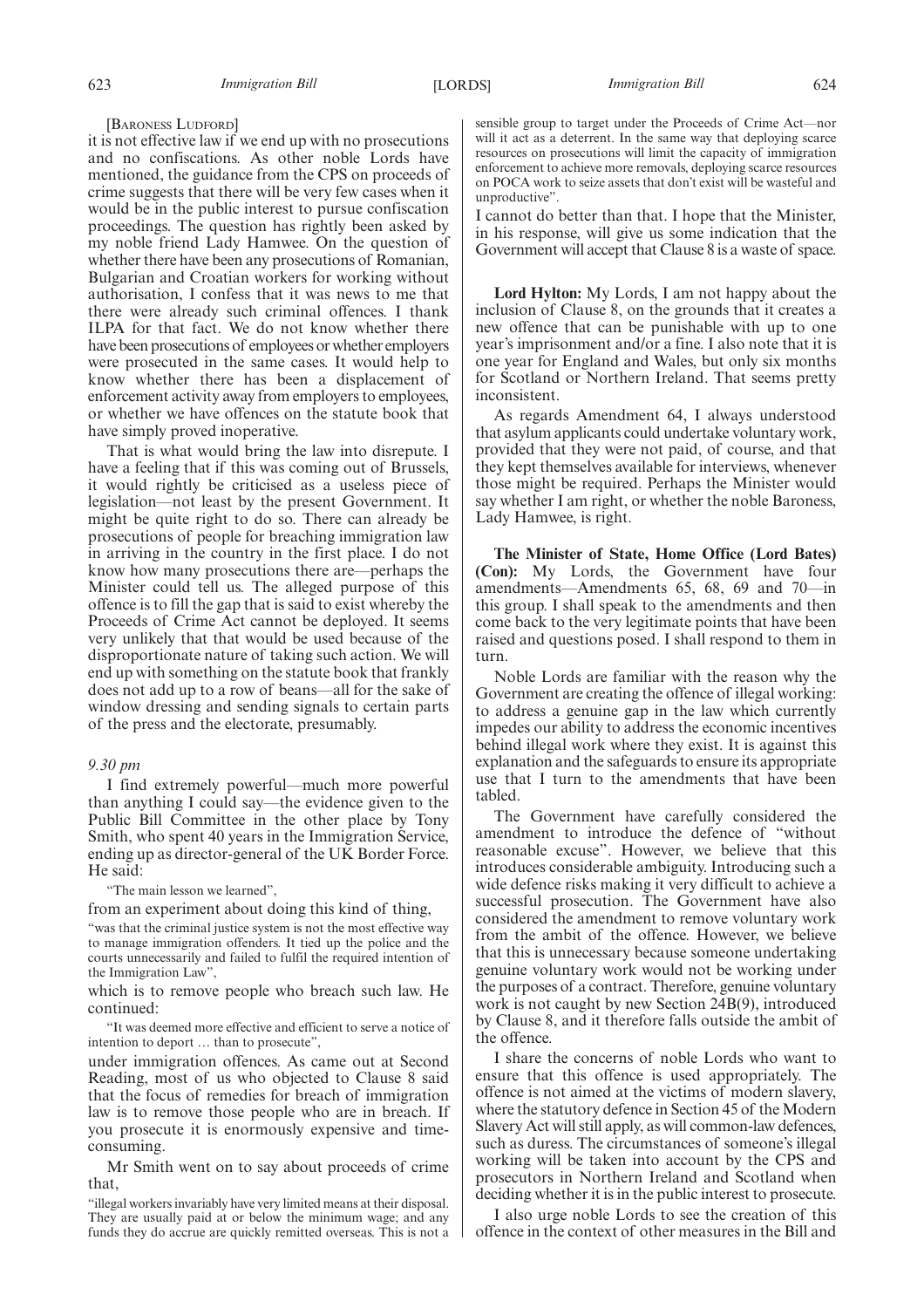elsewhere to increase the protection and support for victims of slavery and trafficking, strengthen enforcement against exploitation through the creation of the Director of Labour Market Enforcement and taking tougher action against employers of illegal workers.

We should remember that individuals with an irregular immigration status are already likely to be committing a criminal offence, regardless of whether they are working. The Government's policy remains unchanged and they will continue to seek the removal of illegal workers from the UK, and prosecute only where the CPS or prosecutors in Northern Ireland and Scotland consider that their prosecution is in the public interest. This remains the right approach. The new offence, however, will serve as an important deterrent to illegal economic migrants and close a gap in the Proceeds of Crime Act powers, which do not necessarily require a conviction.

I have listened carefully to noble Lords' concerns regarding the strict liability nature of the offence. While I am of the opinion that there are sufficient safeguards to ensure that the offence is used appropriately and that victims of modern slavery are protected, I can assure noble Lords that I will reflect very carefully on today's discussions and the points which have been made ahead of Report.

I now turn to the offence of employing an illegal worker in Clause 9 of the Bill. The Government's intention in using "reasonable cause to believe" as the test is to provide a more objective test for the existing offence of employing illegal workers and so make the offence easier to prove. The test is intended to capture those employers who have wilfully turned a blind eye to someone's immigration status when employing them so that the employer cannot be said to have known.

Introducing a test of recklessness would not resolve the difficulties in establishing an employer's state of mind that the Government are seeking to address in the Bill. This is because the test of recklessness would remain subjective, requiring proof that the employer foresaw a risk that the person had no right to work, yet went on to take that risk and employ them.

The test of reasonable cause to believe is not the same as negligence. The intention is to continue to apply the civil penalty sanction to those employers who are simply negligent—that is to say, who act without reasonable care and skill—in terms of not checking a person's right to work, or not doing so correctly.

The Government's amendment requires an employer positively to have a reason to believe that the individual cannot accept the employment. It will enable prosecutions to be brought against employers who choose not to undertake the necessary checks because they have reasonable grounds to believe that such checks will reveal that the employee has no right to work. This is in addition to the Government's intention to continue to prosecute those who we can show actually know that someone has no right to work here, as we can do now under the current wording of the offence.

I now turn to some of the points raised during our debate. The noble Baroness, Lady Ludford, asked about the projected size and suggested that the sums that we were talking about were fairly minuscule. I refer noble Lords to my letter to the noble Lord, Lord Rosser, on 8 January, to which the noble Lord, Lord Green, referred. On page 2, it says:

"In 2014-15, the courts approved the forfeiture of cash totalling £542,668 seized byimmigration officers.Following criminal convictions for immigration-related offences courts ordered the confiscation of assets totalling £966,024. We expect that in-country seizure could double with the use of the extended powers enabled by the new illegal working offence".

Therefore, I do not think that these are inconsequential amounts—£1 million is quite a substantial amount. It is twice the budget of the relevant employment agency body. As I say, these are significant sums.

There is a slight sense that we were looking at destitute, highly vulnerable people, and that they would be the target of these initiatives. We are talking here about people who have on their person a significant amount of cash in excess of £1,000.

**Baroness Lister of Burtersett:**I am sorry to interrupt but I meant to mention that because I saw it in the noble Lord's very helpful letter. But where is it in the legislation? I looked for it but I could not find any reference to a £1,000 limit or anything. I wondered whether I had missed it.

**Lord Bates:** It comes under the Proceeds of Crime Act. What we are doing here is simply drawing that element into line. The accusation appears to be being made that somehow the Government are targeting people who are here illegally. Of course, if they are here illegally, they should not be here and they should rightly be removed. However, it is odd that under the legislation to which I referred, we can currently prosecute those who have permission to be in the UK and are working in breach of their conditions. We can confiscate the relevant sums under the Proceeds of Crime Act for those who are legally here in breach of their conditions. However, if someone is illegally here, or they have overstayed, we cannot do that. Noble Lords will need to comment on that themselves. However, if they believe that this provision is too punitive for people who are working illegally in this country, they ought also to say—I am not inviting them to do this by Report—that people who breach the terms of their existing stay in the country, such as students who work beyond the hours legally allowed, ought to be exempt as well. The fact that there is one rule for people who are legally here but breach their conditions, and another for people who are illegally here, seems to me wrong as there is a gap. We are trying to close that gap.

**Baroness Ludford:** I am grateful to the noble Lord for giving way and apologise for interrupting. My question may simply reflect my ignorance of immigration law but I am reminded that I asked at Second Reading why immigration law could not be changed. We have so much immigration law that I should have thought that the situation was covered. So, for the offence of breaching conditions attached to immigration status, you can be prosecuted and your proceeds removed, but if you work in breach of immigration law as a whole—that is, you have totally driven a coach and horses through immigration law through being here at all—you apparently cannot be prosecuted and be subjected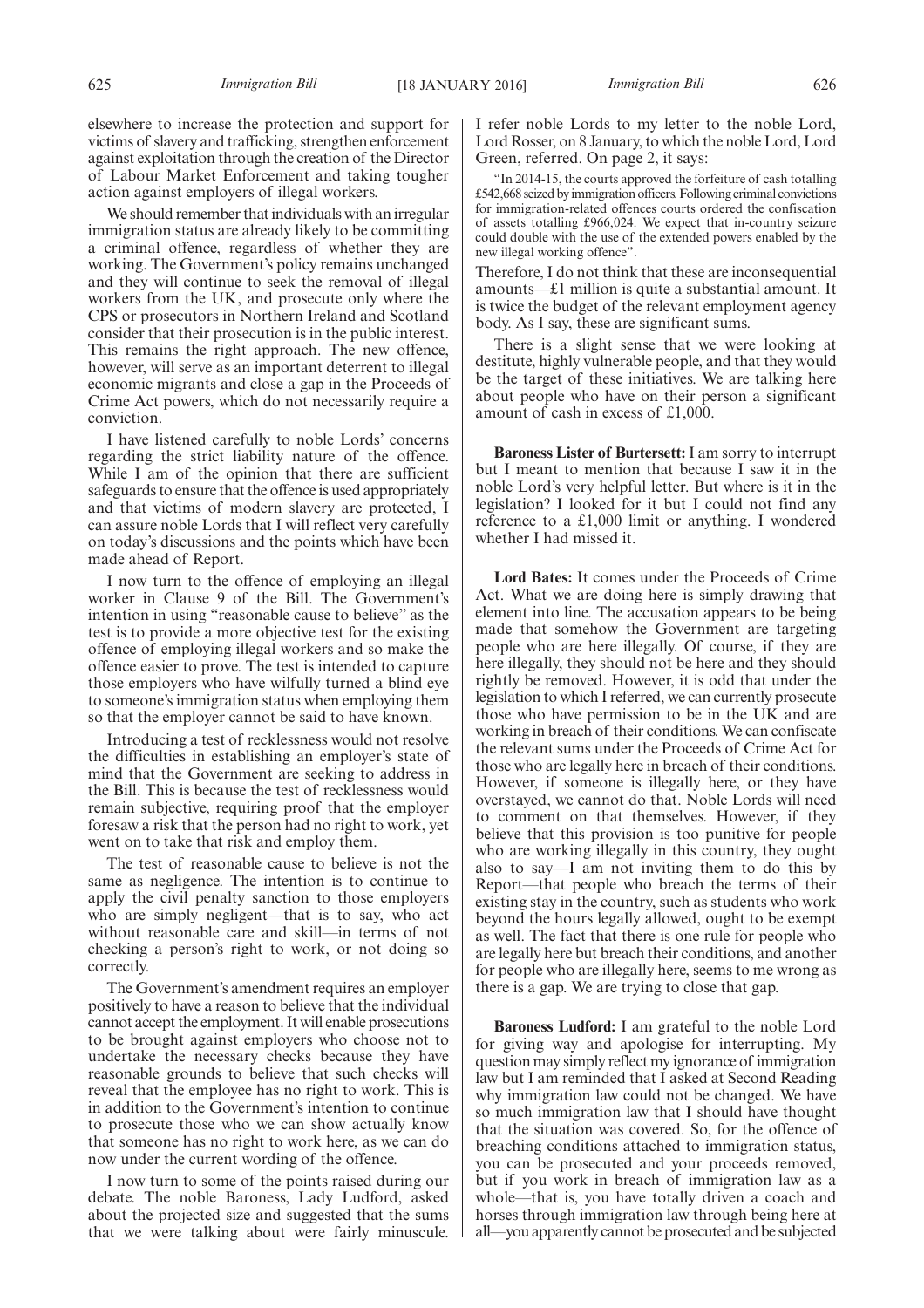### [BARONESS LUDFORD]

to POCA. Therefore, it seems to me that the root of the problem stems from immigration law and that the solution is not to create a new offence of illegal working but to go back to immigration law to determine why you can deal with some people breaching it but not others doing so.

### *9.45 pm*

**Lord Bates:** This is an Immigration Bill. I take the point that of course we need to continue to look at all these points. I am simply saying that it has somehow been portrayed that we are being inconsistent in singling out people who have fallen on hard times and are having a tough time in life, and mercilessly pursuing them. In fact, all we are doing is ensuring equality of treatment. Moreover, and more seriously, if we were introducing this measure in 2014, I would feel a lot more uneasy about it. Since the Immigration Bill 2014—taken through by my noble friend Lord Taylor of Holbeach—we have introduced the Modern Slavery Act, Section 45 of which is a statutory defence for people who are the victims of crime. This is widely welcomed and appreciated. That defence was not there in the Immigration Bill 2014 but is there now, and we are plugging a gap.

The noble Lord, Lord Hylton, asked why there are different sentences across the UK. The maximum prison sentence for a Clause 8 offence is the same across the UK. This will remain the case until Section 281(5) of the Criminal Justice Act 2003 is commenced. This reflects devolution and is set out at subsection (3) of the new offence. If that does not make it crystal clear to the noble Lord, I can assure him that he is not alone. If, when we read that in the *Official Report,* further explanation is needed, I will be happy to provide it. The gist is that the sentence is consistent across the United Kingdom.

The noble Baronesses, Lady Ludford and Lady Hamwee, both asked how many prosecutions had taken place of Bulgarian, Romanian and Croatian nationals. Parliamentary Questions 12752 and 12753 on this were answered in 2015. Between 2007 and 2013 there were three prosecutions where this was the principal offence—that is, the offence where the heaviest penalty may be imposed. During the financial years 2006-07 to 2013-14, a total of 491 penalty notices were issued. This offence, and penalty, only related to those migrants who were subject to accession regulations, while the new offence will relate to all migrants who work illegally in the UK.

It is not the case that an employer of an asylum seeker with permission to work has no protection unless the asylum seeker has leave to be in the UK. Section 24 of the Immigration, Asylum and Nationality Act 2006 ensures that those on temporary admission, including asylum seekers, are deemed to have leave for the purposes of the Section 21 offence. Therefore, if, as an exception, they have permission to work, they will not be committing an offence simply because they do not have leave.

A number of noble Lords asked about voluntary work. For work to fall within the ambit of the offence it must be under or for the purposes of a contract. Genuine voluntary work should not be subject to a

contract. Volunteering must not be used as a pretence for paid work. A question was asked about whether visitors can undertake activities on a voluntary basis. The answer is yes, they may volunteer, providing this is incidental to the purpose of their visit to the UK, is unpaid and for a period of less than 30 days. I was also asked about an illegal migrant who starts as an illegal worker but whose working conditions deteriorate to the point where they may become a victim of modern slavery. For illegal workers to benefit from the statutory defence, their illegal working must be as a direct consequence of their slavery or human trafficking. They will therefore not have the defence for any illegal working committed prior to the deterioration of their working conditions to the extent that they became a victim of modern slavery. However, their subsequent slavery or human trafficking will be relevant factors for the Crown Prosecution Service to take into account when considering whether a prosecution is in the public interest. For absolute clarity, only the wages earned before the statutory defence applies to them would be recoverable under the proceeds of crime legislation.

I think I have covered most of the points raised. If there are any that I have missed, I will be happy to deal with them. I covered the point about reasonable excuse and reasonable cause in my main contribution. It remains our view that what is unfair is firms undercutting their competitors through exploitative use of illegal labour, so distorting competition, and those illegal workers taking jobs that should be available to all workers who are legally here and legally part of the labour market. I therefore commend the amendment standing in my name in this group, and ask the noble Lord to consider withdrawing his amendment at this stage.

**Baroness Hamwee:** I have two points, if I may. The Minister might have realised that referring to voluntary work and volunteering provoked quite a lot of chuntering around me, and on the Cross Benches. Listening to him, it seemed that the concepts of volunteering and voluntary work were being confused. When I looked at this a little while ago, I understood that they are different. I was confused at the beginning of the Minister's speech when he talked about voluntary work not involving a contract. I am not sure whether that is always the case. I do not think we will be able to debate this now, but it would be very helpful if we could understand it a little more clearly—I think I speak for at least four of your Lordships, and possibly those behind me as well.

The other point is quite different. I would not necessarily agree with them but I followed the Minister's comments about recklessness. He said that if the words "reasonable excuse" were included in the new illegal working provision in Clause 8, it would mean fewer successful prosecutions. That is indeed self-evident but it does not answer the point about whether it should be a defence, or whether the offence should be one where there is no reasonable excuse. Earlier in the debate, the noble Lord, Lord Rosser, raised the possible situation of someone being confused by what permission he had, or by the documents and so on. I would like, at any rate, to understand better what I heard from the Minister on that point.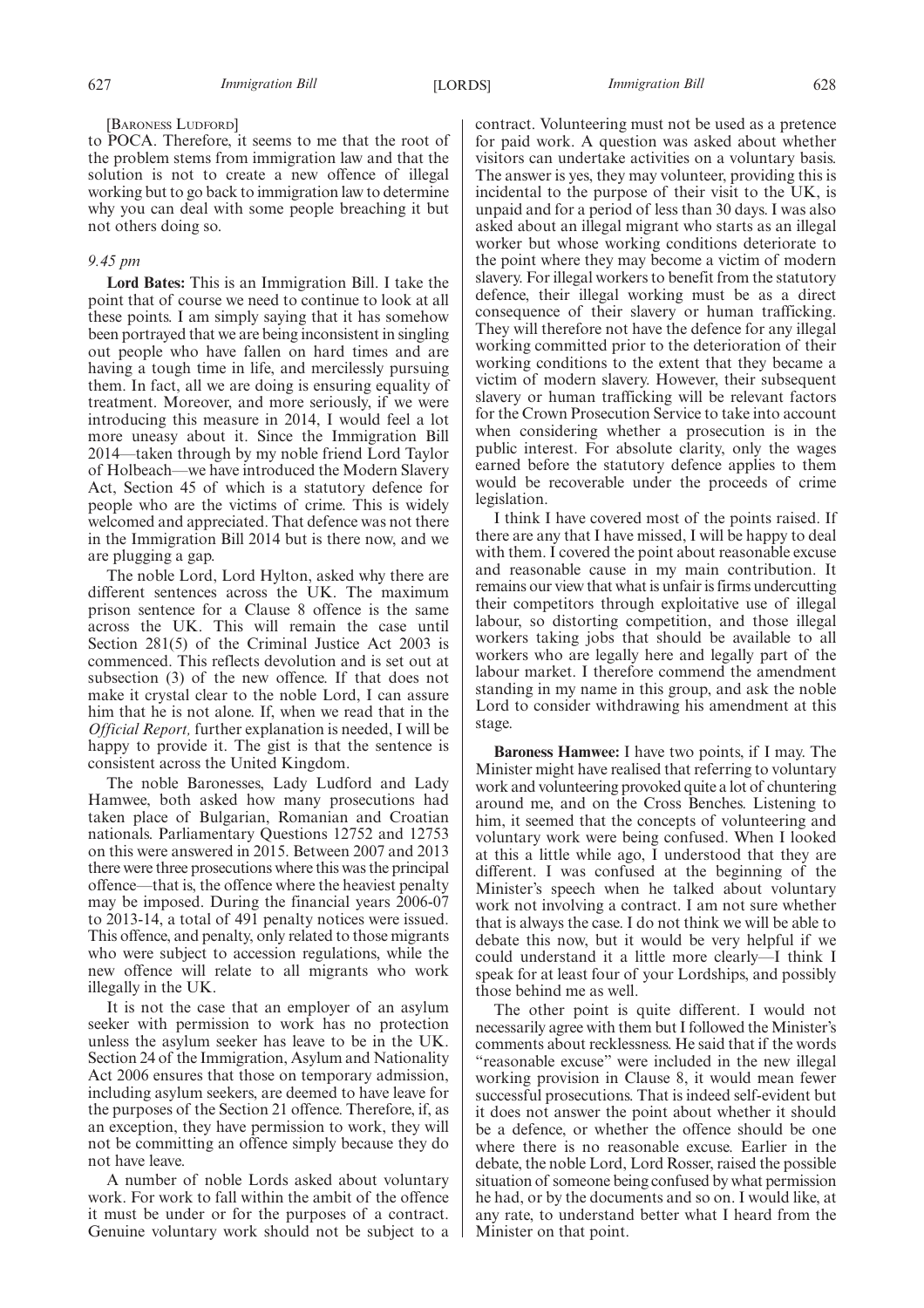629 *Immigration Bill Immigration Bill* [18 JANUARY 2016] 630

**Lord Bates:** It is the same argument as before: whether the same test applies to people who are here legally—in one form—but are exceeding or abusing the terms by which they are in the UK. The noble Baroness may be saying that if that provision contained the phrase "without reasonable excuse", it should be read across. But there is no ability to say that you can be prosecuted for the proceeds of crime unless you have a reasonable excuse. It is therefore consistent to apply the same test to somebody who is here illegally as to somebody who is here legally but exceeding the terms of their permission to be here.

**Lord Rosser:** Before I respond to the Minister, I thought he said earlier that he would be reflecting on certain aspects ahead of Report. I wonder whether he would mind repeating what issues he will reflect on before Report.

**Lord Bates:** The short answer is, of course, that I reflect on all the comments made by noble Lords ahead of Report. I have nothing specific in mind, but it would be helpful if the noble Lord came back with a further question.

**Lord Rosser:** Is the Minister agreeing to reflect on the points made in the debate this evening and to come back with a response, negative or positive, before Report? Is that what he is agreeing to do, without any specific commitment?

**Lord Bates:**The new offence will serve as an important deterrent. I have listened very carefully to the noble Lord's concerns. Although I am of the opinion that there are sufficient safeguards to ensure that the offence is used appropriately and that victims of modern slavery are protected, I said that I would reflect on that point very carefully, listen to the debate and come back with further remarks on Report. The particular point was about whether the defences are sufficient for those who may have been the victims of modern-day slavery.

**Lord Rosser:** Do I understand that it will not cover the example that I referred to and which the noble Baroness, Lady Hamwee, has just referred to? That is where an individual had effectively been told by their employer that they could be employed, but it was subsequently found out, for example, that the employer was not properly sponsoring them because for some reason or other they had not completed the necessary paperwork correctly, and therefore the individual found themselves in a situation where they were not entitled to work. That was, in essence, the point I was raising.

I appreciate it is probably unfair to expect the Minister to respond to that point now, but I get the impression from what he has said that the area he has agreed to reflect on is very limited. I would hope that he might be willing to say, without making any commitment, that he will reflect on the necessity of this whole issue relating to the offence of illegal working for employees. I accept that this is not the only argument that has been raised, but the principal argument is that the threat of action being taken will be used to deter vulnerable people who may be being exploited, to a greater or lesser degree, from coming forward to expose

and report their abusers. That is the principal effect that this new offence is likely to have, and it is likely to be used in that way by unscrupulous employers. I do not think that the Minister has responded directly to that point and I simply urge him to reflect on what has been said on that particular issue—without, I accept, making any commitment—between now and Report.

**Lord Bates:** I am very happy to do that. If it would be helpful, I would also be very happy to meet with the noble Lord and other interested Peers, with the relevant officials, to talk through our experience on that, which is what has led us to the position that we have taken, and to hear what evidence they may wish to present to the contrary. I think both sides will find that very helpful ahead of Report.

**Lord Rosser:** In that case, I will not say any more other than to express my thanks to the Minister for agreeing to do that. I beg leave to withdraw my amendment.

*Amendment 63 withdrawn.*

*Amendment 64 not moved.*

*Clause 8 agreed.*

*Clause 9: Offence of employing illegal worker*

### *Amendment 65 Moved by Lord Bates*

**65:** Clause 9, page 7, line 6, leave out subsection (1) and insert—

"(1) Section 21 of the Immigration, Asylum and Nationality Act 2006 (offence of knowingly employing illegal worker) is amended in accordance with subsections (1A) to (2).

"(1A) In subsection (1) for the words from "an adult" to the end of the subsection substitute "disqualified from employment by reason of the employee's immigration status."

- (1B) After subsection (1) insert—
- "(1A) A person commits an offence if the person—
- (a) employs another person ("the employee") who is disqualified from employment by reason of the employee's immigration status, and
- (b) has reasonable cause to believe that the employee is disqualified from employment by reason of the employee's immigration status.

(1B) For the purposes of subsections (1) and (1A) a person is disqualified from employment by reason of the person's immigration status if the person is an adult subject to immigration control and—

- (a) the person has not been granted leave to enter or remain in the United Kingdom, or
- (b) the person's leave to enter or remain in the United Kingdom—
	- (i) is invalid,
	- (ii) has ceased to have effect (whether by reason of curtailment, revocation, cancellation, passage of time or otherwise), or
	- (iii) is subject to a condition preventing the person from accepting the employment.""

*Amendment 65A (to Amendment 65) not moved.*

*Amendment 65 agreed.*

*Amendments 66 and 67 not moved.*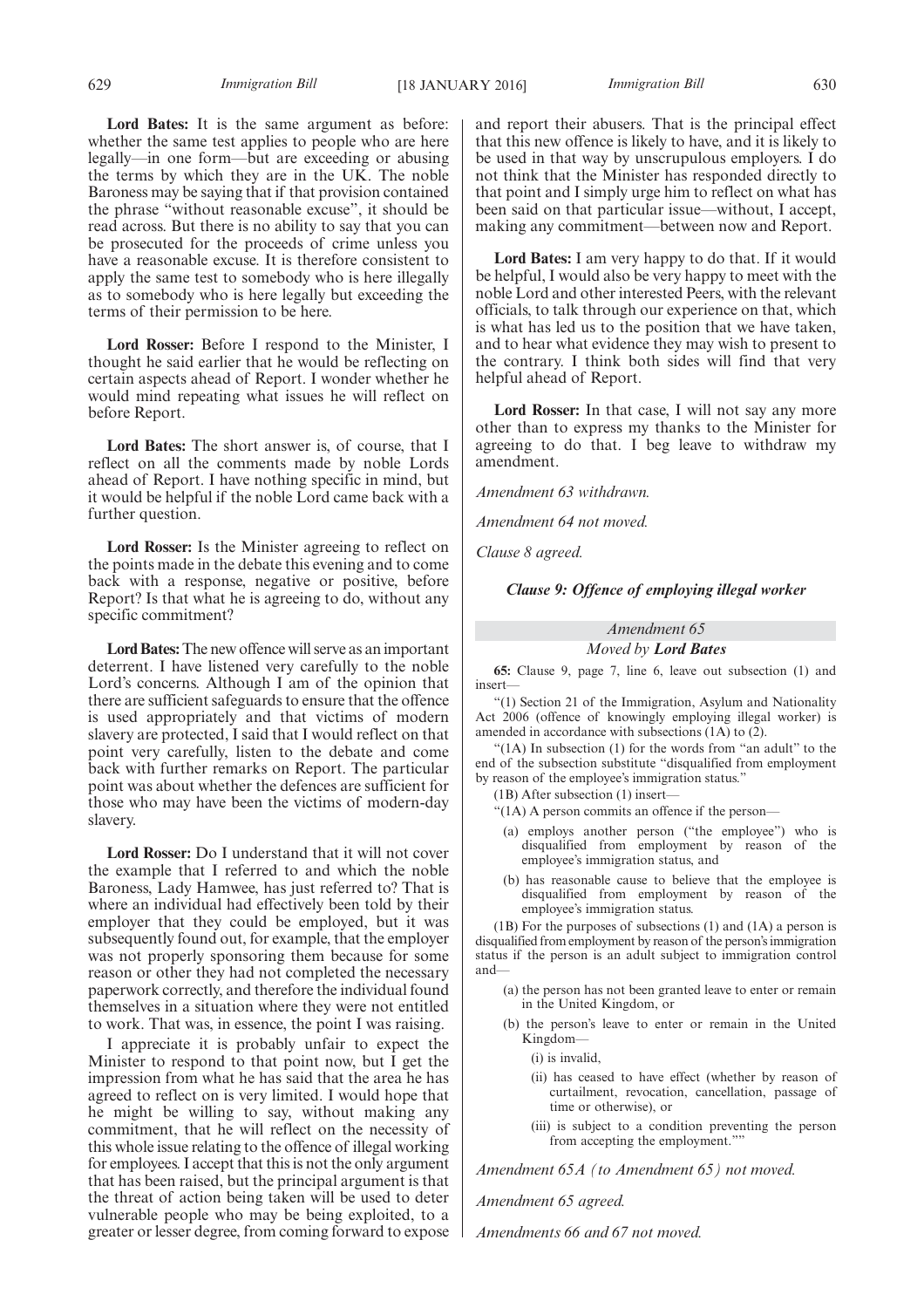### *Amendments 68 to 70*

#### *Moved by Lord Bates*

**68:** Clause 9, page 7, line 9, leave out "In that section,"

**69:** Clause 9, page 7, line 10, at end insert—

"(2A) Section 22 of the Immigration, Asylum and Nationality Act 2006 (offences by bodies corporate etc) is amended in accordance with subsections  $(2B)$  and  $(2C)$ .

(2B) After subsection (1) insert—

"(1A) For the purposes of section 21(1A) a body (whether corporate or not) shall be treated as having reasonable cause to believe a fact about an employee if a person who has responsibility within the body for an aspect of the employment has reasonable cause to believe that fact.'

(2C) In each of subsections (2) and (4) after "21(1)" insert "or  $(1A)$ ".

(2D) In section 24(a) of the Immigration, Asylum and Nationality Act 2006 (temporary admission etc) for "21(1)" substitute "21(1B)"."

**70:** Clause 9, page 7, line 17, after "21(1)" insert "or (1A)"

*Amendments 68 to 70 agreed.*

*Clause 9, as amended, agreed.*

*Amendments 71 and 72 not moved.*

*10 pm*

### *Clause 10: Licensing Act 2003: amendments relating to illegal working*

### *Amendment 72A*

#### *Moved by Lord Kennedy of Southwark*

**72A:** Clause 10, page 7, line 31, at end insert—

"( ) Regulations under subsection (2) which make provision about Scotland may only be made with the prior consent of the Scottish Parliament, and regulations which make provision about Northern Ireland may only be made with the prior consent of the Northern Ireland Assembly."

**Lord Kennedy of Southwark:** My Lords, this amendment and the two other amendments in both my name and that of my noble friend Lord Rosser are very straightforward and come to your Lordships' House following the concerns raised by the report of the Constitution Committee published on 11 January. The amendments require the consent of the relevant devolved institution before regulations can be made covering their nation. The clauses that these amendments seek to amend presently allow the Secretary of State to by regulation make provisions in the other nations that would have similar effect to the provisions enforced in England—English provisions.

The Government take the view that the clause does not engage the conventions so the legislative consent Motions are not required. This has been disputed by many interested parties including the Law Society of Scotland, for example. It would be helpful for the House if the noble Lord, Lord Bates, in responding could set out carefully the reasoning behind the Government's decision not to seek approval via the legislative consent Motion process. I am also grateful to the Constitution Committee for highlighting the differential legislative approaches adopted in respect of England and other parts of the United Kingdom and the difference in the degree of scrutiny that that implies. I for one am not convinced that this is a good way to handle these important matters. Again, I would be grateful if the noble Lord, Lord Bates, could outline why he thinks this is appropriate. I beg to move.

**Lord Bates:** I am grateful to the noble Lord, Lord Kennedy, for moving the amendment and giving me an opportunity to say more on the record. I also pay tribute to the work of the Constitution Committee. I know that a number of recommendations in the report will have further bearing on our discussions in Committee. However, immigration is a reserved matter and the subject matter of all these amendments relates to parts of the Bill that remain within the immigration reservation which have not been devolved or transferred to a devolved legislature.

Amendment 72A relates to the measures to prevent illegal working on licensed premises. The Bill integrates protection against illegal working into the existing licensing regime, including by adding the Home Secretary to the list of responsible authorities for the purpose of the Licensing Act, by making the prevention of illegal working an objective of the licensing regime, and by requiring licence applicants to have the requisite right to work. The noble Lord, Lord Kennedy, raised the questions posed by the Constitution Committee on whether legislative consent Motions will be required. The legislation has a reserved purpose. It is necessary to amend devolved licensing laws in consequence of that reserved purpose. Legislative consent from devolved legislatures is not required.

We have consulted the devolved Administrations as the provisions have been developed. Alcohol and late-night refreshment licensing legislation in Scotland and Northern Ireland is complex and, in the case of Scotland, that legislation itself is subject to prospective amendment by the Scottish Parliament. We have therefore been working with the Scottish and Northern Irish Governments on the provisions to ensure that they can operate effectively within their licensing regimes. This work is ongoing and will continue in order to make equivalent provisions in regulations, using the order-making powers in the Bill once it has come into force.

Amendment 157A relates to the provisions in the Bill about residential tenancies. These provisions restrict the access of illegal migrants to private residential accommodation in the UK and concern the reserved area of immigration control. This is not an area in which Wales, Scotland or Northern Ireland have the competence to legislate and their consent is not required for the UK Government to legislate in this area. It is therefore inappropriate for the application of the residential tenancy provisions in the Bill to the rest of the UK to be subject to the consent of Wales, Scotland and Northern Ireland. It could lead to separate immigration controls applying in different parts of the United Kingdom, which would be to no one's advantage, and to illegal migrants moving to jurisdictions which are perceived to be more lax.

Amendment 236A relates to provisions in Part 5 which will make it easier to transfer unaccompanied migrant and asylum-seeking children from one local authority to another and enable the Secretary of State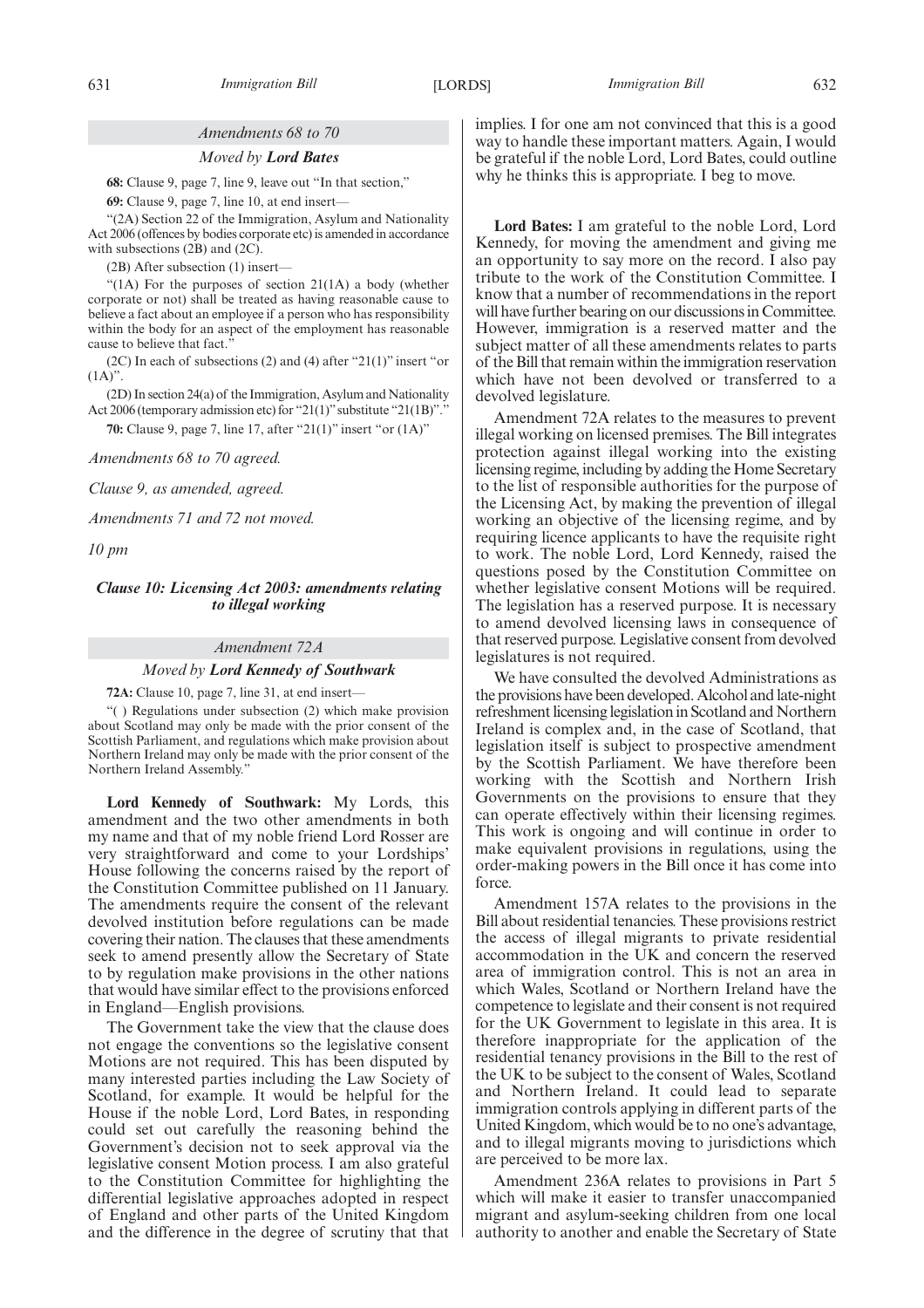to require local authorities to co-operate in the transfer of unaccompanied migrant children from one local authority to another, should voluntary arrangements fail. Immigration is a reserved matter, and immigration legislation already provides a UK-wide framework for migrants' access to local authority services. The dispersal of migrant children is not an area in which Wales, Scotland or Northern Ireland have the competence to legislate and their consent is therefore not required for the UK Government to legislate in this area. The Government have been clear that they hope that the arrangements will remain voluntary and have been liaising with the devolved Administrations to see how this might extend to Wales, Scotland and Northern Ireland, but we must avoid the repetition of the situation we saw in Kent in the summer, so we will enforce dispersal if necessary to promote and safeguard the welfare of children. The regulations in Clause 43 are subject to the affirmative resolution procedure, so they will be scrutinised by Parliament before they come into law.

I will write to the Constitution Committee shortly to respond to its helpful report in more detail. Further, the Government propose to publish the text of the licensing regulations to extend the measure to Scotland and Northern Ireland before Report. We are unable to produce regulations immediately on residential tenancies because we are working out how this will interplay with the Private Housing (Tenancies) (Scotland) Bill currently making its way through the Scottish Parliament. On the final measure in respect of children, discussions continue with the devolved Administrations.

I hope that in the light of these reassurances and the commitments I have made this evening the noble Lord will feel able to withdraw his amendment at this stage.

**Lord Kennedy of Southwark:** My Lords, I thank the Minister for his helpful response. At this stage, I am very happy to withdraw my amendment. I will look at the record when it is published and reflect on it. I beg leave to withdraw the amendment.

*Amendment 72A withdrawn.*

*Clause 10 agreed.*

*House resumed.*

*House adjourned at 10.07 pm.*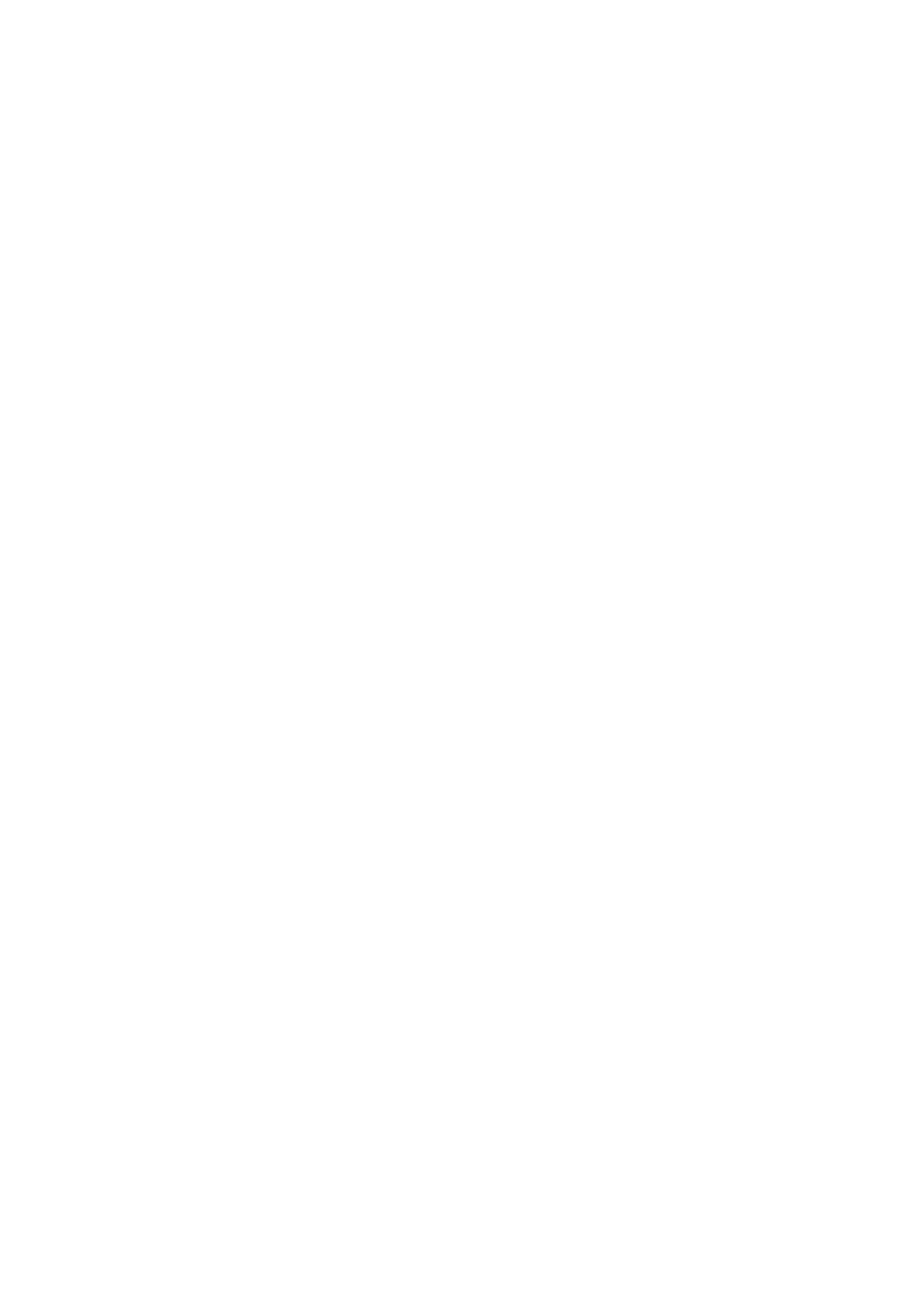# Grand Committee

*Monday, 18 January 2016.*

# **Arrangement of Business**

*Announcement*

### *3.30 pm*

**The Deputy Chairman of Committees (Baroness Henig) (Lab):** My Lords, if there is a Division in the House, the Committee will adjourn for 10 minutes.

# **General Dental Council (Fitness to Practise etc.) Order 2015**

*Motion to Consider*

*3.30 pm*

#### *Moved by Lord Prior of Brampton*

That the Grand Committee do consider the General Dental Council (Fitness to Practise etc.) Order 2015. *Relevant document: 11th Report from the Joint Committee on Statutory Instruments*

**TheParliamentaryUnder-Secretaryof State,Department of Health (Lord Prior of Brampton) (Con):** My Lords, the Dentists Act 1984 established the General Dental Council and sets out its functions and processes. The GDC is responsible for regulating the dental workforce in all parts of the UK. It has powers and duties which include setting the standards of conduct, performance and behaviour that dentists and dental care professionals are expected to adhere to. In addition, it is responsible for investigating any complaints or concerns which suggest that a dental professional may have failed to meet those standards.

The Government are keen to ensure that the GDC has the appropriate framework in place so that it can carry out its statutory responsibilities effectively. At present, the legislation governing the early stages of an investigation into a dental professional's fitness to practise does not provide sufficient flexibility to enable the GDC to carry out this function in the most effective and efficient way. Legislative change is needed to address this.

This order, made under Section 60 of the Health Act 1999, amends the Dentists Act 1984 to reform the investigation stages of the GDC's fitness-to-practise procedures. The Department of Health has publicly consulted on the proposals contained in the order and the vast majority of respondents agreed that the measures should be introduced and would have a positive effect on the GDC's fitness-to-practise procedures. Through this Section 60 order I propose to provide the GDC with the powers to make five key amendments to its processes.

First, the GDC will be provided with a rule-making power that will allow it to delegate the decision-making functions currently exercised by its investigating committee to case examiners. The GDC's current framework requires that following the triage of a fitness-to-practise complaint about a dental professional, if that complaint falls within the GDC's remit it must be considered by an investigating committee. This means a panel must be convened for every case that reaches this stage. By introducing case examiners, it is anticipated that there will be a swifter resolution of fitness-to-practise cases, as a full investigating committee will not need to be convened for every case and instead allegations will be considered by two case examiners. The faster resolution of cases will enhance public protection. It will also remove some of the stress from the procedure for all parties involved. In addition, greater consistency in decision-making should be achieved, because case examiners will deal with a higher volume of allegations than the investigating committee, as the committee is convened from a large pool of individuals.

I realise that the fact that case examiners will be employees of the GDC may be a cause of anxiety for some. It is important to remember that they will not be making findings of fact in respect of whether a registrant's fitness to practise is impaired. They will make the decision as to whether a case needs to proceed to the adjudication stage and be considered by a practice committee.

Additionally, the GDC, in its rules and guidance, will provide that the case examiners must make decisions based on documentary evidence which will be supplied to them in the same manner as is currently the case for the investigating committee. The case examiners will not be involved in evidence-gathering. There will also be one lay and one registrant case examiner, from the same part of the register as the individual whose case is being considered, considering an allegation, which will provide another safeguard in the process ensuring fairness.

I am also aware that interested parties will be keen that case examiners are recruited, trained and supported in the right way. I have been assured by the GDC that case examiners will receive comprehensive and robust training. The GDC is developing a robust system of review and appraisal that will monitor and support performance and ensure appropriate decision-making. The quality of the case examiners' decisions will be underpinned by ongoing training and detailed guidance. The GDC will also introduce mechanisms for auditing decisions on a routine basis and will apply the lessons learnt from the audits to the guidance material.

Secondly, provision will be made to allow both the case examiners and the investigating committee, in certain cases, to address concerns about a registrant's practice by agreeing appropriate undertakings with that registrant. This will be instead of referring them to a practice committee.

Undertakings will be applied, where appropriate, at the end of the investigation stage of the fitness-to-practise process. The introduction of this change will mean that some cases that are currently referred to a practice committee may not need to be. This would be in instances where it is determined that the agreement of undertakings would lead to the resolution of a case in a way that is sufficient to protect patients and the public. For example, if a case involved an allegation that a registrant's health was affecting their fitness to practise, it may be possible to agree undertakings that would address any risks posed to the public and to the registrant themselves as a result of this health condition.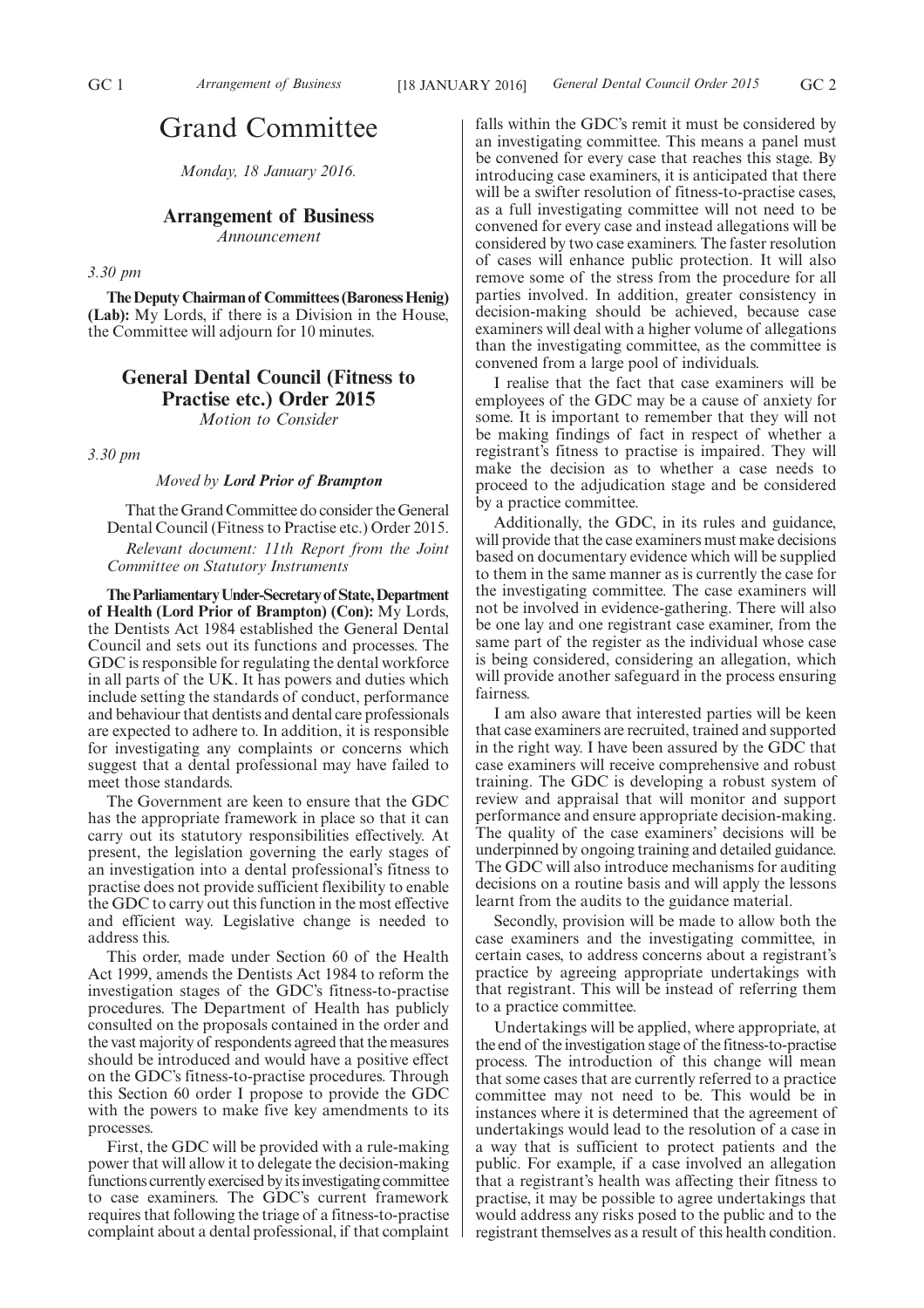#### [LORD PRIOR OF BRAMPTON]

This would also avoid the anxiety, time and cost incurred by referring the case for a full hearing. Rules will provide that a registrant must not be invited to comply with undertakings if there is a realistic prospect that if the allegation were referred to a practice committee, the registrant's name would be erased from the register.

Thirdly, the GDC will be provided with the power to make rules to provide, first, for a review of a decision that an allegation should not be referred to the case examiners or to the investigating committee, and, secondly, for a review of a decision that an allegation should not be referred to a practice committee. However, this will not be an unfettered power. Through rules, the GDC will provide that a review can be undertaken by the registrar if it is considered that the original decision was materially flawed or if new information has come to light which may have altered that decision and a review is in the public interest. Such a review can occur only within two years of the original decision to close the case. Allowing the review in these circumstances adds a further safeguard to the system. Providing the GDC with the power to take suitable action will improve public protection and maintain public confidence in dental regulation.

This order will also introduce a power to enable the investigating committee and the case examiners to review their determination to issue a warning. A registrant will be able to request such a review within two years of the original decision to issue the warning. At present, there is no mechanism through which a registrant who is issued with a warning can appeal this decision with the GDC. Instead, the only route of appeal open to them is to apply for judicial review. This can be costly for both the registrant and the GDC and stressful for the registrant. Warnings can remain on an individual's record for a number of years, for as long as the warning has been issued, and accessed by patients and employers. Providing individuals with a route of appeal that does not require application for a judicial review is a fairer and more proportionate approach.

Finally, provision will be made to ensure registrants can be referred to an interim orders committee at any time during the fitness-to-practise process. Currently, the legislation is ambiguous around when a case can be referred to an interim orders committee at certain points in the process. This amendment will remove any ambiguity and maintain public protection and confidence throughout the entire fitness-to-practise process. It will provide a higher level of patient protection, ensuring that those who are potentially unsafe to practise can have their registration suitably restricted while inquiries and investigations are made. In addition to enhancing patient safety and improving the fitness-to-practise processes for a registrant and all parties concerned, it has been identified that making these amendments will create approximately £2.5 million of efficiency savings per annum over the next 10 years.

In summary, these proposals to reform and modernise the GDC's fitness-to-practise processes will make the system more efficient and effective, benefiting patients, practitioners and the health service. They will result in improved public protection and an increase in public confidence in the GDC. I commend the order to the Committee.

**Lord Colwyn (Con):** My Lords, I thank my noble friend for his explanation of the order, and I look forward to reading in *Hansard* what exactly it is. It is complicated. I declare my interest as listed on the register.

I am sure all noble Lords will agree with me that the measures included in the order are a welcome and very long overdue step in the right direction toward speeding up the overall process of complaints handled by the GDC. The current legal framework hinders improvements to the effectiveness and efficiency of this process improvements which, with a major case backlog and cases costing an average of £78,000 to process, the GDC badly needs. However, I will make some brief comments about some conditions that must be met for the implementation of these changes to make a meaningful difference.

First, the case examiners this order introduces must be properly independent from the GDC, as well as appropriately trained and supported in carrying out their new duties. The success of the new system will lie with the calibre and qualifications of the individuals carrying it out. Case examiners might be exposed to significant internal and external pressure when carrying out their functions, and their credibility will ultimately rest on their independence from the GDC. It is also crucial that the clinical case examiner should always be a professional from the same profession as the individual whose case is being examined. That is very important.

However, it is equally important that, for the new system to bring the expected time and cost savings, we need to see a proper culture change in the regulator's management of fitness-to-practise cases. The BDA has raised with me the hard-line approach of the GDC in its fitness-to-practise investigations. Dentists say that the GDC tends to treat even the most vexatious or minor complaints as potential cases, which leads to heightened and often undeserved stress for the dentists concerned. I share their fear that if this culture prevails, the new case examiners might simply become an additional layer in the fitness-to-practise process, without any meaningful reduction of case loads and costs.

I hope that the GDC will take these points into consideration when implementing the order, so that these changes achieve a decrease in the cost and increase in the speed of decision-making in fitness-to-practise cases—which we all want to see.

### *3.45 pm*

**Lord Hunt of Kings Heath (Lab):** My Lords, I, too, thank the Minister for his careful explanation of the order. I welcome the opportunity to debate it as well as the performance of the General Dental Council.

This is one of a number of Section 60 orders that the Minister has brought before your Lordships' House in the absence of a Bill following up the Law Commission's work. Will the Minister be able to update the Committee on exactly where we stand with the Government's intention with regard to whether they see that any part of the Law Commission's work will lead to legislation in the future? On the order itself, its terms seem unexceptional, although I would like to raise a few points with the noble Lord. The real question before us is whether the General Dental Council is a fit and proper organisation, capable of implementing the changes.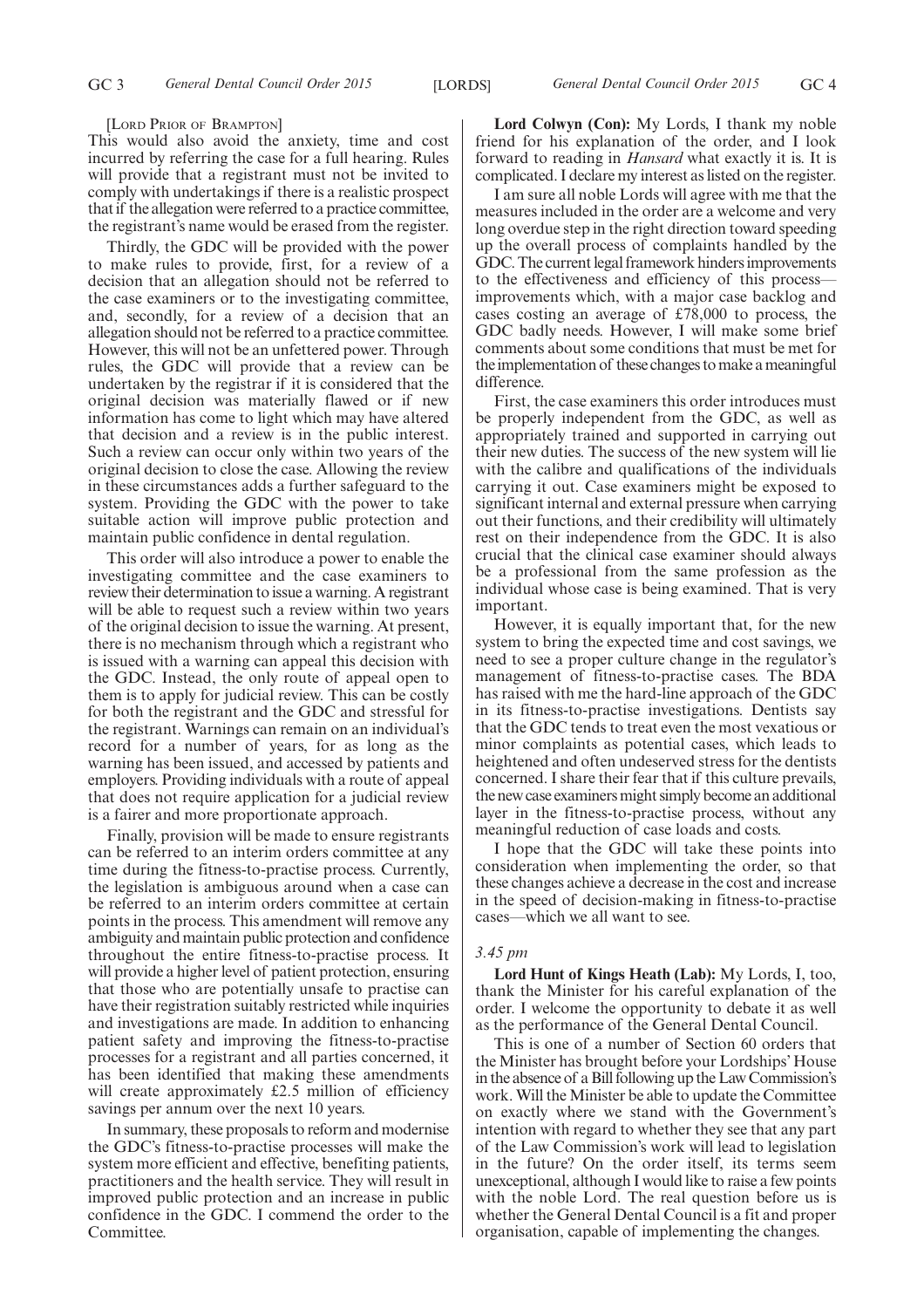I shall start, however, with the order and will come on to the issues with the GDC and the various reports that have been published about its poor performance over the past four years. On the order, first, I refer to paragraph 8.4 of the Explanatory Memorandum, which refers to a number of organisations which have commented. The British Dental Association is not listed there. I have received a briefing from the British Dental Association, and I wondered whether it had submitted a response to the department. If it has, I am surprised that it is not listed in paragraph 8.4.

The other point I want to make about the order concerns the question raised by the noble Lord, Lord Colwyn, which is about the performance of the GDC. The BDA briefing that I have received states that while the GDC is,

"Britain's most expensive healthcare regulator",

it,

"is also the least efficient, most troubled and enjoys little confidence among",

either dentists or the Professional Standards Authority. It states that the GDC failed to meet eight out of 24 of the PSA standards of good regulation in its 2014-15 performance review and, crucially, fully met only one of the 10 standards relating to fitness-to-practise processes, representing what the PSA describes as,

"a significant decline in its performance compared to the assessment of the year before".

The BDA points out that, in comparison, last year, the GMC met every one of the 24 standards while charging its members less than half of the annual retention fee that the GDC charges.

I also pick up the point raised by the noble Lord, Lord Colwyn, about the importance of the independence of case examiners. This is a point that we have raised before on some of these Section 60 orders. It is crucial because of the problems that have arisen from the way the GDC has conducted cases in the past, as identified by the various inquiries. I very much support the noble Lord in emphasising that case examiners must be, and be seen to be, independent.

We then come to the real issue for me, which is GDC governance. The Minister will be aware that in February 2013, the Professional Standards Authority published a report following the resignation of the GDC's chair, Alison Lockyer, in May 2011. The Department of Health had asked the PSA to investigate several concerns which the then chairman had raised in a letter she had written to the Secretary of State on her resignation.

The PSA's findings were complex. It did not find that the GDC was failing, but it identified some general learning which could be gained from the experiences of the GDC. Following the PSA's report into the allegations made by Lockyer, it wrote that new evidence had come to light about poor practice in the support and operation of the GDC's investigation committee. In July 2013, a member of the investigation committee raised concerns under the GDC's whistleblower policy that certain processes were compromising the independence of the investigating committee's decision-making. The GDC also commissioned an independent review into the concerns of the whistleblower, which was published in 2014, but in April 2014 the PSA started its own investigation. This was published on 21 December 2015.

The PSA came to a number of conclusions and found several areas of improvement for the GDC. I will come to the main recommendation but I read this report with considerable disquiet. I do not think I have ever seen a report relating to a statutory regulator quite like it. It was published only a few weeks ago, before Christmas. Paragraph 2.1 of the summary states:

"The approach taken by the GDC to recruiting, training and supervising the Investigating Committee Secretaries is likely to have contributed to the development/continuance of objectionable practices".

These are objectionable practices by the statutory professional body concerned with dentistry. It is a very long report of more than 300 pages but, to get the flavour of it, here are some of the objectionable practices listed that the PSA looked into. First, there are:

"Discussions about cases between Investigating Committee Secretaries and Investigating Committee Chairs prior to Investigating Committee meetings".

Then, quite remarkably, there is,

"advance drafting of Investigating Committee decision documents/ reasons by Investigating Committee Secretaries".

There are irregularities around the,

"provision of legal advice by Investigating Committee Secretaries to the Investigating Committee during Investigating Committee meetings … Inappropriate interventions/undue influence by Investigating Committee Secretaries during Investigating Committee meetings",

and,

"amendment of Investigating Committee decision documents after Investigating Committee meetings by Investigating Committee Secretaries without appropriate authorisation".

There are other identified irregularities but I do not need to go into them; I have made the point. The PSA report goes through this in great detail and its overall recommendation is:

The GDC's Council, executive management team and the relevant committees should consider this report in full, both individually and collectively, in order to identify all the lessons that should be learnt in particular in relation to governance, accountability and management oversight, as well as the actions the GDC should take to address our recommendations".

The point I want to make about this is that these matters now go back some years. It was 2011 when the then chairman first raised those issues. This report was started in 2014 and finished only a few weeks ago. It clearly found continuing improper practices—or at least those that would not accord with good practice. Reading between the lines, I see here a culture of utter complacency within the GDC. It looks as though the GDC has simply not accepted the core conclusions of the various reports written about its conduct and carried on with that complacent culture. It is also clear from reading between the lines of the report and the careful way it has been put together that the PSA lacks confidence in the performance of the GDC. Frankly, I would have expected the entire board of the GDC to resign in the light of that report just before Christmas. I understand that the chief executive has resigned but no one else on the board seems prepared to take responsibility for a culture that has clearly lasted over a good many years. That is not acceptable. Can there be any confidence that this organisation is fit for purpose?

I now understand the concerns that the profession has about the GDC. I had not realised until I went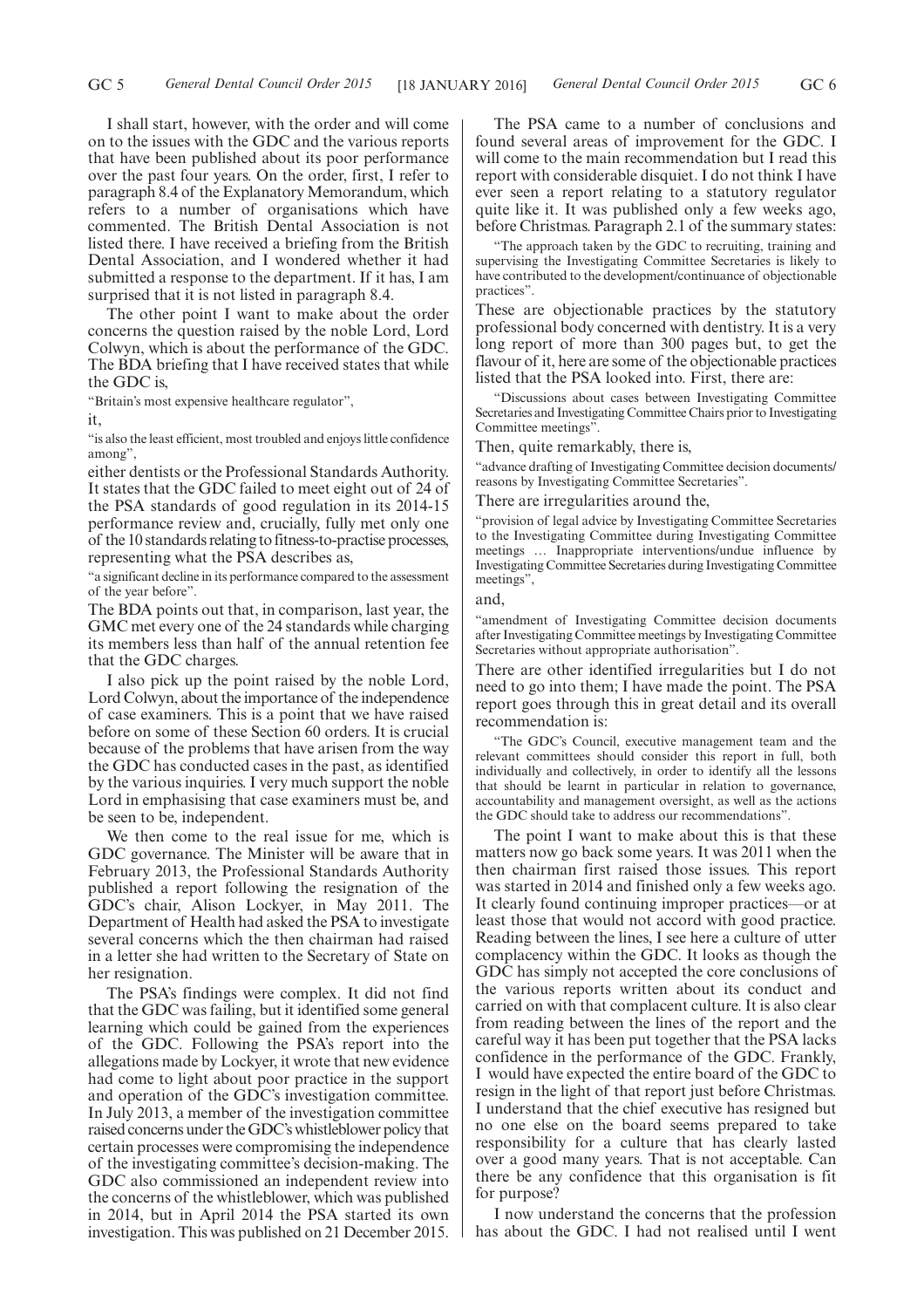[LORD HUNT OF KINGS HEATH]

through this information just why there was so much angst within the profession. It is absolutely justified. I would be doubtful of putting any order through in relation to the GDC unless we were absolutely certain that it is able to carry out its job properly.

**Lord Prior of Brampton:** My Lords, a number of points have been raised. I will start with those raised by my noble friend Lord Colwyn. He said that independence is critical for the case examiners; I will address that issue first. It is important to remember that case examiners will not be making findings of fact in respect of whether a registrant's fitness to practise is impaired. They will make the decision about whether a case needs to proceed to the adjudication stage and be considered by a practice committee.

Additionally, in its rules and guidance, the GDC will provide that the case examiners must make decisions based on documentary evidence, which will be supplied to them in the same manner as is currently the case for the investigating committee. The case examiners will not be involved in evidence-gathering. There will be one lay and one registrant case examiner considering an allegation. I accept, however, that they will be employees of the GDC. Nevertheless, our feeling is that sufficient safeguards are built into the way that case examiners will work.

The issue raised by my noble friend and expanded on by the noble Lord, Lord Hunt, is fundamental. If the GDC is not a fit organisation—if its governance and performance are not right—that is a much more profound worry than the details of the order before us today. Before I address this, I will deal with one other point that the noble Lord raised. He asked whether the BDA had submitted anything. It has; it was omitted in error and is now being attached.

Clearly, we are concerned about the performance of the GDC. The report from the PSA is indeed extremely worrying. As the noble Lord said, this has not happened just recently; it goes back many years. It is very important that the council takes responsibility for the proper running of its organisation. My colleague Ben Gummer is the Minister with direct responsibility for the GDC and he has a meeting coming up in the very near future to discuss the GDC's performance in the light of the PSA report. It is not all bad news in that report. There are some signs that the GDC is working hard to improve. Nevertheless, as my noble friend and the noble Lord have both said, there is a lack of confidence in the GDC among the profession and that confidence must be rebuilt.

Perhaps I might bring to Ben Gummer's attention the comments that have been made by my noble friend and the noble Lord and ask him to draw them to the attention of the GDC when he meets it in the near future. Clearly, he will wish to keep a very close eye on the performance of the GDC as we go forward. I do not think I can say much more today about that. I do not have the information with which to comprehensively address the issues that the noble Lord has raised. Is he content on that basis? If he would like to meet my honourable friend Ben Gummer, I can arrange for him to do that.

*4 pm*

**Lord Hunt of Kings Heath:** My Lords, I am very grateful. One of the problems is that this was scheduled very late and therefore I was able to look at the information only over the weekend. I suspect that I would have put a Motion down for a debate in the Chamber if  $\overline{I}$  had had time to do that.

Secondly, I realise that this is quite a difficult situation. Clearly, the independence of the regulators of the health profession is very important and I have always been keen to protect it. The PSA has a crucial role and I think it does a great job. I pay tribute to the chairmanship of my noble friend Lady Pitkeathley, and Mr Harry Cayton, the chief executive. I think they have done a fantastic job, but it seems to me that there is a gap.

It is patently obvious when you look at it from the outside that the board should have read those reports, accepted its ultimate responsibility and stood down. I accept the invitation; I would be very glad to meet Mr Gummer. Of course, this will be debated tomorrow in the other place, and other Members may come back on that. This message clearly needs to go to the GDC council: that it is not good enough and the members should consider their position. I wonder whether it is right that the board carries on willy-nilly simply because the chief executive has stood down.

I am not someone who rushes to say that this, that or the other board should resign because something has gone wrong, but this has been a continuing problem. I accept that improvements have been made, but only a few weeks ago the PSA had to publish a report that continues to draw attention to what is, essentially, the culture of the organisation. Therefore, I very much hope that Ministers will take the appropriate action; that is all that they can do. Ultimately, I am surprised that the board of the GDC feels that it is able to carry on and I think there needs to be a change.

I am grateful to the Minister for the way that he has responded; clearly, he understands the issues that are being faced.

**Lord Prior of Brampton:** My Lords, perhaps we can leave it on the basis that I will organise for the noble Lord to meet Ben Gummer and perhaps ask Harry Cayton to come along, too, as he fundamentally authored the report, so that the noble Lord can express his concerns directly to them. On that basis, I beg to move.

*Motion agreed.*

# **Legal Services Act 2007 (Claims Management Complaints) (Fees) (Amendment) Regulations 2016** *Motion to Consider*

*4.02 pm*

### *Moved by Lord Faulks*

That the Grand Committee do consider the Legal Services Act 2007 (Claims Management Complaints) (Fees) (Amendment) Regulations 2016.

*Relevant document: 10th Report from the Joint Committee on Statutory Instruments*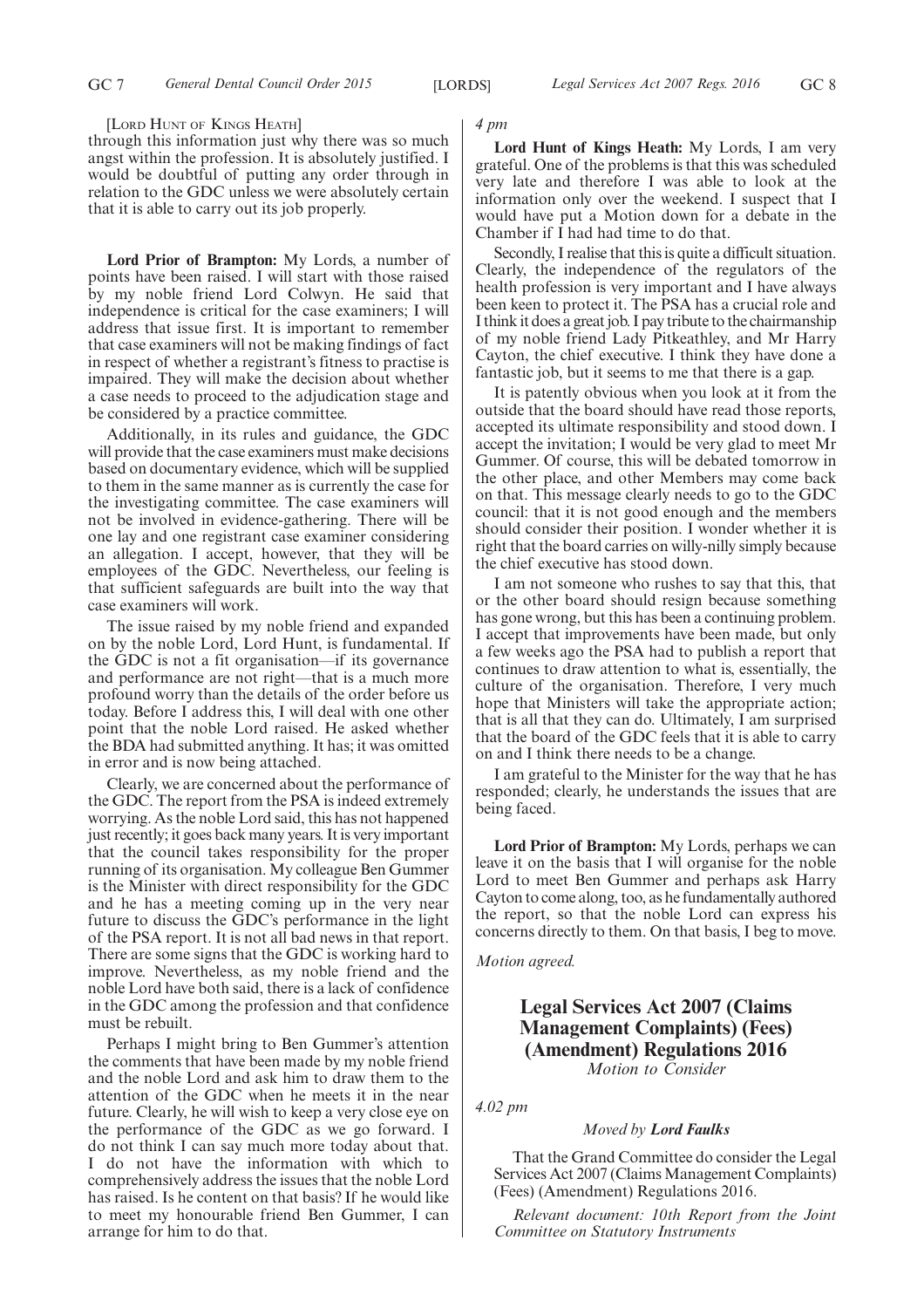**TheMinister of State,Ministry of Justice (Lord Faulks) (Con):** The Legal Services Act 2007 (Claims Management) Complaints) (Fees) Regulations 2014 enable the Lord Chancellor to charge fees to regulated claims management companies to recoup the costs of the Legal Ombudsman's work in handling complaints about these companies. Since January last year, the Legal Ombudsman has been able to consider consumer complaints against claims management companies. It is funded for this work by grant-in-aid from the Lord Chancellor, and the 2014 fees regulations enable the Lord Chancellor to recoup the costs from the companies themselves. It is right that the costs of handling such complaints fall on the claims management sector and not on the taxpayer.

The draft regulations before us amend the level of fees set out in the existing 2014 fees regulations for the financial year beginning 1 April 2016 and for subsequent years. This will ensure that the Lord Chancellor can recover the full costs of the Legal Ombudsman in dealing with complaints about the claims management industry in the 2016-17 financial year.

The Legal Ombudsman has one year's experience of operation of the complaints scheme. During this time, the Legal Ombudsman has dealt with fewer cases requiring an ombudsman decision than expected, although the number of complaints is increasing. The number of initial consumer contacts and inquiries to the scheme has been substantially more than envisaged.

In the light of its experience so far, the Legal Ombudsman has revised downwards its estimate for the number of cases that will require ombudsman resolution during the next financial year and therefore the expected costs. However, in addition to the Legal Ombudsman's expected costs for 2016-17 we also need to recover a shortfall in the amount invoiced for 2014-15 and 2015-16. This was the result of a greater number of market exits than was estimated in the fee model. This means that the total cost to be recovered from the market for 2016-17—around £2.3 million remains broadly similar to that for 2015-16. Due to the contraction in the market, however, fees have had to be increased. Effectively, it is a smaller cake.

Noble Lords will be aware that a fundamental review of the regulation of claims management companies is currently taking place. The review is considering what powers and resources are required for a strengthened regulatory regime and what other reforms may be necessary, and is due to be completed in early 2016. As such, I cannot say any more about it at the present time.

The claims management sector has undoubtedly acquired a poor reputation as a result of a small number of companies engaging in poor business practices. The Legal Ombudsman provides redress for consumers of regulated claims management companies, including the potential for awards of compensation, and will continue to assist the claims management regulator in driving out poor standards and practices in the market.

I know that noble Lords welcome the fact that the Legal Ombudsman is now able to deal with complaints about claims management companies. It is therefore right that the Legal Ombudsman's costs relating to regulated claims management complaints continue to be met by the claims management sector, in the same way that the costs relating to complaints about the legal services sector are met by that sector. I commend the draft regulations to the Committee.

**Lord Beecham (Lab):** My Lords, the Government are right to take action in this matter, and I certainly endorse the new arrangements that have been laid out, but it has a rather curious history. Looking at paragraph 4.2 of the Explanatory Note, I can see that it was some seven years after the passage of the 2007 Act before steps were taken to deal with this issue. The paragraph contains this rather curious sentence:

"This provision treats the designated Claims Management Regulator as an approved regulator to be levied in the same way as other approved regulators for the costs of the Legal Ombudsman".

## It goes on to say:

"However, there is currently no designated Claims Management Regulator and the function is fulfilled by the Secretary of State". One might have thought that he had more important things to do. Obviously, Mr Gove and his predecessor will not have been involved in this personally, but it is a curious situation that for some years there apparently was no functioning regulator in post.

The position appears to be, as the Minister has indicated, that a £500,000 shortfall has occurred in a very short period. I do not know whether he is able to indicate how many cases there were. He said that there were not many, but £500,000 is a reasonably large amount of money. It will be interesting to know how many cases there were and how many of those were from small companies, which appear to be leaving the market. But the very fact that after all these years there are clear deficiencies in how some of those providing this service are operating raises questions about the degree to which their activities are regulated in advance of the unfortunate outcome, which sometimes leads them to be subject to charges for maladministration or their conduct. Does the review to which the Minister referred encompass looking at the qualitative regulation of the industry? Should there not be a floor above which the resources of these companies should be fixed? If not, we will continue to have a situation in which, quite apart from the financial implications for the Government, people who have consulted these companies presumably are being short-changed. One wonders what has happened to valid claims that have gone astray as a result of maladministration. That side of it does not seem to be touched on at all in relation to this order, but it may be encompassed within the review. I certainly hope that that is the case, but if it is not, perhaps the Minister could undertake to look into the nature and quality of the supervision that ought to be exercised and, if necessary, what improvements should be made to what has gone on recently.

**Lord Beith (LD):** My Lords, I very much agree with the noble Lord, Lord Beecham, about the rather curious nature of the regulatory arrangements for claims management companies. The Lord Chancellor left himself holding the baby when the original legislation was taken through. I never thought that this arrangement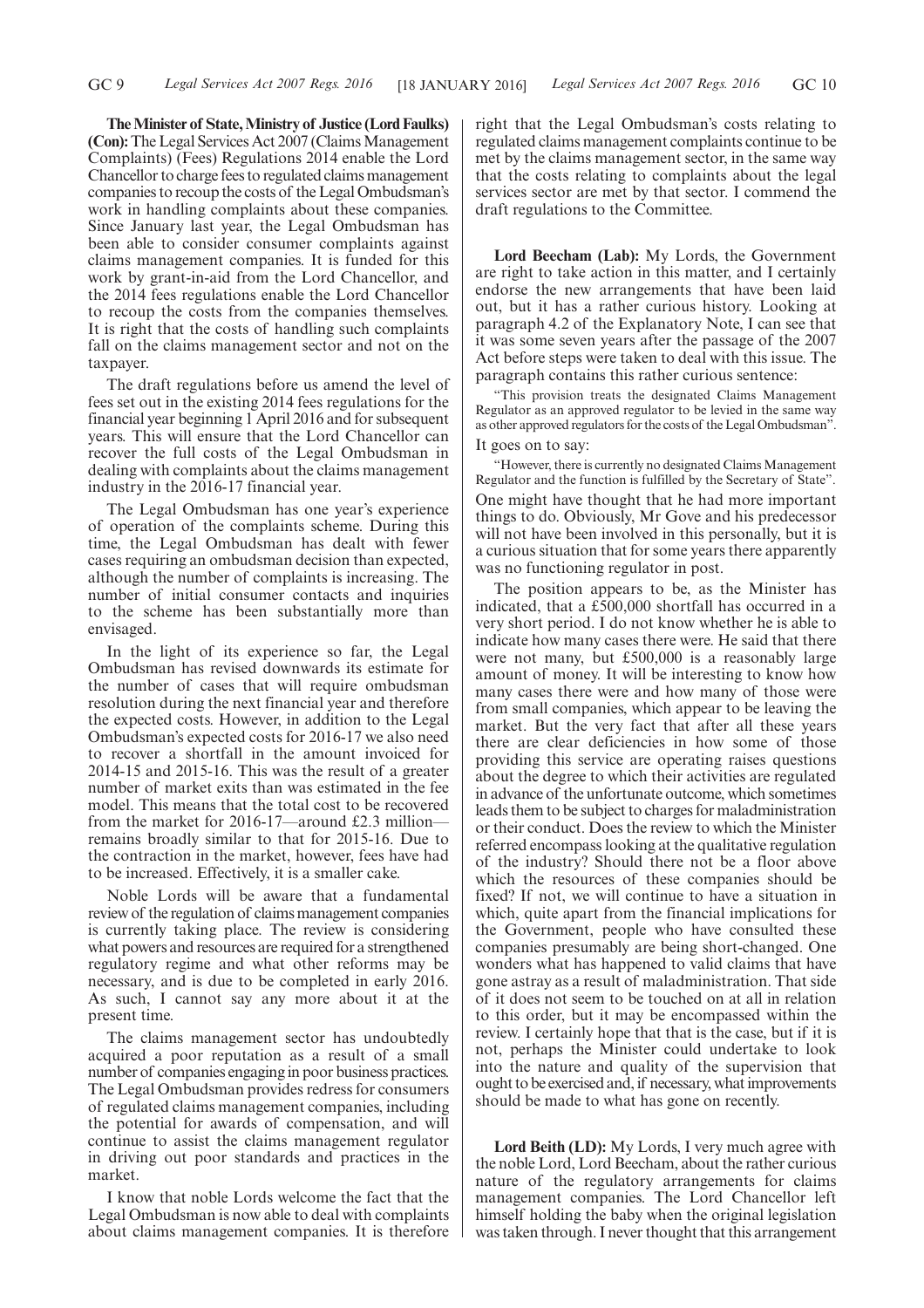#### [LORD BEITH]

would last as long as it has. It is quite right that it should be subject to review. It is obviously right that the costs of dealing with what the noble Lord called the maladministration in the industry is visited upon the industry and not the taxpayer. Therefore, I support the order and the principle behind it.

The history of claims management companies has been one of things that go beyond individual complaints. There have been systemic changes to the way the legal system operates and attempts to turn it into an ambulance-chasing activity. We all have some worries about whether, in another area, the necessary referral fee bands have actually brought some of the claims management activities in-house, into some solicitors' practices, where once they were precluded. This is a very difficult area and the regulatory problems that it generates are not just individual cases being badly dealt with but systemic weaknesses. I hope that when we dispatch this order successfully as an appropriate means of dealing with the costs arising from individual claims, we will not neglect some of the wider issues that this industry has generated.

**Lord Faulks:** My Lords, I am grateful for that short debate and for the contributions of the noble Lord, Lord Beecham, and the noble Lord, Lord Beith, who, I know, when he was chair of the Justice Select Committee had considerable concern, possibly in relation to the Compensation Act going back to 2006. At that time the question of claims regulations was certainly raised, with the emergence of claims management companies and the possibility that they were and would be engaging in unacceptable practices. That is a matter of concern generally to the Government.

The claims management regulation unit in Burtonon-Trent has been doing a good job but the Government are by no means complacent about this activity. The review being conducted by Carol Brady is wide-ranging and I do not want in any way to pre-empt its conclusions, but the Government are not going to lose sight of the potential dangers that this claims management activity can present. I take the noble Lord's point about referral fees and the possibility that theymight have the unintended consequence of driving claims away from lawyers towards claims management companies.

On the plus side, I think that the increased powers to fine companies have been a positive step, together with the fact that a number of the less reputable companies have left the market. There is something like half the number of claims management companies in existence that there were. This is at least some indication that the better ones are still active rather than the less reputable ones.

The wider point that both noble Lords make about claims management is valid. I hope that the review will assist; the Government are very much aware of the field and whether it is desirable in the long term that these companies should exist, as well as the need for regulation.

#### *4.15 pm*

I am glad that there is acceptance that there is a need to recoup the costs of the Legal Ombudsman in dealing with complaints against claims management companies. The noble Lord, Lord Beecham, referred to the slightly strange hiatus evident from the Explanatory Notes. Unfortunately, I understand that there was an issue with the original legislation, whereby the existing levy in the Legal Services Act 2007 could not be used as the Secretary of State fulfilled the role of claims management regulator. This meant that additional primary legislation was needed and a suitable vehicle for this needed to be found; this was done in the Financial Services (Banking Reform) Act 2013. Following the passage of that new legislation, the Government had to consult affected parties and work to ensure that the necessary operational and financial regulations were in place. That is the explanation; it is simply an omission, effectively, which had to be regulated by the appropriate vehicle.

The noble Lord was concerned about why there was a shortfall in fees collected this year. That was a result of more companies having left the market than was estimated, as I think I indicated, with a difference between the fees calculated and the fees being charged and a higher number of exits than expected prior to the beginning of the 2015 financial year. It was not because the companies failed to pay the fees. They left for a variety of reasons but, certainly, the overall aim is to ensure that the right companies remain and there is effective regulation of those companies.

I hope that, notwithstanding the reservations that have been expressed about the length of time it took to set up this system, and notwithstanding the general concern that the Committee has about claims management companies, noble Lords will accept that there is an importance in providing the route for redress for consumers of regulated claims management companies that is provided, and that it is right that the companies should pay for the costs of complaints handling rather than the taxpayer.

**Lord Beecham:** I entirely endorse what the Minister has said, but the danger is that the process of finding companies works only if the companies are in existence and have resources. Therefore, it seems to me that the regulation needs to be at an earlier stage to ensure that they do not carry on business unless they can demonstrate that they have the financial capacity to meet their liabilities. I assume—but it would be good to have the confirmation, if not today than perhaps subsequently that that element is being considered as part of the review to which the Minister referred.

**Lord Faulks:**I am grateful for that, and I understand the noble Lord's concern about having prior approval rather than waiting for things to go wrong; I think that is effectively what he is saying. I do not want to pre-empt what is in the wide-ranging report. Of course, there are a number of ways of ensuring that, including the possibility of professional indemnity insurance, or something of that sort. But I accept his point that it is important that there is protection before, rather than after, the event. I do not undertake that the review will cover that point, but it is none the less a valid concern.

*Motion agreed.*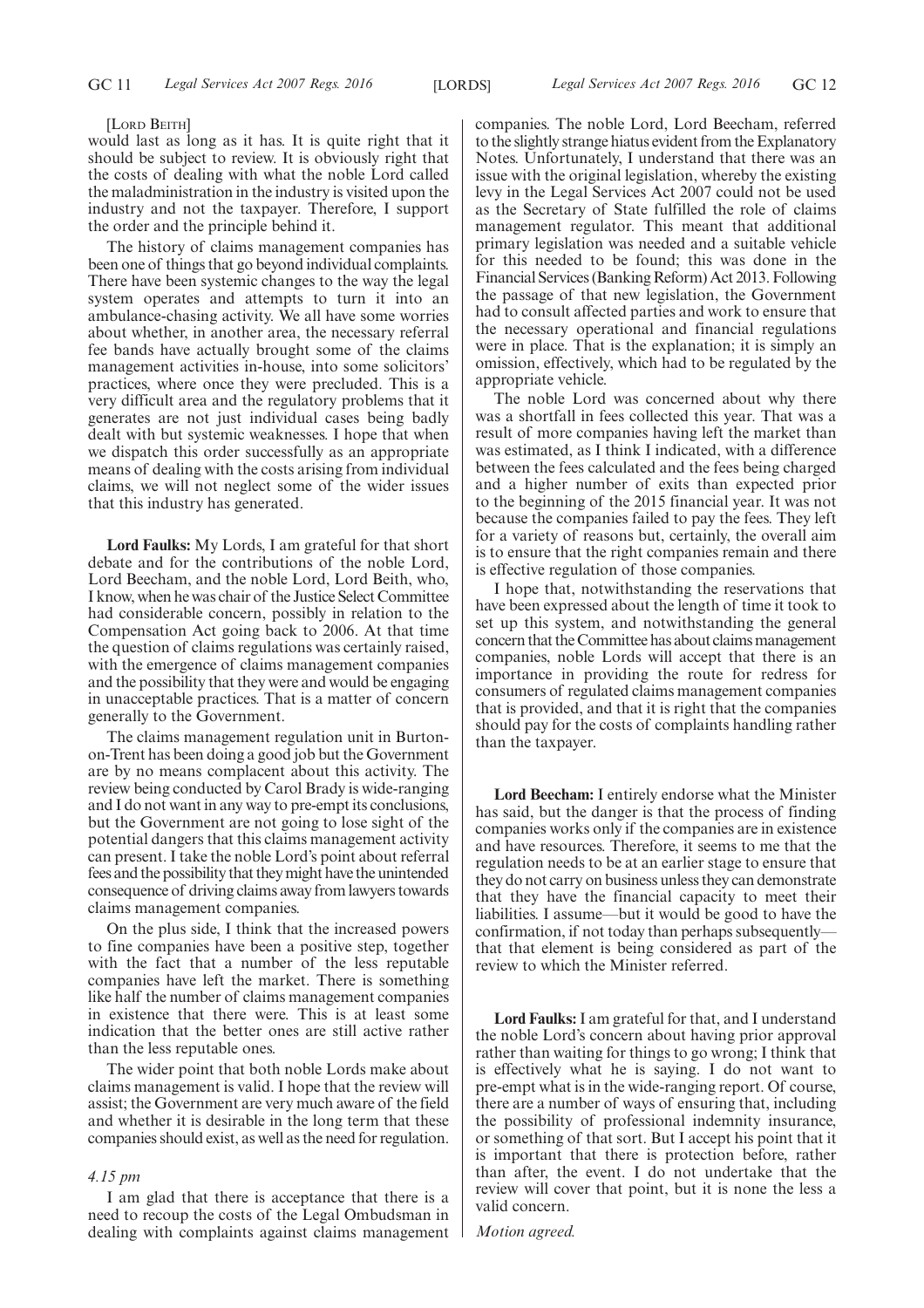## **Legislative Reform (Exempt Lotteries) Order 2016** *Motion to Consider*

*4.19 pm*

## *Moved by The Earl of Courtown*

That the Grand Committee do consider the Legislative Reform (Exempt Lotteries) Order 2016.

*Relevant Document: 15th Report from the Regulatory Reform Committee*

**The Earl of Courtown (Con):** My Lords, this order removes unnecessary regulation on certain types of small lotteries to enable greater opportunities for fundraising for charities and good causes. These are small-scale, locally run lotteries such as a raffle held at a school fair or a workplace sweepstake. They are known in the Gambling Act as "exempt lotteries", being lotteries that are so small they are exempt from the licensing system.

The first change is to lotteries held incidental to an event. Currently, if an organisation holds a lottery alongside a commercial event, the organiser cannot retain the proceeds of the event, such as entrance fees, food or drink sales. The proceeds of the event, as well as the proceeds of the lottery, must be donated to charity. The end result is that organisers of commercial events are discouraged from holding lotteries at their events and charities are deprived of vital opportunities to raise funds.

Article 2 of the order therefore removes the requirement that the connected event be non-commercial. We think that allowing pubs, clubs, event and concert organisers, and other businesses to keep money from entrance fees, sponsorship deals, food and drink sales or commissions from traders will see an increase in the amount of money raised for charity. Most importantly, this will not affect the profits of the lottery. All profits of the lottery held in connection with an event will still be required to be donated to charitable causes.

At present, the results of a lottery must also be made during the event itself. Article 2 also removes this requirement. This now means lotteries that do not produce a result on the day—for example, a balloon race—can benefit charities.

Another way in which charities miss out on opportunities to maximise their fundraising efforts is through the restrictions placed on private society lotteries. At the moment, these lotteries are allowed to be held only where they benefit that particular society. The impact of these restrictions was made very plain in the responses to the consultation. Several charities said they had been approached by members of clubs wishing to support the charity through small private society lotteries, often as a thank you for support of a family member. However, under the current framework these lotteries cannot take place. Article 3 removes this restriction. Private societies will now be able to promote lotteries within their societies for the purposes of donating the proceeds to charity.

Article 3 also lifts restrictions on work and residents' lotteries raising money for charity. Take for instance a sweepstake on the Grand National. Currently, the proceeds of lotteries such as this in workplaces or by groups of residents, for example in a university's halls of residence, may not be used for anything other than prizes and the expenses of the lottery. This is an unnecessary restriction. Work and residents' lotteries will now be able to make a profit and that profit will be able to be donated to charity. However, it is not the Government's intention to make it mandatory for all work and residents' lotteries to give their profits to charities; these lotteries are often played for fun and this element will be retained. Where a work or residents' lottery is held for a non-charitable purpose, the "no profit" prohibition remains.

Article 3 also removes certain ticketing requirements for these lotteries. Tickets will no longer be required to display the name and address of the organiser and other information about the arrangements for the lottery. Given that tickets in these lotteries are restricted to a single site or premises, it is unnecessarily bureaucratic to require this level of information. We are allowing the organisers of such lotteries to ticket their event as they deem appropriate.

Article 4 amends Section 261 of the Gambling Act 2005 to extend the offence of misusing the profits of an exempt lottery to apply to these new, profit-allowed work and residents' lotteries, ensuring them the same level of protection against fraud. Article 4(2) makes minor consequential amendments to the 2005 Act and the Licensing Act 2003 upon the removal of the requirement for incidental lotteries to be held in connection with a non-commercial event.

This order also creates common sense changes that remove unnecessary regulation of the very smallest lotteries. The order will allow many more people to hold fun and innovative events to raise money for charity. I commend the order to the Committee.

**Lord Clement-Jones (LD):** My Lords, I thank the Minister for his very succinct introduction, and I thank all those who put the papers together, so to speak. Even though this is a relatively small piece of law reform, having a Keeling schedule is an enormously helpful thing—the sort of thing we cry out for on more complex legislation. My goodness, it certainly makes a huge difference when you are looking at something with this level of detail.

After something like eight hours' debate last Wednesday on the subject of inappropriate statutory instruments, it seems rather strange to be welcoming a statutory instrument that amends primary legislation. However, it is a good thing that one is able to make amendments of this kind by an LRO because it would otherwise take years for the wheels to grind and come round to something of this kind, which, although relatively small, could have a significant effect on the objects of its reform and for the benefit of some of the smaller charities. Therefore it is heartening that the Red Tape Challenge extends in this way and that it can be implemented in this way.

We have all been brought up with raffles, and I like the way the impact assessment is quite blunt about the fact that we are talking about raffles here. However, I suspect that an awful lot of people who conduct raffles have no idea of the legal context in which they happen.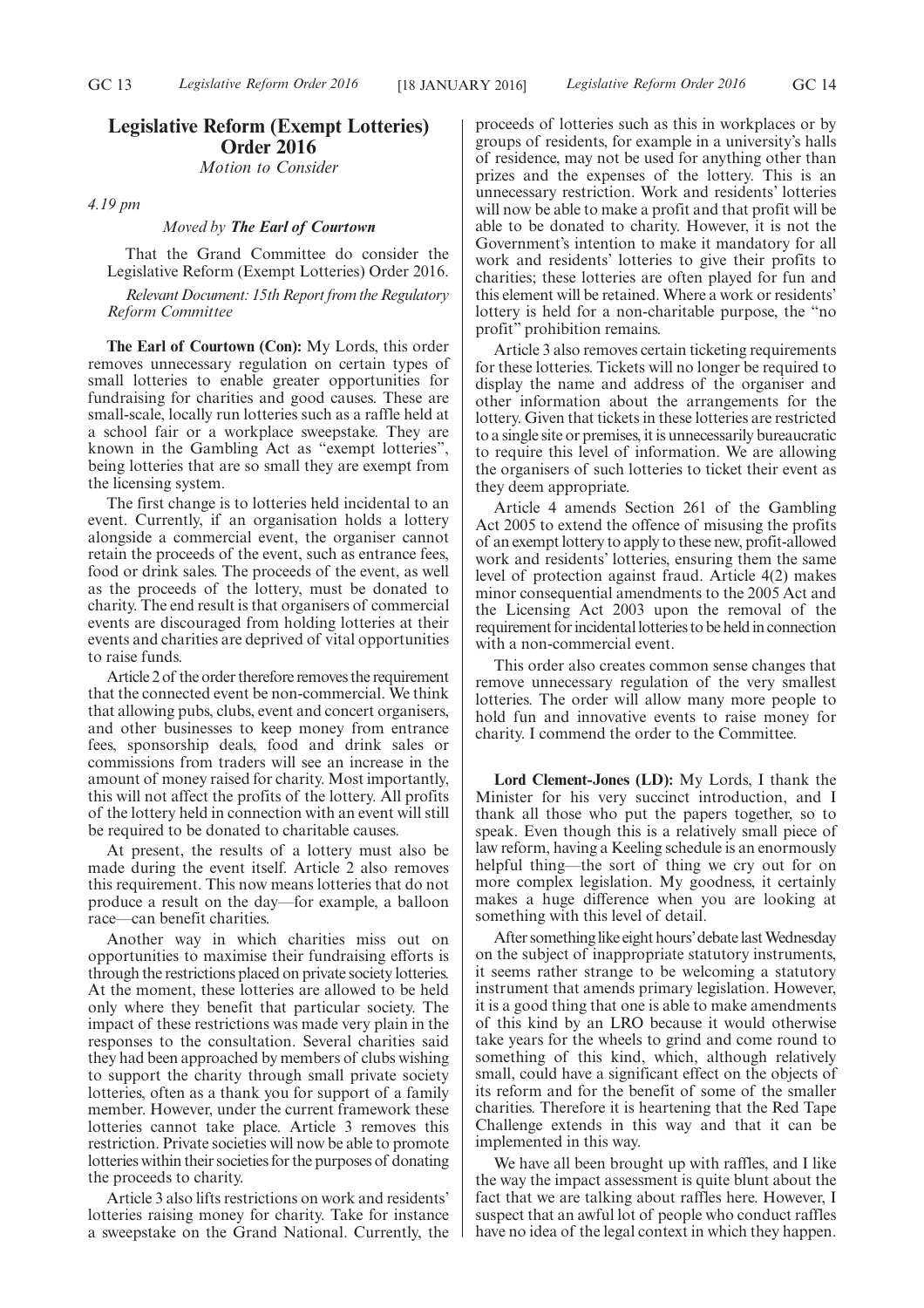I suspect that an awful lot of raffles are strictly illegal as regards what goes on. That applies to many workplaces, and—dare I say it?—may even apply to events organised by some political parties. Therefore, it is interesting that we can now look forward to raffles being conducted with a rather higher degree of legality.

In response to the paperwork—the impact assessment and what the Minister has had to say—there is a slightly apologetic tone to the impact assessment as regards the amount of evidence available on the possible benefits of this reform, which is quite interesting. It says:

"Reviewing the available literature, it is clear that there is an absence of basic facts, as well as detailed information on raffles as a form of giving".

You do not often see that in an impact assessment. In a sense, we are being asked to make a leap of faith that this will benefit smaller charities. In this case perhaps we will not be so rigorous about demanding evidencebased policy, and let us hope that we see a positive impact on some of those smaller charity events, which will now be able to take place—dare I say it?—down our local. That would be extremely welcome.

I hope, however, given that there is very little evidence about what could happen, that the Government will at a certain point review how the operation of this reform has taken place—I do not know whether that will be after a year or two years—to see whether it is working out in a proper fashion or whether these changes have had unintended consequences. That would be beneficial for all of us.

## *4.30 pm*

**Lord Stevenson of Balmacara (Lab):** My Lords, I, too, thank the noble Earl for his easily absorbed comments on the reasons for doing the LRO in this way. It was good to capture it in the way he did. I agree with the noble Lord who has just spoken that the benefits of using the LRO system also have spin-offs in terms of the clarity of the documentation, which again I commend to your Lordships. It is very good to have it. Of course, the Keeling schedule is a delight. Oh, for Keeling schedules for everything we did!

I have only a couple of questions about the wording of the document, which I am sure will not take the noble Earl long to respond to. The Explanatory Note says, with reference to Article 3:

"A work lottery or a residents' lottery is now exempt in two circumstances, where the lottery … is promoted wholly for a purpose other than that of private gain"—

that is clear. Then there is a double negative which caught me up and perhaps the Minister could read into the record what it is meant to mean. It says that a lottery is now exempt if it,

"is not organised in such a way as to ensure that no profits are made".

Is that the same as saying, "is organised in such a way as to ensure that it is not profit-making"? One gets caught by these things sometimes and I just wanted to be clear. I would be grateful if, once he has had the advice, he could clarify this.

The Explanatory Note makes a possibly interesting point about Article 4, which is that,

"the maximum imprisonment for an offence committed under section  $261(1)(ba)$  is six months",

but then goes on to say:

"When section 281(5) of the Criminal Justice Act 2003 comes into force, this will increase to 51 weeks".

Whatever happened to inflation? I know this is not the Minister's department but does he have any idea when we are likely to see that change? Clearly, a change from 26 weeks to 51 weeks is quite a big one and, even then, given that this was 2003, perhaps it ought to be higher than that, given the way in which people are behaving. But I do not really want to hold up the Committee with that light-hearted point.

The noble Earl will recall that he responded to a debate in the Chamber about the National Lottery just before Christmas. A number of points were made in that debate, most importantly about the balance to be struck in public policy between the National Lottery, which is of course a monopoly aimed at making the maximum amount of funds available from the gambling intentions of the public to good causes as defined in the legislation, and the impact that is being made on the National Lottery, it is alleged, by a number of society lotteries that are now growing up across the country. The debate, which attracted contributions from all round the House, was broadly characterised by saying that there were growing but not yet serious concerns that the so-called society lotteries—there is one called the Health Lottery; and there is one that is a postcode lottery, which is organised in a slightly different way—are trying to wear the clothes of a national lottery because obviously it serves their purposes better if they can be seen to be competing with the National Lottery.

However, as the noble Earl will recall, the point about this is that the society lotteries have different rules applying to them in terms of where their proceeds may go—and I am not saying in any sense that they do not support good causes, but they are different from those specified in the National Lottery—yet they are benefiting from being seen as a sort of national lottery, to which perhaps those rules should apply. Secondly, the cost framework for the society lotteries is different from that of the National Lottery, which is specified in regulation and limits the extent to which the company operating the National Lottery on behalf of the good causes can charge costs and expenses, which of course does not apply to the society lotteries.

This is familiar territory for the noble Earl. I am sure he is well briefed to respond to it. His response to the comments from around the House in the previous debate was that there was to be a review, which would deal with a number of these points, building on some work done, I think, three years ago now, which seemed to suggest that the National Lottery was not being affected by society lotteries. The volume of responses that I have received—and I think other noble Lords have had the same correspondence since that debate prompts me to ask whether or not there is any progress on the review of the National Lottery versus the society lotteries and, if there is any news on that, when we might expect to see some output from that review. These things are part of this overall package.

Having said that, we have no specific objection to what has been proposed. I take the point made by the noble Lord, Lord Clement-Jones, that this brings a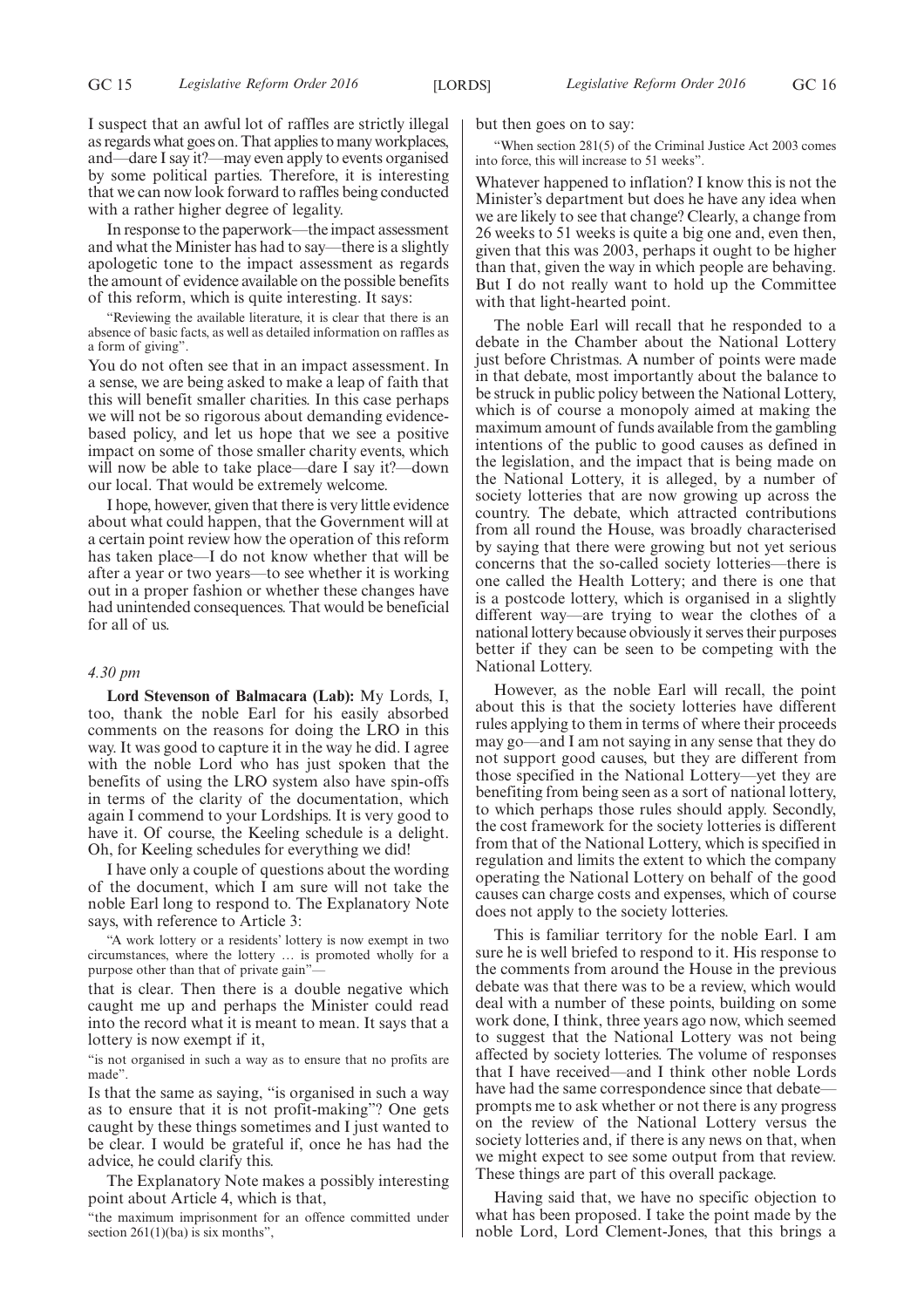number of people who are probably operating outside the law back into the law but does so in a way that I think will benefit good causes, and we have no objection to that.

**The Earl of Courtown:** My Lords, I thank both noble Lords for their contributions to this short debate. I thank the noble Lord, Lord Clement-Jones, for his support of the order and his comments on the success of the Red Tape Challenge. He made a number of comments, in particular about what happened in the Chamber last week. Of course, he would not expect me to comment on that. One should also look at the responses given to the consultation by the various stakeholders, which answer one of the points that the noble Lord made. The Lotteries Council, Cancer Research UK, the British Red Cross, Sue Ryder and Marie Curie cancer care all consider that this will help to increase the amount of money raised for these very important and valuable charities.

The noble Lord, Lord Stevenson, mentioned a number of matters and I will do my best to answer them all. As ever, if I do not answer them in enough detail I will write to him. He started by talking about a review of the performance of this order. We will take the noble Lord's words into account and speak to the Gambling Commission on this issue. The noble Lord also mentioned the House of Commons Select Committee report on society lotteries, published in March 2015. He basically asked if the Government will adopt the recommendations set out in that report. The department is taking action on this. The committee said that the Government should seek advice from the Gambling Commission in relation to those recommendations. We have done so and await that advice. Any proposals will need to receive the approval of Ministers, which will happen in due course.

Lord Clement-Jones: Can I just check that the Minister is specifically saying that there will be a review by the Gambling Commission of this set of reforms? After how long will that take place?

**The Earl of Courtown:** It is probably best if I write to the noble Lord and give him the exact details of what is planned. Obviously, as I said from this position, there are some points that we will take back to the Gambling Commission. Once I have checked with the department, I will write to the noble Lord with exact details of any review. I will ensure that the noble Lord, Lord Stevenson, is also included in that.

**Lord Stevenson of Balmacara:** My Lords, I think we are slightly mixing up two issues here. The point made by the noble Lord, Lord Clement-Jones, was about this order and the effect it will have on those small lotteries and events run for residents. The question was whether there would be a review of that and I think the Minister will write to him about it. My point was about society lotteries and I did not refer to the House of Commons Select Committee. I could have done but chose not to because I wished to let the Minister know that the outcome of the debate we had in the House just before Christmas was a number of letters, including ones from those responsible for operating society lotteries. I wondered whether there was any progress there. I think the Minister was in the process of explaining that that is also being progressed.

**Lord Clement-Jones:** My Lords, that is precisely why I asked the question: there seems to have been a conflation of the two points.

**The Earl of Courtown:** I thank both noble Lords for explaining that position. The noble Lord, Lord Stevenson, made an important point relating to the Explanatory Notes. There is a mistake there, for which we apologise. The new text, which I am sure it is very important to have on the record, is that a work lottery or a residents' lottery is now exempt in two circumstances: where the lottery is promoted wholly for a purpose other than of private gain; or where it is organised in such a way as to ensure that no profits are made. I hope that clarifies the position to the noble Lord. I will let him know what action needs to take place on that issue.

The noble Lord, Lord Stevenson, also referred to Article 4 and the changes to penalty. I should write on that in greater detail than I have available at present. As I understand it, this would bring the penalty into line with other offences under Section 261 of the Gambling Act 2005, but it is best if I write to him with greater detail on that issue.

The noble Lord also mentioned the debate that took place in the Chamber before Christmas last year. Yes, there was much mention around the House of this issue, and I know that the department is considering carefully what was said in that debate. If anything has arisen since then, I will write to the noble Lord on that.

I thank both noble Lords who have contributed to the debate and very much commend the order to the Committee.

*Motion agreed.*

## **Agricultural Holdings Act 1986 (Variation of Schedule 8) (England) Order 2015** *Motion to Consider*

*4.41 pm*

## *Moved by Lord Gardiner of Kimble*

That the Grand Committee do consider the Agricultural Holdings Act 1986 (Variation of Schedule 8) (England) Order 2015

*Relevant document: 13th Report from the Joint Committee on Statutory Instruments*

**Lord Gardiner of Kimble (Con):** My Lords, I am pleased to introduce this instrument, which updates agricultural tenancy compensation provisions set out in Schedule 8 to the Agricultural Holdings Act 1986. This relates to compensating outgoing tenant farmers for short-term improvements that they have made to the holding during their tenancy which have value to incoming tenants—for example, the application of manure to land to improve soil condition.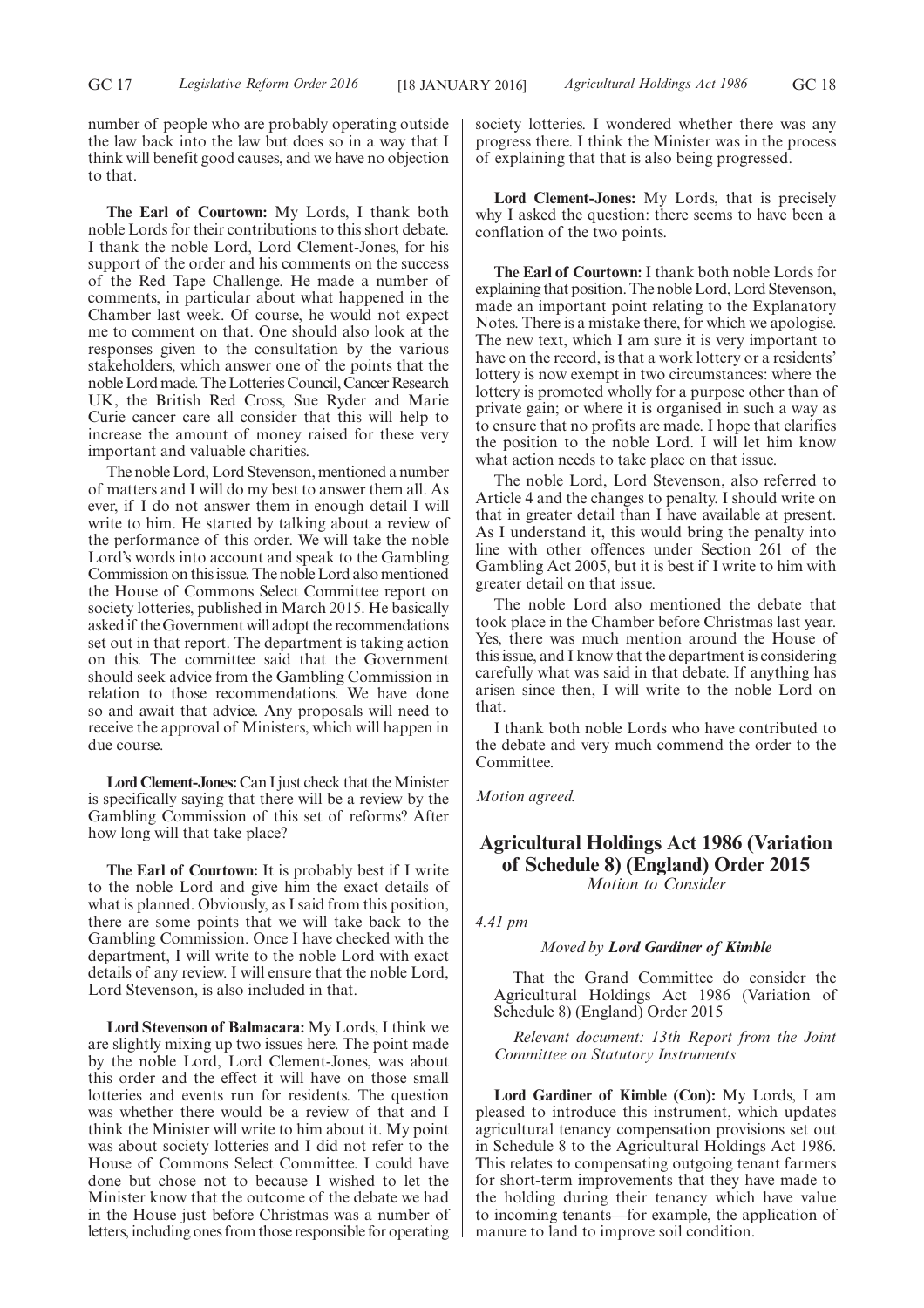This instrument applies to all landlords and tenants in England who have agricultural tenancy agreements governed by the 1986 Act. There are approximately 21,500 of these tenancies in England, accounting for approximately 17% of agricultural land. These agricultural tenancies tend to be traditional lifetime tenancies with succession rights of up to two generations.

The relationship between landlord and agricultural tenant is governed partly by the terms of their individual tenancy agreements and partly by agricultural tenancy legislation. The 1986 Act sets out detailed provisions for the terms and conditions of agricultural tenancies covered by the Act.

The instrument before your Lordships today will deliver the final reform in a package of proposals that the Government consulted on in 2014 to update and modernise the 1986 Act. The changes have the support of industry representatives for both landlords and tenants.

Why are we proposing this instrument? Schedule 8 to the 1986 Act is now out of date with current farming practices in the following way. First, compensation can currently be claimed only for improvements derived from purchased manure and fertiliser applied to the land. This excludes improvements resulting from applied manure that has been made on the farm and other beneficial material such as digestate—the by-product of anaerobic digestion—and soil improvers such as compost, which are now commonly used on farms to improve soil condition.

Secondly, manure is currently compensated for only if it comes from horses, cattle, sheep, pigs or poultry, thereby excluding other species now found on farms, such as deer, alpaca and llama.

What changes are we making? To bring Schedule 8 to the 1986 Act in line with current farming practices the instrument does the following. For improvements from inputs applied to the land, we have broadened the list to include digestate and soil improvers; for example, compost. In addition, we have removed the restriction of compensating only for purchased manure and fertiliser applied to the land. This is because how the manure or fertiliser was acquired, whether paid for or not, has no bearing on the resulting soil improvements delivered. For manure on the holding held in storage, we are broadening the scope of the schedule to allow compensation for manure derived from a wider range of livestock and equidae. This means that any animal now kept on the holding for agricultural purposes will be included. Equidae includes horses and related species such as donkeys and asses.

In conclusion, this instrument will update and modernise Schedule 8 to the 1986 Act to provide a more effective incentive to outgoing tenants to leave the soil in good condition for incoming tenants. The changes are supported by the Tenancy Reform Industry Group, which includes representatives of tenant farmers, landlords and professions such as agricultural valuers, surveyors and solicitors. For these reasons, I commend the instrument.

## *4.45 pm*

**Baroness Jones of Whitchurch (Lab):** My Lords, I am very grateful to the noble Lord for introducing the instrument. It makes very good sense in both the extended definition of the animals that can contribute to farmyard manure and the added inclusion of digestate and other soil improvers such as compost to the estimate of land value.

As I was until recently a member of the board of WRAP, I would not dare to challenge its estimates of the value of usage of these new soil enhancers to the overall value of the land. Clearly, anything which encourages consistent improvement of soil quality leading up to the end of tenancies makes sense, and these proposals seem to have been very well thought through.

I have only one question. The variations to the schedule became necessary because farm practices and the science of effective soil enrichment have moved on since 1986. It would be regrettable if we found ourselves behind the curve again with new additives for improving soil and yields. That is particularly the case as the pressures to recycle and reuse organic materials increase to avoid landfill. Can the Minister reassure me that other materials are not currently being developed which would be excluded from the revised regulations but are destined to be adopted as soil enhancers by the farming community in the near future? It would be a shame if we had to wait another 30 years before tenanted farmers could be compensated for their use.

I am aware that there is also a wider discussion to be had about how we can encourage longer-term tenancies for tenant farmers so that these calculations for compensation become less crucial, but I realise that that goes wide of the subject of the revised order before us, so perhaps I shall reserve my comments on that for a future date. In the mean time, I look forward to the noble Lord's response and confirm that we support the changes.

**Lord Gardiner of Kimble:** My Lords, I am most grateful to the noble Baroness for her support for the order. It is one of these occasions when a lot of very good work has been done by all parties and we have come forward with something which will assist the agricultural sector.

I am conscious of the experience that the noble Baroness brings to these matters, and she was absolutely right to seek reassurance that materials adopted in future as soil enhancers will not be excluded from the revised schedule. I can assure her that our proposal to include "soil improvers" is deemed sufficiently broad to cover future developments in soil enhancers where those new inputs could be shown to improve the soil. I am very pleased to say that on this occasion, we will not have to wait another 30 years; this point has deliberately been covered so that that can be taken forward.

I also noted the noble Baroness's other point. This is probably for another day but it is very important that we ensure that we have a thriving agricultural sector and that all the plans we have in Defra for the next 25 years for the food and farming sector include new people coming into the industry and the enhancement of agri-technology so that we produce food for the nation and also export a great deal of our wonderful products. We want to ensure that there are people coming into the sector and that they bring skills with them which will be so valuable to us.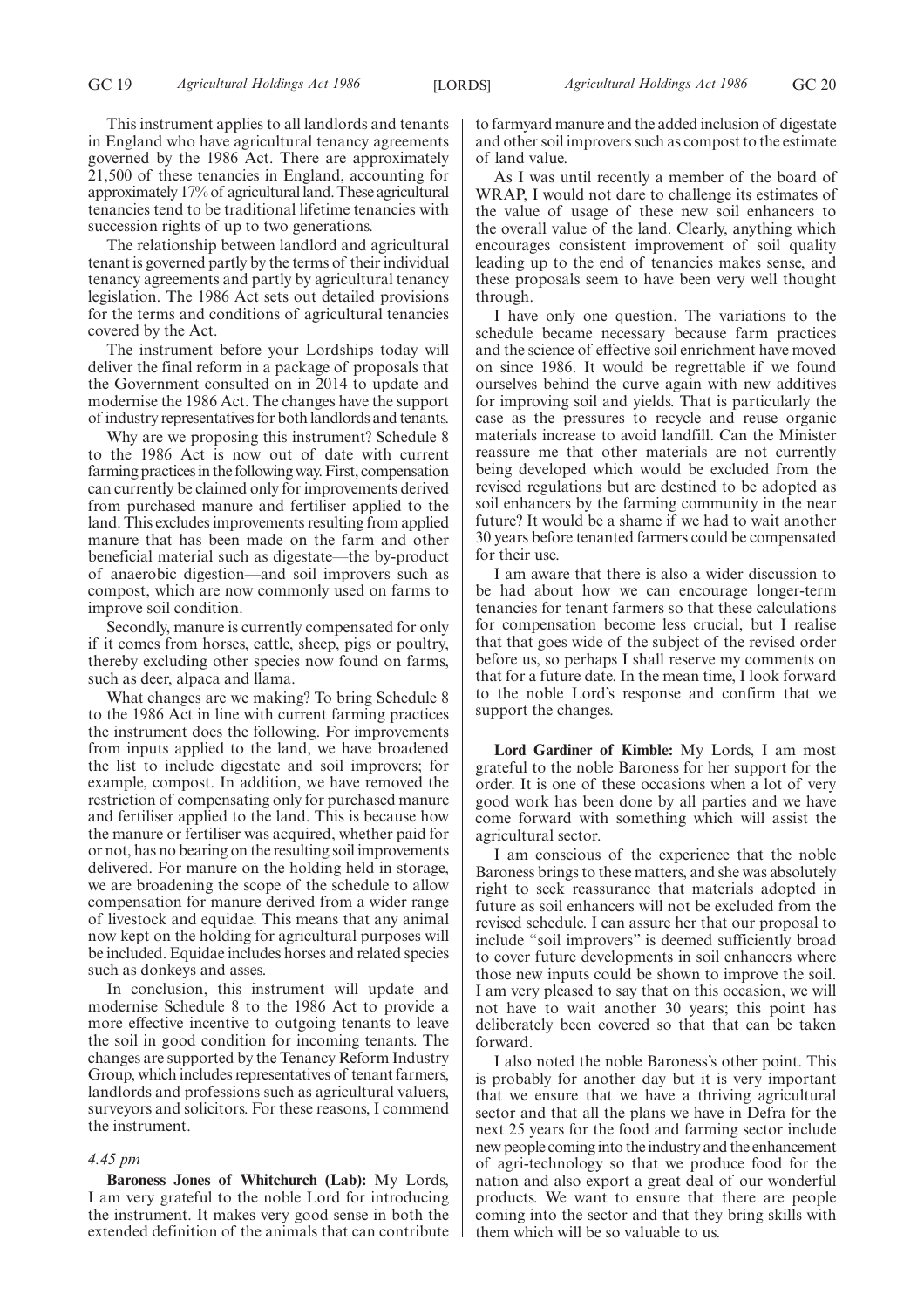This order will update and modernise Schedule 8 to the 1986 Act to bring it in line with current farming practices which will ensure tenant farmers can claim compensation for the short-term improvements they have made which have value to the incoming tenant. This ensures end-of-tenancy compensation provisions set out in Schedule 8 provide an effective incentive to outgoing tenants to leave the soil in good productive condition for incoming tenants. I think this is something that we would all commend. I therefore commend this order to your Lordships.

*Motion agreed.*

*Committee adjourned at 4.51 pm.*